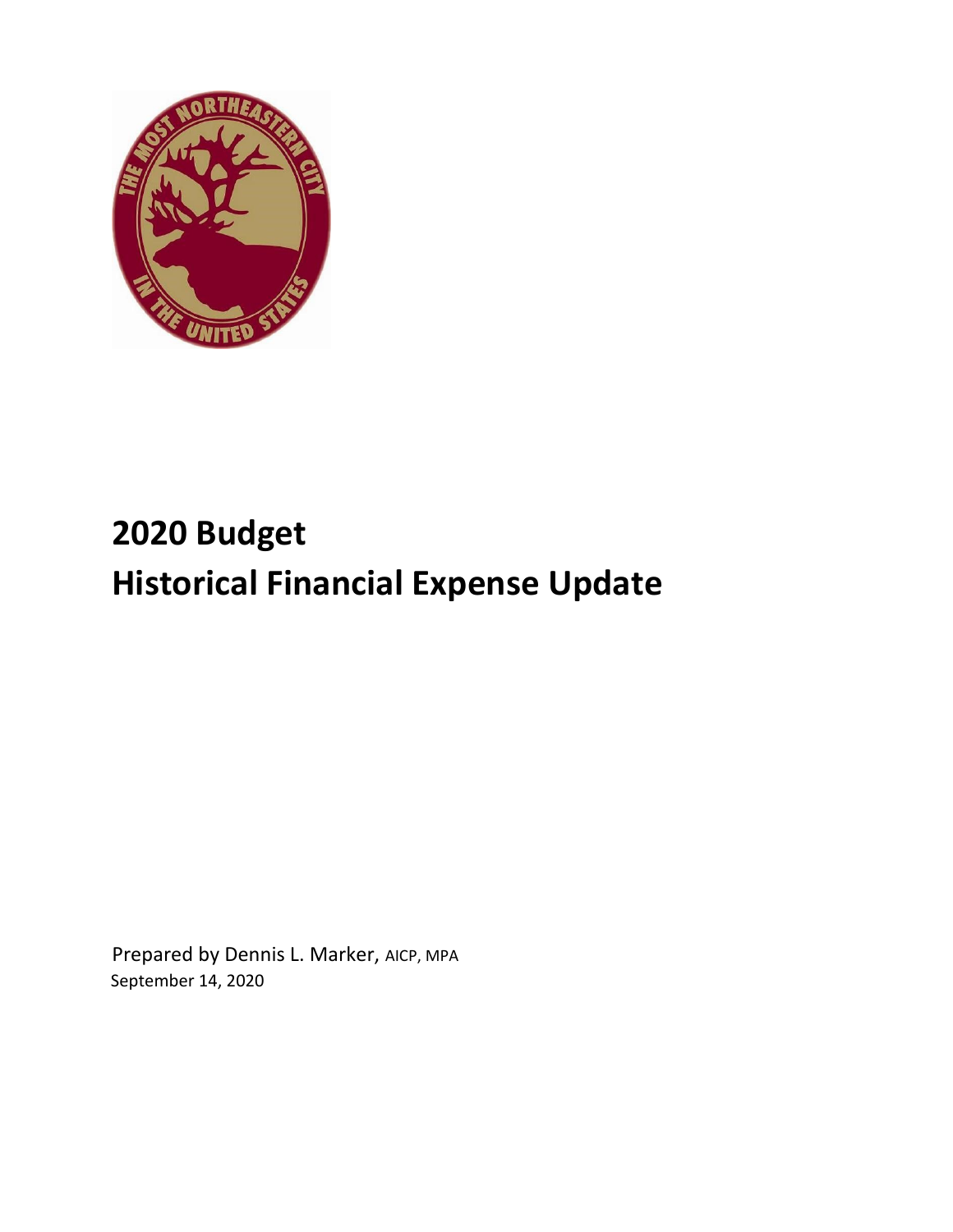## 2020 Historical Financial Expense Update

The Caribou City Charter requires that a historical financial expense update be provided on or before the 15th of September each year. This update must provide the following detailed expense information

- Three-year average of actual expenditures
- Previous year's expense budget
- Previous year's actual expenditure
- Current year expense budget
- Current Year actual expenditures for the first 8 months, and
- An annualized actual expenditure based on the eight-month actual expenditure.

In keeping with the requirements of the City charter, the following pages are provided for consideration by the City Council and public. **A summary of department expenditure projections is provided in Exhibit A** and a more **detailed breakdown of the department expenses is provided in Exhibit B.** The projected numbers have been reviewed by respective department heads. The reported projections are an estimate of anticipated remaining expenditures and will be different than year-end numbers. Actual year end numbers for this budget will not be known until January of 2020.

Current projections show that the city will have a 2.3% (\$225,041) operational savings at the end of the year and an overall savings of 2.5% (264,389). These numbers are a combination of savings from COVID related minimizations and departments making reductions in purchases for equipment, materials and programs in order to try and meet anticipated revenue short falls. These numbers are in addition to the \$170,000 budget reduction adopted by the Council in August, but still do not make up for the revenue losses anticipated this year.

Though not required by charter, revenue projections have been included in this report due to their significance this year. **Historic detailed revenue information is provided in Exhibit C** in similar fashion to the expenses and show a projected operational revenue shortfall of 6.4% (\$639,842) and overall revenue shortfall of 6.0% or (\$639,746). Revenues, which were originally budgeted to match the expense budget, have shriveled in the light of COVID-19 related mandates affecting funding programs, city services and operations. Additionally, many significant revenue lines were impacted by the Council's decision to cut the mil rate by 4.1% this year. **A comparison of projected expenses and revenues is provided in Exhibit D,** which shows a projected net operational loss of \$414,801 and projected total loss of \$375,356 across all funds.

The following notes will provide context for some of the more significant projected variations from budgeted amounts:

# Fund 10 - General Government

General government is expected to see savings due to employee changes and reduced travel expenses due to COVID-19 mandates.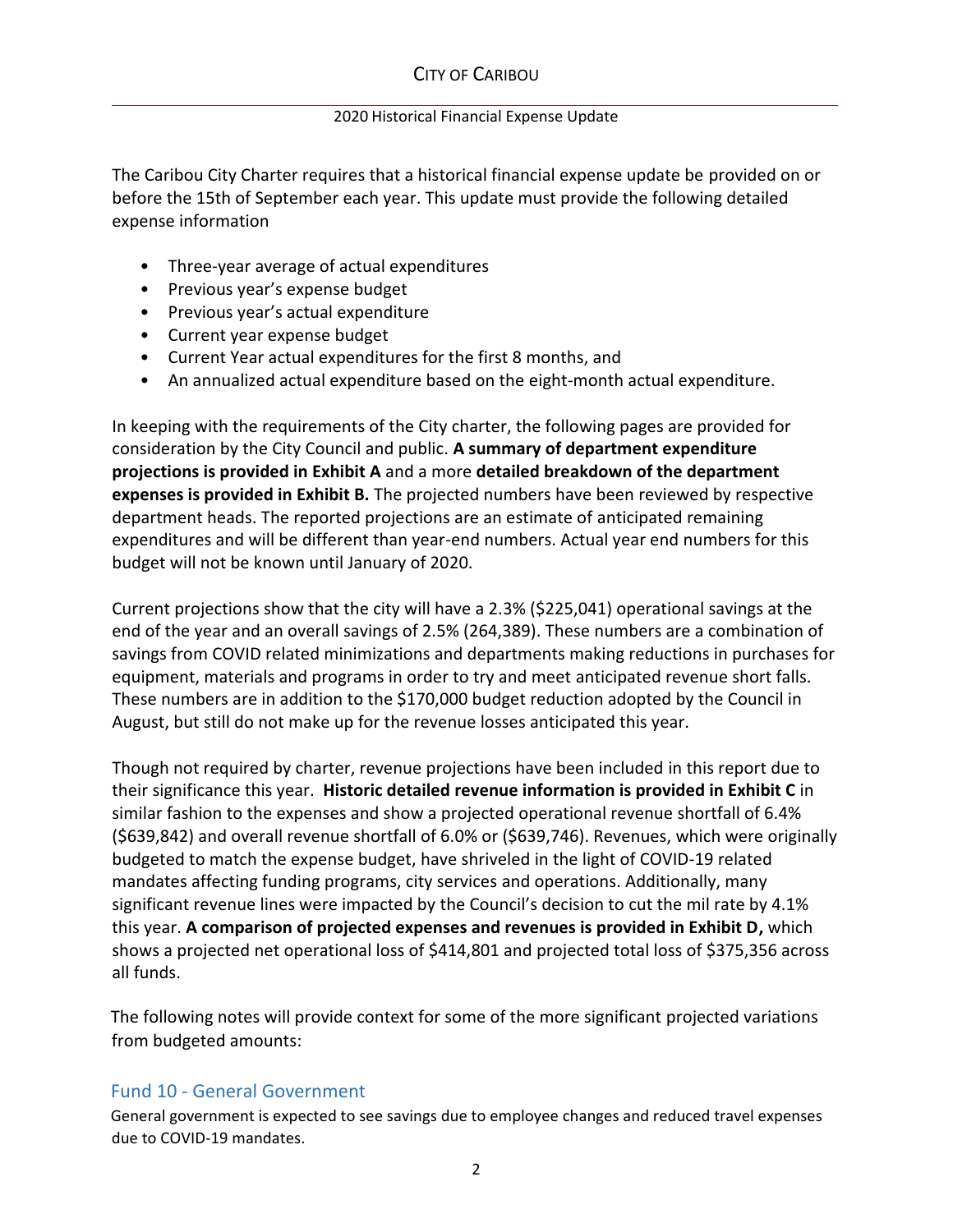# CITY OF CARIBOU

#### 2020 Historical Financial Expense Update

The approved revenue budget anticipated receiving property taxes of \$4,051,590 based on the valuation staying the same and the mil rate staying the same. The Assessing Department actually identified \$3,727,800 of new growth for real estate valuation. At the same time, the state increased the number of eligible credits for homesteads, BETE qualified business equipment and renewable energy facilities, which created a partial loss of tax revenue and shifting of some taxes to the Tax Assessment Department revenues. The beneficial shift to state reimbursement lines is \$265,550. We also had a total valuation reduction of more than \$1M that affects our taxable base. With those modifiers and the new mil rate we will have \$695,918 less in our property tax line. This means our total revenues, just looking at these lines, went down \$430,368. On a positive note, the state revenue sharing is projected to be 15% or \$125K above budgeted numbers. The city was able to sell the Access Highway building for \$30K more than expected and there has been an increase in the number of vehicles getting registered, which may result in an extra \$30K between excise tax and registrations. With projections for the other lines, General Government is looking at a revenue shortfall of (\$507,052).

The projected net position of this department at the end of year is \$(485,508.)

## Fund 11 – Economic Development

The Economic Fund is one of our enterprise funds and fully funded from Tax Increment Finance (TIF) dollars. Use of these funds is restricted to state approved TIF programs and areas. Any reduction in expenses does not result in a general fund benefit since unspent funds must be reserved for future, authorized economic development activities.

TIF funds are derived from the increased value of property in a designated TIF area. The big difference for reduced TIF revenues is that much of the downtown TIF area is residential so the state homestead increase affected total valuation in the district. Additionally, some commercial properties lost value due to prolonged vacancy or being purchased for public use and thus taken from the tax rolls. These elements and the reduced mil rate result in \$14,700 less TIF revenue this year. That reduced revenue has been offset with savings (nearly \$17K) from not being able to host tourism events due to pandemic protocols.

## Fund 12 – Nylander Museum

Due to COVID-19 the museum has not been open for patrons which has resulted in reduced costs for programs, however the city has taken the opportunity of downtime to work on necessary repairs in the building such as installing exit signs, repairing siding and windows, and building handrails for exterior access routes. The building maintenance line will be over budget this year, but overall the department will come in under budgeted expenses.

Reduced patronage will result in less donations.

# Fund 17 – Health and Sanitation

The expenses of this fund are based on a three-year rolling average of municipal waste taken to the Tricommunity landfill. The budgeted amount is provided by Aroostook Waste Solutions who manages the landfill. There are no revenues associated with this fund.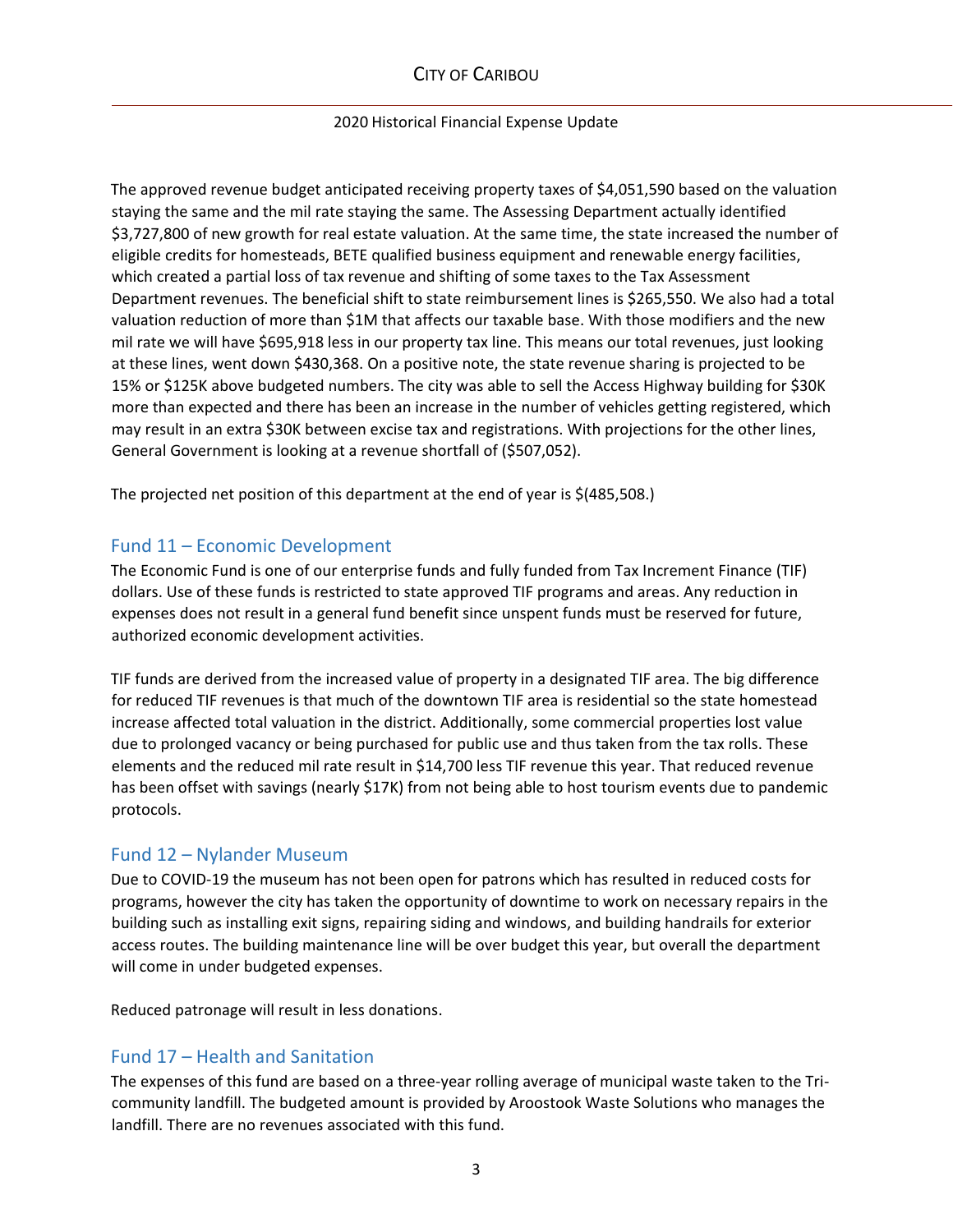### 2020 Historical Financial Expense Update

## Fund 22 – Tax Assessment

The tax assessing department is expected to be 1.7% or \$4,800 under budget. One of their training fund lines shows a projected 620%, \$2,265 above budget, which is due to use of more online trainings in leu of on-site trainings during the COVID-19 pandemic. A greater amount of savings, \$4,265, can be found from reduced Travel Expenses.

Revenues are projected to be significantly higher than budgeted primarily because of the shift in Homestead Tax Reimbursement to the city from the state. An unanticipated source of funding is the Renewable Energy Credit Reimbursement which the state adopted this year. That program is projected to return \$16,200 to the City. The assessing office staff made extra effort in their communications this year to inform businesses of the state BETE program which exempts certain equipment from being taxed. While providing benefit to businesses this effort also results in reduced taxable business property.

The projected net position of this department at the end of year is \$271,997.

# Fund 23 – Code Enforcement

Expenses related to code enforcement are rolled into the tax assessment department. However, revenues are tracked separately. Construction work this year has been slow with many people delaying projects to avoid potential exposure to COVID-19. Projected revenues do not exceed \$5,000, which is less than ½ of revenues in 2019 and more than \$3,000 under the three year average of the department.

# Fund 24 – Housing

Housing is another enterprise fund. Its funding comes directly from the Federal Housing Administration. Being a federally funded program, and Washington being generous with COVID-19 relief dollars, made it possible for additional dollars to be received to help fund program changes, initiatives or additional assistance to participants affected by COVID-19. Several grants were issued to the department which have helped cover additional mailing costs and technology upgrades to make program renewals and dwelling inspections easier to complete. Positive feedback has been received with the changes.

## Fund 25 – Library

The library was closed to patrons for 4.5 months due to state COVID-19 orders and safety precautions. The closure provided opportunity for much needed to-do projects, maintenance, and programing. Department savings include less janitorial, programing, and supply costs and overall projected savings of 7.5% or \$16,860.

Library revenues are closely tied to patron usage. The projected loss of 31% of revenue is nearly equivalent to the relative time closed during the year.

The projected net position of this department at the end of year is \$14,960.

# Fund 31 – Fire and Ambulance

In the face of the pandemic, the EMS department was affected with many operational mandates necessitating additional PPE, cleaning equipment and related supplies, sanitation requirements and procedures with each potentially contaminated patient. At the same time, there were fewer runs in the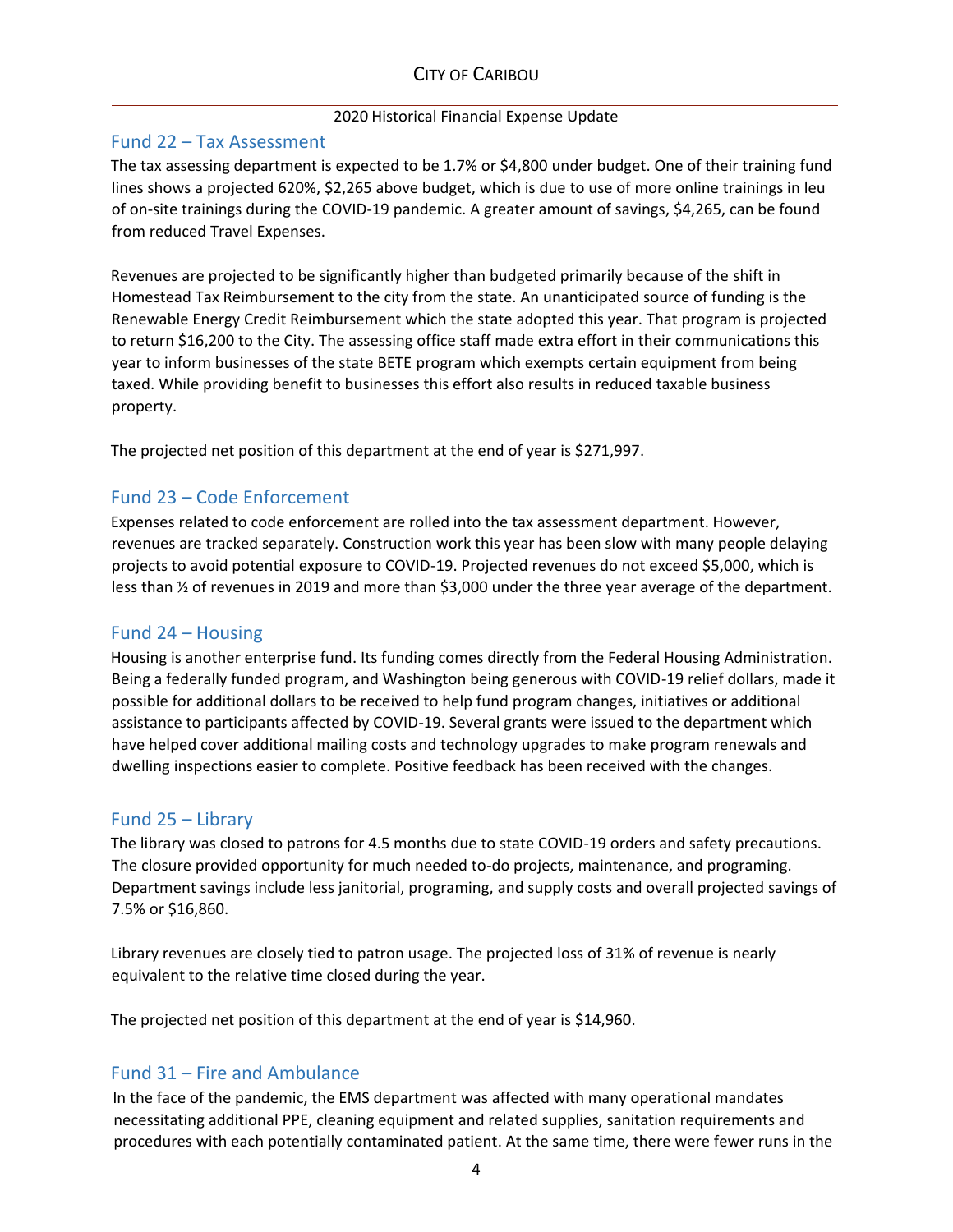# CITY OF CARIBOU

### 2020 Historical Financial Expense Update

second quarter of the year as it seemed residents were more hesitant to be taken to the hospital or less likely to be hurt as they limited their mobility with quarantine mandates. The department also made fewer long distance runs in order to avoid potential contamination in more highly infected areas of the state and attempt to reduce department costs. Overall, there was a balancing of expenses and the department is expected to be slightly over (\$542) budgeted expenses.

Revenues from the department come in three primary ways; EMS contracts with outside communities, Fire Contracts with outside communities, and billed runs. Contracted amounts were built into the budget and will come in as expected. Anticipated revenue from billed services was estimated to be \$1.369M based on historic trends and a "typical" year. Unfortunately, because there have been fewer runs and transfers, the department revenues are only projected to be \$1.027M or \$342,003 less than budgeted.

The projected net position of this department at the end of year is \$(332,228).

## Fund 35 – Police

Department expenses are projected to be \$34,622 less than budgeted or 2% under budget. The major savings come from not needing to hire a dog constable, \$6,000, due to volunteer efforts, reduced prisoner meals, \$3,000, due to not being allowed to use our holding cells with COVID regulations, reduced training events, \$3,000, and most significantly the department has operated without one fulltime position being filled. Not filling this position meant utilizing more reserve officers and needing to pay more overtime to regular patrol officers. So there appears to be a regular pay and benefit savings of nearly \$24,000 but an increase to the reserve officer wages of \$19,000.

Revenues are projected to be \$52,970 less than budgeted. The primary reason for this is the lack of state aid funding (approx. \$45,000) which has not been disbursed this year due to the state's operational shut down and COVID quagmire. The inability to use our jail cells and detain prisoners for other communities has meant the loss of over \$6,000 in reimbursement for meals and boarding. The flip side of not holding prisoners is that we and the other communities have been spending more resources on transports to Houlton and subsequently having reduced coverage in local areas during those trips.

Overall the department has a net negative end of year projection of (\$18,348)

# Fund 38 – Protection

In 2019, the city took steps to own the streetlights and convert them to LED fixtures. Prior to 2019 our power bills and rental charges for streetlights average over \$100,000. We budgeted \$50,000 of expenses in 2020 but will be closer to \$21,000 based on billings through August. \$20,000 was budgeted for maintenance and new lights with projected use of \$10,000 for that. Overall there will be close to \$40,000 of savings in this department by year end.

There is not revenue generated from the Protection funds. The city utilized over \$300,000 of one-time funds from a Tri-community payout in 2019, to fund the streetlight conversion. It was anticipated that the city would pay back those funds with the annual streetlight savings. If that were to take place, the above \$40,000 would be expensed at the end of the year to a reserve account and result in 100% expenditures for this department. Projections anticipate the savings will instead be applied to offset overall losses for 2020.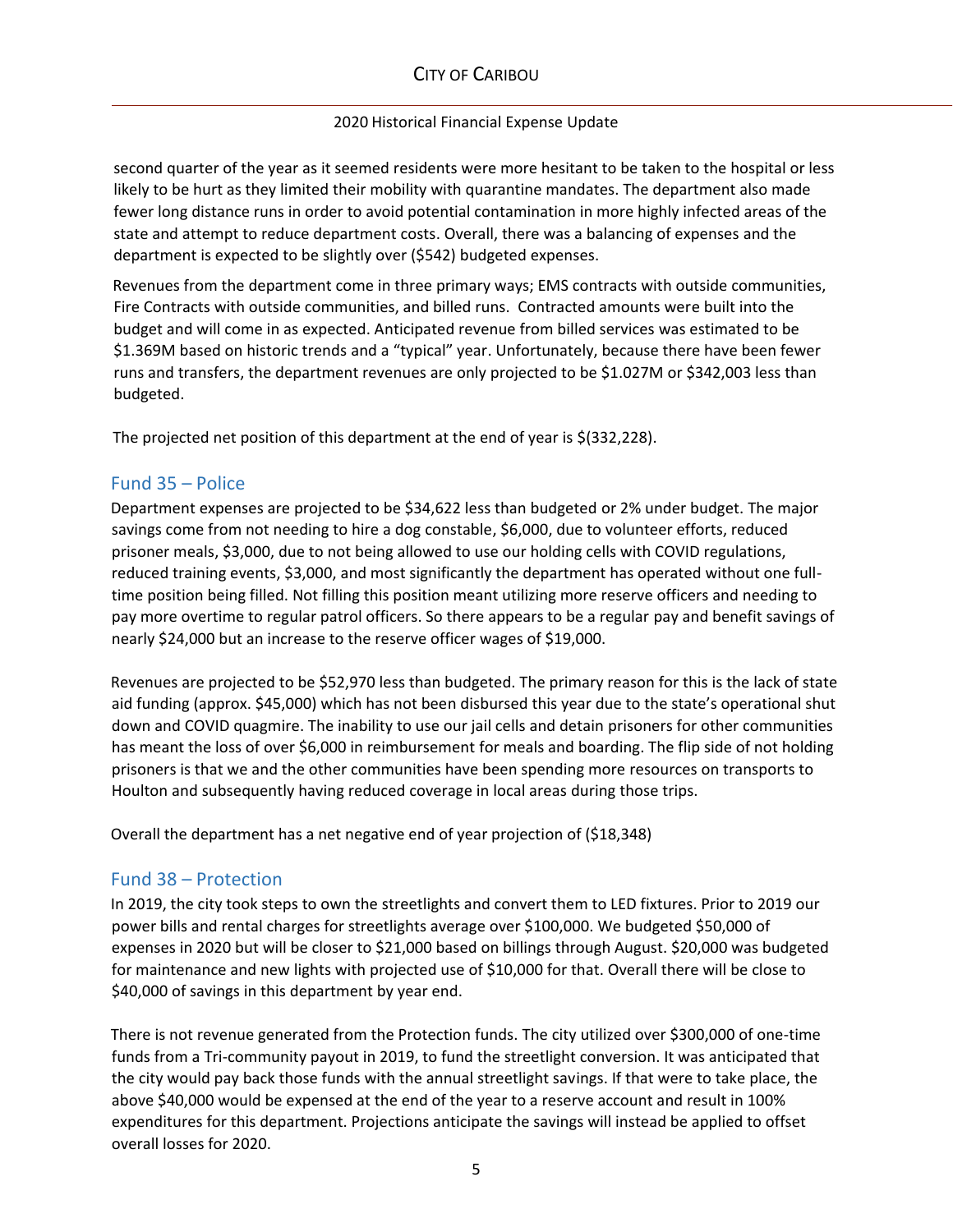### 2020 Historical Financial Expense Update

# Fund 39 – Emergency Management

All contracts for Emergency Management services with adjoining towns have been renewed for this year, which provides \$800. The city rents space on its communication tower, which brings in the remainder of anticipated funds.

# Fund 40 – Public Works

Public Works is projected to come in under budget by \$36,133. Similar to the Police Department, there have been fewer employees throughout the year, which results in projected savings over \$39,000 on regular pay and health benefits. The tradeoff has been some additional overtime expenses. It should be noted that funds 120, 121 and 124 are not anticipated to be fully spent on projects this year, but any remaining funds would be moved to reserves to offset future year project costs. Projected funds to be reserved from these three funds is around \$15,000.

The public works department has always been a subsidized service with the mandate to keep roads clear and maintained. It brings in minimal revenue by two means; MDOT LRAP program funds and contracted services with Connor township. Communications from MDOT indicate the city will receive 6% (\$8,489) less in 2020 than in 2019.

The projected net position of this department at the end of year is \$28,437.

# Fund 50 – Recreation

The recreation department was essentially shut down through the  $2<sup>nd</sup>$  quarter of the year with no access to the recreation center nor programs taking place. The lack of access and use means less seasonal employee costs (e.g. coaches, umpires, monitoring staff, etc.). Line 50-01-001-07 reflects a reduction of over \$36K in wages for those temporary or seasonal staff members. With the closure of facilities, there is a corresponding reduction in utilities. To a lesser degree the city will also see savings due to the new Teague Park not yet completed and turned over to the City as part of the RSU 39 new building project.

Like public works, this department has historically been highly subsidized. The minimal amount of revenue received as further reduced due to the closure of facilities and loss of program fees. Revenues are project to be 31% of budgeted amounts.

The projected net position of this department at the end of year is \$33,529.

# Fund 51 – Parks

The parks expenses are projected to be under budget by 2.7%, a savings of about \$4,700.

Revenues in this department are minimal and generally come from rental of facilities. Due to access and quarantine limitations or effects, there has been minimal demand to reserve city facilities. There is only \$50 of revenue projected for parks this year.

# Fund 52 – Snowmobile Trail Maintenance

These funds are provided by the State each year to help with trail grooming and maintenance on the regional system. Only minor changes are anticipated with this program.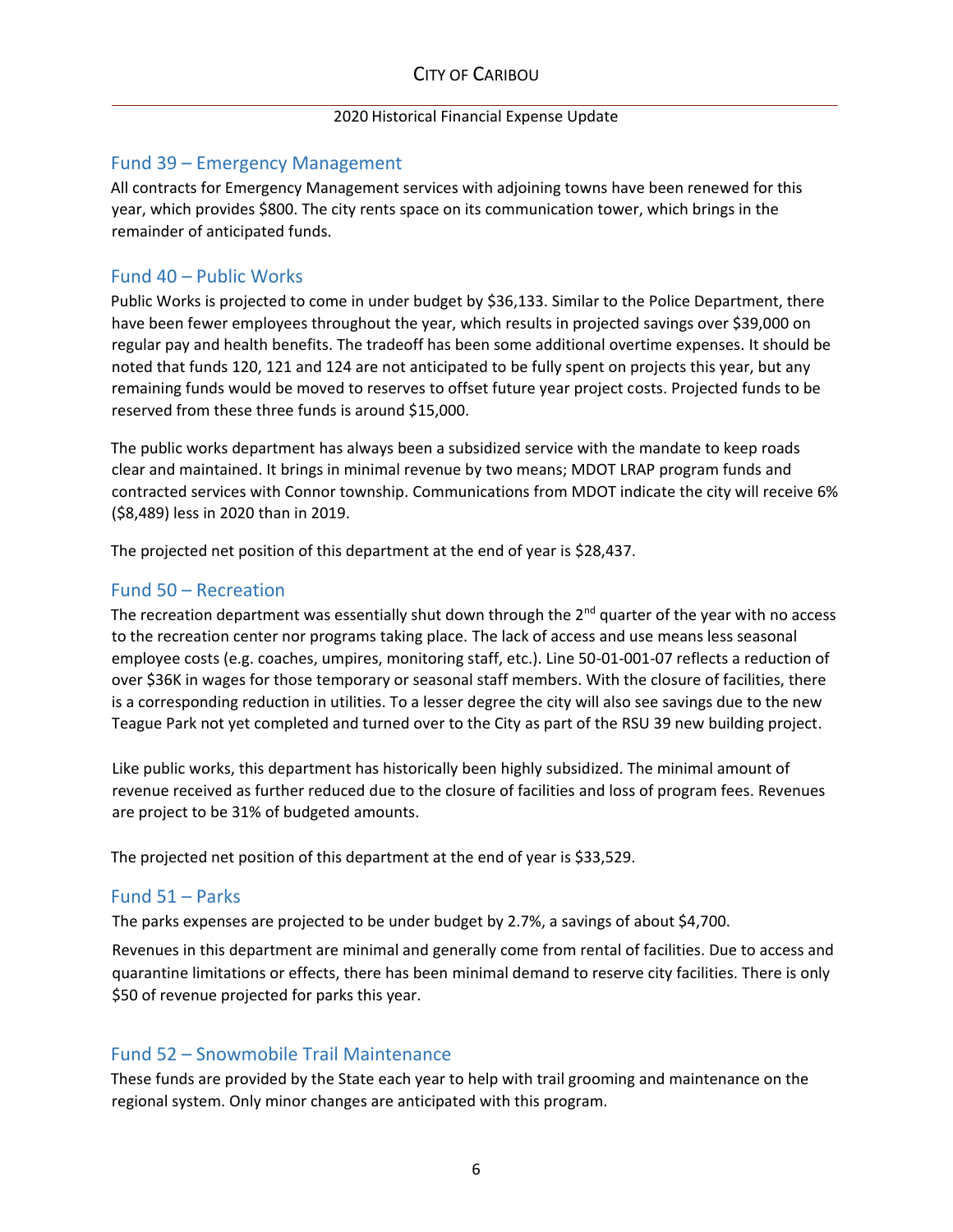### 2020 Historical Financial Expense Update

# Fund 60 – Airport

Airport expenses are expected to be 19.9% or \$11,852 under budget for the year. The primary contributor of this savings was only needing to purchase 100LL fuel once this year and that purchase was made at near industry low prices for the past three years. Two purchases will need to be made in 2021 because of requirements to "stir" the tanks with new fuel every 9 months. We also adopted a policy of plowing only the north-south runway in the winter which helped save on the snow plowing and diesel costs.

Revenues for the airport come from hangar rentals and fuel sales. Due to reduced transient air traffic during the pandemic, fuel sales are projected to be down by 20.4% (\$5,100). Hangar rentals, on the other hand, have increased with more interest for the main hangar space and all hangars being full. Rents are projected to be 37.5% above budget.

The projected net position of this department at the end of year is \$12,752.

# Fund 61 – Trailer Park

The trailer park has had several maintenance issues this year that involved sewer cleanouts and pipes from homes. Because of this, the expenses are projected to be 5% over budget but equivalent to revenues received.

Revenues from lot rents are projected to be 5.9% under budget due to tenant moveouts.

# Fund 70 – Insurance & Retirement

We received notice from our workers compensation provider that the city was awarded a dividend of \$10,430 because of the city's programs and evidence of reduced incidents over the past year. This was unanticipated revenues.

# Fund 96 – FSS Revenues

Another federally funded program, under the city's organizational framework, the FSS funds are awarded as a grant every year. The award from 2020 was determined after the expense budget and thus the \$10,716 revenue difference from expenses.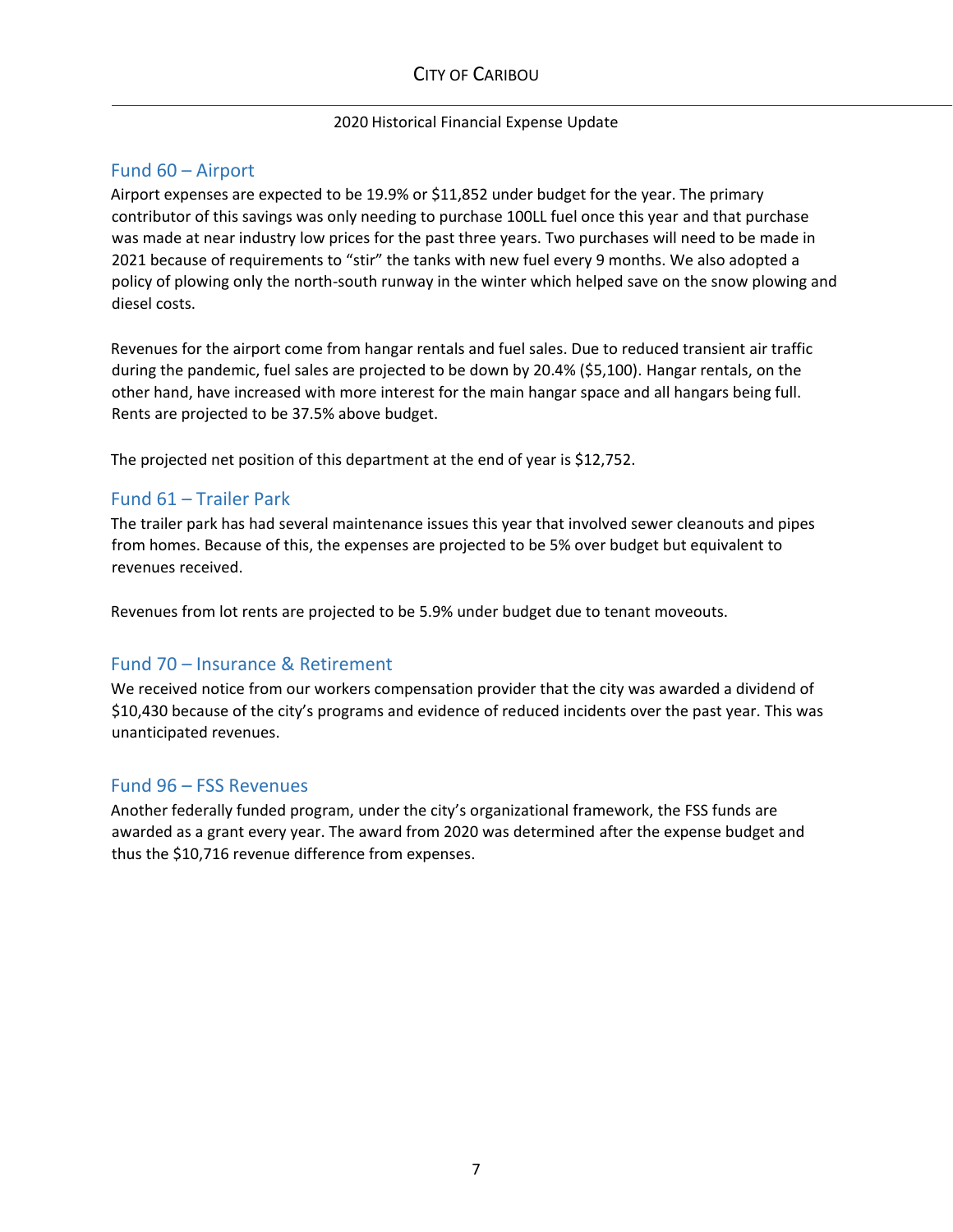CITY OF CARIBOU

2020 Historical Financial Expense Update

EXHIBIT A: SUMMARY OF PROJECTED EXPENSES BY DEPARTMENT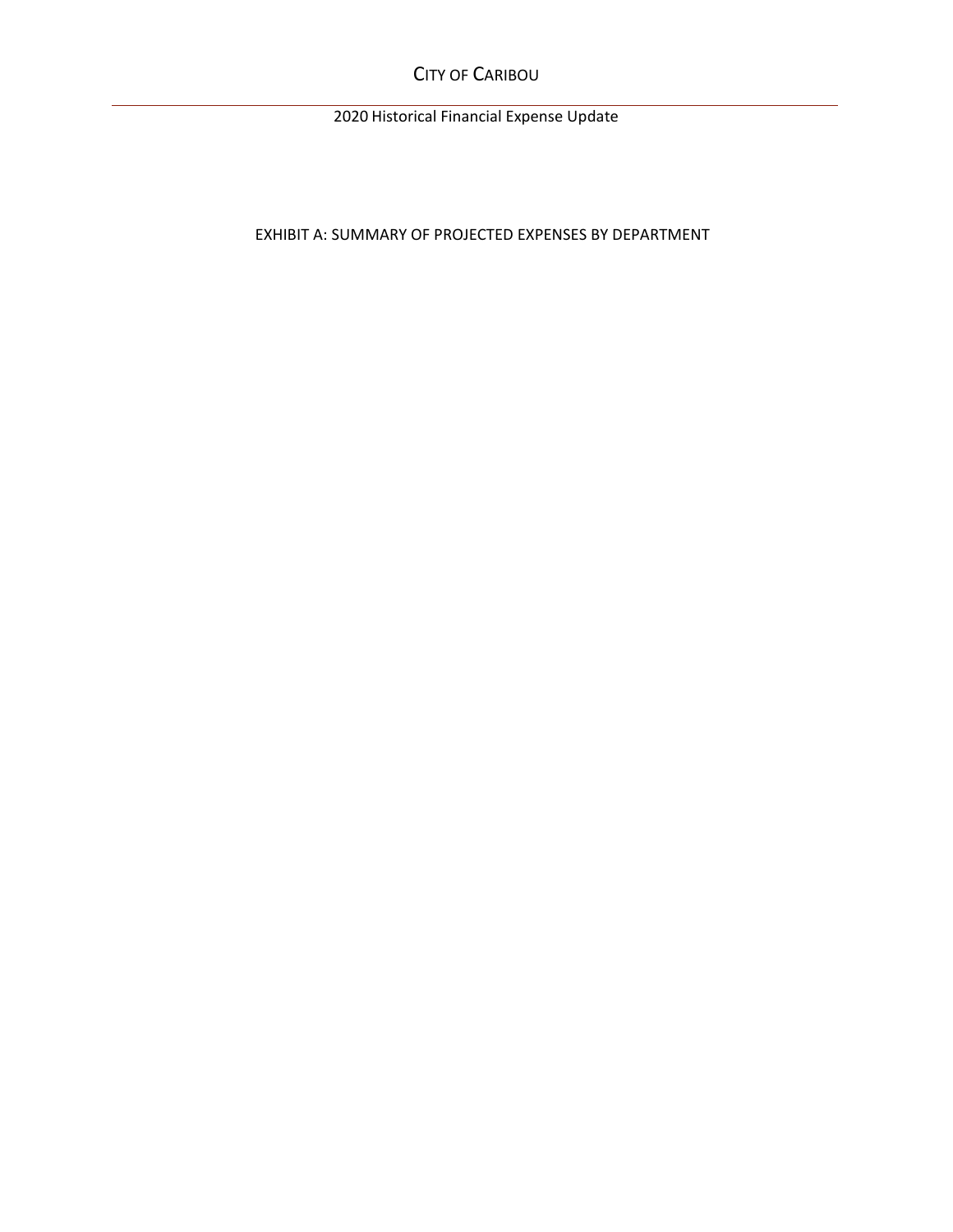# **Exhibit A:**

|                                     |                                       |                                 | 2019                               |              |                       |                              | 2020                   |                                             |                                 |
|-------------------------------------|---------------------------------------|---------------------------------|------------------------------------|--------------|-----------------------|------------------------------|------------------------|---------------------------------------------|---------------------------------|
|                                     |                                       |                                 |                                    |              | (A)                   | (B)                          | (C)                    | (D)                                         | (E)                             |
|                                     | <b>3 Year Average</b>                 |                                 |                                    |              |                       |                              |                        |                                             |                                 |
|                                     | <b>Actual Expenses</b>                |                                 |                                    |              |                       |                              |                        |                                             | Projected % of                  |
|                                     | $(16-18)$                             | <b>Expense</b><br><b>Budget</b> | <b>Year End</b><br><b>Expenses</b> | % Spent      | <b>Expense Budget</b> | <b>Expenses</b><br>Jan - Aug | % spent<br>(66% of yr) | <b>Projected Expenses</b><br>(as of Sept 1) | <b>Expense</b><br><b>Budget</b> |
| <b>Department</b>                   |                                       |                                 |                                    |              |                       |                              |                        |                                             |                                 |
|                                     |                                       |                                 | <b>GENERAL OPERATION FUNDS</b>     |              |                       |                              |                        |                                             |                                 |
| <b>10 General Government</b>        | \$<br>755,287                         | \$<br>771,977                   | $\ddot{\mathsf{S}}$<br>911,593     | $118.1\%$ \$ | 775,641               | \$<br>492,137                | 63.4%                  | $\zeta$<br>754,096                          | 97.2%                           |
| 12 Chamber / Nylander Museum        | $\overline{\xi}$<br>10,356            | $\mathsf{S}$<br>10,013          | $\ddot{\mathsf{S}}$<br>11,077      | 110.6%       | 20,327<br>-Ś          | $\ddot{\mathsf{S}}$<br>6,037 | 29.7%                  | $\zeta$<br>19,145                           | 94.2%                           |
| 17 Health and Sanitation            | $\overline{\mathcal{S}}$<br>215,614   | 250,196<br>Ś                    | $\zeta$<br>250,160                 | 100.0%       | 251,938<br>Ŝ          | Ś.<br>166,903                | 66.29                  | \$<br>251,900                               | 100.0%                          |
| <b>18 Municipal Building</b>        | $\overline{\xi}$<br>62,916            | Ś<br>57,504                     | $\ddot{\mathsf{S}}$<br>58,304      | 101.4%       | 65,100<br>Ŝ           | \$.<br>34,659                | 53.2%                  | \$<br>62,097                                | 95.4%                           |
| <b>20 General Assistance</b>        | \$<br>55,932                          | 62,997                          | \$<br>47,885                       | 76.0%        | 56,903                | 34,984<br>\$.                | 61.59                  | Ś<br>53,482                                 | 94.0%                           |
| 22 Tax Assessing                    | \$<br>181,492                         | 272,260                         | Ś<br>255,750                       | 93.9%        | 276,222               | 172,635                      | 62.59                  | Ś<br>271,421                                | 98.3%                           |
| <b>22 Code Enforcement</b>          |                                       |                                 |                                    |              |                       |                              |                        |                                             |                                 |
| 24 Library                          | $\zeta$<br>203,104                    | Ś<br>214,484                    | Ŝ.<br>217,377                      | 101.3%       | 224,591<br>Ŝ          | 128,855<br>Ŝ.                | 57.49                  | Ś.<br>207,731                               | 92.5%                           |
| 31 Fire and Ambulance               | $\overline{\xi}$<br>2,251,015         | 2,264,482                       | $\frac{1}{2}$<br>2,261,217         | 99.9%        | 2,330,246             | 1,497,438                    | 64.3%                  | \$<br>2,330,788                             | 100.0%                          |
| 35 Police                           | $\zeta$<br>1,437,294                  | 1,697,460                       | $\zeta$<br>1,668,034               | 98.3%        | 1,691,551             | 1,074,982                    | 63.69                  | Ś.<br>1,656,929                             | 98.0%                           |
| <b>38 Protection</b>                | $\overline{\xi}$<br>426,671           | 414,020<br>Š.                   | -Ś<br>419,794                      | 101.4%       | 414,219<br>-Ś         | Ś.<br>231.442                | 55.99                  | $\zeta$<br>374,444                          | 90.4%                           |
| 39 Emergency Management             | $\zeta$<br>12,204                     | 16,074                          | $\zeta$<br>16,830                  | 104.7%       | 14,452                | $\zeta$<br>5,782             | 40.09                  | \$<br>12,226                                | 84.6%                           |
| <b>40 Public Works</b>              | $\overline{\mathcal{S}}$<br>2,012,972 | 2,298,862                       | $\zeta$<br>2,210,450               | 96.2%        | 2,291,513             | 1,496,147                    | 65.39                  | Ś.<br>2,255,390                             | 98.4%                           |
| <b>50 Recreation</b>                | $\overline{\mathcal{S}}$<br>434,668   | 503,821                         | \$<br>497,401                      | 98.7%        | 520,624<br>Ŝ          | 322,209                      | 61.9%                  | \$<br>472,816                               | 90.8%                           |
| 51 Parks                            | \$<br>148,727                         | 154,445<br>Ś                    | $\zeta$<br>166,054                 | 107.5%       | \$.<br>174,033        | \$.<br>107,409               | 61.79                  | \$<br>169,357                               | 97.3%                           |
| 60 Airport                          | $\overline{\mathcal{S}}$<br>54,622    | 39,928<br>\$                    | $\ddot{\mathsf{S}}$<br>59,025      | 147.8%       | Ś.<br>59,645          | \$<br>36,766                 | 61.69                  | Ś<br>47,793                                 | 80.1%                           |
| <b>61 Caribou Trailer Park</b>      | $\overline{\mathcal{S}}$<br>15,973    | $\mathsf{\dot{S}}$<br>14,733    | $\zeta$<br>14,733                  | 100.0%       | Ś<br>12,990           | \$<br>7,508                  | 57.89                  | Ś<br>13,638                                 | 105.0%                          |
| <b>65 Cemeteries</b>                | $\overline{\xi}$<br>7,491             | 6,850<br>Ś                      | $\zeta$<br>5,950                   | 86.9%        | 6,850<br>Ŝ            | Ś.<br>4,750                  | 69.3%                  | Ś<br>6,850                                  | 100.0%                          |
| <b>70 Insurance and Retirements</b> | \$<br>104,051                         | 95,050                          | Ŝ.<br>76,600                       | 80.6%        | 98,200<br>S           | Ś.<br>72,144                 | 73.59                  | Ś<br>98,150                                 | 99.9%                           |
| <b>75 Contributions</b>             | $\overline{\xi}$                      | 4,600<br>Ś                      | $\zeta$<br>5,600                   | 121.7%       | 4,600<br>Ŝ            |                              | 0.09                   | $\zeta$<br>4,600                            | 100.0%                          |
| 80 Unclassified                     | $\zeta$<br>47,527                     | 29,250                          | $\zeta$<br>26,232                  | 89.7%        | 33,250                | Ś.<br>29,933                 | 90.09                  | $\zeta$<br>35,000                           | 105.3%                          |
| 85 Capital Improvements             | $\overline{\mathcal{S}}$<br>637,449   | Š.<br>739,806                   | -Ś<br>739,806                      | 100.0%       | 551,118               | 551,118                      | 100.09                 | Ŝ.<br>551,118                               | 100.0%                          |
| <b>Sub Totals</b>                   | $\ddot{\mathsf{S}}$<br>9,075,366      | 9,918,811<br><b>S</b>           | $\zeta$<br>9,919,874               | 100.0%       | $5$ 9,874,013         | \$6,473,838                  | 65.69                  | \$<br>9,648,972                             | 97.7%                           |
|                                     |                                       |                                 | <b>ENTERPRISE EXPENSE FUNDS</b>    |              |                       |                              |                        |                                             |                                 |
| 11 Economic Development             | \$<br>313,967                         | 354,815<br>-\$                  | \$ ا<br>325,122                    | $91.6\%$ \$  | 370,421               | \$.<br>159,211               | 43.0%                  | $\zeta$<br>325,286                          | 87.8%                           |
| 24 Housing                          | $\zeta$<br>85,196                     | 92,352                          | $\zeta$<br>89,642                  | 97.1%        | 92,700<br>Ŝ           | \$.<br>70,431                | 76.09                  | Ś<br>92,894                                 | 100.2%                          |
| <b>52 Snow Trail Maintenance</b>    | $\overline{\varsigma}$<br>46,882      | 53,024<br>Ŝ.                    | $\ddot{\mathsf{S}}$<br>63,830      | 120.4%       | 52,432                | \$<br>55,844                 | 106.59                 | $\zeta$<br>59,337                           | 113.2%                          |
| 96 Section 8 FSS                    | $\overline{\mathcal{S}}$<br>53,986    | $\mathsf{\dot{S}}$<br>46,509    | $\ddot{\mathsf{S}}$<br>46,284      | 99.5%        | 46,730<br>Ś           | \$<br>30,016                 | 64.29                  | $\zeta$<br>45,417                           | 97.2%                           |
| <b>Sub Totals</b>                   | $\zeta$<br>500,032                    | 546,700<br>Ŝ                    | l \$<br>524,879                    | 96.0%        | 562,283<br>\$         | \$<br>315,502                | 56.19                  | $\dot{\mathsf{s}}$<br>522,934               | 93.0%                           |
|                                     |                                       |                                 |                                    |              |                       |                              |                        |                                             |                                 |
|                                     |                                       |                                 | <b>TOTAL ALL EXPENSE FUNDS</b>     |              |                       |                              |                        |                                             |                                 |
| <b>Total All Expense Funds</b>      | \$<br>9,575,398                       | Ŝ.<br>10,465,512                | \$10,444,754                       | 99.8%        | \$10,436,295          | \$6,789,340                  | 65.1%                  | Ŝ<br>10,171,906                             | 97.5%                           |

\*\* Projected Values based on Department head input, historic trends, and contracted costs for the year.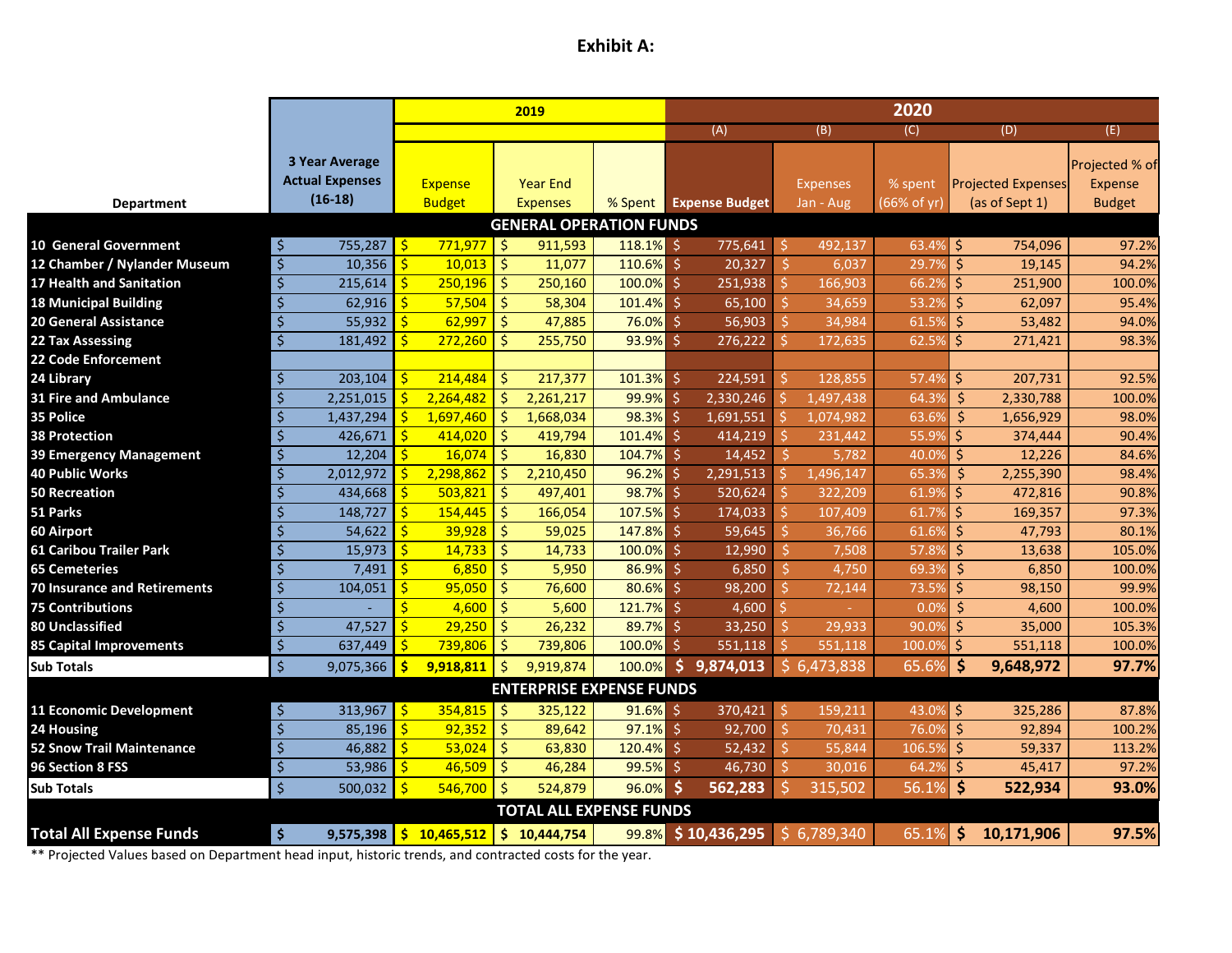CITY OF CARIBOU

2020 Historical Financial Expense Update

EXHIBIT B: DETAIL OF PROJECTED EXPENSES BY DEPARTMENT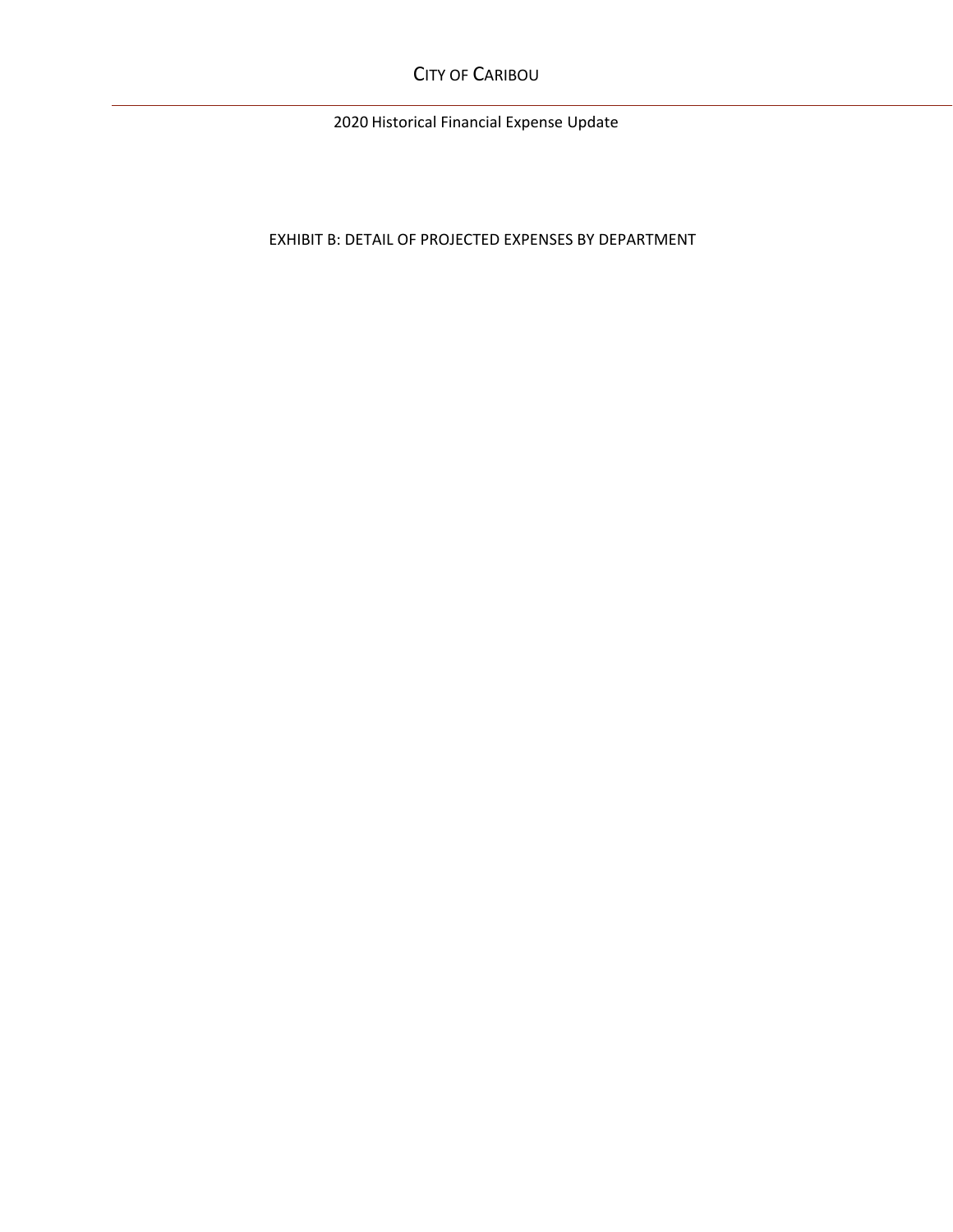|                                   |                    |                        |               |                                                                         |            | 2019            |         |                                   |                 | 2020    |    |                 |               |
|-----------------------------------|--------------------|------------------------|---------------|-------------------------------------------------------------------------|------------|-----------------|---------|-----------------------------------|-----------------|---------|----|-----------------|---------------|
|                                   |                    |                        |               |                                                                         |            |                 |         |                                   |                 | % spent |    | Projected       | Projected %   |
|                                   |                    | 3 Year Average         |               |                                                                         |            |                 |         |                                   | <b>Expenses</b> | (66% of |    | <b>Expenses</b> | of Expense    |
|                                   |                    | <b>Actual Expenses</b> |               | <b>Budget</b>                                                           |            | <b>Year End</b> | %       | Budgeted                          | Jan - Aug       |         |    | (as of Sept 1)  | <b>Budget</b> |
| <b>Department</b>                 |                    | $(17-19)$              |               |                                                                         |            |                 |         |                                   |                 | yr)     |    |                 |               |
| <b>10 General Government</b>      |                    |                        |               |                                                                         |            |                 |         |                                   |                 |         |    |                 |               |
| 001 Salaries                      |                    |                        |               |                                                                         |            |                 |         |                                   |                 |         |    |                 |               |
|                                   |                    |                        |               |                                                                         |            |                 |         |                                   |                 |         |    |                 |               |
| 01 Regular Pay                    | \$                 | 389,140                | -S            | 393,992                                                                 | \$         | 367,453         | 93%     | 395,245                           | 257,030         | 65%     | \$ | 393,000         | 99.4%         |
| 002 City Council Salaries         |                    |                        |               |                                                                         |            |                 |         |                                   |                 |         |    |                 |               |
| 01 Council Salaries               | \$                 | 10,917                 | $\mathbf{s}$  | 12,550                                                                  | $\vert$ \$ | 10,820          | 86%     | 12,000<br>Ś.                      | 7,100<br>Ŝ.     | 59%     | \$ | 12,000          | 100.0%        |
|                                   |                    |                        |               |                                                                         |            |                 |         |                                   |                 |         |    |                 |               |
| 003 Office Supplies               |                    |                        |               |                                                                         |            |                 |         |                                   |                 |         |    |                 |               |
| 01 Postage                        | Ś                  | 4,356                  | $\sqrt[3]{3}$ | $5,000$ \$                                                              |            | 4,051           | 81%     | \$.<br>4,900                      | 5,214<br>S.     | 106%    | \$ | 5,800           | 118.4%        |
| 02 Advertising                    | Ś                  | 4,072                  | $\sqrt[3]{3}$ | $3,750$ \$                                                              |            | 4,432           | 118%    | 3,750<br>Ś                        | Ś.<br>2,343     | 62%     | \$ | 3,350           | 89.3%         |
| 03 Copier Rental                  | Ś                  | 5,720                  | $\sqrt{3}$    | $5,100$ \$                                                              |            | 6,066           | 119%    | 5,300                             | Ŝ.<br>4,298     | 81%     | \$ | 6,225           | 117.5%        |
| 05 Printer Ink                    | \$                 | 1,302                  | $\sqrt[3]{3}$ | $1,600$ \$                                                              |            | 968             | 60%     | 1,600                             | 1,364<br>S.     | 85%     | \$ | 1,600           | 100.0%        |
| 07 Paper                          | \$                 | 1,132                  | $\sqrt[3]{3}$ | 1,400                                                                   | -\$        | 1,031           | 74%     | 1,000                             | Ŝ.<br>652       | 65%     | \$ | 1,000           | 100.0%        |
| 08 Office Supplies                | $\dot{\mathsf{S}}$ | 7,855                  | $\mathbf{s}$  | $9,000$ \$                                                              |            | 7,958           | 88%     | 8,750<br>Ś.                       | Ś.<br>6,331     | 72%     | \$ | 7,942           | 90.8%         |
|                                   |                    |                        |               |                                                                         |            |                 |         |                                   |                 |         |    |                 |               |
|                                   |                    |                        |               |                                                                         |            |                 |         |                                   |                 |         |    |                 |               |
| 10 Annual Report                  | \$                 | 1,130                  | $\mathbf{\$}$ | $1,100$ \$                                                              |            | 1,134           | 103%    | 1,000<br>Š.                       | Ŝ.<br>700       | 70%     | \$ | 1,137           | 113.7%        |
| 005 General Govt. Legal Fees      |                    |                        |               |                                                                         |            |                 |         |                                   |                 |         |    |                 |               |
|                                   |                    |                        |               |                                                                         |            |                 |         |                                   |                 |         |    |                 |               |
| 04 Legal Fees                     | \$                 | 20,177                 | $\sqrt{3}$    | 17,500                                                                  | \$         | 21,840          | 125%    | 17,500                            | 11,291          | 65%     | \$ | 24,000          | 137.1%        |
|                                   |                    |                        |               |                                                                         |            |                 |         |                                   |                 |         |    |                 |               |
| 007 Audit                         |                    |                        |               |                                                                         |            |                 |         |                                   |                 |         |    |                 |               |
|                                   |                    |                        |               |                                                                         |            |                 |         |                                   |                 |         |    |                 |               |
| 01 Audit                          | \$                 | 16,250                 | -\$           | 16,500                                                                  | \$         | 16,500          | 100%    | 16,500<br>Ś.                      | 17,500<br>S.    | 106%    | \$ | 17,500          | 106.1%        |
|                                   |                    |                        |               |                                                                         |            |                 |         |                                   |                 |         |    |                 |               |
| 008 Computer Maintenance          |                    |                        |               |                                                                         |            |                 |         |                                   |                 |         |    |                 |               |
| 01 Computer Maintenance           | \$                 | 47,945                 | $\sqrt[3]{3}$ | $47,200$ \$                                                             |            | 48,982          | 104%    | 55,200<br>Ś.                      | 17,210<br>Ŝ.    | 31%     | \$ | 48,511          | 87.9%         |
|                                   |                    |                        |               |                                                                         |            |                 |         |                                   |                 |         |    |                 |               |
| 02 Hosted Services                | \$                 | 9,853                  | $\frac{1}{2}$ | 7,500                                                                   | -\$        | 9,892           | 132%    | 9,500                             | 5,409<br>Ŝ      | 57%     | \$ | 9,400           | 98.9%         |
|                                   |                    |                        |               |                                                                         |            |                 |         |                                   |                 |         |    |                 |               |
| 009 Professional Dues             |                    |                        |               |                                                                         |            |                 |         |                                   |                 |         |    |                 |               |
| 01 Subscriptions                  |                    |                        |               |                                                                         |            |                 |         |                                   |                 |         |    |                 |               |
|                                   |                    |                        |               |                                                                         |            |                 |         |                                   |                 |         |    |                 |               |
| 04 Professional Dues              | \$                 | 9,650                  | $\mathbf{s}$  | 12,000                                                                  | -\$        | 7,700           | 64%     | 11,000                            | Ŝ.<br>9,095     | 83%     | \$ | 9,500           | 86.4%         |
|                                   |                    |                        |               |                                                                         |            |                 |         |                                   |                 |         |    |                 |               |
| 010 Travel Expenses<br>01 Mileage | Ś                  | 1,755                  | $\sqrt{3}$    | 1,800                                                                   | S.         | 1,444           | 80%     | 1,600<br>Ś.                       | Ŝ.<br>299       | 19%     | \$ | 985             | 61.6%         |
| 02 Meals & Lodging                | \$                 | $2,471$ \$             |               | 4,500                                                                   | -\$        | 2,734           | 61%     | 3,750                             | 190<br>\$.      | 5%      | \$ | 1,140           | 30.4%         |
| 04 Conference Fees                | \$                 | 1,146                  | $\sqrt{3}$    | $1,600$ \$                                                              |            | 1,233           | 77%     | 2,100<br>Ś                        | Ŝ.<br>$\sim$    | 0%      | \$ | 2,133           | 101.6%        |
| 05 Training Expenses              | Ś                  | $\mathsf{q}$           |               |                                                                         |            |                 |         |                                   |                 |         |    |                 |               |
|                                   |                    |                        |               |                                                                         |            |                 |         |                                   |                 |         |    |                 |               |
| 011 Training & Education          |                    |                        |               |                                                                         |            |                 |         |                                   |                 |         |    |                 |               |
|                                   |                    |                        |               |                                                                         |            |                 |         |                                   |                 |         |    |                 |               |
| 02 Training & Education           | \$.                | $1,434$ \$             |               | 1,800                                                                   | -\$        | 1,210           | 67%     | 1,800                             | Ŝ.<br>330       | 18%     | Ŝ  | 1,800           | 100.0%        |
|                                   |                    |                        |               |                                                                         |            |                 |         |                                   |                 |         |    |                 |               |
| 012 Elections                     |                    |                        |               |                                                                         |            |                 |         |                                   |                 |         |    |                 |               |
| 01 Elections                      | \$                 |                        |               | $5,500$ \$                                                              |            | 5,368           | 98%     | 10,500<br>S.                      | Ŝ.<br>5,702     | 54%     | S  | 9,373           | 89.3%         |
| 02 Contracted Expenses            | \$                 | 2,291                  | $\sqrt[3]{3}$ | $2,500$ \$                                                              |            | 2,500           | 100%    | 4,615                             | Ŝ.              | 0%      | \$ | 4,500           | 97.5%         |
|                                   |                    |                        |               |                                                                         |            |                 |         |                                   |                 |         |    |                 |               |
| 014 New Equipment                 |                    |                        |               |                                                                         |            |                 |         |                                   |                 |         |    |                 |               |
| 01 New Equipment                  | Ś                  | 1,481                  | $\mathbf{\$}$ | 800                                                                     | S.         | 1,480           | 185%    | Ś.<br>800                         | 269<br>S.       | 34%     | Ś  | 750             | 93.8%         |
|                                   |                    |                        |               |                                                                         |            |                 |         |                                   |                 |         |    |                 |               |
| 015 Telephone                     |                    |                        |               |                                                                         |            |                 |         |                                   |                 |         |    |                 |               |
| 01 Cell Phone                     | \$                 | 377                    | $\sqrt{3}$    | 450 5                                                                   |            | 446             | 99%     | 450                               | Ŝ.<br>216       | 48%     | Ŝ. | 450             | 100.0%        |
| 04 Telephone                      | Ś                  | 6,043                  | $\mathbf{\$}$ | $6,800$ \$                                                              |            | 5,925           | 87%     | Ś.<br>6,300                       | 3,299<br>Ŝ.     | 52%     | Ś. | 6,050           | 96.0%         |
|                                   |                    |                        |               |                                                                         |            |                 |         |                                   |                 |         |    |                 |               |
| 017 Communications                |                    |                        |               |                                                                         |            |                 |         |                                   |                 |         |    |                 |               |
| 01 Web Site                       | Ś                  |                        | $\sqrt{3}$    | 1,550                                                                   | S.         |                 |         | S.                                | 840<br>S.       |         | Ŝ. |                 |               |
| 03 Internet                       |                    | 1,441                  |               |                                                                         |            | 1,259           | 81%     | 1,450                             |                 | 58%     |    | 1,450           | 100.0%        |
| 018 Health Insurance              |                    |                        |               |                                                                         |            |                 |         |                                   |                 |         |    |                 |               |
| 01 Health Insurance               | \$                 | 138,307                | $\sqrt[3]{3}$ | $154,734$ \$                                                            |            | 143,639         | 93%     | 140,465<br>\$.                    | 101,352<br>S.   | 72%     | \$ | 132,000         | 94.0%         |
|                                   |                    |                        |               |                                                                         |            |                 |         |                                   |                 |         |    |                 |               |
| 019 Miscellaneous Expenses        |                    |                        |               |                                                                         |            |                 |         |                                   |                 |         |    |                 |               |
| 01 Misc Expenses                  | Ŝ.                 | 3,277                  | $\mathbf{\$}$ | $1,500$ \$                                                              |            | 1,373           | 92%     | 1,350<br>S                        | S.<br>316       | 23%     | Ŝ  | 825             | 61.1%         |
|                                   |                    |                        |               |                                                                         |            |                 |         |                                   |                 |         |    |                 |               |
| 020 Computers & Typewriters       |                    |                        |               |                                                                         |            |                 |         |                                   |                 |         |    |                 |               |
| 01-Computers & Typewriters        |                    |                        | S             | $\sim$                                                                  |            |                 | #VALUE! |                                   |                 |         |    |                 |               |
|                                   |                    |                        |               |                                                                         |            |                 |         |                                   |                 |         |    |                 |               |
| 021 Appropriation Allowance       |                    |                        |               |                                                                         |            |                 |         |                                   |                 |         |    |                 |               |
| 01-Appropriation Allowance        |                    |                        | $\mathbf{\$}$ | $\sim$                                                                  | \$         | 181,506         | #DIV/0! |                                   |                 |         |    |                 |               |
|                                   |                    |                        |               |                                                                         |            |                 |         |                                   |                 |         |    |                 |               |
| 034 Worker's Compensation         |                    |                        |               |                                                                         |            |                 |         |                                   |                 |         |    |                 |               |
| 01 Worker's Compensation          | Ŝ                  | 4,050                  | $\mathbf{s}$  | 5,169                                                                   | S.         | 4,823           | 93%     | 6,409<br>S                        | 4,552<br>S.     | 71%     | Ŝ  | 6,409           | 100.0%        |
| 036 Vehicle Insurance             |                    |                        |               |                                                                         |            |                 |         |                                   |                 |         |    |                 |               |
|                                   |                    |                        |               | $2,000$ \$                                                              |            |                 |         |                                   |                 |         |    |                 |               |
| 01 - Vehicle Insurance            | Ş                  | $1,769$   \$           |               |                                                                         |            | 1,605           | 80%     | 2,060                             | 1,035           | 50%     | Ş  | 2,060           | 100.0%        |
| 038 Social Security               |                    |                        |               |                                                                         |            |                 |         |                                   |                 |         |    |                 |               |
| 01 Social Security                | \$                 | 33,210 $\frac{1}{5}$   |               | $30,140$ \$                                                             |            | 31,332          | 104%    | 30,236<br>\$.                     | S.<br>19,744    | 65%     | \$ | 30,065          | 99.4%         |
|                                   |                    |                        |               |                                                                         |            |                 |         |                                   |                 |         |    |                 |               |
| 040 City & State Retirement       |                    |                        |               |                                                                         |            |                 |         |                                   |                 |         |    |                 |               |
| 01 City & State Retirement        | \$                 | 11,326                 | $\sqrt[3]{3}$ | $13,342$ \$                                                             |            | 10,476          | 79%     | Ś.<br>13,310                      | 7,724<br>\$.    | 58%     | \$ | 10,500          | 78.9%         |
|                                   |                    |                        |               |                                                                         |            |                 |         |                                   |                 |         |    |                 |               |
| 073 Vehicle Repairs               |                    |                        |               |                                                                         |            |                 |         |                                   |                 |         |    |                 |               |
| 01 Vehicle repairs                | \$                 | 2,434                  | $\mathbf{\$}$ | $2,100$ \$                                                              |            | 2,800           | 133%    | 3,200<br>Ś                        | 331<br>\$.      | 10%     | \$ | 1,200           | 37.5%         |
|                                   |                    |                        |               |                                                                         |            |                 |         |                                   |                 |         |    |                 |               |
| 074 Vehicle Tires                 |                    |                        |               |                                                                         |            |                 |         |                                   |                 |         |    |                 |               |
| 01 Tires                          |                    |                        | $\frac{1}{2}$ | $\begin{array}{ c c c c c } \hline 500 & \text{S} \ \hline \end{array}$ |            | 586             | 117%    | $\vert \mathsf{S} \vert$<br>1,200 | \$.<br>128      | 11%     | \$ | 960             | 80.0%         |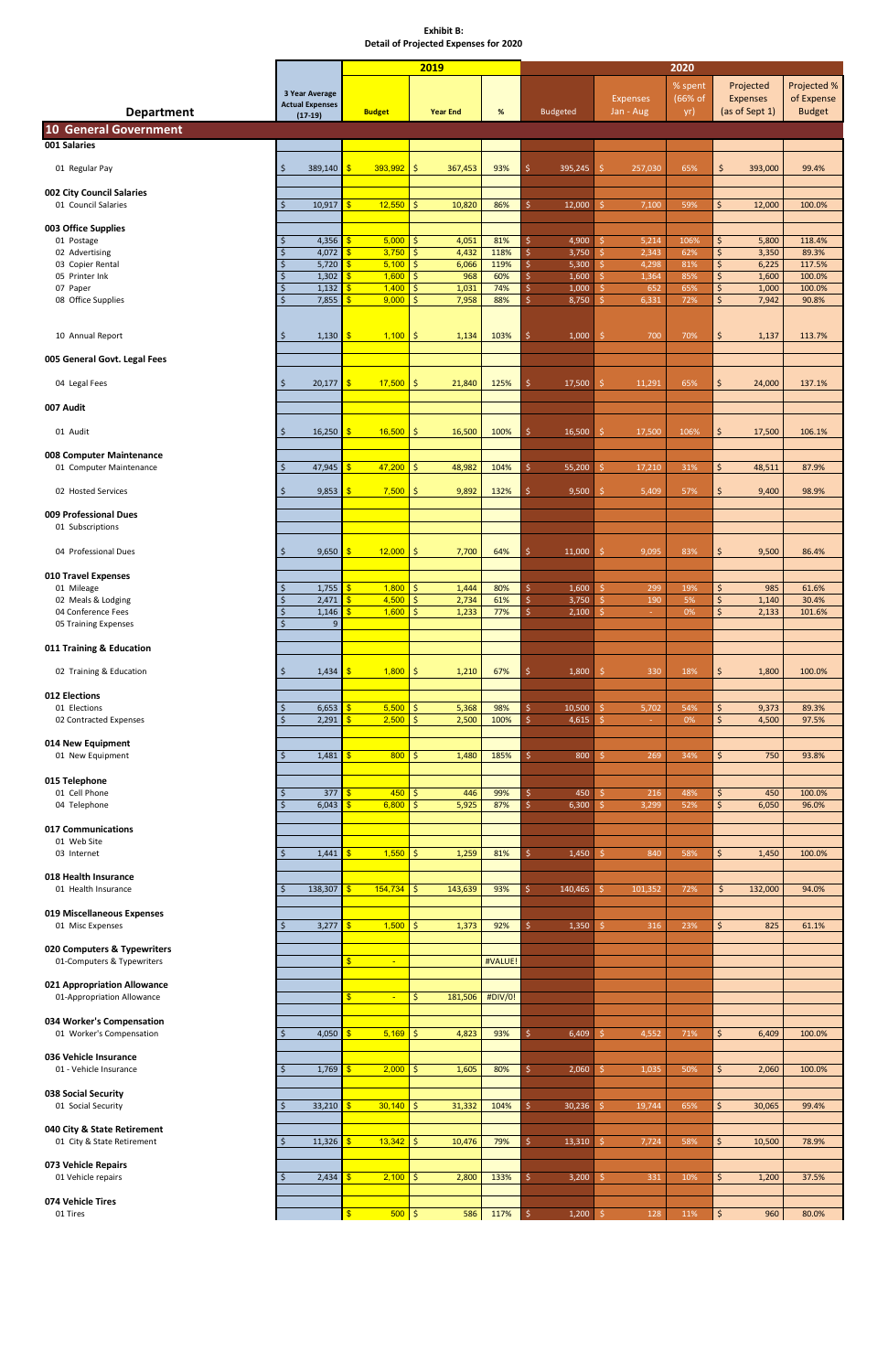**18 Municipal Building** 024 Maintenance - Comm. C

| % spent<br>Projected %<br>Projected<br>3 Year Average<br>of Expense<br>(66% of<br><b>Expenses</b><br><b>Expenses</b><br><b>Actual Expenses</b><br><b>Budget</b><br><b>Department</b><br>(as of Sept 1)<br><b>Budget</b><br><b>Year End</b><br>$\%$<br><b>Budgeted</b><br>Jan - Aug<br>yr)<br>$(17-19)$<br>10 General Government Cont'd<br>075 Gas/Oil/Filters<br>$\frac{1}{2}$<br>01 Gas/Oil/Filters<br>1,224<br>1,000<br>103%<br>\$<br>482<br>\$<br>1,028<br>800<br>34%<br>60.2%<br>\$<br>Ŝ.<br>275<br>S<br>$\zeta$<br>$811,515$   \$<br><b>Totals</b><br><mark>771,977</mark> \$<br>118%<br>-Ś<br>775,641<br>\$<br>492,137<br>63%<br>\$<br>97.2%<br>911,593<br>754,096<br><b>12 Nylander Museum</b><br>001 Salaries<br>01 Regular Pay<br>Š.<br>#VALUE!<br>6,000<br>6,500<br>108.3%<br>Ŝ.<br>0%<br>\$.<br>-Ŝ<br>$\equiv$<br>003 Office Supplies<br>$\overline{\mathsf{S}}$<br>01 Postage<br>#VALUE!<br>$\sim$<br>#VALUE!<br>03 Copier Rental<br>Š<br>$\rightarrow$<br>05 Printer Ink<br>#VALUE!<br>Š<br>$\sim$<br>#VALUE!<br>07 Paper<br>$\sim$<br>527<br>500<br>2,500<br>08 Office Supplies<br>\$<br>$\zeta$<br>341<br>68%<br>Ś.<br>389<br>16%<br>\$<br>1,000<br>40.0%<br>ς<br>S<br>015 Telephone<br>585<br>750<br>04 Telephone<br>Ś<br>  \$<br>571<br>76%<br>600<br>Ŝ.<br>598<br>100%<br>\$<br>836<br>139.3%<br>ς<br>017 Communications<br>01 Website<br>935<br>720<br>\$<br>Ŝ.<br>1,005<br>140%<br>Ŝ.<br>680<br>68%<br>\$<br>1,020<br>102.0%<br>03 Internet<br>1,000<br>Ŝ<br>018 Health Insurance<br>#VALUE!<br>Š<br>01 Health Insurance<br>$\sim$<br>019 Miscellaneous Expenses<br>01 Misc Expenses<br>Š.<br>\$<br>434<br>#DIV/0!<br>Ŝ.<br>\$<br>150<br>#VALUE!<br>#VALUE!<br>$\sim$<br>026 Heating Fuel<br>2,700<br>03 Heating Fuel<br>2,380<br>$\zeta$<br>2,769<br>103%<br>2,750<br>\$<br>2,530<br>92.0%<br>\$.<br>1,702<br>62%<br>Ŝ<br>S<br>027 Electricity<br>943<br>1,000<br>$\frac{1}{2}$<br>-\$<br>1,102<br>110%<br>950<br>Ŝ.<br>506<br>53%<br>\$<br>937<br>98.7%<br>11 Electricity<br>ς<br>Ŝ<br>028 Water<br>05 Water<br>1,189<br>1,350<br>-\$<br>1,154<br>86%<br>57%<br>\$<br>1,172<br>85.1%<br>\$<br>1,377<br>\$.<br>782<br>ς<br>S<br>029 Sewer<br>$\frac{1}{2}$<br>216<br>300<br>56%<br>\$<br>01 Sewer<br>Š.<br>-\$<br>250<br>83%<br>300<br>Ś.<br>167<br>250<br>83.3%<br>030 Building Supplies<br>01 Building Supplies<br>\$<br>#VALUE!<br>800<br>5%<br>\$<br>200<br>25.0%<br>-Ś<br>Ŝ.<br>40<br>$\sim$<br>031 Building Maintenance<br>01 Building Maintenance<br>1,921<br>1,200<br>  \$<br>1,318<br>110%<br>2,000<br>16%<br>125.0%<br>\$<br>\$<br>327<br>\$.<br>2,500<br>S<br>S<br>032 Property Insurance<br>1,855<br>01 Property Insurance<br>1,493<br>-\$<br>2,131<br>143%<br>2,050<br>Ŝ.<br>848<br>41%<br>\$<br>2,050<br>100.0%<br>Ś<br>Ś<br>038 Social Security<br>146<br>01 Social Security<br>\$<br>068 Janitotrial Services<br>951<br>$\frac{1}{2}$<br>01 Property Maintenance<br><b>Total</b><br>$\frac{1}{2}$<br>11,391<br>10,013<br>11,077<br>111%<br>20,327<br>Ś.<br>94.2%<br>-\$<br>Ŝ.<br>6,037<br>30%<br>19,145<br>Ŝ.<br>S<br><b>17 Health and Sanitation</b><br>022 Health Officer<br>500<br>500<br>Ŝ.<br>\$<br>01 Health Officer<br>\$<br>\$<br>500<br>100%<br>Ś<br>500<br>0%<br>500<br>100.0%<br>ς<br>$\sim$<br>023 Tri-Community Landfill<br>249,660<br>$\frac{1}{2}$<br>\$<br>\$<br>01 Tri-Community Landfill<br>249,067<br>¢<br>249,660<br>100%<br>251,400<br>166,903<br>66%<br>251,400<br>Ś<br>\$<br>100.0%<br>038 - Social Security<br>01 - Social Security<br>\$<br>$\overline{36}$ \$<br>0%<br>38<br>\$<br>0.0%<br>\$<br>S.<br>$\overline{\phantom{a}}$<br>$\overline{\phantom{a}}$<br>$\overline{\phantom{a}}$<br>$\zeta$<br>250,196<br>$\frac{1}{2}$<br><b>Totals</b><br>249,567<br>Ŝ<br>$\mathsf{S}$<br>$\dot{\mathsf{S}}$<br>250,160<br>100%<br>251,938<br>Ś.<br>166,903<br>66%<br>251,900<br>100.0% |  |  |  | 2019 |  |  | 2020 |  |  |
|-------------------------------------------------------------------------------------------------------------------------------------------------------------------------------------------------------------------------------------------------------------------------------------------------------------------------------------------------------------------------------------------------------------------------------------------------------------------------------------------------------------------------------------------------------------------------------------------------------------------------------------------------------------------------------------------------------------------------------------------------------------------------------------------------------------------------------------------------------------------------------------------------------------------------------------------------------------------------------------------------------------------------------------------------------------------------------------------------------------------------------------------------------------------------------------------------------------------------------------------------------------------------------------------------------------------------------------------------------------------------------------------------------------------------------------------------------------------------------------------------------------------------------------------------------------------------------------------------------------------------------------------------------------------------------------------------------------------------------------------------------------------------------------------------------------------------------------------------------------------------------------------------------------------------------------------------------------------------------------------------------------------------------------------------------------------------------------------------------------------------------------------------------------------------------------------------------------------------------------------------------------------------------------------------------------------------------------------------------------------------------------------------------------------------------------------------------------------------------------------------------------------------------------------------------------------------------------------------------------------------------------------------------------------------------------------------------------------------------------------------------------------------------------------------------------------------------------------------------------------------------------------------------------------------------------------------------------------------------------------------------------------------------------------------------------------------------------------------------------------------------------------------------------------------------------------------------------------------------------------------------------------------------------------------------------------------------------------------------------------------------------------------------------------------------------------------------------------------------------------------------------------------------------------------------------------------------------------------------------------------------------------------------------------------------------------------------------------------------------------------------------------------------------------------------------------------------------------------|--|--|--|------|--|--|------|--|--|
|                                                                                                                                                                                                                                                                                                                                                                                                                                                                                                                                                                                                                                                                                                                                                                                                                                                                                                                                                                                                                                                                                                                                                                                                                                                                                                                                                                                                                                                                                                                                                                                                                                                                                                                                                                                                                                                                                                                                                                                                                                                                                                                                                                                                                                                                                                                                                                                                                                                                                                                                                                                                                                                                                                                                                                                                                                                                                                                                                                                                                                                                                                                                                                                                                                                                                                                                                                                                                                                                                                                                                                                                                                                                                                                                                                                                                                                 |  |  |  |      |  |  |      |  |  |
|                                                                                                                                                                                                                                                                                                                                                                                                                                                                                                                                                                                                                                                                                                                                                                                                                                                                                                                                                                                                                                                                                                                                                                                                                                                                                                                                                                                                                                                                                                                                                                                                                                                                                                                                                                                                                                                                                                                                                                                                                                                                                                                                                                                                                                                                                                                                                                                                                                                                                                                                                                                                                                                                                                                                                                                                                                                                                                                                                                                                                                                                                                                                                                                                                                                                                                                                                                                                                                                                                                                                                                                                                                                                                                                                                                                                                                                 |  |  |  |      |  |  |      |  |  |
|                                                                                                                                                                                                                                                                                                                                                                                                                                                                                                                                                                                                                                                                                                                                                                                                                                                                                                                                                                                                                                                                                                                                                                                                                                                                                                                                                                                                                                                                                                                                                                                                                                                                                                                                                                                                                                                                                                                                                                                                                                                                                                                                                                                                                                                                                                                                                                                                                                                                                                                                                                                                                                                                                                                                                                                                                                                                                                                                                                                                                                                                                                                                                                                                                                                                                                                                                                                                                                                                                                                                                                                                                                                                                                                                                                                                                                                 |  |  |  |      |  |  |      |  |  |
|                                                                                                                                                                                                                                                                                                                                                                                                                                                                                                                                                                                                                                                                                                                                                                                                                                                                                                                                                                                                                                                                                                                                                                                                                                                                                                                                                                                                                                                                                                                                                                                                                                                                                                                                                                                                                                                                                                                                                                                                                                                                                                                                                                                                                                                                                                                                                                                                                                                                                                                                                                                                                                                                                                                                                                                                                                                                                                                                                                                                                                                                                                                                                                                                                                                                                                                                                                                                                                                                                                                                                                                                                                                                                                                                                                                                                                                 |  |  |  |      |  |  |      |  |  |
|                                                                                                                                                                                                                                                                                                                                                                                                                                                                                                                                                                                                                                                                                                                                                                                                                                                                                                                                                                                                                                                                                                                                                                                                                                                                                                                                                                                                                                                                                                                                                                                                                                                                                                                                                                                                                                                                                                                                                                                                                                                                                                                                                                                                                                                                                                                                                                                                                                                                                                                                                                                                                                                                                                                                                                                                                                                                                                                                                                                                                                                                                                                                                                                                                                                                                                                                                                                                                                                                                                                                                                                                                                                                                                                                                                                                                                                 |  |  |  |      |  |  |      |  |  |
|                                                                                                                                                                                                                                                                                                                                                                                                                                                                                                                                                                                                                                                                                                                                                                                                                                                                                                                                                                                                                                                                                                                                                                                                                                                                                                                                                                                                                                                                                                                                                                                                                                                                                                                                                                                                                                                                                                                                                                                                                                                                                                                                                                                                                                                                                                                                                                                                                                                                                                                                                                                                                                                                                                                                                                                                                                                                                                                                                                                                                                                                                                                                                                                                                                                                                                                                                                                                                                                                                                                                                                                                                                                                                                                                                                                                                                                 |  |  |  |      |  |  |      |  |  |
|                                                                                                                                                                                                                                                                                                                                                                                                                                                                                                                                                                                                                                                                                                                                                                                                                                                                                                                                                                                                                                                                                                                                                                                                                                                                                                                                                                                                                                                                                                                                                                                                                                                                                                                                                                                                                                                                                                                                                                                                                                                                                                                                                                                                                                                                                                                                                                                                                                                                                                                                                                                                                                                                                                                                                                                                                                                                                                                                                                                                                                                                                                                                                                                                                                                                                                                                                                                                                                                                                                                                                                                                                                                                                                                                                                                                                                                 |  |  |  |      |  |  |      |  |  |
|                                                                                                                                                                                                                                                                                                                                                                                                                                                                                                                                                                                                                                                                                                                                                                                                                                                                                                                                                                                                                                                                                                                                                                                                                                                                                                                                                                                                                                                                                                                                                                                                                                                                                                                                                                                                                                                                                                                                                                                                                                                                                                                                                                                                                                                                                                                                                                                                                                                                                                                                                                                                                                                                                                                                                                                                                                                                                                                                                                                                                                                                                                                                                                                                                                                                                                                                                                                                                                                                                                                                                                                                                                                                                                                                                                                                                                                 |  |  |  |      |  |  |      |  |  |
|                                                                                                                                                                                                                                                                                                                                                                                                                                                                                                                                                                                                                                                                                                                                                                                                                                                                                                                                                                                                                                                                                                                                                                                                                                                                                                                                                                                                                                                                                                                                                                                                                                                                                                                                                                                                                                                                                                                                                                                                                                                                                                                                                                                                                                                                                                                                                                                                                                                                                                                                                                                                                                                                                                                                                                                                                                                                                                                                                                                                                                                                                                                                                                                                                                                                                                                                                                                                                                                                                                                                                                                                                                                                                                                                                                                                                                                 |  |  |  |      |  |  |      |  |  |
|                                                                                                                                                                                                                                                                                                                                                                                                                                                                                                                                                                                                                                                                                                                                                                                                                                                                                                                                                                                                                                                                                                                                                                                                                                                                                                                                                                                                                                                                                                                                                                                                                                                                                                                                                                                                                                                                                                                                                                                                                                                                                                                                                                                                                                                                                                                                                                                                                                                                                                                                                                                                                                                                                                                                                                                                                                                                                                                                                                                                                                                                                                                                                                                                                                                                                                                                                                                                                                                                                                                                                                                                                                                                                                                                                                                                                                                 |  |  |  |      |  |  |      |  |  |
|                                                                                                                                                                                                                                                                                                                                                                                                                                                                                                                                                                                                                                                                                                                                                                                                                                                                                                                                                                                                                                                                                                                                                                                                                                                                                                                                                                                                                                                                                                                                                                                                                                                                                                                                                                                                                                                                                                                                                                                                                                                                                                                                                                                                                                                                                                                                                                                                                                                                                                                                                                                                                                                                                                                                                                                                                                                                                                                                                                                                                                                                                                                                                                                                                                                                                                                                                                                                                                                                                                                                                                                                                                                                                                                                                                                                                                                 |  |  |  |      |  |  |      |  |  |
|                                                                                                                                                                                                                                                                                                                                                                                                                                                                                                                                                                                                                                                                                                                                                                                                                                                                                                                                                                                                                                                                                                                                                                                                                                                                                                                                                                                                                                                                                                                                                                                                                                                                                                                                                                                                                                                                                                                                                                                                                                                                                                                                                                                                                                                                                                                                                                                                                                                                                                                                                                                                                                                                                                                                                                                                                                                                                                                                                                                                                                                                                                                                                                                                                                                                                                                                                                                                                                                                                                                                                                                                                                                                                                                                                                                                                                                 |  |  |  |      |  |  |      |  |  |
|                                                                                                                                                                                                                                                                                                                                                                                                                                                                                                                                                                                                                                                                                                                                                                                                                                                                                                                                                                                                                                                                                                                                                                                                                                                                                                                                                                                                                                                                                                                                                                                                                                                                                                                                                                                                                                                                                                                                                                                                                                                                                                                                                                                                                                                                                                                                                                                                                                                                                                                                                                                                                                                                                                                                                                                                                                                                                                                                                                                                                                                                                                                                                                                                                                                                                                                                                                                                                                                                                                                                                                                                                                                                                                                                                                                                                                                 |  |  |  |      |  |  |      |  |  |
|                                                                                                                                                                                                                                                                                                                                                                                                                                                                                                                                                                                                                                                                                                                                                                                                                                                                                                                                                                                                                                                                                                                                                                                                                                                                                                                                                                                                                                                                                                                                                                                                                                                                                                                                                                                                                                                                                                                                                                                                                                                                                                                                                                                                                                                                                                                                                                                                                                                                                                                                                                                                                                                                                                                                                                                                                                                                                                                                                                                                                                                                                                                                                                                                                                                                                                                                                                                                                                                                                                                                                                                                                                                                                                                                                                                                                                                 |  |  |  |      |  |  |      |  |  |
|                                                                                                                                                                                                                                                                                                                                                                                                                                                                                                                                                                                                                                                                                                                                                                                                                                                                                                                                                                                                                                                                                                                                                                                                                                                                                                                                                                                                                                                                                                                                                                                                                                                                                                                                                                                                                                                                                                                                                                                                                                                                                                                                                                                                                                                                                                                                                                                                                                                                                                                                                                                                                                                                                                                                                                                                                                                                                                                                                                                                                                                                                                                                                                                                                                                                                                                                                                                                                                                                                                                                                                                                                                                                                                                                                                                                                                                 |  |  |  |      |  |  |      |  |  |
|                                                                                                                                                                                                                                                                                                                                                                                                                                                                                                                                                                                                                                                                                                                                                                                                                                                                                                                                                                                                                                                                                                                                                                                                                                                                                                                                                                                                                                                                                                                                                                                                                                                                                                                                                                                                                                                                                                                                                                                                                                                                                                                                                                                                                                                                                                                                                                                                                                                                                                                                                                                                                                                                                                                                                                                                                                                                                                                                                                                                                                                                                                                                                                                                                                                                                                                                                                                                                                                                                                                                                                                                                                                                                                                                                                                                                                                 |  |  |  |      |  |  |      |  |  |
|                                                                                                                                                                                                                                                                                                                                                                                                                                                                                                                                                                                                                                                                                                                                                                                                                                                                                                                                                                                                                                                                                                                                                                                                                                                                                                                                                                                                                                                                                                                                                                                                                                                                                                                                                                                                                                                                                                                                                                                                                                                                                                                                                                                                                                                                                                                                                                                                                                                                                                                                                                                                                                                                                                                                                                                                                                                                                                                                                                                                                                                                                                                                                                                                                                                                                                                                                                                                                                                                                                                                                                                                                                                                                                                                                                                                                                                 |  |  |  |      |  |  |      |  |  |
|                                                                                                                                                                                                                                                                                                                                                                                                                                                                                                                                                                                                                                                                                                                                                                                                                                                                                                                                                                                                                                                                                                                                                                                                                                                                                                                                                                                                                                                                                                                                                                                                                                                                                                                                                                                                                                                                                                                                                                                                                                                                                                                                                                                                                                                                                                                                                                                                                                                                                                                                                                                                                                                                                                                                                                                                                                                                                                                                                                                                                                                                                                                                                                                                                                                                                                                                                                                                                                                                                                                                                                                                                                                                                                                                                                                                                                                 |  |  |  |      |  |  |      |  |  |
|                                                                                                                                                                                                                                                                                                                                                                                                                                                                                                                                                                                                                                                                                                                                                                                                                                                                                                                                                                                                                                                                                                                                                                                                                                                                                                                                                                                                                                                                                                                                                                                                                                                                                                                                                                                                                                                                                                                                                                                                                                                                                                                                                                                                                                                                                                                                                                                                                                                                                                                                                                                                                                                                                                                                                                                                                                                                                                                                                                                                                                                                                                                                                                                                                                                                                                                                                                                                                                                                                                                                                                                                                                                                                                                                                                                                                                                 |  |  |  |      |  |  |      |  |  |
|                                                                                                                                                                                                                                                                                                                                                                                                                                                                                                                                                                                                                                                                                                                                                                                                                                                                                                                                                                                                                                                                                                                                                                                                                                                                                                                                                                                                                                                                                                                                                                                                                                                                                                                                                                                                                                                                                                                                                                                                                                                                                                                                                                                                                                                                                                                                                                                                                                                                                                                                                                                                                                                                                                                                                                                                                                                                                                                                                                                                                                                                                                                                                                                                                                                                                                                                                                                                                                                                                                                                                                                                                                                                                                                                                                                                                                                 |  |  |  |      |  |  |      |  |  |
|                                                                                                                                                                                                                                                                                                                                                                                                                                                                                                                                                                                                                                                                                                                                                                                                                                                                                                                                                                                                                                                                                                                                                                                                                                                                                                                                                                                                                                                                                                                                                                                                                                                                                                                                                                                                                                                                                                                                                                                                                                                                                                                                                                                                                                                                                                                                                                                                                                                                                                                                                                                                                                                                                                                                                                                                                                                                                                                                                                                                                                                                                                                                                                                                                                                                                                                                                                                                                                                                                                                                                                                                                                                                                                                                                                                                                                                 |  |  |  |      |  |  |      |  |  |
|                                                                                                                                                                                                                                                                                                                                                                                                                                                                                                                                                                                                                                                                                                                                                                                                                                                                                                                                                                                                                                                                                                                                                                                                                                                                                                                                                                                                                                                                                                                                                                                                                                                                                                                                                                                                                                                                                                                                                                                                                                                                                                                                                                                                                                                                                                                                                                                                                                                                                                                                                                                                                                                                                                                                                                                                                                                                                                                                                                                                                                                                                                                                                                                                                                                                                                                                                                                                                                                                                                                                                                                                                                                                                                                                                                                                                                                 |  |  |  |      |  |  |      |  |  |
|                                                                                                                                                                                                                                                                                                                                                                                                                                                                                                                                                                                                                                                                                                                                                                                                                                                                                                                                                                                                                                                                                                                                                                                                                                                                                                                                                                                                                                                                                                                                                                                                                                                                                                                                                                                                                                                                                                                                                                                                                                                                                                                                                                                                                                                                                                                                                                                                                                                                                                                                                                                                                                                                                                                                                                                                                                                                                                                                                                                                                                                                                                                                                                                                                                                                                                                                                                                                                                                                                                                                                                                                                                                                                                                                                                                                                                                 |  |  |  |      |  |  |      |  |  |
|                                                                                                                                                                                                                                                                                                                                                                                                                                                                                                                                                                                                                                                                                                                                                                                                                                                                                                                                                                                                                                                                                                                                                                                                                                                                                                                                                                                                                                                                                                                                                                                                                                                                                                                                                                                                                                                                                                                                                                                                                                                                                                                                                                                                                                                                                                                                                                                                                                                                                                                                                                                                                                                                                                                                                                                                                                                                                                                                                                                                                                                                                                                                                                                                                                                                                                                                                                                                                                                                                                                                                                                                                                                                                                                                                                                                                                                 |  |  |  |      |  |  |      |  |  |
|                                                                                                                                                                                                                                                                                                                                                                                                                                                                                                                                                                                                                                                                                                                                                                                                                                                                                                                                                                                                                                                                                                                                                                                                                                                                                                                                                                                                                                                                                                                                                                                                                                                                                                                                                                                                                                                                                                                                                                                                                                                                                                                                                                                                                                                                                                                                                                                                                                                                                                                                                                                                                                                                                                                                                                                                                                                                                                                                                                                                                                                                                                                                                                                                                                                                                                                                                                                                                                                                                                                                                                                                                                                                                                                                                                                                                                                 |  |  |  |      |  |  |      |  |  |
|                                                                                                                                                                                                                                                                                                                                                                                                                                                                                                                                                                                                                                                                                                                                                                                                                                                                                                                                                                                                                                                                                                                                                                                                                                                                                                                                                                                                                                                                                                                                                                                                                                                                                                                                                                                                                                                                                                                                                                                                                                                                                                                                                                                                                                                                                                                                                                                                                                                                                                                                                                                                                                                                                                                                                                                                                                                                                                                                                                                                                                                                                                                                                                                                                                                                                                                                                                                                                                                                                                                                                                                                                                                                                                                                                                                                                                                 |  |  |  |      |  |  |      |  |  |
|                                                                                                                                                                                                                                                                                                                                                                                                                                                                                                                                                                                                                                                                                                                                                                                                                                                                                                                                                                                                                                                                                                                                                                                                                                                                                                                                                                                                                                                                                                                                                                                                                                                                                                                                                                                                                                                                                                                                                                                                                                                                                                                                                                                                                                                                                                                                                                                                                                                                                                                                                                                                                                                                                                                                                                                                                                                                                                                                                                                                                                                                                                                                                                                                                                                                                                                                                                                                                                                                                                                                                                                                                                                                                                                                                                                                                                                 |  |  |  |      |  |  |      |  |  |
|                                                                                                                                                                                                                                                                                                                                                                                                                                                                                                                                                                                                                                                                                                                                                                                                                                                                                                                                                                                                                                                                                                                                                                                                                                                                                                                                                                                                                                                                                                                                                                                                                                                                                                                                                                                                                                                                                                                                                                                                                                                                                                                                                                                                                                                                                                                                                                                                                                                                                                                                                                                                                                                                                                                                                                                                                                                                                                                                                                                                                                                                                                                                                                                                                                                                                                                                                                                                                                                                                                                                                                                                                                                                                                                                                                                                                                                 |  |  |  |      |  |  |      |  |  |
|                                                                                                                                                                                                                                                                                                                                                                                                                                                                                                                                                                                                                                                                                                                                                                                                                                                                                                                                                                                                                                                                                                                                                                                                                                                                                                                                                                                                                                                                                                                                                                                                                                                                                                                                                                                                                                                                                                                                                                                                                                                                                                                                                                                                                                                                                                                                                                                                                                                                                                                                                                                                                                                                                                                                                                                                                                                                                                                                                                                                                                                                                                                                                                                                                                                                                                                                                                                                                                                                                                                                                                                                                                                                                                                                                                                                                                                 |  |  |  |      |  |  |      |  |  |
|                                                                                                                                                                                                                                                                                                                                                                                                                                                                                                                                                                                                                                                                                                                                                                                                                                                                                                                                                                                                                                                                                                                                                                                                                                                                                                                                                                                                                                                                                                                                                                                                                                                                                                                                                                                                                                                                                                                                                                                                                                                                                                                                                                                                                                                                                                                                                                                                                                                                                                                                                                                                                                                                                                                                                                                                                                                                                                                                                                                                                                                                                                                                                                                                                                                                                                                                                                                                                                                                                                                                                                                                                                                                                                                                                                                                                                                 |  |  |  |      |  |  |      |  |  |
|                                                                                                                                                                                                                                                                                                                                                                                                                                                                                                                                                                                                                                                                                                                                                                                                                                                                                                                                                                                                                                                                                                                                                                                                                                                                                                                                                                                                                                                                                                                                                                                                                                                                                                                                                                                                                                                                                                                                                                                                                                                                                                                                                                                                                                                                                                                                                                                                                                                                                                                                                                                                                                                                                                                                                                                                                                                                                                                                                                                                                                                                                                                                                                                                                                                                                                                                                                                                                                                                                                                                                                                                                                                                                                                                                                                                                                                 |  |  |  |      |  |  |      |  |  |
|                                                                                                                                                                                                                                                                                                                                                                                                                                                                                                                                                                                                                                                                                                                                                                                                                                                                                                                                                                                                                                                                                                                                                                                                                                                                                                                                                                                                                                                                                                                                                                                                                                                                                                                                                                                                                                                                                                                                                                                                                                                                                                                                                                                                                                                                                                                                                                                                                                                                                                                                                                                                                                                                                                                                                                                                                                                                                                                                                                                                                                                                                                                                                                                                                                                                                                                                                                                                                                                                                                                                                                                                                                                                                                                                                                                                                                                 |  |  |  |      |  |  |      |  |  |
|                                                                                                                                                                                                                                                                                                                                                                                                                                                                                                                                                                                                                                                                                                                                                                                                                                                                                                                                                                                                                                                                                                                                                                                                                                                                                                                                                                                                                                                                                                                                                                                                                                                                                                                                                                                                                                                                                                                                                                                                                                                                                                                                                                                                                                                                                                                                                                                                                                                                                                                                                                                                                                                                                                                                                                                                                                                                                                                                                                                                                                                                                                                                                                                                                                                                                                                                                                                                                                                                                                                                                                                                                                                                                                                                                                                                                                                 |  |  |  |      |  |  |      |  |  |
|                                                                                                                                                                                                                                                                                                                                                                                                                                                                                                                                                                                                                                                                                                                                                                                                                                                                                                                                                                                                                                                                                                                                                                                                                                                                                                                                                                                                                                                                                                                                                                                                                                                                                                                                                                                                                                                                                                                                                                                                                                                                                                                                                                                                                                                                                                                                                                                                                                                                                                                                                                                                                                                                                                                                                                                                                                                                                                                                                                                                                                                                                                                                                                                                                                                                                                                                                                                                                                                                                                                                                                                                                                                                                                                                                                                                                                                 |  |  |  |      |  |  |      |  |  |
|                                                                                                                                                                                                                                                                                                                                                                                                                                                                                                                                                                                                                                                                                                                                                                                                                                                                                                                                                                                                                                                                                                                                                                                                                                                                                                                                                                                                                                                                                                                                                                                                                                                                                                                                                                                                                                                                                                                                                                                                                                                                                                                                                                                                                                                                                                                                                                                                                                                                                                                                                                                                                                                                                                                                                                                                                                                                                                                                                                                                                                                                                                                                                                                                                                                                                                                                                                                                                                                                                                                                                                                                                                                                                                                                                                                                                                                 |  |  |  |      |  |  |      |  |  |
|                                                                                                                                                                                                                                                                                                                                                                                                                                                                                                                                                                                                                                                                                                                                                                                                                                                                                                                                                                                                                                                                                                                                                                                                                                                                                                                                                                                                                                                                                                                                                                                                                                                                                                                                                                                                                                                                                                                                                                                                                                                                                                                                                                                                                                                                                                                                                                                                                                                                                                                                                                                                                                                                                                                                                                                                                                                                                                                                                                                                                                                                                                                                                                                                                                                                                                                                                                                                                                                                                                                                                                                                                                                                                                                                                                                                                                                 |  |  |  |      |  |  |      |  |  |
|                                                                                                                                                                                                                                                                                                                                                                                                                                                                                                                                                                                                                                                                                                                                                                                                                                                                                                                                                                                                                                                                                                                                                                                                                                                                                                                                                                                                                                                                                                                                                                                                                                                                                                                                                                                                                                                                                                                                                                                                                                                                                                                                                                                                                                                                                                                                                                                                                                                                                                                                                                                                                                                                                                                                                                                                                                                                                                                                                                                                                                                                                                                                                                                                                                                                                                                                                                                                                                                                                                                                                                                                                                                                                                                                                                                                                                                 |  |  |  |      |  |  |      |  |  |
|                                                                                                                                                                                                                                                                                                                                                                                                                                                                                                                                                                                                                                                                                                                                                                                                                                                                                                                                                                                                                                                                                                                                                                                                                                                                                                                                                                                                                                                                                                                                                                                                                                                                                                                                                                                                                                                                                                                                                                                                                                                                                                                                                                                                                                                                                                                                                                                                                                                                                                                                                                                                                                                                                                                                                                                                                                                                                                                                                                                                                                                                                                                                                                                                                                                                                                                                                                                                                                                                                                                                                                                                                                                                                                                                                                                                                                                 |  |  |  |      |  |  |      |  |  |
|                                                                                                                                                                                                                                                                                                                                                                                                                                                                                                                                                                                                                                                                                                                                                                                                                                                                                                                                                                                                                                                                                                                                                                                                                                                                                                                                                                                                                                                                                                                                                                                                                                                                                                                                                                                                                                                                                                                                                                                                                                                                                                                                                                                                                                                                                                                                                                                                                                                                                                                                                                                                                                                                                                                                                                                                                                                                                                                                                                                                                                                                                                                                                                                                                                                                                                                                                                                                                                                                                                                                                                                                                                                                                                                                                                                                                                                 |  |  |  |      |  |  |      |  |  |
|                                                                                                                                                                                                                                                                                                                                                                                                                                                                                                                                                                                                                                                                                                                                                                                                                                                                                                                                                                                                                                                                                                                                                                                                                                                                                                                                                                                                                                                                                                                                                                                                                                                                                                                                                                                                                                                                                                                                                                                                                                                                                                                                                                                                                                                                                                                                                                                                                                                                                                                                                                                                                                                                                                                                                                                                                                                                                                                                                                                                                                                                                                                                                                                                                                                                                                                                                                                                                                                                                                                                                                                                                                                                                                                                                                                                                                                 |  |  |  |      |  |  |      |  |  |
|                                                                                                                                                                                                                                                                                                                                                                                                                                                                                                                                                                                                                                                                                                                                                                                                                                                                                                                                                                                                                                                                                                                                                                                                                                                                                                                                                                                                                                                                                                                                                                                                                                                                                                                                                                                                                                                                                                                                                                                                                                                                                                                                                                                                                                                                                                                                                                                                                                                                                                                                                                                                                                                                                                                                                                                                                                                                                                                                                                                                                                                                                                                                                                                                                                                                                                                                                                                                                                                                                                                                                                                                                                                                                                                                                                                                                                                 |  |  |  |      |  |  |      |  |  |
|                                                                                                                                                                                                                                                                                                                                                                                                                                                                                                                                                                                                                                                                                                                                                                                                                                                                                                                                                                                                                                                                                                                                                                                                                                                                                                                                                                                                                                                                                                                                                                                                                                                                                                                                                                                                                                                                                                                                                                                                                                                                                                                                                                                                                                                                                                                                                                                                                                                                                                                                                                                                                                                                                                                                                                                                                                                                                                                                                                                                                                                                                                                                                                                                                                                                                                                                                                                                                                                                                                                                                                                                                                                                                                                                                                                                                                                 |  |  |  |      |  |  |      |  |  |
|                                                                                                                                                                                                                                                                                                                                                                                                                                                                                                                                                                                                                                                                                                                                                                                                                                                                                                                                                                                                                                                                                                                                                                                                                                                                                                                                                                                                                                                                                                                                                                                                                                                                                                                                                                                                                                                                                                                                                                                                                                                                                                                                                                                                                                                                                                                                                                                                                                                                                                                                                                                                                                                                                                                                                                                                                                                                                                                                                                                                                                                                                                                                                                                                                                                                                                                                                                                                                                                                                                                                                                                                                                                                                                                                                                                                                                                 |  |  |  |      |  |  |      |  |  |
|                                                                                                                                                                                                                                                                                                                                                                                                                                                                                                                                                                                                                                                                                                                                                                                                                                                                                                                                                                                                                                                                                                                                                                                                                                                                                                                                                                                                                                                                                                                                                                                                                                                                                                                                                                                                                                                                                                                                                                                                                                                                                                                                                                                                                                                                                                                                                                                                                                                                                                                                                                                                                                                                                                                                                                                                                                                                                                                                                                                                                                                                                                                                                                                                                                                                                                                                                                                                                                                                                                                                                                                                                                                                                                                                                                                                                                                 |  |  |  |      |  |  |      |  |  |
|                                                                                                                                                                                                                                                                                                                                                                                                                                                                                                                                                                                                                                                                                                                                                                                                                                                                                                                                                                                                                                                                                                                                                                                                                                                                                                                                                                                                                                                                                                                                                                                                                                                                                                                                                                                                                                                                                                                                                                                                                                                                                                                                                                                                                                                                                                                                                                                                                                                                                                                                                                                                                                                                                                                                                                                                                                                                                                                                                                                                                                                                                                                                                                                                                                                                                                                                                                                                                                                                                                                                                                                                                                                                                                                                                                                                                                                 |  |  |  |      |  |  |      |  |  |
|                                                                                                                                                                                                                                                                                                                                                                                                                                                                                                                                                                                                                                                                                                                                                                                                                                                                                                                                                                                                                                                                                                                                                                                                                                                                                                                                                                                                                                                                                                                                                                                                                                                                                                                                                                                                                                                                                                                                                                                                                                                                                                                                                                                                                                                                                                                                                                                                                                                                                                                                                                                                                                                                                                                                                                                                                                                                                                                                                                                                                                                                                                                                                                                                                                                                                                                                                                                                                                                                                                                                                                                                                                                                                                                                                                                                                                                 |  |  |  |      |  |  |      |  |  |
|                                                                                                                                                                                                                                                                                                                                                                                                                                                                                                                                                                                                                                                                                                                                                                                                                                                                                                                                                                                                                                                                                                                                                                                                                                                                                                                                                                                                                                                                                                                                                                                                                                                                                                                                                                                                                                                                                                                                                                                                                                                                                                                                                                                                                                                                                                                                                                                                                                                                                                                                                                                                                                                                                                                                                                                                                                                                                                                                                                                                                                                                                                                                                                                                                                                                                                                                                                                                                                                                                                                                                                                                                                                                                                                                                                                                                                                 |  |  |  |      |  |  |      |  |  |
|                                                                                                                                                                                                                                                                                                                                                                                                                                                                                                                                                                                                                                                                                                                                                                                                                                                                                                                                                                                                                                                                                                                                                                                                                                                                                                                                                                                                                                                                                                                                                                                                                                                                                                                                                                                                                                                                                                                                                                                                                                                                                                                                                                                                                                                                                                                                                                                                                                                                                                                                                                                                                                                                                                                                                                                                                                                                                                                                                                                                                                                                                                                                                                                                                                                                                                                                                                                                                                                                                                                                                                                                                                                                                                                                                                                                                                                 |  |  |  |      |  |  |      |  |  |
|                                                                                                                                                                                                                                                                                                                                                                                                                                                                                                                                                                                                                                                                                                                                                                                                                                                                                                                                                                                                                                                                                                                                                                                                                                                                                                                                                                                                                                                                                                                                                                                                                                                                                                                                                                                                                                                                                                                                                                                                                                                                                                                                                                                                                                                                                                                                                                                                                                                                                                                                                                                                                                                                                                                                                                                                                                                                                                                                                                                                                                                                                                                                                                                                                                                                                                                                                                                                                                                                                                                                                                                                                                                                                                                                                                                                                                                 |  |  |  |      |  |  |      |  |  |
|                                                                                                                                                                                                                                                                                                                                                                                                                                                                                                                                                                                                                                                                                                                                                                                                                                                                                                                                                                                                                                                                                                                                                                                                                                                                                                                                                                                                                                                                                                                                                                                                                                                                                                                                                                                                                                                                                                                                                                                                                                                                                                                                                                                                                                                                                                                                                                                                                                                                                                                                                                                                                                                                                                                                                                                                                                                                                                                                                                                                                                                                                                                                                                                                                                                                                                                                                                                                                                                                                                                                                                                                                                                                                                                                                                                                                                                 |  |  |  |      |  |  |      |  |  |
|                                                                                                                                                                                                                                                                                                                                                                                                                                                                                                                                                                                                                                                                                                                                                                                                                                                                                                                                                                                                                                                                                                                                                                                                                                                                                                                                                                                                                                                                                                                                                                                                                                                                                                                                                                                                                                                                                                                                                                                                                                                                                                                                                                                                                                                                                                                                                                                                                                                                                                                                                                                                                                                                                                                                                                                                                                                                                                                                                                                                                                                                                                                                                                                                                                                                                                                                                                                                                                                                                                                                                                                                                                                                                                                                                                                                                                                 |  |  |  |      |  |  |      |  |  |
|                                                                                                                                                                                                                                                                                                                                                                                                                                                                                                                                                                                                                                                                                                                                                                                                                                                                                                                                                                                                                                                                                                                                                                                                                                                                                                                                                                                                                                                                                                                                                                                                                                                                                                                                                                                                                                                                                                                                                                                                                                                                                                                                                                                                                                                                                                                                                                                                                                                                                                                                                                                                                                                                                                                                                                                                                                                                                                                                                                                                                                                                                                                                                                                                                                                                                                                                                                                                                                                                                                                                                                                                                                                                                                                                                                                                                                                 |  |  |  |      |  |  |      |  |  |
|                                                                                                                                                                                                                                                                                                                                                                                                                                                                                                                                                                                                                                                                                                                                                                                                                                                                                                                                                                                                                                                                                                                                                                                                                                                                                                                                                                                                                                                                                                                                                                                                                                                                                                                                                                                                                                                                                                                                                                                                                                                                                                                                                                                                                                                                                                                                                                                                                                                                                                                                                                                                                                                                                                                                                                                                                                                                                                                                                                                                                                                                                                                                                                                                                                                                                                                                                                                                                                                                                                                                                                                                                                                                                                                                                                                                                                                 |  |  |  |      |  |  |      |  |  |
|                                                                                                                                                                                                                                                                                                                                                                                                                                                                                                                                                                                                                                                                                                                                                                                                                                                                                                                                                                                                                                                                                                                                                                                                                                                                                                                                                                                                                                                                                                                                                                                                                                                                                                                                                                                                                                                                                                                                                                                                                                                                                                                                                                                                                                                                                                                                                                                                                                                                                                                                                                                                                                                                                                                                                                                                                                                                                                                                                                                                                                                                                                                                                                                                                                                                                                                                                                                                                                                                                                                                                                                                                                                                                                                                                                                                                                                 |  |  |  |      |  |  |      |  |  |

# 01 Maintenance - Comm. Center<br>02 Water & Sewer 03 Janitorial

#### **025 Heating Fuel - Lions Building**

| 024 Maintenance - Comm. Center    |        |     |             |              |      |        |       |     |        |        |
|-----------------------------------|--------|-----|-------------|--------------|------|--------|-------|-----|--------|--------|
| 01 Maintenance - Comm. Center     |        |     |             |              |      |        |       |     |        |        |
| 02 Water & Sewer                  | 770    |     | 1,250       | Ŝ.<br>781    | 63%  | 1,200  | 766   | 64% | 1,040  | 86.7%  |
| 03 Janitorial                     |        |     |             |              |      |        |       |     |        |        |
| 04 Electric                       | 2,384  |     | 2,900       | 2,245<br>Ŝ.  | 77%  | 2,700  | 800   | 30% | 2,400  | 88.9%  |
| 06 Lions Building                 | 750    |     |             |              |      |        |       |     |        |        |
|                                   |        |     |             |              |      |        |       |     |        |        |
| 025 Heating Fuel - Lions Building |        |     |             |              |      |        |       |     |        |        |
| 01 Heating Fuel Lions Building    | 4,177  |     | $4,000$ \$  | 4,916        | 123% | 4,250  | 2,387 | 56% | 4,121  | 97.0%  |
|                                   |        |     |             |              |      |        |       |     |        |        |
| 026 Heating Fuel                  |        |     |             |              |      |        |       |     |        |        |
| 03 Heating Fuel                   | 13,748 |     | 11,000      | 15,664<br>S. | 142% | 14,000 | 7,511 | 54% | 13,752 | 98.2%  |
|                                   |        |     |             |              |      |        |       |     |        |        |
| 027 Electricity                   |        |     |             |              |      |        |       |     |        |        |
| 11 Electricity                    | 12,674 |     | $13,000$ \$ | 13,997       | 108% | 12,350 | 8,104 | 66% | 13,958 | 113.0% |
|                                   |        |     |             |              |      |        |       |     |        |        |
| 028 Water                         |        |     |             |              |      |        |       |     |        |        |
| 05 Water                          |        | 778 | 1,004       | 759<br>-\$   | 76%  | 875    | 531   | 61% | 842    | 96.2%  |

#### **026 Heating Fuel**

# **027 Electricity**

# **028 Water**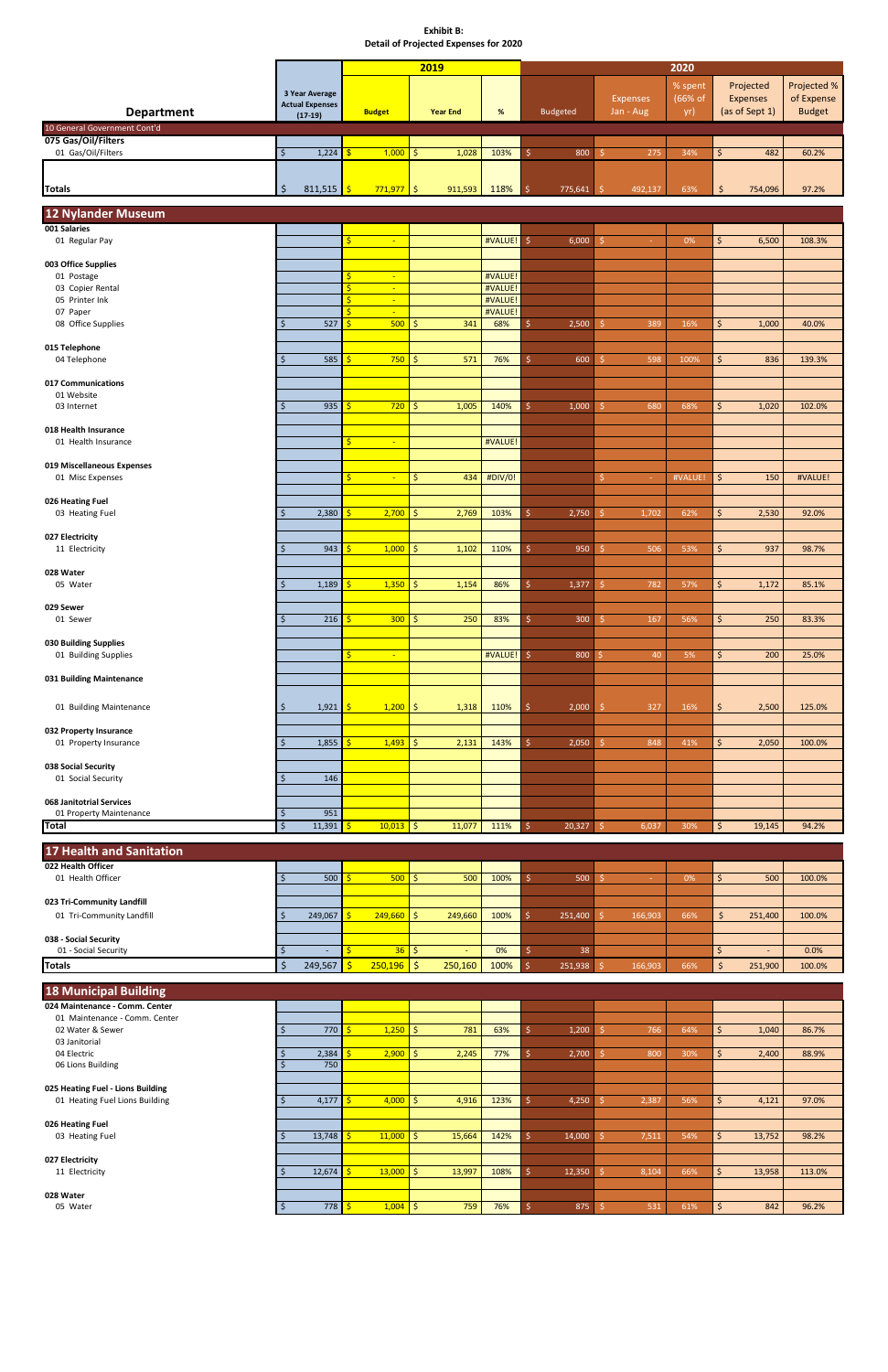|                                                                    |                                                                               |                              | 2019                                    |           |                 |                              | 2020                      |                                                |                                            |
|--------------------------------------------------------------------|-------------------------------------------------------------------------------|------------------------------|-----------------------------------------|-----------|-----------------|------------------------------|---------------------------|------------------------------------------------|--------------------------------------------|
| <b>Department</b>                                                  | 3 Year Average<br><b>Actual Expenses</b><br>$(17-19)$                         | <b>Budget</b>                | <b>Year End</b>                         | %         | <b>Budgeted</b> | <b>Expenses</b><br>Jan - Aug | % spent<br>(66% of<br>yr) | Projected<br><b>Expenses</b><br>(as of Sept 1) | Projected %<br>of Expense<br><b>Budget</b> |
| 18 Municipal Building Cont'd                                       |                                                                               |                              |                                         |           |                 |                              |                           |                                                |                                            |
| 029 Sewer<br>01 Sewer                                              | 523<br>Ś                                                                      | 750                          | Ŝ.<br>583                               | 78%       | 625<br>Ś.       | 405<br>Ŝ.                    | 65%                       | $\dot{\mathsf{S}}$<br>645                      | 103.2%                                     |
| 030 Building Supplies<br>01 Building Supplies                      | 3,400<br>Ŝ                                                                    | 3,100<br>\$.                 | Ŝ.<br>1,946                             | 63%       | Ŝ.<br>3,100     | S.<br>1,911                  | 62%                       | \$<br>2,750                                    | 88.7%                                      |
| 031 Building Maintenance<br>01 Building Maintenance                | 7,902<br>\$                                                                   | 7,500<br>\$                  | $\sqrt{5}$<br>6,418                     | 86%       | 13,000<br>\$    | Ŝ.<br>4,893                  | 38%                       | \$<br>10,000                                   | 76.9%                                      |
| 03 Boiler Maintenance                                              | Ś<br>3,667                                                                    | $1,500$ \$<br>Ŝ.             | $\blacksquare$                          | 0%        | Ś<br>1,500      |                              |                           | $\zeta$<br>1,500                               | 100.0%                                     |
| 032 Property Insurance<br>01 Property Insurance                    | 892<br>Ŝ                                                                      | 1,000<br>Ś                   | 856<br>Ŝ.                               | 86%       | Ś.<br>1,000     | 592<br>Ŝ.                    | 59%                       | 950<br>\$                                      | 95.0%                                      |
| 033 Building Insurance-Comm. Ctr.<br>01 Building Ins. - Comm. Ctr. |                                                                               |                              |                                         |           |                 |                              |                           |                                                |                                            |
| <b>271 Contracted Services</b><br>01 Janitorial & Supplies         | \$<br>10,140                                                                  | $10,500$ \$<br>\$.           | 10,140                                  | 97%       | Ŝ.<br>10,500    | -\$<br>6,760                 | 64%                       | \$<br>10,140                                   | 96.6%                                      |
| Totals                                                             | $\zeta$<br>61,556                                                             | $57,504$ \$<br>S             | 58,304                                  | 101%      | Ŝ.<br>65,100    | Ŝ.<br>34,659                 | 53%                       | \$<br>62,097                                   | 95.4%                                      |
| <b>20 General Assistance</b><br>001 Salaries                       |                                                                               |                              |                                         |           |                 |                              |                           |                                                |                                            |
| 01 Regular Pay                                                     | \$<br>18,451                                                                  | 20,208<br>\$.                | Ŝ.<br>16,661                            | 82%       | 15,990<br>Ś     | 11,026<br>S.                 | 69%                       | $\dot{\mathsf{S}}$<br>15,750                   | 98.5%                                      |
| 003 Office Supplies<br>01 Postage<br>05 Printer Ink                | 83<br>\$<br>$\zeta$                                                           | $\mathsf{S}$<br>80           | Ŝ.<br>82                                | 103%      | $\zeta$<br>80   | 56<br>Ŝ.                     | 70%                       | $\zeta$<br>82                                  | 102.5%                                     |
| 08 Office Supplies                                                 | Ś<br>47                                                                       | Ś                            | $50 \mid \frac{1}{2}$<br>$\blacksquare$ | 0%        | Ś<br>50         | $\mathsf{S}$                 | 0%                        | \$<br>$\overline{\phantom{a}}$                 | 0.0%                                       |
| 010 Travel Exp<br>04 Conf Fee                                      | 176<br>\$                                                                     | 250 5<br>Ś                   |                                         | 0%        | Ś.<br>300       | 192<br>Ŝ.                    | 64%                       | 192<br>\$                                      | 64.0%                                      |
| 011 Training & Education<br>02 Training & Education                | \$<br>$\overline{\phantom{a}}$<br>$\zeta$<br>68                               | 200<br>S.                    | $\mathsf{S}$<br>40                      | 20%       | \$<br>500       | 181<br>Ŝ.                    | 36%                       | \$<br>375                                      | 75.0%                                      |
| 014 New Equipment<br>01 New Equipment                              |                                                                               |                              |                                         |           |                 |                              |                           |                                                |                                            |
| 018 Health Insurance                                               | \$                                                                            |                              |                                         |           |                 |                              |                           |                                                |                                            |
| 01 Health Insurance<br>019 Miscellaneous Expenses                  | $\zeta$<br>7,637                                                              | $8,846$ \$<br>\$             | 8,082                                   | 91%       | 11,350<br>\$    | -\$<br>3,950                 | 35%                       | 10,000<br>\$                                   | 88.1%                                      |
| 01 Misc. Expenses<br>038 Social Security                           | 135<br>\$                                                                     | $150 \mid \zeta$<br>Ŝ.       | 144                                     | 96%       | Ś.<br>150       | Ŝ<br>41                      | 28%                       | $\zeta$<br>129                                 | 85.8%                                      |
| 01 Social Security                                                 | \$<br>1,274                                                                   | $1,546$ \$<br>\$             | 1,152                                   | 74%       | \$.<br>1,223    | -\$<br>803                   | 66%                       | \$<br>1,144                                    | 93.5%                                      |
| 040 City & State Retirement<br>01 City & State Retirement          | \$<br>$\zeta$<br>673                                                          | $707$ \$<br>Ŝ.               | 636                                     | 90%       | \$<br>560       | Ŝ.<br>360                    | 64%                       | $\mathsf{S}$<br>547                            | 97.8%                                      |
| 051 Equipment Maintenance<br>05 Equipment Maintenance              | 940<br>\$                                                                     | $960$ \$<br>Ś                | 960                                     | 100%      | \$.<br>1,200    | \$.<br>800                   | 67%                       | \$<br>1,120                                    | 93.3%                                      |
| 053 G.A. - City<br>01 G. A. City                                   | \$<br>$\overline{\phantom{a}}$<br>$\boldsymbol{\dot{\varsigma}}$<br>23,565    | $29,500$ \$<br>\$            | 20,128                                  | 68%       | \$<br>25,000    | -\$<br>16,400                | 66%                       | \$<br>22,968                                   | 91.9%                                      |
| 02 - G.A. State<br>03 - GA - Nonreimbursible                       | $\boldsymbol{\zeta}$<br>$\sqrt{2}$<br>$\overline{\mathcal{S}}$<br>$53,049$ \$ | $500$ \$<br>Ś<br>$62,997$ \$ |                                         | 0%<br>76% | \$<br>500       | -\$<br>1,175                 | 235%                      | \$<br>1,175                                    | 235.0%                                     |
| <b>Totals</b>                                                      |                                                                               |                              | 47,885                                  |           | 56,903<br>Ŝ.    | -\$<br>34,984                | 61%                       | $\zeta$<br>53,482                              | 94.0%                                      |
| <b>22 Tax Assessing</b>                                            |                                                                               |                              |                                         |           |                 |                              |                           |                                                |                                            |

| מיייסטטטי לאטר              |                  |              |    |         |      |    |         |    |                          |      |                    |                          |        |
|-----------------------------|------------------|--------------|----|---------|------|----|---------|----|--------------------------|------|--------------------|--------------------------|--------|
| 001 Salaries                |                  |              |    |         |      |    |         |    |                          |      |                    |                          |        |
|                             |                  |              |    |         |      |    |         |    |                          |      |                    |                          |        |
|                             |                  |              |    |         |      |    |         |    |                          |      |                    |                          |        |
| 01 Regular Pay              | $144,579$ \$     | $192,273$ \$ |    | 183,500 | 95%  | \$ | 190,590 | Ŝ. | 124,903                  | 66%  | \$                 | 190,590                  | 100.0% |
| 02 Overtime Pay             | 1,842            | $1,500$ \$   |    | 1,484   | 99%  |    | 1,200   | Ŝ. | 1,282                    | 107% | Ś                  | 1,282                    | 106.8% |
| 07 Salaries-Bd of Assessors | 1,500            | 1,500        | Ŝ. | 1,500   | 100% |    | 1,500   | Š. | 1,500                    | 100% |                    | 1,500                    | 100.0% |
| 003 Office Supplies         |                  |              |    |         |      |    |         |    |                          |      |                    |                          |        |
| 01 Postage                  |                  |              |    |         |      |    |         |    |                          |      |                    |                          |        |
| 05 Printer Ink              | 159              | 300          | Ŝ  | 119     | 40%  | Ś  | 300     | Ŝ. | $\overline{\phantom{a}}$ | 0%   | $\zeta$            | $\overline{\phantom{a}}$ | 0.0%   |
| 08 Office Supplies          | $\overline{317}$ | 350          | Ŝ  | 502     | 143% |    | 300     | Š. | 305                      | 102% | \$.                | 305                      | 101.8% |
|                             |                  |              |    |         |      |    |         |    |                          |      |                    |                          |        |
| 006 Legal Fees              |                  |              |    |         |      |    |         |    |                          |      |                    |                          |        |
| 01 Legal Fees               | 213              | $500$ \$     |    | $\sim$  | 0%   | Š. |         |    |                          |      |                    |                          |        |
| 009 Professional Dues       |                  |              |    |         |      |    |         |    |                          |      |                    |                          |        |
| 01 Subscriptions            |                  |              |    |         |      | Ś  | 650     |    |                          |      | \$                 | 650                      | 100.0% |
| 02 IAOO                     |                  |              |    |         |      |    | 320     |    |                          |      | $\mathsf{\dot{S}}$ | 320                      | 100.0% |
| 04 Professional Dues        | 745              | 862          | Ŝ. | 1,039   | 121% |    | 610     | Ŝ. | 188                      | 31%  | $\zeta$            | 610                      | 100.0% |
| 010 Travel Expenses         |                  |              |    |         |      |    |         |    |                          |      |                    |                          |        |
| 01 Mileage                  | 2,596            | $2,500$ \$   |    | 2,117   | 85%  | Ś  | 2,500   | Ŝ. | 603                      | 24%  | Ŝ.                 | 1,832                    | 73.3%  |
| 02 Meal & Lodge             | 3,462            | $4,000$ \$   |    | 4,070   | 102% |    | 5,500   | Ś. | 551                      | 10%  | $\zeta$            | 3,302                    | 60.0%  |
| 04 CONF FEE                 |                  |              |    |         |      |    | 3,000   | Ŝ. | $\overline{\phantom{a}}$ | 0%   |                    | 1,600                    | 53.3%  |
| 05 Travel Expenses          |                  |              |    |         |      |    |         |    |                          |      |                    |                          |        |
| 011 Training & Education    |                  |              |    |         |      |    |         |    |                          |      |                    |                          |        |
| 02 Training & Education     | 2,193            | $3,500$ \$   |    | 3,412   | 97%  | \$ | 435     | Ŝ. |                          | 501% | Ś.                 | 2,700                    | 620.7% |
|                             |                  |              |    |         |      |    |         |    | 2,180                    |      |                    |                          |        |
| 013 Car Allowance           |                  |              |    |         |      |    |         |    |                          |      |                    |                          |        |
| 01 Car Allowance            |                  |              |    |         |      |    |         |    |                          |      |                    |                          |        |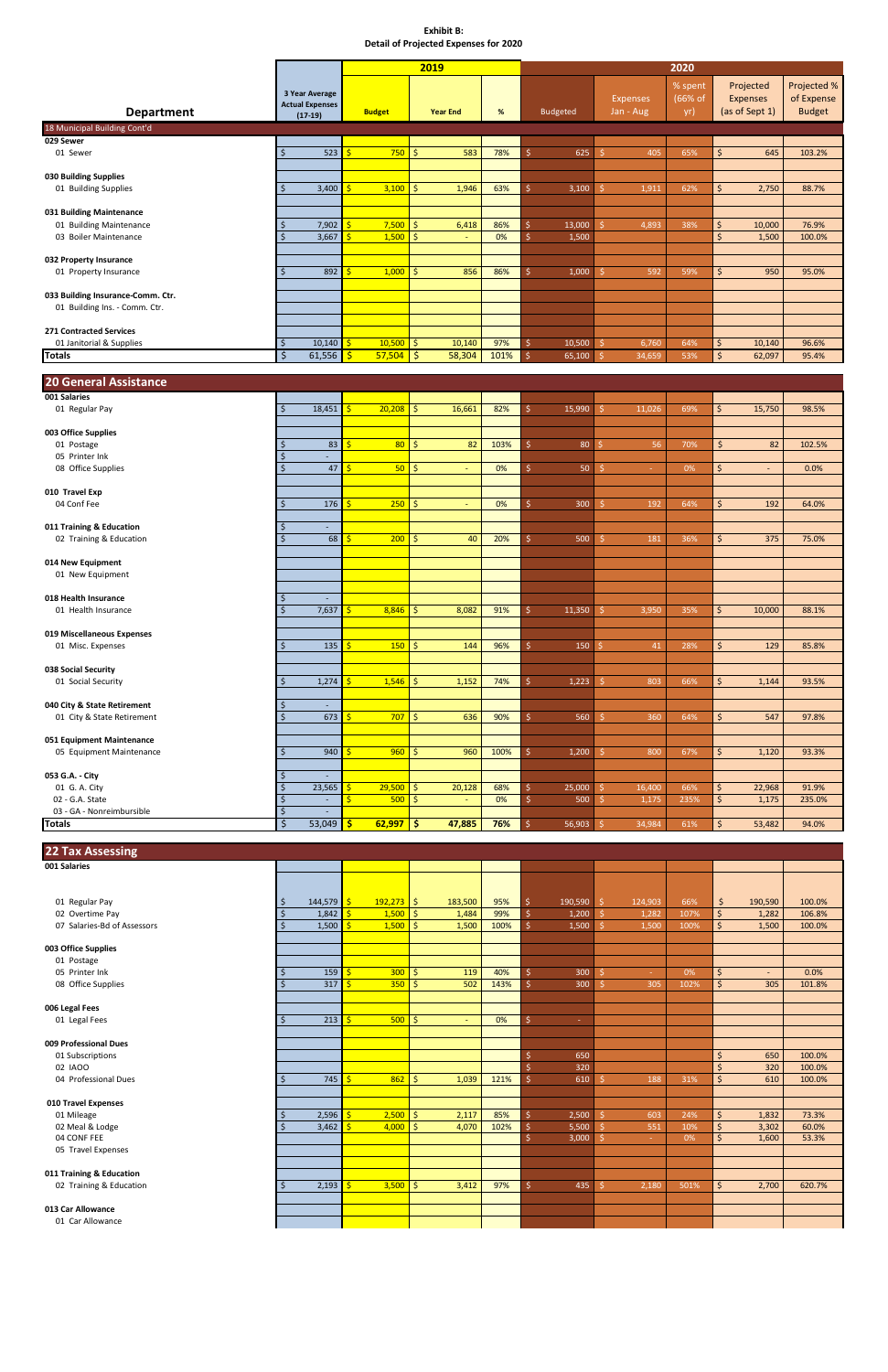|                                                           |                                                  |                                             | 2019                |            |                                  |                             | 2020         |                            |                 |
|-----------------------------------------------------------|--------------------------------------------------|---------------------------------------------|---------------------|------------|----------------------------------|-----------------------------|--------------|----------------------------|-----------------|
|                                                           |                                                  |                                             |                     |            |                                  |                             | % spent      | Projected                  | Projected %     |
|                                                           | 3 Year Average<br><b>Actual Expenses</b>         |                                             |                     |            |                                  | <b>Expenses</b>             | (66% of      | <b>Expenses</b>            | of Expense      |
| <b>Department</b>                                         | $(17-19)$                                        | <b>Budget</b>                               | <b>Year End</b>     | %          | <b>Budgeted</b>                  | Jan - Aug                   | yr)          | (as of Sept 1)             | <b>Budget</b>   |
| 22 Tax Assessing Cont'd<br>015 Telephone                  |                                                  |                                             |                     |            |                                  |                             |              |                            |                 |
| 01 Cell Phone                                             | 361<br>\$                                        | 350                                         | \$<br>388           | 111%       | Ś<br>380                         | 299<br>Ŝ.                   | 79%          | \$<br>424                  | 111.7%          |
| 04 Telephone                                              | $\mathsf{S}$<br>417                              | $510$ \$                                    | 403                 | 79%        | Ś.<br>475                        | Ŝ.<br>279                   | 59%          | \$<br>445                  | 93.6%           |
| 018 Health Insurance                                      |                                                  |                                             |                     |            |                                  |                             |              |                            |                 |
| 01 Health Insurance                                       | 33,224<br>\$                                     | 37,495                                      | \$<br>36,466        | 97%        | Ś<br>38,810                      | Ŝ<br>27,223                 | 70%          | \$<br>38,810               | 100.0%          |
| 019 Miscellaneous Expenses                                |                                                  |                                             |                     |            |                                  |                             |              |                            |                 |
| 01 Misc. Expense                                          | 98<br>Š.                                         |                                             |                     |            |                                  |                             |              |                            |                 |
| 038 Social Security                                       |                                                  |                                             |                     |            |                                  |                             |              |                            |                 |
| 01 Social Security                                        | 9,531                                            | $14,709$ \$                                 | 10,386              | 71%        | Ŝ.<br>14,672                     | Ŝ.<br>9,322                 | 64%          | \$<br>14,678               | 100.0%          |
|                                                           | \$                                               |                                             |                     |            |                                  |                             |              |                            |                 |
| 040 City & State Retirement<br>01 City & State Retirement | 3,009<br>\$                                      | $3,591$ \$<br>Ś                             | 4,075               | 113%       | Ŝ.<br>4,030                      | Ŝ.<br>1,777                 | 44%          | \$<br>4,030                | 100.0%          |
|                                                           |                                                  |                                             |                     |            |                                  |                             |              |                            |                 |
| 051 Equipment Maint<br>01 Software                        |                                                  | Š.<br>$1,200$ \$                            | 114                 | 10%        | Ś<br>1,700                       | 560<br>Ŝ.                   | 33%          | \$<br>675                  | 39.7%           |
|                                                           |                                                  |                                             |                     |            |                                  |                             |              |                            |                 |
| <b>056 Contracted Services</b><br>01 Registry             | 301<br>Ŝ.                                        | 500                                         | $\sqrt{5}$<br>242   | 48%        | \$<br>400                        | 93<br>Š.                    | 23%          | 273<br>\$                  | 68.3%           |
| 04 Contracted Services                                    | Ŝ.<br>4,318                                      | 4,500                                       | $\sqrt{5}$<br>4,527 | 101%       | Š.<br>5,500                      | S.<br>÷                     | 0%           | Ś.<br>4,750                | 86.4%           |
| 01 Assessment Reserve                                     |                                                  |                                             |                     |            |                                  |                             |              |                            |                 |
| 058 Codes Maintenance                                     |                                                  |                                             |                     |            |                                  |                             |              |                            |                 |
| 01 Codes Maintenance                                      | \$<br>442                                        | $\frac{600}{5}$                             | 569                 | 95%        | Ś<br>600                         | 20<br>S.                    | 3%           | \$<br>589                  | 98.2%           |
| 070 Clothing Allowance                                    |                                                  |                                             |                     |            |                                  |                             |              |                            |                 |
| 03 Clothing                                               | 417<br>Ś                                         | 300                                         | Ŝ.<br>341           | 114%       | Ś.<br>300                        | 233<br>Ŝ.                   | 78%          | \$<br>233                  | 77.5%           |
| 073 Vehicle Repairs                                       |                                                  |                                             |                     |            |                                  |                             |              |                            |                 |
| 01 Vehicle repairs                                        |                                                  | Ś.<br>$120 \mid \zeta$                      | 139                 | 116%       | 1,450<br>Ŝ.                      | 462<br>Ŝ.                   | 32%          | Ś.<br>662                  | 45.7%           |
| 074 Vehicle Tires                                         |                                                  |                                             |                     |            |                                  |                             |              |                            |                 |
| 01 Tires                                                  |                                                  | $300$ \$                                    | 87                  | 29%        | 600<br>⇒                         | 444                         | 74%          | Ş<br>645                   | 107.5%          |
| 075 Gas/Oil/Filters                                       |                                                  |                                             |                     |            |                                  |                             |              |                            |                 |
| 01 Gas/Oil/Filters<br><b>Totals</b>                       | 210,370<br>\$                                    | $800 \mid \xi$<br>\$.<br>$272,260$ \$<br>S. | 269<br>255,750      | 34%<br>94% | 400<br>Ŝ.<br>276,222<br>Ŝ.       | 410<br>-\$<br>Ŝ.<br>172,635 | 102%<br>62%  | 515<br>\$<br>\$<br>271,421 | 128.7%<br>98.3% |
|                                                           |                                                  |                                             |                     |            |                                  |                             |              |                            |                 |
| 25 Library                                                |                                                  |                                             |                     |            |                                  |                             |              |                            |                 |
| 001 Salaries                                              |                                                  |                                             |                     |            |                                  |                             |              |                            |                 |
| 01 Regular Pay<br>02 Overtime                             | 116,992<br>\$                                    | $123,621$ \$                                | 124,488             | 101%       | Ŝ.<br>127,190                    | Ŝ.<br>83,065                | 65%          | \$<br>124,285              | 97.7%           |
|                                                           |                                                  |                                             |                     |            |                                  |                             |              |                            |                 |
| 003 Office Supplies<br>01 Postage                         | 391<br>\$.                                       | $550$ $\sqrt{ }$                            | 299                 | 54%        | Ŝ.<br>550                        | -\$<br>161                  | 29%          | 340<br>\$                  | 61.9%           |
| 02 Advertising                                            | 247<br>-Ś                                        | $250$ \$                                    | 17                  | 7%         | \$<br>250                        | 26<br>Ŝ.                    | 10%          | \$<br>125                  | 50.0%           |
| 03 Copier Rental                                          | 2,043<br>.S                                      | $2,450$ \$                                  | 1,933               | 79%        | 2,480<br>Ś                       | -\$<br>1,030                | 42%          | \$<br>2,000                | 80.6%           |
| 05 Printer Ink                                            |                                                  |                                             |                     |            |                                  |                             |              |                            |                 |
| 07 Paper<br>08 Office Supplies                            | 214<br>.S<br>1,499                               | $200 \mid \zeta$<br>$2,000$ \$              | 190<br>1,086        | 95%<br>54% | Ŝ.<br>200<br>Ŝ.<br>1,600         | Ŝ.<br>77<br>138<br>-Ŝ       | 38%<br>$9\%$ | \$<br>144<br>693<br>\$     | 72.1%<br>43.3%  |
| 11 Equip Rental                                           |                                                  |                                             |                     |            |                                  |                             |              |                            |                 |
| 005 Gen Gov't Leg                                         |                                                  |                                             |                     |            |                                  |                             |              |                            |                 |
| 01 CCC&I                                                  |                                                  |                                             |                     |            |                                  |                             |              |                            |                 |
| 008 Computer Maintenance                                  |                                                  |                                             |                     |            |                                  |                             |              |                            |                 |
|                                                           |                                                  |                                             |                     |            |                                  |                             |              |                            |                 |
| 01 Computer Maintenance                                   | 12,064<br>-\$                                    | $7,800$ \$<br>S.                            | 10,981              | 141%       | Ŝ.<br>7,800                      | 2,816<br>S.                 | 36%          | 7,800<br>\$                | 100.0%          |
| 009 Professional Dues                                     |                                                  |                                             |                     |            |                                  |                             |              |                            |                 |
| 01 Subscriptions                                          | 103<br>S                                         | $100 \mid \zeta$<br>-S                      | 119                 | 119%       | 120<br>\$                        | 119<br>-Ŝ                   | 99%          | 120<br>\$                  | 100.0%          |
| 04 PROF DUES                                              |                                                  | $200$ \$                                    | 200                 |            | \$<br>200                        | -Ŝ<br>100                   | 50%          | $\mathsf{\dot{S}}$<br>200  | 100.0%          |
| 010 Travel Expenses                                       |                                                  |                                             |                     |            |                                  |                             |              |                            |                 |
| 01 Mileage                                                |                                                  |                                             |                     |            |                                  |                             |              |                            |                 |
| 02 Meals & Lodging<br>05 Travel Expenses                  | 454<br>Ŝ.                                        | $800 \mid \xi$<br>Š.                        | 346                 | 43%        | Ś<br>750                         | -\$<br>$\sim$               | 0%           | 350<br>\$                  | 46.7%           |
|                                                           |                                                  |                                             |                     |            |                                  |                             |              |                            |                 |
| 011 Training & Education<br>02 Training & Education       | 388<br>\$                                        | $500$ \$                                    | 390                 | 78%        | Ŝ.<br>500                        | -\$<br>÷                    | $0\%$        | \$<br>400                  | 80.0%           |
|                                                           |                                                  |                                             |                     |            |                                  |                             |              |                            |                 |
| 014 New Equipment<br>01 New Equipment                     | $\boldsymbol{\dot{\varsigma}}$<br>1,089          | $1,750$ \$                                  | 1,303               | 74%        | $\mathsf{S}$<br>1,500            | $\frac{1}{2}$               | 0%           | \$<br>350                  | 23.3%           |
|                                                           |                                                  |                                             |                     |            |                                  |                             |              |                            |                 |
| 015 Telephone<br>04 Telephone                             | 1,731<br>Ŝ.                                      | $1,800$ \$<br>Š.                            | 1,786               | 99%        | \$.<br>1,750                     | -\$<br>1,179                | 67%          | \$<br>1,750                | 100.0%          |
|                                                           |                                                  |                                             |                     |            |                                  |                             |              |                            |                 |
| 016-02 Misc Income                                        |                                                  |                                             |                     |            |                                  |                             |              |                            |                 |
| 018 Health Insurance                                      |                                                  |                                             |                     |            |                                  |                             |              |                            |                 |
| 01 Health Insurance                                       | 8,784<br>Š.                                      | $\mathsf{S}$<br>$10,834$ \$                 | 10,474              | 97%        | \$.<br>11,395                    | Ŝ.<br>7,878                 | 69%          | \$<br>11,395               | 100.0%          |
| 019 Miscellaneous Expenses<br>01 Misc. Expenses           | $\boldsymbol{\mathsf{S}}$<br>$140 \frac{\xi}{2}$ | $\sqrt{250}$ \$                             | $\blacksquare$      | 0%         | $\boldsymbol{\mathsf{S}}$<br>200 | $\frac{1}{2}$               | $0\%$        | $\frac{1}{2}$<br>200       | 100.0%          |
|                                                           |                                                  |                                             |                     |            |                                  |                             |              |                            |                 |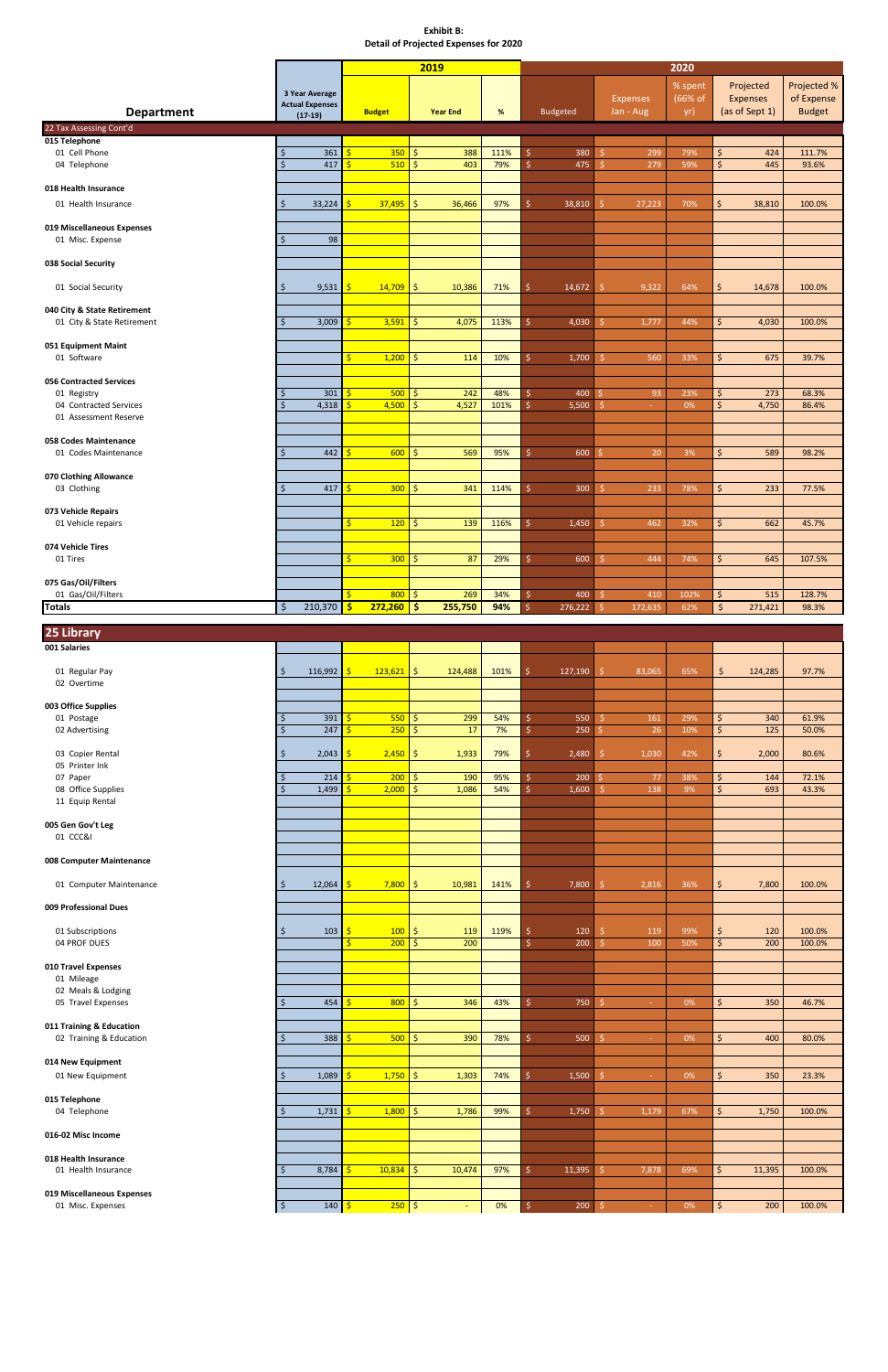|                                                     |                          |                              | 2019                     |         |                 |                          | 2020           |                                   |                  |
|-----------------------------------------------------|--------------------------|------------------------------|--------------------------|---------|-----------------|--------------------------|----------------|-----------------------------------|------------------|
|                                                     |                          |                              |                          |         |                 |                          |                |                                   |                  |
|                                                     | 3 Year Average           |                              |                          |         |                 |                          | % spent        | Projected                         | Projected %      |
|                                                     | <b>Actual Expenses</b>   |                              |                          |         |                 | <b>Expenses</b>          | (66% of        | <b>Expenses</b>                   | of Expense       |
| <b>Department</b>                                   | $(17-19)$                | <b>Budget</b>                | <b>Year End</b>          | $\%$    | <b>Budgeted</b> | Jan - Aug                | yr)            | (as of Sept 1)                    | <b>Budget</b>    |
| 25 Library Cont'd                                   |                          |                              |                          |         |                 |                          |                |                                   |                  |
| 026 Heating Fuel                                    |                          |                              |                          |         |                 |                          |                |                                   |                  |
| 03 Heating Fuel                                     | 12,667<br>\$             | \$<br>11,000                 | \$.<br>14,379            | 131%    | Š.<br>13,000    | 5,580<br>Ŝ.              | 43%            | \$<br>10,849                      | 83.5%            |
|                                                     |                          |                              |                          |         |                 |                          |                |                                   |                  |
| 027 Electricity<br>11 Electricity                   | 3,929                    | 4,500<br>S.                  | 4,101<br>-\$             | 91%     | Š.<br>4,300     | 2,026<br>-S              | 47%            | 3,667<br>S                        | 85.3%            |
|                                                     |                          |                              |                          |         |                 |                          |                |                                   |                  |
| 028 Water                                           |                          |                              |                          |         |                 |                          |                |                                   |                  |
| 05 Water                                            | 292                      | 333                          | 262<br>-S                | 79%     | 370<br>Ś        | 171<br>S.                | 46%            | 282<br>S.                         | 76.3%            |
|                                                     |                          |                              |                          |         |                 |                          |                |                                   |                  |
| 029 Sewer                                           |                          |                              |                          |         |                 |                          |                |                                   |                  |
| 01 Sewer                                            | 241                      | $363 \frac{1}{2}$            | 258                      | 71%     | 270<br>Ś        | 169<br>S                 | 63%            | 278<br>\$                         | 103.0%           |
|                                                     |                          |                              |                          |         |                 |                          |                |                                   |                  |
| 031 Building Maintenance<br>01 Building Maintenance | 6,765                    | $\sim$                       | \$.<br>6,746             | #DIV/0! | 5,000<br>S      | 4,026<br>S.              | 81%            | 4,026<br>S                        | 80.5%            |
|                                                     |                          |                              |                          |         |                 |                          |                |                                   |                  |
| 032 Property Insurance                              |                          |                              |                          |         |                 |                          |                |                                   |                  |
| 01 Property Insurance                               | Ś<br>1,647               | S.<br>1,792                  | Ŝ.<br>1,578              | 88%     | Š.<br>1,846     | Ŝ.<br>1,069              | 58%            | \$<br>1,846                       | 100.0%           |
|                                                     |                          |                              |                          |         |                 |                          |                |                                   |                  |
| 034 Worker's Compensation                           |                          |                              |                          |         |                 |                          |                |                                   |                  |
| 01 Worker's Compensation                            | \$<br>421                | 304                          | Ŝ.<br>314                | 103%    | Ś<br>377        | Ŝ.<br>328                | 87%            | \$<br>377                         | 100.1%           |
|                                                     |                          |                              |                          |         |                 |                          |                |                                   |                  |
| 038 Social Security                                 |                          |                              |                          |         |                 |                          |                |                                   |                  |
| 01 Social Security                                  | 8,715<br>Ś               | 9,457<br>Ŝ.                  | Ŝ.<br>9,186              | 97%     | Ś.<br>9,730     | Ŝ.<br>6,135              | 63%            | $\zeta$<br>9,508                  | 97.7%            |
|                                                     |                          |                              |                          |         |                 |                          |                |                                   |                  |
| 040 City & State Retirement                         |                          |                              |                          |         |                 |                          |                |                                   |                  |
| 01 City & State Retirement                          | $\overline{\phantom{a}}$ | $1,680$   \$<br>S            | $\sim$                   | 0%      | 1,714<br>Ŝ      | -S                       | 0%             | \$<br>$\blacksquare$              | 0.0%             |
|                                                     |                          |                              |                          |         |                 |                          |                |                                   |                  |
| 055 Books & Periodicals                             |                          |                              |                          |         |                 |                          |                |                                   |                  |
| 01 Mars and Swift<br>03 Books & Periodicals         | 16,996<br>Ś              | $17,750$ \$<br>Ŝ.            | 15,179                   | 86%     | Ś<br>17,500     | Ŝ.<br>(0)<br>Ŝ.<br>7,739 | #VALUE!<br>44% | \$<br>16,026                      | 91.6%            |
|                                                     |                          |                              |                          |         |                 |                          |                |                                   |                  |
| <b>271 Contracted Services</b>                      |                          |                              |                          |         |                 |                          |                |                                   |                  |
| 01 Janitorial & Supplies                            | 11,753<br>Ś              | Ŝ.<br>13,000                 | Ŝ.<br>10,686             | 82%     | Š.<br>12,500    | Ŝ.<br>4,563              | 37%            | \$<br>9,887                       | 79.1%            |
|                                                     |                          |                              |                          |         |                 |                          |                |                                   |                  |
| 406 Programming                                     |                          |                              |                          |         |                 |                          |                |                                   |                  |
| 01 Library Programs                                 | \$<br>633                | $\frac{700}{5}$              | 704                      | 101%    | Ś<br>1,000      | -Ś<br>350                | 35%            | \$<br>550                         | 55.0%            |
| 02 Archives                                         |                          | $500$ \$                     | 371                      | 74%     | $500$           | 112                      | 229            | $\zeta$<br>283                    | 56.5%            |
| <b>Totals</b>                                       | $\mathsf{S}$<br>210,388  | $214,484$ \$<br>-\$          | 217,377                  | 101%    | Ś.<br>224,591   | Ŝ.<br>128,855            | 57%            | \$<br>207,731                     | 92.5%            |
|                                                     |                          |                              |                          |         |                 |                          |                |                                   |                  |
| <b>31 Fire and Ambulance</b>                        |                          |                              |                          |         |                 |                          |                |                                   |                  |
| 001 Salaries                                        |                          |                              |                          |         |                 |                          |                |                                   |                  |
| 01 Regular Pay                                      | $\zeta$<br>810,378       | $874,839$ \$<br>$\mathsf{S}$ | 822,283                  | 94%     | 892,755<br>Ś    | $\mathsf{S}$<br>572,833  | 64%            | \$<br>892,755                     | 100.0%           |
| 02 Overtime                                         | $\zeta$<br>328,382       | 290,000<br>Ŝ.                | $\frac{1}{2}$<br>357,310 | 123%    | Ŝ.<br>290,000   | Ŝ.<br>194,039            | 67%            | $\frac{1}{2}$<br>298,869          | 103.1%           |
| 05 Stand By Pay                                     | 49,969<br>Ŝ.             | $52,560$ \$<br>Ŝ.            | 49,608                   | 94%     | 50,000<br>Ŝ     | Ŝ.<br>31,848             | 64%            | \$<br>47,736                      | 95.5%            |
| 07 Amb. Billing Salaries                            | 89,738<br>Ś              | $95,479$ \$<br>Ŝ.            | 91,025                   | 95%     | 64,738<br>Š.    | Ŝ.<br>47,024             | 73%            | \$<br>73,508                      | 113.5%           |
| 08 Special Transports                               | 39<br>Ŝ.                 |                              |                          |         |                 |                          |                |                                   |                  |
|                                                     |                          |                              |                          |         |                 |                          |                |                                   |                  |
| 003 Office Supplies                                 |                          |                              |                          |         |                 |                          |                |                                   |                  |
| 01 Postage                                          | 816<br>Ś                 | $300 \mid \xi$<br>S.         | $\equiv$<br>Ŝ.           | 0%      | Ŝ.<br>300       | 55<br>Ŝ                  | 18%            | \$<br>55                          | 18.3%            |
| 02 Advertising<br>03 Copier Rent                    |                          | Š.<br>960                    | 2,768<br>Ŝ.<br>295       | 31%     | Š.<br>1,000     | 136<br>Ŝ.<br>Ŝ.<br>535   | #VALUE!<br>54% | $\frac{1}{2}$<br>136<br>535<br>\$ | #VALUE!<br>53.5% |
| 04 Equipment Repair                                 | 94<br>Ŝ                  |                              |                          |         |                 |                          |                |                                   |                  |
| 05 Printer Ink                                      | Ś<br>28                  | $200 \mid \zeta$<br>-Ś       | 20                       | 10%     | 100<br>Ŝ        |                          |                | \$<br>20                          | 20.0%            |
| 07 Paper                                            |                          |                              |                          |         | 1,000<br>Ŝ      |                          |                |                                   |                  |
| 08 Office Supplies                                  | 6,078<br>Ś               | 2,500<br>-Ś                  | $\mathsf{S}$<br>2,173    | 87%     | Ś<br>1,500      | Ŝ.<br>853                | 57%            | \$<br>2,250                       | 150.0%           |
| 09 Amb. Billing Supplies                            | 2,634<br>Ś               | 8,000                        | $\mathsf{S}$<br>7,902    | 99%     | 7,500<br>Ŝ      | -\$<br>4,801             | 64%            | $\zeta$<br>6,784                  | 90.4%            |
| 13 Houlton Supplies                                 | Ś<br>2,518               | 2,100                        | $\mathsf{S}$<br>2,443    | 116%    | Ś<br>600        | Ŝ.<br>1,161              | 193%           | $\zeta$<br>1,161                  | 193.5%           |
| 14 Calais Supplies                                  | Ś<br>2,033               | 1,800                        | $\frac{1}{2}$<br>1,992   | 111%    | Ŝ.<br>1,800     | 1,222<br>-Ŝ              | 68%            | \$<br>1,856                       | 103.1%           |
| 15 Van Buren Supplies                               |                          |                              |                          |         |                 |                          |                |                                   |                  |
| 16 Island Falls Supplies                            | 1,093<br>\$              | 1,000                        | $\frac{1}{2}$<br>1,074   | 107%    | Ŝ.<br>500       | 799<br>\$.               | 160%           | \$<br>1,181                       | 236.2%           |
| 17 Patten Supplies                                  | $\zeta$<br>1,418         | $1,300$ \$<br>Ŝ.             | 1,372                    | 106%    | Ŝ.<br>1,300     | 969<br>Ŝ.                | 75%            | Ś.<br>1,450                       | 111.5%           |
|                                                     |                          |                              |                          |         |                 |                          |                |                                   |                  |
| 005 Legal Fees                                      |                          |                              |                          |         |                 |                          |                |                                   |                  |
| 04 Legal Fees                                       |                          |                              |                          |         |                 |                          |                |                                   |                  |
|                                                     |                          |                              |                          |         |                 |                          |                |                                   |                  |
| 009 Professional Dues<br>01 Subscriptions           | 83<br>\$                 | $200 \mid \zeta$<br>l\$      | 95                       | 48%     |                 | Ŝ.                       | #VALUE!        |                                   |                  |
| 04 Professional Dues                                | 2,587<br>$\zeta$         | 2,000<br>Ŝ.                  | $\mathsf{S}$<br>2,115    | 106%    | Š.<br>3,000     | Ŝ.<br>2,044              | 68%            | \$<br>2,700                       | 90.0%            |
|                                                     |                          |                              |                          |         |                 |                          |                |                                   |                  |
| 010 Travel Expenses                                 |                          |                              |                          |         |                 |                          |                |                                   |                  |
| 01 Mileage                                          | 284<br>\$                | $500$ \$<br>Ŝ.               | 202                      | 40%     | Ś<br>500        | Ŝ.                       | 0%             | \$<br>250                         | 50.0%            |
| 02 Meals & Lodging                                  |                          |                              |                          |         |                 |                          |                |                                   |                  |
| 05 Travel Expenses                                  | $\zeta$<br>1,552         | $2,250$ \$<br>Ŝ.             | 1,695                    | 75%     | Ŝ.<br>2,250     | 1,323<br>Ŝ.              | 59%            | $\mathsf{S}$<br>1,700             | 75.6%            |

| 011 Training & Education |                     |              |                    |      |    |       |       |     |              |       |        |
|--------------------------|---------------------|--------------|--------------------|------|----|-------|-------|-----|--------------|-------|--------|
| 02 Training & Education  | 8,812               | 9,500        | 8,835              | 93%  |    | 8,000 | 2,135 | 27% |              | 6,800 | 85.0%  |
|                          |                     |              |                    |      |    |       |       |     |              |       |        |
| 014 New Equipment        |                     |              |                    |      |    |       |       |     |              |       |        |
| 01 New Equipment         | 8,675               | 11,000       | 7,230<br>-Ś        | 66%  |    | 8,000 | 4,644 | 58% | <sup>5</sup> | 7,500 | 93.8%  |
|                          |                     |              |                    |      |    |       |       |     |              |       |        |
| 015 Telephone            |                     |              |                    |      |    |       |       |     |              |       |        |
| 01 Cell Phone            | 3,799               | $ 4,000 $ \$ | 4,206              | 105% |    | 4,000 | 2,925 | 73% |              | 4,323 | 108.1% |
| 04 Telephone             | 5,598               | 5,500        | l \$<br>5,757      | 105% |    | 5,500 | 3,366 | 61% |              | 5,340 | 97.1%  |
|                          |                     |              |                    |      |    |       |       |     |              |       |        |
| 016 Misc Income          |                     |              |                    |      |    |       |       |     |              |       |        |
| 01 Insurance Reports     |                     |              |                    |      |    |       |       |     |              |       |        |
|                          |                     |              |                    |      |    |       |       |     |              |       |        |
| 017 Communications       |                     |              |                    |      |    |       |       |     |              |       |        |
| 01 Website               |                     |              |                    |      |    |       |       |     |              |       |        |
| 03 Internet              | 1,112 $\frac{1}{5}$ | 1,100        | 1,067<br><u>is</u> | 97%  | ΙS | 1,100 | 712   | 65% | Ŝ.           | 1,067 | 97.0%  |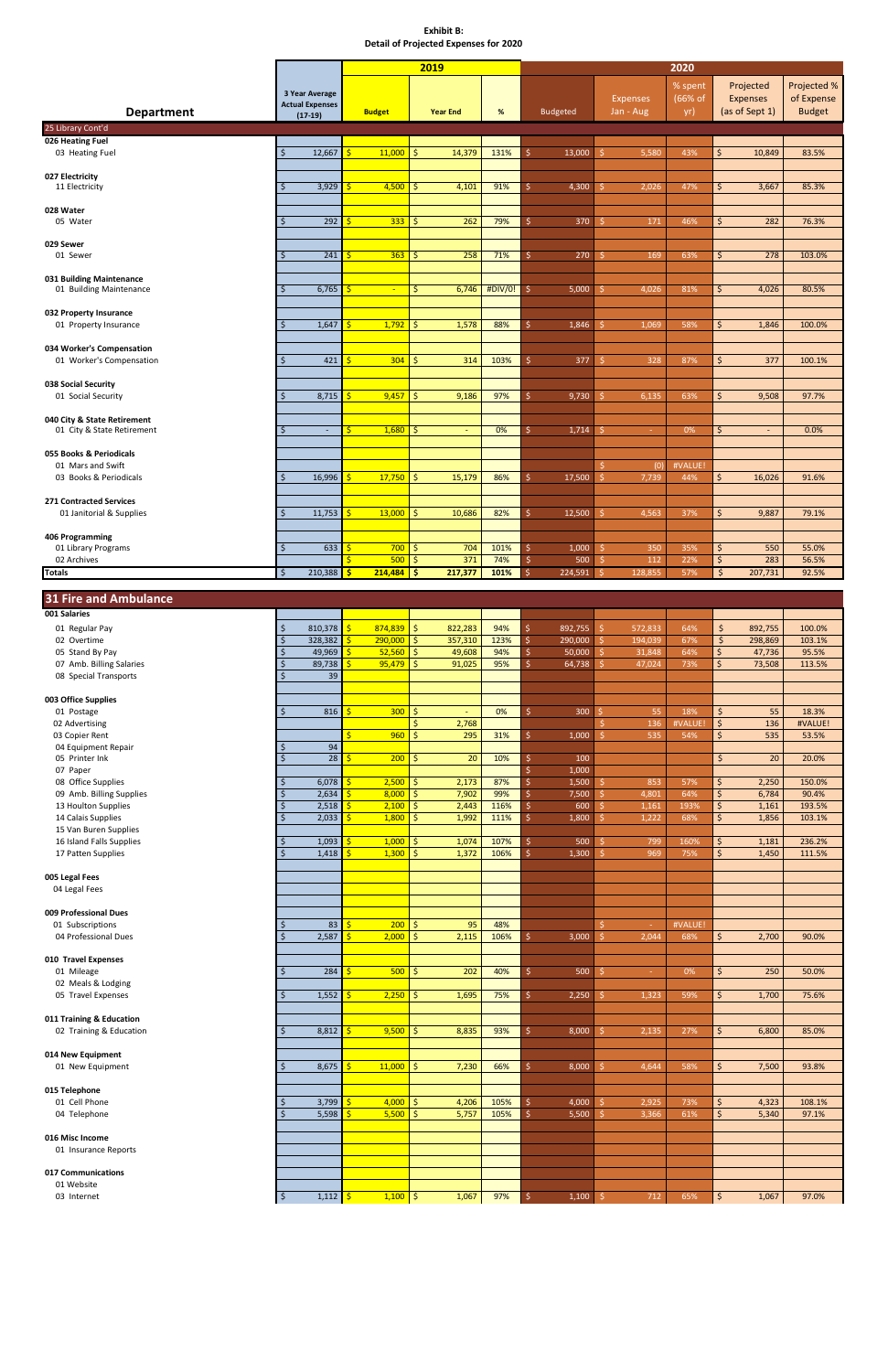|                                                                              | 2019           |                                                       |                   |                     | 2020                                       |                   |             |        |                   |                               |                           |                    |                                                |                                            |
|------------------------------------------------------------------------------|----------------|-------------------------------------------------------|-------------------|---------------------|--------------------------------------------|-------------------|-------------|--------|-------------------|-------------------------------|---------------------------|--------------------|------------------------------------------------|--------------------------------------------|
| <b>Department</b>                                                            |                | 3 Year Average<br><b>Actual Expenses</b><br>$(17-19)$ |                   | <b>Budget</b>       |                                            | <b>Year End</b>   | $\%$        |        | <b>Budgeted</b>   | <b>Expenses</b><br>Jan - Aug  | % spent<br>(66% of<br>yr) |                    | Projected<br><b>Expenses</b><br>(as of Sept 1) | Projected %<br>of Expense<br><b>Budget</b> |
| 31 Fire and Ambulance Cont'd                                                 |                |                                                       |                   |                     |                                            |                   |             |        |                   |                               |                           |                    |                                                |                                            |
| 018 Health Insurance<br>01 Health Insurance<br>02 Ambulance Health Insurance | \$             | 281,388                                               | $\mathsf{S}$<br>Ś | 289,095<br>26,660   | $\ddot{\mathsf{S}}$<br>$\ddot{\mathsf{S}}$ | 289,059<br>22,149 | 100%<br>83% | Ś<br>Ś | 324,405<br>51,375 | Š.<br>224,841<br>Ŝ.<br>20,912 | 69%<br>41%                | \$<br>\$           | 324,405<br>51,375                              | 100.0%<br>100.0%                           |
| 019 Miscellaneous Exp.<br>01 Misc. Expense                                   | \$             | 783                                                   |                   | 1,000               | -\$                                        | 401               | 40%         | S      | 1,000             | Ŝ.<br>700                     | 70%                       | $\dot{\mathsf{S}}$ | 850                                            | 85.0%                                      |
| 026 Heating Fuel<br>03 Heating Fuel                                          | Ś              | 19,720                                                | Ŝ                 | 19,150              | Ŝ.                                         | 18,089            | 94%         | Ś      | 17,000            | Ŝ<br>10,583                   | 62%                       | \$                 | 15,774                                         | 92.8%                                      |
| 027 Electricity<br>11 Electricity                                            | Ś              | 6,900                                                 | ς                 | 9,000               | -\$                                        | 7,021             | 78%         |        | 6,650             | 4,467<br>Ŝ.                   | 67%                       | \$                 | 7,344                                          | 110.4%                                     |
| 028 Water<br>05 Water                                                        | Ś              | 752                                                   | ς                 | 695                 | <b>S</b>                                   | 706               | 102%        | Ś      | 700               | Ŝ<br>556                      | 79%                       | $\dot{\mathsf{S}}$ | 815                                            | 116.4%                                     |
| 029 Sewer<br>01 Sewer                                                        | \$             | 504                                                   |                   | 538                 | -\$                                        | 548               | 102%        |        | 550               | 421<br>Ŝ.                     | 77%                       | \$                 | 625                                            | 113.6%                                     |
| 030 Building Supplies<br>01 Building Supplies                                | \$             | 3,791                                                 | $\mathsf{S}$      | 4,000               | $\mathsf{S}$                               | 3,874             | 97%         | Ś      | 3,500             | 2,611<br>Ŝ                    | 75%                       | \$                 | 3,500                                          | 100.0%                                     |
| 031 Building Maintenance<br>01 Building Maintenance                          | \$             | 11,644                                                | Ś                 | 14,000              | \$                                         | 14,104            | 101%        | Ś      | 20,000            | \$<br>6,616                   | 33%                       | \$                 | 20,000                                         | 100.0%                                     |
| 032 Property Insurance<br>01 Property Insurance                              | \$             | 1,905                                                 | Ŝ.                | 2,191               | Ŝ.                                         | 1,768             | 81%         |        | 2,260             | Ŝ<br>1,169                    | 52%                       | \$                 | 2,260                                          | 100.0%                                     |
| 034 Workers Comp.<br>01 Workers Comp.                                        | Ś              | 72,224                                                | -Ś                | 83,561              | -\$                                        | 84,658            | 101%        | Ś      | 103,616           | $\zeta$<br>93,666             | 90%                       | \$                 | 103,616                                        | 100.0%                                     |
| 035 Unemployment Comp<br>01 Unemployment Comp.                               | \$             | 6,054                                                 | ς                 | 7,000               | ۱Ś                                         | 5,983             | 85%         |        | 7,210             | Ŝ<br>$\sim$                   | 0%                        | \$                 | 7,210                                          | 100.0%                                     |
| 036 Vehicle Insurance<br>01 Vehicle Insurance                                | \$             | 15,352                                                | Ŝ.                | 17,136              | $\ddot{\mathsf{S}}$                        | 14,332            | 84%         | Ś      | 17,650            | 9,565<br>Ŝ.                   | 54%                       | \$                 | 17,650                                         | 100.0%                                     |
| 037 Liability Insurance<br>01 Liability Insurance                            | \$             | 3,623                                                 | ς                 | 3,482               | -\$                                        | 3,806             | 109%        |        | 3,587             | Ŝ.<br>2,674                   | 75%                       | \$                 | 3,587                                          | 100.0%                                     |
| 038 Social Security<br>01 Social Security                                    | \$             | 94,375                                                | <b>S</b>          | $103,376$ \$        |                                            | 97,723            | 95%         | Ś      | 106,355           | Ś.<br>61,160                  | 58%                       | \$                 | 106,355                                        | 100.0%                                     |
| 040 City & State Retirement                                                  |                |                                                       |                   |                     |                                            |                   |             |        |                   |                               |                           |                    |                                                |                                            |
| 01 City & State Retirement                                                   | \$             | 67,436                                                | '\$               | $64,409$ \$         |                                            | 72,715            | 113%        | Ś      | 70,645            | Ŝ.<br>47,869                  | 68%                       | \$                 | 70,645                                         | 100.0%                                     |
| 046 Recognitions<br>01 Recognitions                                          |                |                                                       |                   |                     |                                            |                   |             |        |                   |                               |                           |                    |                                                |                                            |
| 051 Equipment Maint.                                                         | \$             | $\sim$                                                |                   |                     |                                            |                   |             |        |                   |                               |                           |                    |                                                |                                            |
| 01 Software<br>03 Maintenance Contracts<br>05 Equipment Main.                | \$<br>\$<br>\$ | $\sim$<br>9,413<br>7,630                              | -S<br>-Ŝ          | 9,000<br>8,500      | $\vert$ \$<br>  \$                         | 9,084<br>6,471    | 101%<br>76% |        | 9,000<br>7,500    | \$<br>5,948<br>Ŝ<br>3,419     | 66%<br>46%                | \$<br>\$           | 9,100<br>7,300                                 | 101.1%<br>97.3%                            |
| 067 Paid Call Firefighters<br>01 Paid Call Firefighters                      |                | 25,859                                                | Ŝ.                | 26,000              | ١ś                                         | 25,950            | 100%        | Ś      | 26,000            | Ŝ.<br>800                     | 3%                        | \$                 | 25,850                                         | 99.4%                                      |
| <b>068 Janitorial Services</b><br>01 Janitorial Services                     |                |                                                       |                   |                     |                                            |                   |             |        |                   |                               |                           |                    |                                                |                                            |
| 069 Paid Call Insurance<br>01 Paid Call Insurance                            | \$             | 188                                                   | ς                 | 600                 | -\$                                        | $\sim$            | 0%          |        | 400               | Ŝ                             | 0%                        | \$                 |                                                | 0.0%                                       |
| 070 Clothing Allowance                                                       |                | $\sim$                                                |                   |                     |                                            |                   |             |        |                   |                               |                           |                    |                                                |                                            |
| 01 Uniforms<br>02 Turnout Gear                                               | \$<br>\$       | 7,102<br>2,120                                        | Ŝ<br>Ś            | $8,000$ \$<br>2,500 | $\mathsf{S}$                               | 6,974<br>2,741    | 87%<br>110% | \$     | 8,000<br>1,000    | \$.<br>6,612<br>Ś.<br>78      | 83%<br>8%                 | \$<br>\$           | 7,300<br>1,000                                 | 91.3%<br>100.0%                            |
| 03 Clothing<br>04 Boots<br>06 Clothing Allowance                             | Ś<br>Ś<br>Ś    | 440<br>$\overline{\phantom{a}}$                       | <                 | 800                 | $\overline{\mathsf{S}}$                    | 120               | 15%         |        | 500               | Ŝ.<br>143                     | 29%                       | \$                 | 440                                            | 88.0%                                      |
| 071 Radio Maintenance<br>01 Vehicle                                          | \$             | $\sim$<br>968                                         | -Ŝ                | 2,000               | l \$                                       | 852               | 43%         |        | 2,000             | 461<br>Ŝ.                     | 23%                       | \$                 | 1,000                                          | 50.0%                                      |
| 02 Building                                                                  | \$             | 71                                                    |                   | 1,000               | -\$                                        | $\sim$            | 0%          |        | $\sim$            |                               |                           |                    |                                                |                                            |
| 03 Radio Maintenance                                                         | Ś.             | 2,710                                                 | -Ś                | 5,500               | -\$                                        | 1,390             | 25%         |        | 5,000             | Ŝ<br>719                      | 14%                       | \$                 | 2,700                                          | 54.0%                                      |
| 072 Ladder Testing<br>01 Ladder Testing                                      | \$             | 2,833                                                 | Ŝ                 | 3,500               | \$                                         | 3,500             | 100%        |        | 3,500             | Ŝ.<br>$\sim$                  | 0%                        | \$                 | 3,500                                          | 100.0%                                     |
| 073 Vehicle Repair<br>01 Vehicle Repair                                      | $\mathsf{S}$   | 14,227                                                | $\mathsf{S}$      | 14,000              | $\sqrt{5}$                                 | 13,952            | 100%        | Ŝ.     | 13,000            | \$<br>11,401                  | 88%                       | \$                 | 14,250                                         | 109.6%                                     |
| 074 Tires<br>01 Tires<br>02 Tire Replacement                                 | \$<br>Ś        | 5,384<br>$\overline{\phantom{a}}$                     | \$.               | 6,500               | $\vert$ \$                                 | 6,198             | 95%         | Ś      | 8,500             | Ŝ.<br>3,243                   | 38%                       | \$                 | 8,000                                          | 94.1%                                      |
| 075 Gas/Oil/Filters<br>01 Gas/Oil/Filters                                    | \$             | 3,410                                                 | Ŝ.                | 4,000               | $\mathsf{S}$                               | 3,736             | 93%         | Ś      | 4,000             | Ŝ<br>1,645                    | 41%                       | \$                 | 2,700                                          | 67.5%                                      |
| 076 Diesel Fuel<br>01 Diesel Fuel                                            | $\mathsf{S}$   | $33,689$ \$                                           |                   | $25,000$ \$         |                                            | 34,607            | 138%        | - \$   | $26,700$ \$       | 14,382                        | 54%                       | $\frac{1}{2}$      | 22,900                                         | 85.8%                                      |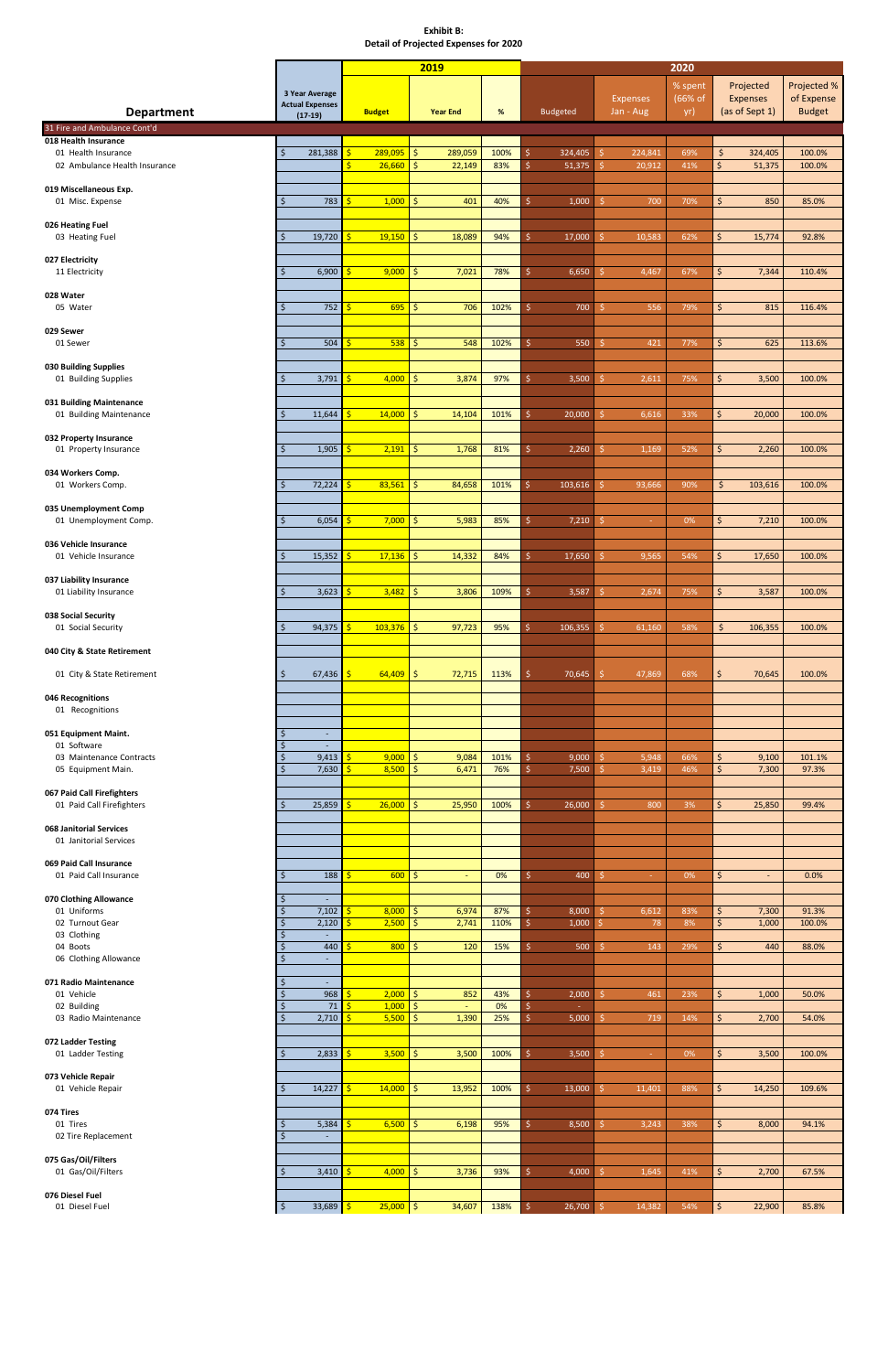|                                    |                                          |                                              | 2019                                                 |             |                               |                               | 2020                      |                                                |                                            |
|------------------------------------|------------------------------------------|----------------------------------------------|------------------------------------------------------|-------------|-------------------------------|-------------------------------|---------------------------|------------------------------------------------|--------------------------------------------|
| <b>Department</b>                  | 3 Year Average<br><b>Actual Expenses</b> | <b>Budget</b>                                | <b>Year End</b>                                      | %           | <b>Budgeted</b>               | <b>Expenses</b><br>Jan - Aug  | % spent<br>(66% of<br>yr) | Projected<br><b>Expenses</b><br>(as of Sept 1) | Projected %<br>of Expense<br><b>Budget</b> |
| 31 Fire and Ambulance Cont'd       | $(17-19)$                                |                                              |                                                      |             |                               |                               |                           |                                                |                                            |
| 077 Batteries                      |                                          |                                              |                                                      |             |                               |                               |                           |                                                |                                            |
| 01 Vehicle                         | Ś<br>$\sim$                              |                                              |                                                      |             |                               |                               |                           |                                                |                                            |
| 02 Equipment                       | Ś<br>219                                 | 500                                          | '\$<br>298                                           | 60%         | Ś.<br>400                     | S.                            | 0%                        | \$<br>250                                      | 62.5%                                      |
| 03 Batteries                       | 38                                       |                                              |                                                      |             |                               |                               |                           |                                                |                                            |
| 078 Field Expenses                 |                                          |                                              |                                                      |             |                               |                               |                           |                                                |                                            |
| 01 Field Expenses                  | 755<br>Ś                                 | 1,200<br>Ś                                   | \$<br>210                                            | 17%         | Ś.<br>1,000                   | Ŝ.<br>311                     | 31%                       | 750<br>\$                                      | 75.0%                                      |
|                                    |                                          |                                              |                                                      |             |                               |                               |                           |                                                |                                            |
| 079 Employee Physicals             |                                          |                                              |                                                      |             |                               |                               |                           |                                                |                                            |
| 01 Employee Physicals              | 330                                      | 1,250<br>ς.                                  | $\frac{1}{2}$<br>323                                 | 26%         | Ś.<br>1,200                   | Ŝ.<br>168                     | 14%                       | $\overline{\mathsf{S}}$<br>350                 | 29.2%                                      |
| 080 Paid Call Volunteers           |                                          |                                              |                                                      |             |                               |                               |                           |                                                |                                            |
| 01 Paid Call Volunteers            | 1,829<br>Ś                               | 3,000<br>Ś.                                  | \$<br>1,325                                          | 44%         | Ś.<br>2,000                   | 605<br>S.                     | 30%                       | 975<br>Ś                                       | 48.8%                                      |
|                                    |                                          |                                              |                                                      |             |                               |                               |                           |                                                |                                            |
| 082 Bad Debt Allowance             |                                          |                                              |                                                      |             |                               |                               |                           |                                                |                                            |
| 01 Bad Debt Allowance              | 102,385                                  | $100,000$ \$<br>Ŝ.                           | 107,290                                              | 107%        | Ś<br>100,000                  | Ŝ.<br>64,077                  | 64%                       | \$<br>100,000                                  | 100.0%                                     |
| 02 Collection Fee                  | 2,531                                    | Ś.<br>1,200                                  | \$.<br>1,620                                         | 135%        | Ś.<br>1,300                   | Ŝ.<br>1,772                   | 136%                      | \$<br>2,100                                    | 161.5%                                     |
| 083 Contractual Allowance          |                                          |                                              |                                                      |             |                               |                               |                           |                                                |                                            |
| 01 Contractual Allowance           |                                          |                                              |                                                      |             |                               |                               |                           |                                                |                                            |
|                                    |                                          |                                              |                                                      |             |                               |                               |                           |                                                |                                            |
| 085 Transport Meals                |                                          |                                              |                                                      |             |                               |                               |                           |                                                |                                            |
| 01 Transport Meals                 | 8,955                                    | Ś<br>$8,500$ \$                              | 7,802                                                | 92%         | \$<br>8,000                   | -Ś.<br>3,702                  | 46%                       | \$<br>6,950                                    | 86.9%                                      |
| 086 Air Transports                 |                                          |                                              |                                                      |             |                               |                               |                           |                                                |                                            |
| 01 Air Transports                  | 97,835<br>Ś                              |                                              |                                                      |             |                               |                               |                           |                                                |                                            |
|                                    |                                          |                                              |                                                      |             |                               |                               |                           |                                                |                                            |
| 087 Medical Supplies               |                                          |                                              |                                                      |             |                               |                               |                           |                                                |                                            |
| 01 Ambulance Supplies              | 6,837                                    | Ś.<br>7,000                                  | $\mathsf{S}$<br>7,120                                | 102%        | Ś<br>7,000                    | -Ś.<br>6,739                  | 96%                       | $\zeta$<br>8,991                               | 128.4%                                     |
| 02 Oxygen<br>03 Medical Supplies   | 3,770<br>5,826                           | 4,000<br>7,000<br>Ś                          | $\mathsf{\hat{S}}$<br>2,860<br>$\mathsf{S}$<br>6,527 | 71%<br>93%  | \$<br>3,500<br>Ś              | Ŝ.<br>1,821<br>Ŝ.<br>7,482    | 52%<br>107%               | \$<br>2,032<br>$\dot{\mathsf{S}}$<br>6,500     | 58.1%<br>92.9%                             |
|                                    |                                          |                                              |                                                      |             | 7,000                         |                               |                           |                                                |                                            |
| <b>292 EMS Licenses</b>            |                                          |                                              |                                                      |             |                               |                               |                           |                                                |                                            |
| 01 EMS License                     | 1,479<br>\$                              | 1,550<br>Ŝ.                                  | \$<br>1,863                                          | 120%        | 1,800<br>Ś                    | 677<br>-S                     | 38%                       | 1,863<br>\$.                                   | 103.5%                                     |
| <b>Totals</b>                      | Ś.<br>2,238,737                          | 2,264,482<br>Ŝ.                              | $\mathsf{S}$<br>2,261,217                            | 100%        | 2,330,246<br>S.               | -Ś<br>1,497,438               | 64%                       | Ŝ.<br>2,330,788                                | 100.0%                                     |
|                                    |                                          |                                              |                                                      |             |                               |                               |                           |                                                |                                            |
| <b>35 Police</b>                   |                                          |                                              |                                                      |             |                               |                               |                           |                                                |                                            |
| 001 Salaries                       |                                          |                                              |                                                      |             |                               |                               |                           |                                                |                                            |
| 01 Regular Pay<br>02 Overtime      | 900,777<br>\$<br>59,058<br>Ś             | $\mathsf{S}$<br>951,808<br>S.<br>$70,000$ \$ | $\ddot{\mathsf{S}}$<br>954,583<br>61,172             | 100%<br>87% | Ŝ.<br>933,750<br>\$<br>70,000 | 608,037<br>Ŝ.<br>Ŝ.<br>41,204 | 65%<br>59%                | $\zeta$<br>919,849<br>$\frac{1}{2}$<br>63,348  | 98.5%<br>90.5%                             |
| 04 Nursing                         |                                          |                                              | $\mathsf{S}$<br>240                                  |             |                               |                               |                           |                                                |                                            |
| 06 Police Reserves Salary          | 20,361<br>Ś                              | Ś<br>22,440                                  | $\mathsf{S}$<br>19,525                               | 87%         | Ś.<br>22,440                  | 22,004<br>Ŝ.                  | 98%                       | \$<br>41,769                                   | 186.1%                                     |
|                                    |                                          |                                              |                                                      |             |                               |                               |                           |                                                |                                            |
| 003 Office Supplies                |                                          |                                              |                                                      |             |                               |                               |                           |                                                |                                            |
| 01 Postage                         | 575<br>Ś<br>287<br>Ś                     | Ŝ.<br>$500$ \$<br>200<br>Ś                   | 452<br>$\mathsf{S}$<br>196                           | 90%<br>98%  | \$<br>600<br>\$<br>250        | Ŝ.<br>223<br>-Ś.              | 37%<br>0%                 | \$<br>366<br>$\mathsf{S}$<br>200               | 61.0%<br>80.0%                             |
| 02 Advertising<br>03 Copier Rental | 1,780<br>Ś                               | Ś<br>$1,800$ \$                              | 1,890                                                | 105%        | \$<br>1,920                   | $\sim$<br>1,120<br>Ŝ.         | 58%                       | $\mathsf{S}$<br>1,920                          | 100.0%                                     |
| 05 Printer Ink                     | 661                                      | $550$ \$<br>Ś.                               | 574                                                  | 104%        | \$<br>600                     | -Ś<br>676                     | 113%                      | $\mathsf{S}$<br>676                            | 112.6%                                     |
| 07 Paper                           | 376<br>Ś                                 | $300 \mid \xi$<br>Ŝ                          | 493                                                  | 164%        | \$<br>500                     | 323<br>Ŝ.                     | 65%                       | $\mathsf{S}$<br>323                            | 64.5%                                      |
| 08 Office Supplies                 | 1,294<br>Ś                               | $1,400$ \$<br>Ś.                             | 1,353                                                | 97%         | \$<br>1,400                   | Ŝ.<br>882                     | 63%                       | $\mathsf{S}$<br>1,313                          | 93.8%                                      |
|                                    |                                          |                                              |                                                      |             |                               |                               |                           |                                                |                                            |
| 006 Legal Fees<br>01 Legal Fees    | Ś<br>$\sim$                              |                                              |                                                      |             |                               |                               |                           |                                                |                                            |
|                                    |                                          |                                              |                                                      |             |                               |                               |                           |                                                |                                            |
| 009 Professional Dues              |                                          |                                              |                                                      |             |                               |                               |                           |                                                |                                            |
|                                    |                                          |                                              |                                                      |             |                               |                               |                           |                                                |                                            |
| 01 Subscriptions                   | 570<br>Ŝ<br>$\dot{\mathsf{S}}$           | 600<br>Ś<br>Š.                               | \$<br>711                                            | 119%        | 600<br>\$<br>Ś.               | 566<br>\$                     | 94%                       | \$<br>750                                      | 125.0%                                     |
| 04 Professional Dues               | 343                                      | 400                                          | $\ddot{\mathsf{S}}$<br>210                           | 53%         | 550                           | 485<br>Ŝ.                     | 88%                       | $\mathsf{S}$<br>485                            | 88.2%                                      |
| 010 Travel Expenses                |                                          |                                              |                                                      |             |                               |                               |                           |                                                |                                            |
| 01 Mileage                         | 125<br>\$                                | $\frac{600}{5}$<br>-\$                       | $\sim$                                               | 0%          | \$<br>300                     | -\$                           | 0%                        | \$<br>$\blacksquare$                           | 0.0%                                       |
| 02 Meals & Lodging                 | 1,676<br>Ś                               | $2,500$ \$<br>$\mathsf{S}$                   | 758                                                  | 30%         | \$<br>2,250                   | $\mathsf{S}$                  | $0\%$                     | $\frac{1}{2}$<br>450                           | 20.0%                                      |
| 05 Travel Expenses                 | 642                                      | $1,000$ \$<br>S.                             | 926                                                  | 93%         | Ŝ.<br>1,000                   | -\$                           | 0%                        | \$<br>250                                      | 25.0%                                      |
| 011 Training & Education           |                                          |                                              |                                                      |             |                               |                               |                           |                                                |                                            |
| 02 Training & Education            | 18,660<br>Ś.                             | $23,000$ \$<br>Ś.                            | 21,685                                               | 94%         | Ś.<br>23,000                  | Ŝ.<br>10,375                  | 45%                       | 18,592<br>\$                                   | 80.8%                                      |
|                                    |                                          |                                              |                                                      |             |                               |                               |                           |                                                |                                            |
| 013 Car Allowance                  |                                          |                                              |                                                      |             |                               |                               |                           |                                                |                                            |
| 01 Car Allowance                   | 3,449<br>Ŝ                               | 3,200<br>Ś                                   | \$<br>3,565                                          | 111%        | \$<br>3,600                   | -Ś.<br>1,521                  | 42%                       | \$<br>3,500                                    | 97.2%                                      |
| 014 New Equipment                  |                                          |                                              |                                                      |             |                               |                               |                           |                                                |                                            |
| 01 New Equipment                   | 3,136<br>Ŝ.                              | 2,500<br>Ś.                                  | $\frac{1}{2}$<br>3,704                               | 148%        | \$<br>2,500                   | 459<br>Ŝ.                     | 18%                       | $\mathsf{S}$<br>3,200                          | 128.0%                                     |
|                                    |                                          |                                              |                                                      |             |                               |                               |                           |                                                |                                            |

#### **017 Communication Fees**

#### **018 Health Insurance**

| 01 New Equipment           | $3,136$   S | $2,500$   \$ |                     | 3,704   | 148% | 2,500   | 459     | <b>18%</b> | IS. | 3,200   | 128.0% |  |
|----------------------------|-------------|--------------|---------------------|---------|------|---------|---------|------------|-----|---------|--------|--|
|                            |             |              |                     |         |      |         |         |            |     |         |        |  |
| 015 Telephone              |             |              |                     |         |      |         |         |            |     |         |        |  |
| 01 Cell Phone              | 2,468       | 3,000        | $\vert$ \$          | 3,110   | 104% | 2,500   | 1,888   | 76%        | Ś   | 2,859   | 114.4% |  |
| 04 Telephone               | 4,256       | 5,000        | l \$                | 4,404   | 88%  | 4,500   | 2,017   | 45%        |     | 3,514   | 78.1%  |  |
|                            |             |              |                     |         |      |         |         |            |     |         |        |  |
| 017 Communication Fees     |             |              |                     |         |      |         |         |            |     |         |        |  |
| 01 Web Site                |             |              |                     |         |      |         |         |            |     |         |        |  |
| 03 Internet                | 2,144       | 2,900        | $\vert$ \$          | 2,383   | 82%  | 2,900   | 1,861   | 64%        | Ŝ.  | 3,032   | 104.6% |  |
|                            |             |              |                     |         |      |         |         |            |     |         |        |  |
| 018 Health Insurance       |             |              |                     |         |      |         |         |            |     |         |        |  |
| 01 Health Insurance        | 280,213     | 329,407      | $\vert$ \$          | 312,394 | 95%  | 327,810 | 204,911 | 63%        | Ś   | 319,000 | 97.3%  |  |
|                            |             |              |                     |         |      |         |         |            |     |         |        |  |
| 019 Miscellaneous Expenses |             |              |                     |         |      |         |         |            |     |         |        |  |
| 01 Misc. Expense           | 1,508       | 1,500        | $\vert$ \$          | 1,451   | 97%  | 1,500   | 466     | 31%        |     | 1,320   | 88.0%  |  |
|                            |             |              |                     |         |      |         |         |            |     |         |        |  |
| 027 Electricity            |             |              |                     |         |      |         |         |            |     |         |        |  |
| 11 Electricity             |             |              | Ś                   | 20      |      |         | 13      | #DIV/0!    |     |         |        |  |
| 13 Radio Tower             | 146         | 215          | $\ddot{\mathsf{S}}$ | 132     | 61%  | 200     | 101     | 51%        |     | 182     | 91.0%  |  |
|                            |             |              |                     |         |      |         |         |            |     |         |        |  |
| 028 Water                  |             |              |                     |         |      |         |         |            |     |         |        |  |
| 05 Water                   | 585 $5$     | $500$ \$     |                     | 609     | 122% | 640     | 366     | 57%        | Ŝ.  | 625     | 97.7%  |  |

#### **019 Miscellaneous Expenses**

#### **027 Electricity**

# **028 Water**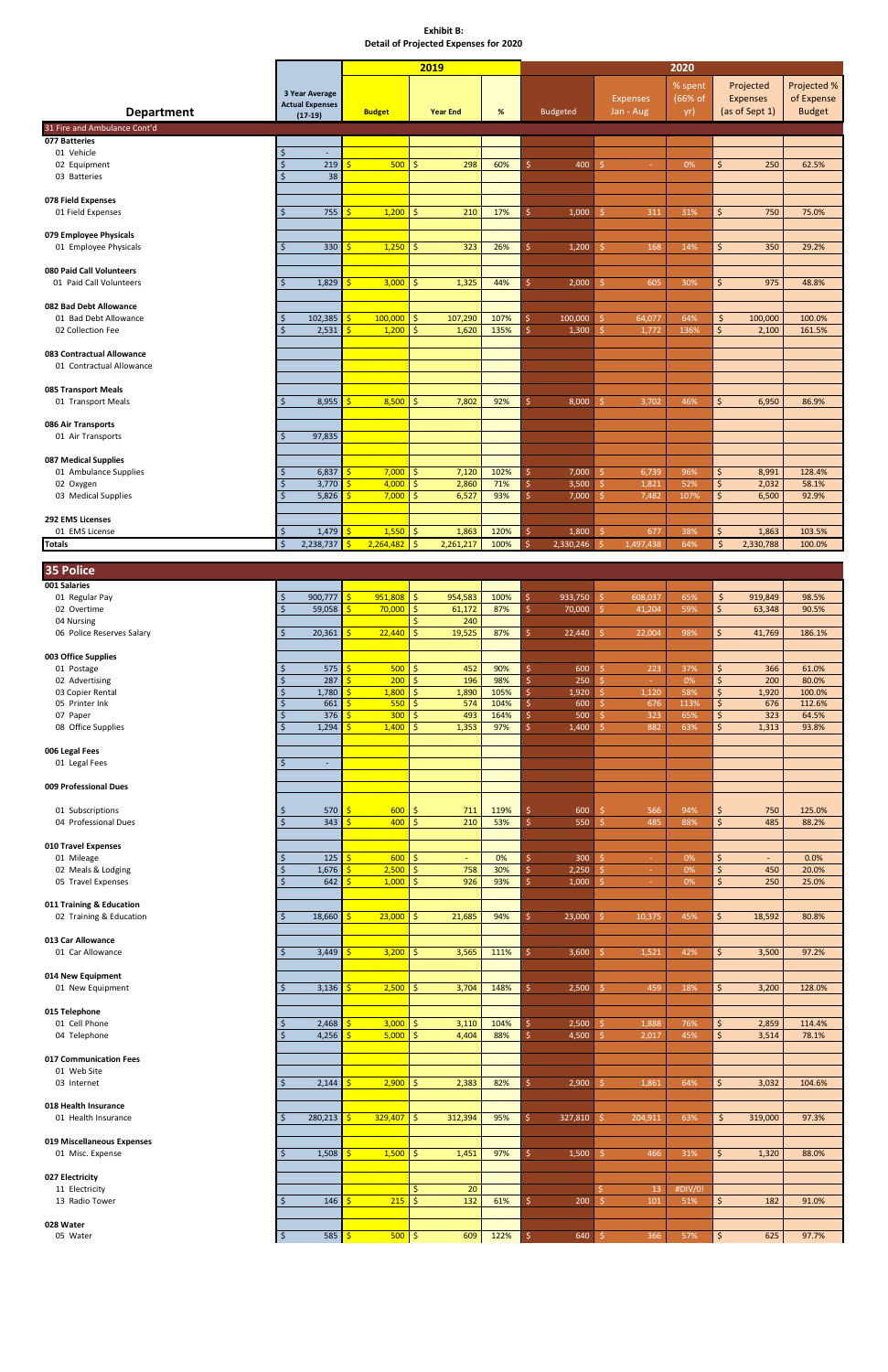|                                                                                                         |                                                                  |                                          | 2019                                  |                  |                                  |                                                    | 2020                      |                                                  |                                            |
|---------------------------------------------------------------------------------------------------------|------------------------------------------------------------------|------------------------------------------|---------------------------------------|------------------|----------------------------------|----------------------------------------------------|---------------------------|--------------------------------------------------|--------------------------------------------|
| <b>Department</b>                                                                                       | 3 Year Average<br><b>Actual Expenses</b><br>$(17-19)$            | <b>Budget</b>                            | <b>Year End</b>                       | $\%$             | <b>Budgeted</b>                  | <b>Expenses</b><br>Jan - Aug                       | % spent<br>(66% of<br>yr) | Projected<br><b>Expenses</b><br>(as of Sept 1)   | Projected %<br>of Expense<br><b>Budget</b> |
| 35 Police Cont'd<br>030 Building Supplies<br>01 Building Supplies                                       | 1,619<br>\$                                                      | 1,600<br>S.                              | -\$<br>1,781                          | 111%             | \$<br>1,600                      | Ŝ.<br>1,163                                        | 73%                       | \$<br>1,600                                      | 100.0%                                     |
| 031 Building Maintenance<br>01 Building Maintenance                                                     | 3,264<br>Ś                                                       | 3,000<br>Ś                               | l\$<br>4,410                          | 147%             | 3,000<br>Ś                       | \$<br>834                                          | 28%                       | $\mathsf{S}$<br>3,000                            | 100.0%                                     |
| 032 Property Insurance<br>01 Property Insurance                                                         | 538<br>Ś                                                         | Ś.<br>581                                | Ŝ.<br>518                             | 89%              | Ś<br>599                         | Ŝ.<br>354                                          | 59%                       | \$<br>570                                        | 95.2%                                      |
| 034 Worker's Compensation<br>01 Worker's Compensation                                                   | 20,562<br>Ś                                                      | 22,876<br>Ś                              | $\overline{\mathsf{S}}$<br>24,502     | 107%             | Ś<br>28,367                      | Ŝ.<br>28,005                                       | 99%                       | $\mathsf{S}$<br>28,367                           | 100.0%                                     |
| 036 Vehicle Insurance<br>01 Vehicle Insurance                                                           | 7,036<br>Ś                                                       | \$<br>7,019                              | -\$<br>7,559                          | 108%             | 7,230<br>\$                      | Ŝ.<br>5,327                                        | 74%                       | \$<br>8,725                                      | 120.7%                                     |
| 037 Liability Insurance<br>01 Liability Insurance                                                       | 10,398<br><b>S</b>                                               | 10,500<br>Ś                              | Ŝ.<br>10,299                          | 98%              | 10,815<br>S                      | Ŝ.<br>6,628                                        | 61%                       | \$<br>10,815                                     | 100.0%                                     |
| 038 Social Security<br>01 Social Security                                                               | 71,942<br>Ś                                                      | $\mathsf{S}$<br>80,840                   | Ŝ.<br>77,198                          | 95%              | Ś<br>79,305                      | \$<br>50,028                                       | 63%                       | \$<br>78,410                                     | 98.9%                                      |
| 040 City & State Retirement<br>01 City & State Retirement                                               | 42,129<br>Ŝ                                                      | 53,794<br>S.                             | $\ddot{\mathsf{S}}$<br>45,204         | 84%              | \$<br>57,125                     | \$<br>30,754                                       | 54%                       | \$<br>55,800                                     | 97.7%                                      |
| 044 Reimbursement<br>01 Reimbursement                                                                   |                                                                  |                                          |                                       |                  |                                  |                                                    |                           |                                                  |                                            |
| 051 Equipment Maintenance<br>05 Equipment Maintenance                                                   |                                                                  | $\overline{\mathsf{S}}$<br>1,000         | \$.<br>1,014                          | 101%             | Ś<br>1,000                       | \$<br>чe                                           | 0%                        | \$<br>975                                        | 97.5%                                      |
| <b>068 Janitorial Services</b><br>01 Janitorial Services                                                | 12,741<br>Ŝ                                                      | Ś<br>14,720                              | Ŝ.<br>13,864                          | 94%              | \$<br>10,000                     | Ŝ.<br>2,794                                        | 28%                       | \$<br>6,800                                      | 68.0%                                      |
| 070 Clothing Allowance<br>01 Uniforms                                                                   | 5,314                                                            | 5,600<br>Ś                               | $\mathsf{S}$<br>6,443                 | 115%             | 5,750                            | Ŝ.<br>3,362                                        | 58%                       | \$<br>6,500                                      | 113.0%                                     |
| 071 Radio Maintenance<br>01 Vehicle<br>03 Radio Maintenance                                             | 852<br>$\frac{1}{2}$<br>$\zeta$<br>1,743                         | S.<br>250<br>1,500<br>Š.                 | l\$<br>299<br>\$.<br>388              | 119%<br>26%      | Ś<br>250<br>1,500<br>Ś           | $\mathsf{S}$<br>210<br>$\mathsf{S}$<br>322         | 84%<br>21%                | \$<br>370<br>$\zeta$<br>1,457                    | 148.0%<br>97.1%                            |
| 073 Vehicle Repair<br>01 Vehicle Repair                                                                 | \$<br>10,681                                                     | Ś.<br>6,300                              | -\$<br>15,633                         | 248%             | Ś<br>9,000                       | Ŝ.<br>3,481                                        | 39%                       | \$<br>9,787                                      | 108.7%                                     |
| 074 Tires<br>01 Tires                                                                                   | 3,464<br>Ś                                                       | 3,680<br>Ś                               | l\$<br>2,232                          | 61%              | \$<br>3,680                      | \$<br>1,452                                        | 39%                       | \$<br>3,080                                      | 83.7%                                      |
| 075 Gas/Oil/Filters<br>01 Gas/Oil/Filters                                                               | 27,857                                                           | $26,000$ \$<br>\$                        | 28,311                                | 109%             | 28,000<br>Ŝ                      | Ŝ.<br>16,148                                       | 58%                       | $\frac{1}{2}$<br>24,676                          | 88.1%                                      |
| 077 Batteries<br>01 Vehicle                                                                             | 40<br>\$                                                         |                                          |                                       |                  |                                  |                                                    |                           |                                                  |                                            |
| 079 Employee Physicals<br>01 Employee Physicals<br>02 Psycological Evaluations<br>03 Poly Graph Testing | 26<br>\$<br>563<br>$\zeta$<br>83<br>Ś                            | $500$ \$<br>S.<br>Ś<br>1,000<br>500<br>Ś | $\mathsf{S}$<br>1,040<br>$\mathsf{S}$ | 0%<br>104%<br>0% | 500<br>\$<br>Ś<br>1,500<br>1,000 | \$<br>$\mathsf{S}$<br>1,500<br>$\mathsf{S}$<br>300 | 0%<br>100%<br>30%         | \$<br>$\blacksquare$<br>\$<br>2,000<br>\$<br>500 | 0.0%<br>133.3%<br>50.0%                    |
| 089 Equipment Reserves<br>01 Equipment Reserves                                                         | 2,043<br>Ŝ                                                       | $\mathsf{S}$<br>$1,250$ \$               | 710                                   | 57%              | 1,250<br>\$                      | $\hat{\mathsf{S}}$<br>347                          | 28%                       | $\zeta$<br>1,250                                 | 100.0%                                     |
| 090 Dog Constable<br>01 Dog Constable                                                                   | 1,700<br>Ŝ                                                       | $\mathsf{S}$<br>$2,760$ \$               | 5,000                                 | 181%             | \$<br>6,000                      | \$                                                 | 0%                        | \$<br>$\blacksquare$                             | 0.0%                                       |
| 093 Meals for Prisoners<br>01 Meals for Prisioners                                                      | 3,722<br>Ś                                                       | $\mathsf{S}$<br>4,500                    | \$.<br>2,704                          | 60%              | Ś<br>4,200                       | Ŝ.                                                 | 0%                        | \$<br>1,200                                      | 28.6%                                      |
| 094 Video Equipment                                                                                     |                                                                  |                                          |                                       |                  |                                  |                                                    |                           |                                                  |                                            |
| 01 Video Equipment                                                                                      | 487<br>\$                                                        | 600<br>Ś                                 | l \$<br>410                           | 68%              | Ś<br>800                         | \$<br>396                                          | 49%                       | \$<br>685                                        | 85.6%                                      |
| 097 Uniform Maintenance<br>01 Uniform Mainenance                                                        | 5 <sup>1</sup><br>\$                                             | $\mathsf{S}$<br>$200 \, \text{S}$        | $\overline{\phantom{a}}$              | 0%               | 200<br>\$                        | \$<br>$\sim$                                       | 0%                        | \$<br>$\overline{\phantom{a}}$                   | 0.0%                                       |
| 098 Medical Tests/Supplies<br>01 Medical Tests/Supplies<br>02 Laundry                                   | 826<br>-\$<br>646<br>Ś                                           | 1,330<br>Ś<br>1,000                      | l \$<br>547<br>l\$<br>622             | 41%<br>62%       | 1,330<br>Ŝ<br>Ś<br>1,000         | \$<br>816<br>Ŝ.<br>80                              | 61%<br>8%                 | \$<br>1,056<br>\$<br>600                         | 79.4%<br>60.0%                             |
| 102 Computer Tech Support<br>01 Computer Tech Support<br>02 Recorder Maint                              | $3,217$ \$<br>$\frac{1}{2}$<br>$\overline{\mathcal{S}}$<br>1,802 | $2,500$ \$<br>$2,000$ \$<br><b>S</b>     | 4,335<br>1,734                        | 173%<br>87%      | 4,500<br>\$<br>Ś<br>2,000        | \$<br>4,710<br>$\mathsf{S}$<br>1,734               | 105%<br>87%               | \$<br>4,710<br>\$<br>1,734                       | 104.7%<br>86.7%                            |
| 179 Animal Shelter Services<br>01 Animal Shelter Services                                               | 14,740                                                           | $14,740$ \$<br>Ś                         | 14,740                                | 100%             | 14,741<br>S                      | \$<br>14,740                                       | 100%                      | \$<br>14,740                                     | 100.0%                                     |
| 229 Small Equipment Reserve<br>01 Small Equipment Reserve                                               |                                                                  |                                          |                                       |                  |                                  |                                                    |                           |                                                  |                                            |
| 230 Police Car Reserve<br>01 Police Car Reserve                                                         |                                                                  |                                          |                                       |                  |                                  |                                                    |                           |                                                  |                                            |
| <b>Totals</b>                                                                                           | $1,555,599$ \$<br>$\frac{1}{2}$                                  | $1,697,460$ \$                           | 1,668,034                             | 98%              | $1,691,551$ \$<br>$\bullet$      | 1,074,982                                          | 64%                       | \$<br>1,656,929                                  | 98.0%                                      |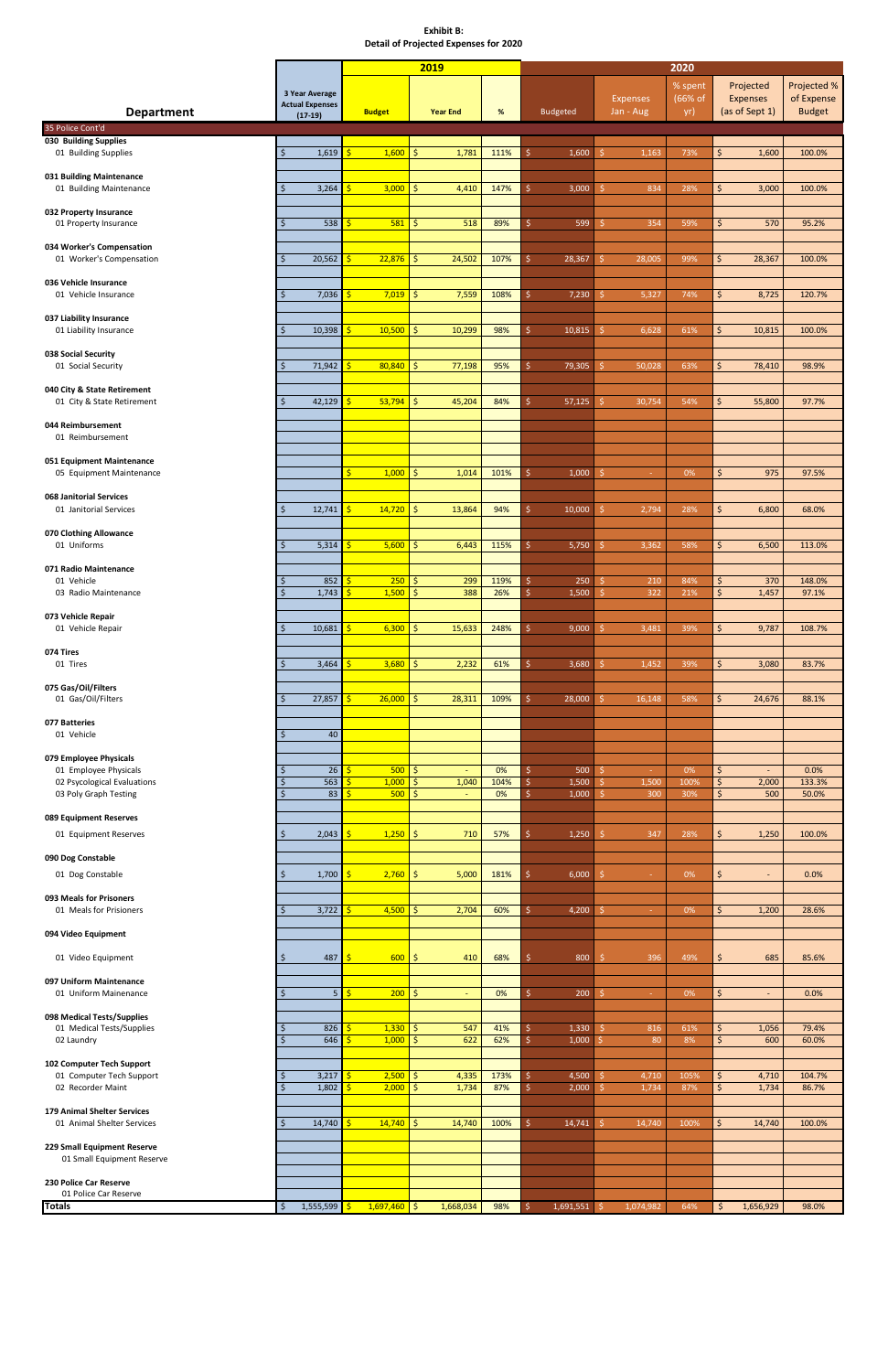|                                                            | 2019                                                  |                         | 2020       |                               |         |                 |                              |                           |                                                |                                            |
|------------------------------------------------------------|-------------------------------------------------------|-------------------------|------------|-------------------------------|---------|-----------------|------------------------------|---------------------------|------------------------------------------------|--------------------------------------------|
| <b>Department</b>                                          | 3 Year Average<br><b>Actual Expenses</b><br>$(17-19)$ | <b>Budget</b>           |            | <b>Year End</b>               | %       | <b>Budgeted</b> | <b>Expenses</b><br>Jan - Aug | % spent<br>(66% of<br>yr) | Projected<br><b>Expenses</b><br>(as of Sept 1) | Projected %<br>of Expense<br><b>Budget</b> |
| <b>38 Protection</b>                                       |                                                       |                         |            |                               |         |                 |                              |                           |                                                |                                            |
| 105 Street Lights<br>01 Street Lights                      | 103,724<br>\$                                         | Š.                      | 76,550     | 87,296<br>$\ddot{\mathsf{S}}$ | 114%    | 50,000<br>Ś     | Ŝ.<br>16,018                 | 32%                       | \$<br>20,225                                   | 40.5%                                      |
| 02 Maintenance                                             | 117<br>\$                                             |                         |            | \$<br>350                     |         | \$<br>20,000    | \$<br>1,135                  | 6%                        | \$<br>10,000                                   | 50.0%                                      |
| 106 Hydrant Fees<br>01 Hydrant Fees                        | \$<br>321,433                                         | Š,                      | 337,470    | \$<br>332,147                 | 98%     | 344,219         | 214,289<br>Š.                | 62%                       | \$<br>344,219                                  | 100.0%                                     |
| <b>Totals</b>                                              | \$<br>425,273                                         | Ŝ.                      | 414,020    | $\mathsf{S}$<br>419,794       | 101%    | 414,219<br>Š.   | Ś.<br>231,442                | 56%                       | \$<br>374,444                                  | 90.4%                                      |
| <b>39 Emergency Management</b>                             |                                                       |                         |            |                               |         |                 |                              |                           |                                                |                                            |
| 001 Salaries                                               |                                                       |                         |            |                               |         |                 |                              |                           |                                                |                                            |
| 07 Salaries                                                | Ś.<br>6,858                                           | ς                       | 6,995      | 8,573<br>Ŝ.                   | 123%    | Ś.<br>6,995     | $\dot{\mathsf{S}}$<br>3,429  | 49%                       | \$<br>6,995                                    | 100.0%                                     |
| 003 Office Supplies<br>01 Postage                          |                                                       |                         |            |                               |         |                 |                              |                           |                                                |                                            |
| 08 Office Supplies                                         | Ś<br>$\sim$                                           | $\overline{\mathsf{S}}$ | 40         | \$<br>$\sim$                  | 0%      | 40<br>Ś         |                              |                           | \$<br>$\blacksquare$                           | 0.0%                                       |
| 010 Travel Expenses<br>05 Travel Expenses                  | Ś                                                     |                         |            |                               |         |                 |                              |                           |                                                |                                            |
| 011 Training & Education<br>02 Training & Education        | 100<br>\$                                             | Ś.                      | <b>150</b> | -\$<br>$\equiv$               | 0%      | 150<br>Ś        |                              |                           |                                                |                                            |
| 014 New Equipment<br>01 New Equipment                      | 1,578<br>Ś                                            | Ś.                      | 1,000      | \$<br>3,457                   | 346%    | 1,000<br>Ś      | 15<br>Ś                      | 1%                        | 500<br>\$                                      | 50.0%                                      |
| 015 Telephone<br>04 Telephone                              | 716<br>Ś                                              | ς                       | 730        | 730<br>Ŝ.                     | 100%    | \$<br>730       | 172<br>Ŝ.                    | 24%                       | \$<br>450                                      | 61.6%                                      |
| 017 Communications<br>03 Communications (Internet)         | Ś                                                     | Ŕ                       | 564        | \$                            | 0%      | \$<br>$\sim$ .  |                              |                           |                                                |                                            |
| 019 Miscellaneous Expenses<br>01 Misc. Expenses            | Ş<br>99                                               | S                       | 150 S      | 150                           | 100%    | 150  <br>⇒      | -S                           | 0%                        | Ş.<br>75                                       | 50.0%                                      |
| 024-02 Water & Sewer                                       |                                                       |                         |            |                               |         |                 |                              |                           |                                                |                                            |
| 027 Electricity<br>11 Electricity<br>13 Radio Tower        | \$<br>184                                             | Ś.                      | 250        | \$<br>139<br>\$<br>16         | 55%     | Ś<br>200        | $\hat{\mathsf{S}}$<br>116    | 58%                       | \$<br>179                                      | 89.7%                                      |
| 12 PWPUMP HOUSE                                            |                                                       |                         |            |                               |         |                 |                              |                           |                                                |                                            |
| 030 Building Supplies<br>01 Building Supplies              | 111<br>Ś                                              | Ś.                      | 250        | $\sqrt{5}$<br>87              | 35%     | 200<br>\$       | \$.<br>19                    | 10%                       | \$<br>90                                       | 45.0%                                      |
| 031 Building Maintenance<br>01 Building Maintenance        | 169<br>\$                                             | Ŝ.                      | 1,500      | 343<br>  \$                   | 23%     | 1,000<br>Ś      | $\hat{\mathsf{S}}$<br>÷.     | 0%                        | \$<br>1,000                                    | 100.0%                                     |
| 032 Property Insurance<br>01 Property Insurance            | $\frac{1}{371}$<br>Ś                                  | Ś.                      | 390        | 365<br>-\$                    | 94%     | 402<br>Ś        | \$<br>236                    | 59%                       | 402<br>\$                                      | 100.0%                                     |
| 036 Vehicle Insurance<br>01 Vehicle Insurance              | 1,557<br>Ś                                            | Ŝ                       | 2,400      | 2,350<br>$\ddot{\mathsf{S}}$  | 98%     | 2,000<br>Ś      | \$<br>1,547                  | 77%                       | 2,000<br>\$                                    | 100.0%                                     |
| 038 Social Security<br>01 Social Security                  | Ś.<br>497                                             | Ś                       | 535        | -\$<br>622                    | 116%    | Ś<br>535        | Ŝ.<br>248                    | 46%                       | $\dot{\mathsf{S}}$<br>535                      | 100.0%                                     |
| 040 City & State Retirement<br>01 City & State Retirement  | \$                                                    | $(0)$ \$                | 245        | \$<br>(0)                     | 0%      | Ś<br>350        | \$<br>on.                    | 0%                        | \$<br>$\blacksquare$                           | 0.0%                                       |
| 051 Equipment Maintenance<br>01 Software                   | \$                                                    |                         |            |                               |         |                 |                              |                           |                                                |                                            |
| 05 Equipment Maintenance<br>39 Emergency Management Cont'd | $\overline{\phantom{a}}$                              |                         |            |                               | #VALUE! |                 |                              |                           |                                                |                                            |
| 068 Janitorial Services<br>01 Janitorial Services          | 675<br>\$                                             | Ś                       | 400        | \$<br>$\sim$                  | 0%      | Ś<br>300        | Ŝ<br>$\sim$                  | 0%                        | \$<br>$\blacksquare$                           | 0.0%                                       |
| 071 Radio Maintenance<br>03 Radio Maintenance              | \$<br>$\overline{\phantom{a}}$                        |                         |            |                               |         |                 |                              |                           |                                                |                                            |

**073 Vehicle Repair**

| 073 Vehicle Repair  |                          |             |        |      |                 |       |         |                          |         |
|---------------------|--------------------------|-------------|--------|------|-----------------|-------|---------|--------------------------|---------|
| 01 Vehicle Repair   |                          |             |        |      |                 |       | #VALUE! | .S                       | #VALUE! |
|                     |                          |             |        |      |                 |       |         |                          |         |
| 074 Tires           |                          |             |        |      |                 |       |         |                          |         |
| 01 Tires            | $\overline{\phantom{a}}$ | $200$ \$    | -      | 0%   | 200             |       | 0%      | $\overline{\phantom{0}}$ | 0.0%    |
|                     |                          |             |        |      |                 |       |         |                          |         |
| 075 Gas/Oil/Filters |                          |             |        |      |                 |       |         |                          |         |
| 01 Gas/Oil/Filters  | 63                       |             |        | 0%   | <b>Contract</b> |       | #DIV/0! | -S                       | #DIV/0! |
|                     |                          |             |        |      |                 |       |         |                          |         |
| 078 Field Expenses  |                          |             |        |      |                 |       |         |                          |         |
| 01 Field Expenses   | $\overline{\phantom{a}}$ | $200$ \$    |        | 0%   | 200             |       | 0%      | $\overline{\phantom{0}}$ | 0.0%    |
|                     |                          |             |        |      |                 |       |         |                          |         |
| 108 CEM Rent        |                          |             |        |      |                 |       |         |                          |         |
| 01 CEM Rent         | $\overline{\phantom{a}}$ | $75$ \$     |        | 0%   |                 |       |         |                          |         |
| <b>Totals</b>       | 12,965                   | $16,074$ \$ | 16,830 | 105% | 14,452          | 5,782 | 40%     | 12,226                   | 84.6%   |

Г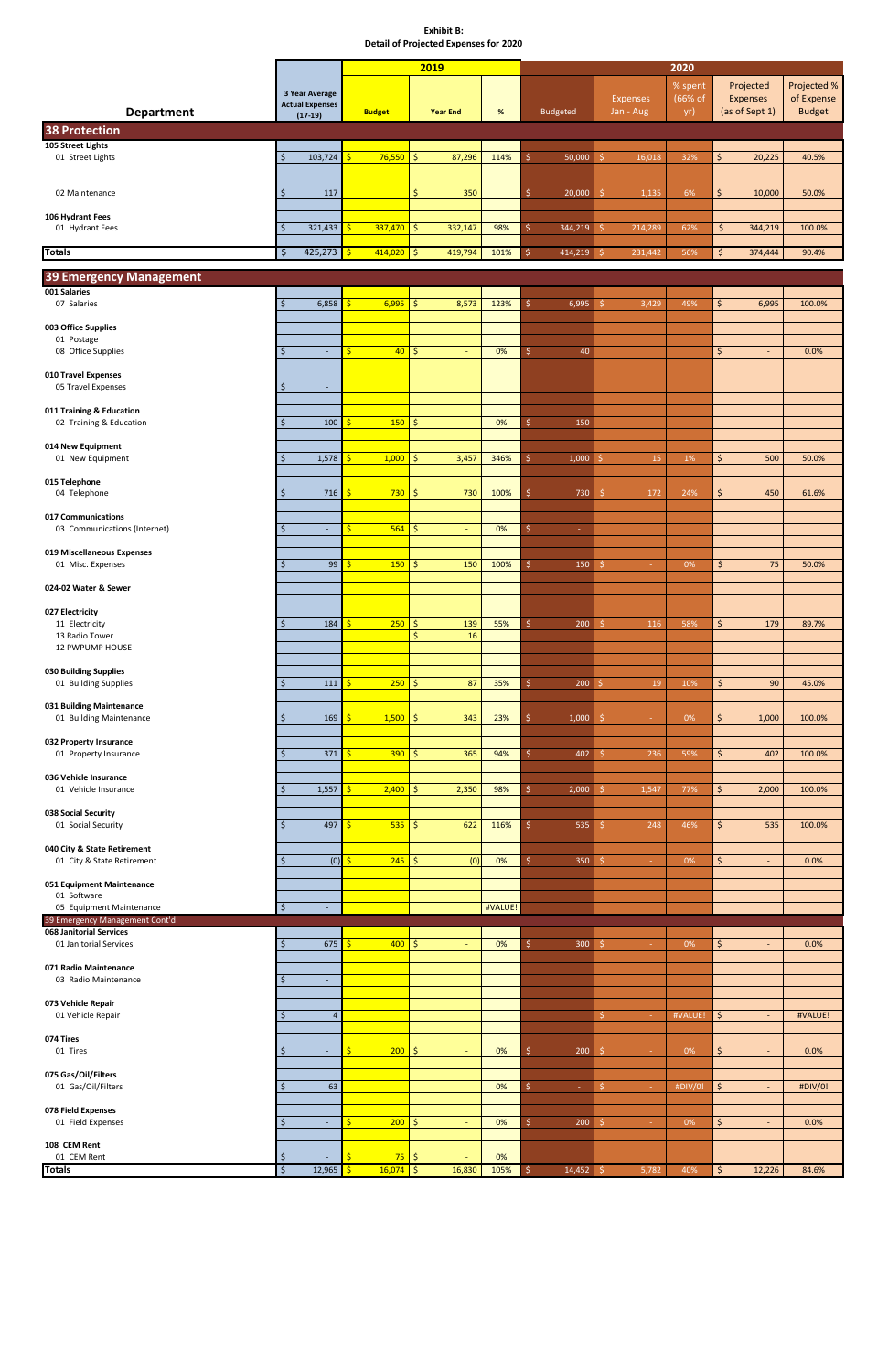|                                               | 2019                   |                                 |                                                          |              | 2020                           |                        |             |                          |                  |  |  |
|-----------------------------------------------|------------------------|---------------------------------|----------------------------------------------------------|--------------|--------------------------------|------------------------|-------------|--------------------------|------------------|--|--|
|                                               |                        |                                 |                                                          |              |                                |                        | % spent     | Projected                | Projected %      |  |  |
|                                               | 3 Year Average         |                                 |                                                          |              |                                | <b>Expenses</b>        | (66% of     | <b>Expenses</b>          | of Expense       |  |  |
| <b>Department</b>                             | <b>Actual Expenses</b> | <b>Budget</b>                   | <b>Year End</b>                                          | %            | <b>Budgeted</b>                | Jan - Aug              | yr)         | (as of Sept 1)           | <b>Budget</b>    |  |  |
|                                               | $(17-19)$              |                                 |                                                          |              |                                |                        |             |                          |                  |  |  |
| <b>40 Public Works</b>                        |                        |                                 |                                                          |              |                                |                        |             |                          |                  |  |  |
| 001 Salaries<br>01 Regular Pay                | 605,391<br>$\zeta$     | 631,011<br>S.                   | 629,566<br>-\$                                           | 100%         | 649,330<br>\$                  | 414,446<br>Ŝ.          | 64%         | \$<br>635,000            | 97.8%            |  |  |
| 02 Overtime                                   | Ś<br>109,611           | S.<br>100,000                   | $\mathsf{S}$<br>120,139                                  | 120%         | Ś<br>97,750                    | S.<br>64,860           | 66%         | \$<br>97,771             | 100.0%           |  |  |
| 07 Salaries                                   |                        |                                 |                                                          |              |                                |                        |             |                          |                  |  |  |
|                                               |                        |                                 |                                                          |              |                                |                        |             |                          |                  |  |  |
| 003 Office Supplies<br>01 Postage             | $\overline{3}$<br>Ś    | Ŝ<br>40                         | $\ddot{\mathsf{S}}$                                      | 0%           | Ś                              | 86<br>-S               | 215%        | 90                       | 225.0%           |  |  |
| 02 Advertising                                | 378<br>Ś               | 500<br>-Ś                       | $\equiv$<br>-\$<br>$\Box$                                | 0%           | 40<br>Š.<br>400                | 525                    | 131%        | \$<br>\$<br>525          | 131.3%           |  |  |
| 05 Printer Ink                                | 24<br>Ś                | 40<br><b>S</b>                  | $\ddot{\mathsf{S}}$<br>$\sim$                            | 0%           | Ś<br>$\sim$                    |                        |             |                          |                  |  |  |
| 07 Paper                                      | 21                     | 50<br>Ŝ                         | $\ddot{\mathsf{S}}$<br>24                                | 49%          | Š.<br>50                       | S.                     | 0%          | $\mathsf{S}$<br>50       | 100.0%           |  |  |
| 08 Office Supplies                            | 302<br>Ś               | <b>S</b><br>300                 | $\ddot{\mathsf{S}}$<br>383                               | 128%         | Ś<br>250                       | 60<br>Ŝ                | 24%         | $\zeta$<br>200           | 80.0%            |  |  |
| 11 Equipment Rental<br>12 Software            | 970<br>310<br>Ś        | 875<br>S<br>Ŝ<br>400            | $\ddot{\mathsf{S}}$<br>1,026<br>$\mathsf{S}$<br>634      | 117%<br>159% | Ŝ.<br>900<br>Ś.<br>250         | 531<br>Ŝ.<br>Ŝ.<br>560 | 59%<br>224% | \$<br>900<br>\$<br>560   | 100.0%<br>224.0% |  |  |
|                                               |                        |                                 |                                                          |              |                                |                        |             |                          |                  |  |  |
| 010 Travel Expenses                           |                        |                                 |                                                          |              |                                |                        |             |                          |                  |  |  |
| 02 Meal & Lodging                             | 135<br>\$.             | <b>S</b><br>250                 | -\$<br>$\blacksquare$                                    | 0%           | 200<br>Ŝ.                      | Ŝ.                     | 0%          | \$<br>200                | 100.0%           |  |  |
| 05 Travel Expenses                            | 74<br>Ŝ.               | <b>S</b><br>200                 | $\mathsf{S}$<br>÷.                                       | 0%           | Ś.<br>200                      | Ŝ.                     | 0%          | \$<br>200                | 100.0%           |  |  |
| 011 Training & Education                      |                        |                                 |                                                          |              |                                |                        |             |                          |                  |  |  |
| 02 Training & Education                       | 272<br>Ŝ               | 400<br>Ŝ                        | 375<br>-\$                                               | 94%          | Ŝ.<br>300                      | 124<br>Ŝ.              | 41%         | \$<br>250                | 83.3%            |  |  |
|                                               |                        |                                 |                                                          |              |                                |                        |             |                          |                  |  |  |
| 014 New Equipment                             |                        |                                 |                                                          |              |                                |                        |             |                          |                  |  |  |
| 01 New Equipment<br>02 Office                 | 3,614<br><sup>5</sup>  | 3,500<br>Ŝ                      | -\$<br>3,139                                             | 90%          | Ŝ.<br>3,500                    | Š.                     | 0%          | \$<br>3,200              | 91.4%            |  |  |
| 03 Shop                                       |                        |                                 |                                                          |              |                                |                        |             |                          |                  |  |  |
|                                               |                        |                                 |                                                          |              |                                |                        |             |                          |                  |  |  |
| 015 Telephone                                 |                        |                                 |                                                          |              |                                |                        |             |                          |                  |  |  |
| 01 Cell Phone                                 | 720<br>Ś               | 720<br>Ś                        | -\$<br>720                                               | 100%         | \$<br>720                      | Ŝ.<br>contract.        | 0%          | \$<br>720                | 100.0%           |  |  |
| 04 Telephone                                  | 1,155<br>$\zeta$       | 1,300<br><b>S</b>               | -\$<br>1,202                                             | 92%          | Ś.<br>1,250                    | 789                    | 63%         | \$<br>1,343              | 107.4%           |  |  |
| 017 Communications                            |                        |                                 |                                                          |              |                                |                        |             |                          |                  |  |  |
| 03 Internet                                   | 539<br>Ś               | 550<br>Ŝ                        | l \$<br>539                                              | 98%          | Ś.<br>550                      | Ŝ.<br>360              | 65%         | $\mathsf{S}$<br>539      | 98.1%            |  |  |
|                                               |                        |                                 |                                                          |              |                                |                        |             |                          |                  |  |  |
| 018 Health Insurance                          |                        |                                 |                                                          |              |                                |                        |             |                          |                  |  |  |
| 01 Health Insurance                           | 253,994<br>\$          | Ŝ<br>305,452                    | $\ddot{\mathsf{S}}$<br>252,234                           | 83%          | Ś<br>298,965                   | Ŝ.<br>183,646          | 61%         | \$<br>275,600            | 92.2%            |  |  |
| 019 Misc. Expense                             |                        |                                 |                                                          |              |                                |                        |             |                          |                  |  |  |
| 01 Misc. Expense                              | 1,418<br>Ŝ             | 1,250<br>-\$                    | 1,257<br>-\$                                             | 101%         | Ŝ.<br>1,250                    | 788<br>Ŝ.              | 63%         | 1,250<br>\$              | 100.0%           |  |  |
|                                               |                        |                                 |                                                          |              |                                |                        |             |                          |                  |  |  |
| 026 Heating Fuel                              |                        |                                 |                                                          |              |                                |                        |             |                          |                  |  |  |
| 03 Heating Fuel                               | 13,037<br>Ŝ.           | 14,790<br>S.                    | -\$<br>14,336                                            | 97%          | \$<br>15,000                   | Ŝ.<br>7,978            | 53%         | \$<br>14,700             | 98.0%            |  |  |
| 027 Electricity                               |                        |                                 |                                                          |              |                                |                        |             |                          |                  |  |  |
|                                               |                        |                                 |                                                          |              |                                |                        |             |                          |                  |  |  |
| 01 P.W. Main Garage                           | 9,195<br>-S            | 10,500<br><b>S</b>              | $\vert \mathsf{S} \vert$<br>9,147                        | 87%          | \$<br>10,000                   | Ŝ.<br>6,621            | 66%         | \$<br>9,159              | 91.6%            |  |  |
| 02 P.W. Cold Storage                          | Ś<br>441               | Ś<br>450                        | $\ddot{\mathsf{S}}$<br>443                               | 99%          | Ś<br>428                       | Ŝ.<br>305              | 71%         | \$<br>474                | 110.8%           |  |  |
| 03 P.W. Sand Dome                             | 263<br>\$<br>208       | <b>S</b><br>250<br>Ŝ            | -\$<br>212                                               | 85%          | Ś<br>238<br>Ś                  | Ŝ.<br>149<br>Ŝ.        | 63%         | \$<br>236                | 99.3%            |  |  |
| 04 P.W. Outside Lights<br>11 Electricity      | Ś<br>415               | 210<br>400                      | $\ddot{\mathsf{S}}$<br>217<br>$\ddot{\mathsf{S}}$<br>430 | 103%<br>108% | 200<br>Š.<br>380               | 147<br>255<br>Ŝ.       | 74%<br>67%  | \$<br>219<br>\$<br>387   | 109.9%<br>101.9% |  |  |
| 12 P.W. Pump House                            | Ś<br>391               | 400<br><b>S</b>                 | $\mathsf{S}$<br>386                                      | 97%          | Ś<br>380                       | Ŝ.<br>244              | 64%         | \$<br>397                | 104.5%           |  |  |
|                                               |                        |                                 |                                                          |              |                                |                        |             |                          |                  |  |  |
| 028 Water                                     |                        |                                 |                                                          |              |                                |                        |             |                          |                  |  |  |
| 05 Water                                      | 1,488<br>Ŝ             | 1,545<br>S                      | -\$<br>1,488                                             | 96%          | Ŝ.<br>1,550                    | 992<br>S.              | 64%         | Ś.<br>1,550              | 100.0%           |  |  |
| 029 Sewer                                     |                        |                                 |                                                          |              |                                |                        |             |                          |                  |  |  |
| 01 Sewer                                      | \$<br>380              | Ś<br>500                        | -\$<br>392                                               | 78%          | Ś.<br>420                      | 353<br>Ŝ.              | 84%         | \$<br>462                | 109.9%           |  |  |
|                                               |                        |                                 |                                                          |              |                                |                        |             |                          |                  |  |  |
| 030 Building Supplies                         |                        |                                 |                                                          |              |                                |                        |             |                          |                  |  |  |
| 01 Building Supplies                          | 1,008<br>Ś             | <b>S</b><br>900                 | -\$<br>835                                               | 93%          | Ŝ.<br>900                      | 271<br>Ŝ.              | 30%         | \$<br>900                | 100.0%           |  |  |
| 031 Building Maintenance                      |                        |                                 |                                                          |              |                                |                        |             |                          |                  |  |  |
| 01 Building Maintenance                       | 5,446<br>Ś             | 5,000<br><b>S</b>               | -\$<br>6,367                                             | 127%         | \$<br>5,000                    | Ŝ.<br>3,314            | 66%         | \$<br>5,000              | 100.0%           |  |  |
|                                               |                        |                                 |                                                          |              |                                |                        |             |                          |                  |  |  |
| 032 Property Insurance                        |                        |                                 |                                                          |              |                                |                        |             |                          |                  |  |  |
| 01 Property Insurance                         | 2,811<br>Ś             | S.<br>3,092                     | -\$<br>2,732                                             | 88%          | Š.<br>3,185                    | Ŝ.<br>1,775            | 56%         | \$<br>3,185              | 100.0%           |  |  |
| 034 Worker's Compensation                     |                        |                                 |                                                          |              |                                |                        |             |                          |                  |  |  |
| 01 Worker's Compensation                      | 35,322<br>Ŝ.           | 42,251<br><b>S</b>              | l \$<br>39,869                                           | 94%          | Ŝ.<br>52,391                   | 35,906<br>Ś            | 69%         | \$<br>52,391             | 100.0%           |  |  |
|                                               |                        |                                 |                                                          |              |                                |                        |             |                          |                  |  |  |
| 036 Vehicle Insurance<br>01 Vehicle Insurance | 26,144<br>Ś            | Ś<br>28,782                     | <b>S</b><br>26,017                                       | 90%          | \$<br>29,358                   | Ŝ.<br>17,199           | 59%         | \$<br>29,358             | 100.0%           |  |  |
|                                               |                        |                                 |                                                          |              |                                |                        |             |                          |                  |  |  |
| 038 Social Security                           |                        |                                 |                                                          |              |                                |                        |             |                          |                  |  |  |
| 01 Social Security                            | 51,660<br><b>S</b>     | 55,922<br>ς                     | -\$<br>53,929                                            | 96%          | \$<br>57,330                   | 34,643<br>Ŝ.           | 60%         | \$<br>56,250             | 98.1%            |  |  |
| 040 City & State Retirement                   |                        |                                 |                                                          |              |                                |                        |             |                          |                  |  |  |
| 01 City & State Retirement                    | 13,060<br>Ŝ            | Ś<br>24,467                     | -\$<br>13,207                                            | 54%          | Ŝ<br>25,100                    | Š.<br>6,878            | 27%         | \$<br>25,650             | 102.2%           |  |  |
|                                               |                        |                                 |                                                          |              |                                |                        |             |                          |                  |  |  |
| 051 Equipment Maintenance                     |                        |                                 |                                                          |              |                                |                        |             |                          |                  |  |  |
| 01 Software                                   |                        |                                 |                                                          |              |                                | 53<br>Ŝ.               | #VALUE!     |                          |                  |  |  |
| 05 Equipment Maintenance                      | \$<br>139,540          | $\mathsf{S}$<br>134,004         | $\sqrt{5}$<br>147,941                                    | 110%         | 134,000<br>\$                  | Ŝ.<br>110,954          | 83%         | $\frac{1}{2}$<br>156,443 | 116.7%           |  |  |
| 06 Air Compressor<br>08 Snow Plow repairs     | 9,407<br><b>S</b>      | 12,500<br>Ŝ.                    | $\sqrt{5}$<br>11,197                                     | 90%          | \$<br>12,500                   | 2,672<br>S.            | 21%         | \$<br>12,000             | 96.0%            |  |  |
|                                               |                        |                                 |                                                          |              |                                |                        |             |                          |                  |  |  |
| 070 Clothing Allowance                        |                        |                                 |                                                          |              |                                |                        |             |                          |                  |  |  |
| 03 Clothing                                   | 5,000                  | $5,600$ \$<br>S.                | 4,475                                                    | 80%          | \$<br>4,000                    | 857<br>\$              | 21%         | \$<br>3,500              | 87.5%            |  |  |
| 04 Boots<br>06 Clothing Allowance             | 1,677<br>$\zeta$       | $2,000$ \$<br><sub>S</sub>      | 1,790                                                    | 89%          | \$<br>1,800                    | \$.<br>313             | 17%         | \$<br>1,500              | 83.3%            |  |  |
|                                               |                        |                                 |                                                          |              |                                |                        |             |                          |                  |  |  |
| 071 Radio Maintenance                         |                        |                                 |                                                          |              |                                |                        |             |                          |                  |  |  |
| 01 Vehicle                                    | 593                    | $700$ \$<br>-Ś                  | $\omega_{\rm c}$                                         | 0%           | \$<br>800                      | Ŝ.<br>$\sim$           | 0%          | \$<br>800                | 100.0%           |  |  |
| 03 Radio Maintenance                          |                        | $\frac{300}{5}$<br>$\mathsf{S}$ | 40                                                       | 13%          | $\ddot{\varsigma}$<br>150   \$ | 99                     | 66%         | $\zeta$<br>100           | 66.7%            |  |  |

|  |  | 01 Social Security |
|--|--|--------------------|
|--|--|--------------------|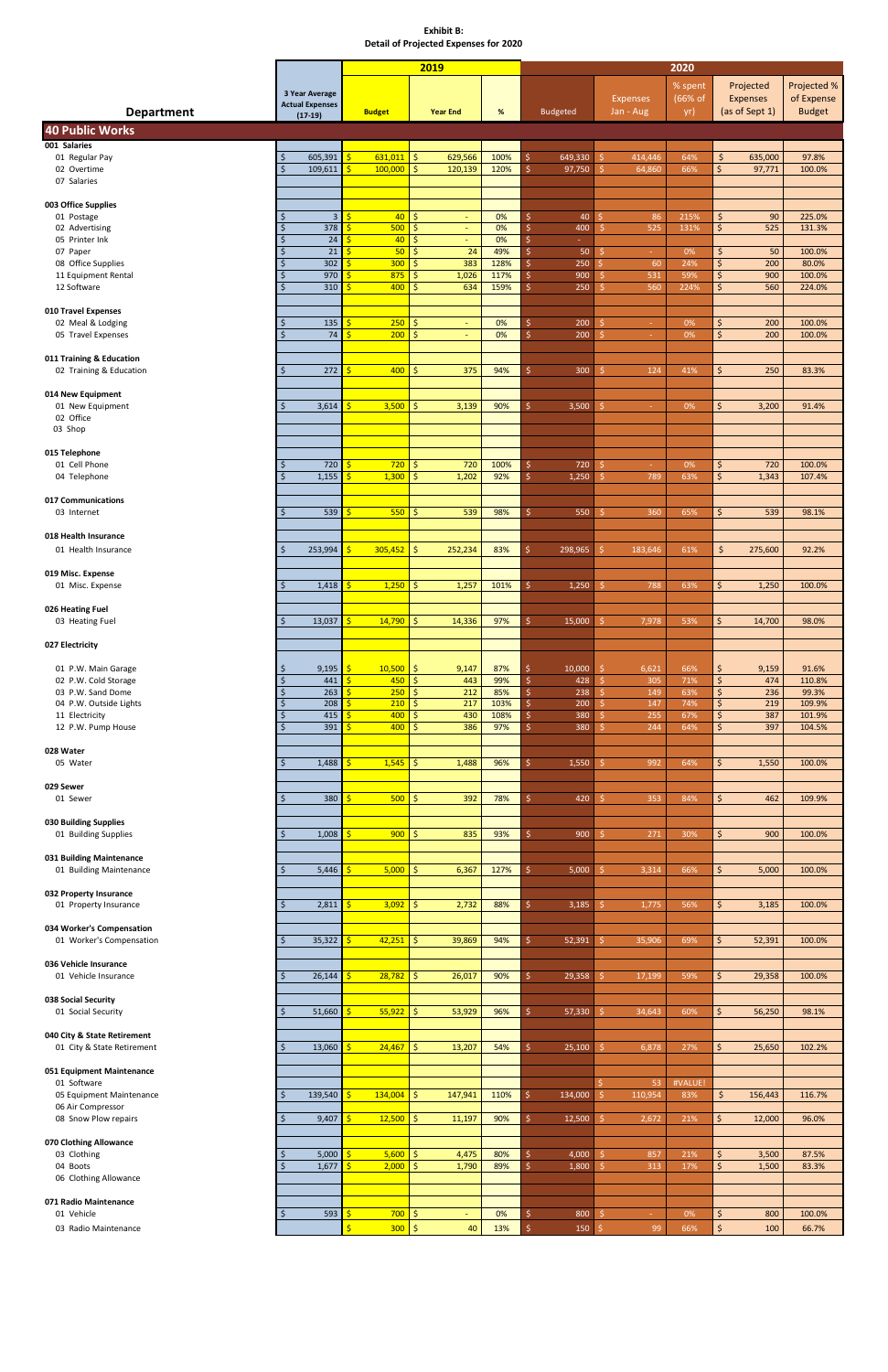|                                                       |                                                       | 2019                                |                                     |       | 2020                            |                              |                           |                                                |                                            |  |  |
|-------------------------------------------------------|-------------------------------------------------------|-------------------------------------|-------------------------------------|-------|---------------------------------|------------------------------|---------------------------|------------------------------------------------|--------------------------------------------|--|--|
| <b>Department</b>                                     | 3 Year Average<br><b>Actual Expenses</b><br>$(17-19)$ | <b>Budget</b>                       | <b>Year End</b>                     | %     | <b>Budgeted</b>                 | <b>Expenses</b><br>Jan - Aug | % spent<br>(66% of<br>yr) | Projected<br><b>Expenses</b><br>(as of Sept 1) | Projected %<br>of Expense<br><b>Budget</b> |  |  |
|                                                       |                                                       |                                     |                                     |       |                                 |                              |                           |                                                |                                            |  |  |
| 40 Public Works Cont'd                                |                                                       |                                     |                                     |       |                                 |                              |                           |                                                |                                            |  |  |
| 074 Tires                                             |                                                       | Ś                                   |                                     |       |                                 |                              |                           |                                                |                                            |  |  |
| 01 Tires others                                       | 1,566<br>\$                                           | 1,500                               | $\ddot{\mathsf{S}}$<br>1,500        | 100%  | $\zeta$<br>1,200                | \$<br>272                    | 23%                       | $\mathsf{S}$<br>1,200                          | 100.0%<br>100.0%                           |  |  |
| 03 Heavy Equipment                                    | $\boldsymbol{\zeta}$<br>5,072<br>Ś                    | 5,000<br>Ś<br>ς                     | $\sqrt{ }$<br>7,358                 | 147%  | Ŝ<br>4,800                      | \$.<br>2,844                 | 59%                       | \$<br>4,800                                    |                                            |  |  |
| 04 Trucks                                             | 7,645                                                 | 7,000                               | $\ddot{\mathsf{S}}$<br>6,934        | 99%   | Ś<br>7,200                      | \$<br>1,524                  | 21%                       | Ŝ.<br>7,000                                    | 97.2%                                      |  |  |
| 075 Gas/Oil/Filters                                   |                                                       |                                     |                                     |       |                                 |                              |                           |                                                |                                            |  |  |
| 01 Gas/Oil/Filters                                    | 7,287<br>\$                                           | 6,500<br>ς                          | -\$<br>6,429                        | 99%   | 7,250<br>Ŝ                      | 4,124<br>\$.                 | 57%                       | 6,025<br>Ś                                     | 83.1%                                      |  |  |
|                                                       |                                                       |                                     |                                     |       |                                 |                              |                           |                                                |                                            |  |  |
| 076 Diesel Fuel                                       |                                                       |                                     |                                     |       |                                 |                              |                           |                                                |                                            |  |  |
| 01 Diesel                                             | 97,368                                                | 98,000<br>Ś                         | $\sqrt{5}$<br>102,215               | 104%  | Ŝ<br>100,000                    | Ŝ.<br>51,446                 | 51%                       | \$<br>97,073                                   | 97.1%                                      |  |  |
|                                                       |                                                       |                                     |                                     |       |                                 |                              |                           |                                                |                                            |  |  |
| 109 Safety Material                                   |                                                       |                                     |                                     |       |                                 |                              |                           |                                                |                                            |  |  |
| 01 Safety Material                                    | 2,220                                                 | Ś.<br>2,500                         | -\$<br>1,556                        | 62%   | Š,<br>2,500                     | 1,531<br>Ŝ.                  | 61%                       | 2,500<br>Ś.                                    | 100.0%                                     |  |  |
|                                                       |                                                       |                                     |                                     |       |                                 |                              |                           |                                                |                                            |  |  |
| 110 Equipment Rental                                  |                                                       |                                     |                                     |       |                                 |                              |                           |                                                |                                            |  |  |
| 01 Equipment Rental                                   |                                                       |                                     |                                     |       |                                 |                              |                           |                                                |                                            |  |  |
|                                                       |                                                       |                                     |                                     |       |                                 |                              |                           |                                                |                                            |  |  |
| 111 Tools - Shop                                      |                                                       |                                     |                                     |       |                                 |                              |                           |                                                |                                            |  |  |
| 01 Tools - Shop                                       | 1,758<br>Ś                                            | Ś<br>1,750                          | $\vert$ \$<br>1,535                 | 88%   | Ŝ.<br>1,750                     | \$<br>1,779                  | 102%                      | \$<br>1,780                                    | 101.7%                                     |  |  |
|                                                       |                                                       |                                     |                                     |       |                                 |                              |                           |                                                |                                            |  |  |
| 112 Tools-Road/Ground                                 |                                                       |                                     |                                     |       |                                 |                              |                           |                                                |                                            |  |  |
| 01 Tools - Road/Ground                                | 847<br>Ś                                              | 1,000                               | $\ddot{\mathsf{S}}$<br>1,033        | 103%  | Ś<br>1,000                      | \$.<br>581                   | 58%                       | $\mathsf{S}$<br>1,000                          | 100.0%                                     |  |  |
|                                                       |                                                       |                                     |                                     |       |                                 |                              |                           |                                                |                                            |  |  |
| 113 Propane                                           | 52                                                    |                                     |                                     |       |                                 |                              |                           |                                                |                                            |  |  |
| 01 Propane                                            | \$                                                    |                                     |                                     |       |                                 |                              |                           |                                                |                                            |  |  |
| 114 Industrial Gas/Solvent                            |                                                       |                                     |                                     |       |                                 |                              |                           |                                                |                                            |  |  |
| 01 Ind. Gas                                           | 1,700<br>Ś                                            | $1,700$ \$<br>Ś                     | 1,700                               | 100%  | Ŝ<br>1,700                      | \$.<br>1,531                 | 90%                       | Ś.<br>1,780                                    | 104.7%                                     |  |  |
| 02 Solvents/Cleaners                                  |                                                       |                                     |                                     |       |                                 |                              |                           |                                                |                                            |  |  |
|                                                       |                                                       |                                     |                                     |       |                                 |                              |                           |                                                |                                            |  |  |
| 115 Lubricants                                        |                                                       |                                     |                                     |       |                                 |                              |                           |                                                |                                            |  |  |
| 01 Lubricants                                         | 10,306<br>Ś                                           | $13,000$ \$<br>S                    | 11,463                              | 88%   | 13,000<br>Ŝ.                    | 4,183<br>\$.                 | 32%                       | 11,500<br>\$                                   | 88.5%                                      |  |  |
|                                                       |                                                       |                                     |                                     |       |                                 |                              |                           |                                                |                                            |  |  |
| 116 Salt & Calcium                                    |                                                       |                                     |                                     |       |                                 |                              |                           |                                                |                                            |  |  |
| 01 Rock Salt                                          | 143,893                                               | 145,800<br>Ŝ                        | 148,662<br>-\$                      | 102%  | 145,000<br>Ŝ.                   | \$.<br>80,067                | 55%                       | \$<br>138,000                                  | 95.2%                                      |  |  |
| 02 Liquid Deicer                                      | 27,793<br>\$                                          | Ś<br>28,000                         | $\sqrt{ }$<br>25,138                | 90%   | $\dot{\mathsf{S}}$<br>28,000    | \$.<br>12,603                | 45%                       | 25,167<br>\$                                   | 89.9%                                      |  |  |
|                                                       |                                                       |                                     |                                     |       |                                 |                              |                           |                                                |                                            |  |  |
| 117 Gravel                                            |                                                       |                                     |                                     |       |                                 |                              |                           |                                                |                                            |  |  |
| 01 Gravel                                             | 2,657<br>Ś                                            | 4,000<br>ς                          | -\$<br>4,140                        | 104%  | Ŝ<br>4,000                      | \$.<br>$\sim$                | 0%                        | \$<br>2,000                                    | 50.0%                                      |  |  |
|                                                       |                                                       |                                     |                                     |       |                                 |                              |                           |                                                |                                            |  |  |
| 118 Crushed Stone                                     |                                                       |                                     |                                     |       |                                 |                              |                           |                                                |                                            |  |  |
|                                                       |                                                       |                                     |                                     |       |                                 |                              |                           |                                                |                                            |  |  |
| 01 Crushed Stone                                      | 21,572<br>\$                                          | $30,000$ \$<br>Ŝ                    | 2,413                               | 8%    | 26,000<br>Ŝ.                    | \$.<br>26,000                | 100%                      | \$<br>26,000                                   | 100.0%                                     |  |  |
|                                                       |                                                       |                                     |                                     |       |                                 |                              |                           |                                                |                                            |  |  |
| 119 Liquid Asphalt                                    |                                                       |                                     |                                     |       |                                 |                              |                           |                                                |                                            |  |  |
| 01 Liquid Asphalt                                     | 171,122                                               | 193,200                             | 188,683<br>-\$                      | 98%   | S<br>$\sim$                     | Ş.<br>$\sim$                 | #DIV/0!                   | S<br>$\sim$                                    | #DIV/0!                                    |  |  |
|                                                       |                                                       |                                     |                                     |       |                                 |                              |                           |                                                |                                            |  |  |
| 120 Shim and Patch<br>01 Shim/Paver                   |                                                       |                                     |                                     | 112%  | .S                              |                              |                           |                                                | 100.0%                                     |  |  |
| 02 Patch                                              | 52,403<br>15,869                                      | 50,000<br>16,000<br>ς               | -\$<br>56,117<br><b>S</b><br>14,504 | 91%   | 40,000<br>Ŝ<br>16,000           | \$.<br>6,201<br>\$<br>$\sim$ | 16%<br>0%                 | 40,000<br>\$.<br>Ŝ.<br>16,000                  | 100.0%                                     |  |  |
|                                                       |                                                       |                                     |                                     |       |                                 |                              |                           |                                                |                                            |  |  |
| 121 Asphalt                                           |                                                       |                                     |                                     |       |                                 |                              |                           |                                                |                                            |  |  |
| 01 Asphalt                                            | 213,168                                               | $221,760$ \$                        | 205,450                             | 93%   | 400,000<br>S.                   | 373,983<br>S.                | 93%                       | 400,000<br>\$                                  | 100.0%                                     |  |  |
|                                                       |                                                       |                                     |                                     |       |                                 |                              |                           |                                                |                                            |  |  |
| 122 Culverts & Guard Rails                            |                                                       |                                     |                                     |       |                                 |                              |                           |                                                |                                            |  |  |
| 01 Culverts & Guard Rails                             | 7,616<br>Ś                                            | 9,000<br>Ŝ.                         | $\sqrt{5}$<br>9,200                 | 102%  | -Ś<br>9,000                     | S.<br>9,000                  | 100%                      | 9,000<br>Ś.                                    | 100.0%                                     |  |  |
|                                                       |                                                       |                                     |                                     |       |                                 |                              |                           |                                                |                                            |  |  |
| 123 Signs                                             |                                                       |                                     |                                     |       |                                 |                              |                           |                                                |                                            |  |  |
| 01 Signs                                              | 1,787<br>\$                                           | Š.<br>2,000                         | $\sqrt{5}$<br>1,543                 | 77%   | Ŝ<br>2,000                      | \$.<br>÷                     | 0%                        | \$<br>1,200                                    | 60.0%                                      |  |  |
|                                                       |                                                       |                                     |                                     |       |                                 |                              |                           |                                                |                                            |  |  |
| 124 Sidewalks                                         |                                                       |                                     |                                     |       |                                 |                              |                           |                                                |                                            |  |  |
| 01 Sidewalks                                          | 1,333<br>Ś                                            | $2,000$ \$<br>Ś                     | $\sim$                              | 0%    | Ŝ<br>3,000                      | -\$<br>$\sim$                | 0%                        | \$<br>3,000                                    | 100.0%                                     |  |  |
|                                                       |                                                       |                                     |                                     |       |                                 |                              |                           |                                                |                                            |  |  |
| 126 Traffic Paint                                     |                                                       |                                     |                                     |       |                                 |                              |                           |                                                |                                            |  |  |
| 01 Traffic Paint                                      | 9,323<br>Ś                                            | 10,000<br>Ŕ                         | $\sqrt{5}$<br>9,059                 | 91%   | Ŝ<br>10,000                     | \$.<br>10,621                | 106%                      | \$<br>10,621                                   | 106.2%                                     |  |  |
|                                                       |                                                       |                                     |                                     |       |                                 |                              |                           |                                                |                                            |  |  |
| 127 Vehicle Paint                                     |                                                       |                                     |                                     |       |                                 |                              |                           |                                                |                                            |  |  |
| 01 Vehicle Paint                                      | 3,107<br>Ś                                            | Š.<br>3,500                         | $\ddot{\mathsf{S}}$<br>3,214        | 92%   | Ś<br>3,500                      | 65<br>ς                      | 2%                        | Ś<br>3,000                                     | 85.7%                                      |  |  |
|                                                       |                                                       |                                     |                                     |       |                                 |                              |                           |                                                |                                            |  |  |
| <b>130 Construction Material</b>                      |                                                       |                                     |                                     |       |                                 |                              |                           |                                                |                                            |  |  |
| 01 Construction Material                              | 2,582<br>Ś                                            | 4,000<br>¢                          | -\$<br>2,868                        | 72%   | Ŝ<br>3,000                      | \$.<br>1,614                 | 54%                       | \$<br>2,960                                    | 98.7%                                      |  |  |
|                                                       |                                                       |                                     |                                     |       |                                 |                              |                           |                                                |                                            |  |  |
| 131 Sand Account                                      |                                                       |                                     |                                     |       |                                 |                              |                           |                                                |                                            |  |  |
| 01 Sand Account                                       | 39,899<br>Ś                                           | Š.<br>42,000                        | -\$<br>41,664                       | 99%   | Ŝ.<br>42,000                    | Ŝ.<br>$\sim$                 | 0%                        | \$<br>42,000                                   | 100.0%                                     |  |  |
|                                                       |                                                       |                                     |                                     |       |                                 |                              |                           |                                                |                                            |  |  |
| 132 Municipal Maintenance<br>01 Municipal Maintenance | 8,246                                                 | 7,500                               | \$<br>8,440                         | 113%  | 8,000<br>.S                     | 6,800<br>S.                  | 85%                       | 7,975<br>\$                                    | 99.7%                                      |  |  |
|                                                       |                                                       |                                     |                                     |       |                                 |                              |                           |                                                |                                            |  |  |
| 133 Tools Insurance                                   |                                                       |                                     |                                     |       |                                 |                              |                           |                                                |                                            |  |  |
| 01 Tools Insurance                                    |                                                       |                                     |                                     |       |                                 |                              |                           |                                                |                                            |  |  |
|                                                       |                                                       |                                     |                                     |       |                                 |                              |                           |                                                |                                            |  |  |
| 134 Drug/Alcohol Testing                              |                                                       |                                     |                                     |       |                                 |                              |                           |                                                |                                            |  |  |
| 01 Drug/Alcohol Testing                               | \$<br>595                                             | $\overline{\mathsf{S}}$<br>$750$ \$ | 943                                 | 126%  | Ŝ.<br>600                       | $\mathsf{S}$<br>625          | 104%                      | Ś.<br>750                                      | 125.0%                                     |  |  |
|                                                       |                                                       |                                     |                                     |       |                                 |                              |                           |                                                |                                            |  |  |
| <b>271 Contracted Services</b>                        |                                                       |                                     |                                     |       |                                 |                              |                           |                                                |                                            |  |  |
| 01 Janitorial & Supplies                              | 780<br>$\frac{1}{2}$                                  |                                     |                                     |       |                                 |                              |                           |                                                |                                            |  |  |
| <b>Totals</b>                                         | $\hat{\mathcal{L}}$<br>2,155,752                      | Š.<br>$2,298,862$ \$                | 2,210,450                           | 96.2% | $\frac{1}{2}$<br>$2,291,513$ \$ | 1,496,147                    | 65%                       | $\mathsf{S}$<br>2,255,390                      | 98.4%                                      |  |  |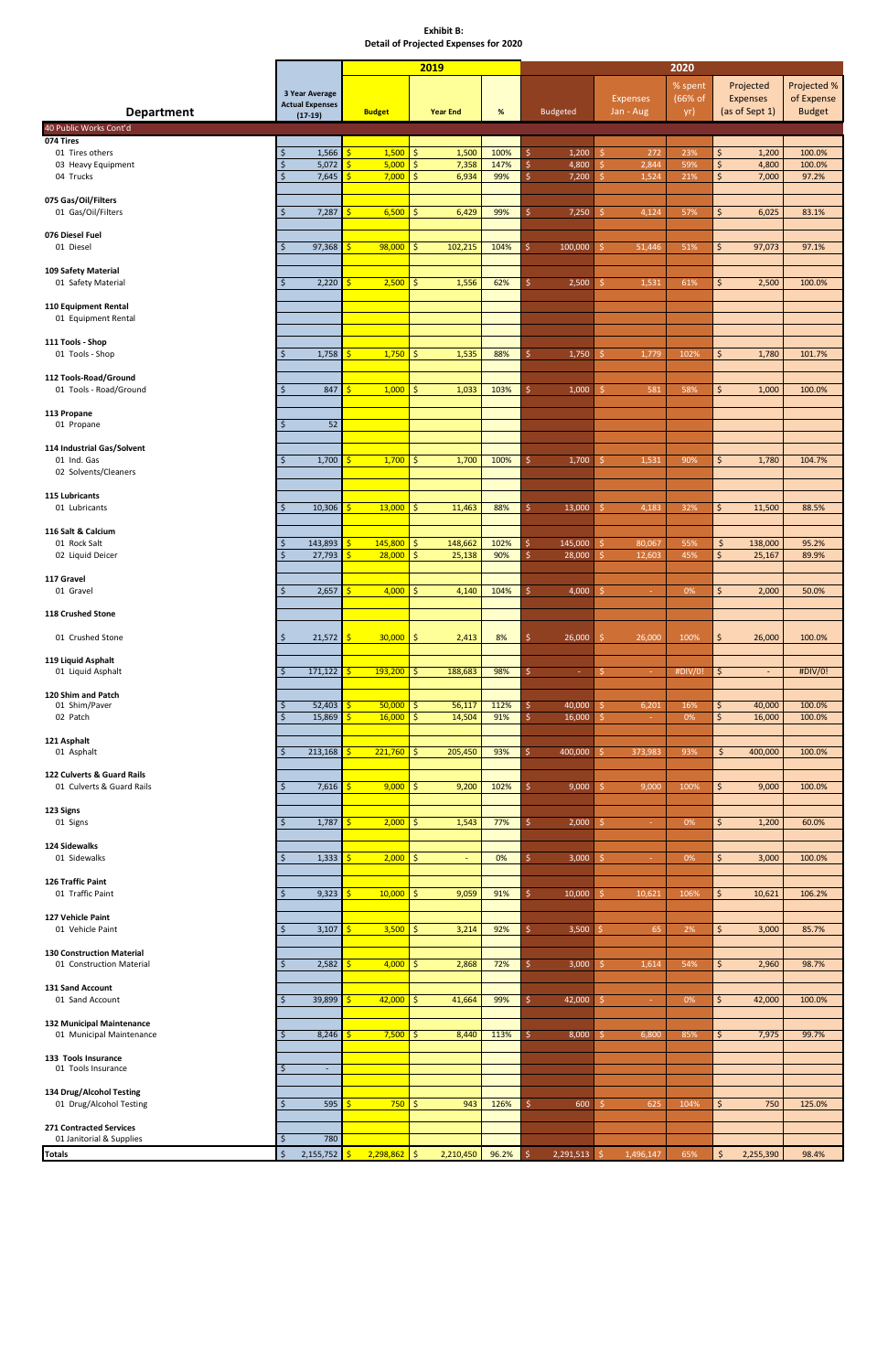|                                                     |                                         |                          | 2019                   |      | 2020              |                 |         |                           |               |  |
|-----------------------------------------------------|-----------------------------------------|--------------------------|------------------------|------|-------------------|-----------------|---------|---------------------------|---------------|--|
|                                                     |                                         |                          |                        |      |                   |                 | % spent | Projected                 | Projected %   |  |
|                                                     | 3 Year Average                          |                          |                        |      |                   | <b>Expenses</b> | (66% of | <b>Expenses</b>           | of Expense    |  |
| <b>Department</b>                                   | <b>Actual Expenses</b><br>$(17-19)$     | <b>Budget</b>            | <b>Year End</b>        | $\%$ | <b>Budgeted</b>   | Jan - Aug       | yr)     | (as of Sept 1)            | <b>Budget</b> |  |
|                                                     |                                         |                          |                        |      |                   |                 |         |                           |               |  |
| <b>50 Recreation</b>                                |                                         |                          |                        |      |                   |                 |         |                           |               |  |
| 001 Salaries                                        |                                         |                          |                        |      |                   |                 |         |                           |               |  |
| 01 Regular Pay                                      | 192,478<br>Ś                            | I\$<br>$196,420$ \$      | 195,982                | 100% | \$.<br>196,420    | 132,023<br>Ŝ.   | 67%     | \$<br>196,142             | 99.9%         |  |
| 02 Overtime                                         |                                         |                          |                        |      |                   |                 |         |                           |               |  |
| 07 Salaries                                         | 89,453<br>Ś                             | -\$<br>103,842           | $\vert$ \$<br>90,854   | 87%  | Ś<br>113,188      | Ŝ.<br>51,825    | 46%     | \$<br>76,660              | 67.7%         |  |
| 003 Office Supplies                                 |                                         |                          |                        |      |                   |                 |         |                           |               |  |
| 01 Postage                                          | 256                                     | 250 5<br>-\$             | 220                    | 88%  |                   | \$.<br>110      | #VALUE! | \$<br>110                 | #VALUE!       |  |
| 02 Advertising                                      | 2,066<br><sub>S</sub>                   | $1,950$ \$<br>-\$        | 2,668                  | 137% | \$.<br>2,000      | \$<br>343       | 17%     | \$<br>2,000               | 100.0%        |  |
| 03 Copier Rental                                    | 1,597                                   | $1,560$ \$<br>S.         | 1,560                  | 100% | \$<br>1,560       | Ŝ.<br>1,040     | 67%     | \$<br>1,560               | 100.0%        |  |
| 04 Equipment Repair                                 | 83                                      | $250$ \$                 |                        | 0%   | \$<br>200         | Ś.<br>$\sim$    | 0%      | \$                        | 0.0%          |  |
| 05 Printer Ink                                      | 78                                      | 50                       | $\vert$ \$<br>84       | 168% | \$<br>100         | Ś.<br>$\sim$ 1  | 0%      | \$<br>$\sim$              | 0.0%          |  |
| 07 Paper                                            | 297<br><sup>5</sup>                     | 300                      | -\$<br>190             | 63%  | Ś<br>300          | 70              | 23%     | \$<br>150                 | 50.0%         |  |
| 08 Office Supplies                                  | 749                                     | 900                      | -\$<br>899             | 100% | Ś.<br>900         | 76              | 8%      | \$<br>800                 | 88.9%         |  |
| 008 Computer Maintenance                            |                                         |                          |                        |      |                   |                 |         |                           |               |  |
|                                                     |                                         |                          |                        |      |                   |                 |         |                           |               |  |
| 01 Computer Maintenance                             | 186<br>-\$                              | 600<br>-S                | -\$<br>214             | 36%  | \$<br>600         | \$.<br>1,725    | 288%    | \$<br>1,125               | 187.5%        |  |
| 009 Professional Dues                               |                                         |                          |                        |      |                   |                 |         |                           |               |  |
| 04 Professional Dues                                | 205<br>Ś                                | $225$ \$<br>Ŝ.           | 180                    | 80%  | \$.<br>225        | 225<br>\$       | 100%    | \$<br>225                 | 100.0%        |  |
|                                                     |                                         |                          |                        |      |                   |                 |         |                           |               |  |
| 010 Travel Expenses                                 |                                         |                          |                        |      |                   |                 |         |                           |               |  |
| 01 Mileage                                          |                                         | 500<br>Ŝ                 | l \$<br>88             | 18%  | \$<br>500         | \$.<br>$\sim$   | 0%      | \$<br>100                 | 20.0%         |  |
| 02 Meals & Lodging                                  |                                         | $450$ \$<br>Ŝ            | 298                    | 66%  | \$<br>400         | Ŝ.<br>$\sim$    | 0%      | \$<br>300                 | 75.0%         |  |
| 04 Conference Fee                                   | 150                                     | 200                      | 250<br>-\$             | 125% | \$<br>250         | \$.<br>$\sim$   | 0%      | \$                        | 0.0%          |  |
| 05 Travel Expenses                                  | 109                                     | $500$ \$<br>Ŝ            | 27                     | 5%   | Ś.<br>400         | Ś.<br>$\sim$    | 0%      | \$                        | 0.0%          |  |
|                                                     |                                         |                          |                        |      |                   |                 |         |                           |               |  |
| 011 Training & Education<br>02 Training & Education | 586<br>Ŝ                                | $500$ \$<br>-S           | 512                    | 102% | \$<br>500         | $\equiv$        | 0%      | 500<br>\$                 | 100.0%        |  |
|                                                     |                                         |                          |                        |      |                   | \$.             |         |                           |               |  |
| 013 Car Allowance                                   |                                         |                          |                        |      |                   |                 |         |                           |               |  |
| 01 Car Allowance                                    |                                         | Š.<br>3,200              | -\$<br>3,200           | 100% | 3,200<br>\$.      | 2,154<br>Ŝ.     | 67%     | \$<br>3,200               | 100.0%        |  |
|                                                     |                                         |                          |                        |      |                   |                 |         |                           |               |  |
| 015 Telephone                                       |                                         |                          |                        |      |                   |                 |         |                           |               |  |
| 01 Cell Phone                                       | $67 \mid 5$<br>  Ş                      | $125$ \$                 |                        | 0%   | Ş                 |                 |         |                           |               |  |
| 02 Rec Center                                       | $\boldsymbol{\dot{\varsigma}}$<br>2,145 | $\vert$ \$<br>$2,100$ \$ | 1,694                  | 81%  | \$<br>2,400       | \$.<br>1,354    | 56%     | \$<br>2,028               | 84.5%         |  |
| 04 Telephone                                        | $\zeta$<br>774                          | -Ś<br>$750$ \$           | 613                    | 82%  | Ś.<br>500         | 56              | 11%     | $\mathsf{\dot{S}}$<br>300 | 60.0%         |  |
|                                                     |                                         |                          |                        |      |                   |                 |         |                           |               |  |
| 017 Internet                                        |                                         |                          |                        |      |                   |                 |         |                           |               |  |
| 03 Internet                                         | 947<br>Ś                                | $970$ \$<br>Ŝ.           | 991                    | 102% | \$<br>950         | Ŝ.<br>710       | 75%     | \$<br>1,135               | 119.5%        |  |
| 018 Health Insurance                                |                                         |                          |                        |      |                   |                 |         |                           |               |  |
|                                                     |                                         |                          |                        |      |                   |                 |         |                           |               |  |
| 01 Health Insurance                                 | 58,882<br>S                             | $62,717$ \$<br>I\$       | 61,609                 | 98%  | 65,800<br>\$.     | 46,387<br>-\$   | 70%     | 65,800<br>Ş.              | 100.0%        |  |
|                                                     |                                         |                          |                        |      |                   |                 |         |                           |               |  |
| 026 Heating Fuel                                    |                                         |                          |                        |      |                   |                 |         |                           |               |  |
| 01 Recreation Center                                | 20,890                                  | $15,000$ \$              | 32,957                 | 220% | \$.<br>19,000     | S.<br>4,437     | 23%     | \$<br>19,000              | 100.0%        |  |
| 02 Teague Park                                      | 793<br><sup>5</sup>                     |                          |                        |      |                   |                 |         |                           |               |  |
| 03 Heating Fuel                                     | $\sim$                                  |                          |                        |      |                   |                 |         |                           |               |  |
| 027 Electricity                                     | Ŝ<br>$\sim$                             |                          |                        |      |                   |                 |         |                           |               |  |
|                                                     |                                         |                          |                        |      |                   |                 |         |                           |               |  |
| 05 Recreation Center                                | 15,880                                  | $18,000$ \$              | 16,105                 | 89%  | 17,000<br>\$      | 12,307<br>\$.   | 72%     | 17,944<br>\$              | 105.6%        |  |
| 06 Teague Park                                      | 900                                     | $750$ \$<br>-Ŝ           | $\equiv$               | 0%   | Ś<br>1,000        | Ŝ.<br>$\sim$    | 0%      | $\mathsf{\dot{S}}$<br>500 | 50.0%         |  |
| 07 Soucy Sports Complex                             | 676                                     | $1,000$ \$               | 635                    | 63%  | Ś.<br>800         | Ŝ.<br>110       | 14%     | Ś.<br>437                 | 54.7%         |  |
| 08 Pool                                             |                                         |                          |                        |      |                   |                 |         |                           |               |  |
| 028 Water                                           |                                         |                          |                        |      |                   |                 |         |                           |               |  |
| 01 Recreation Center                                | 971                                     | $1,030$ \$<br>-Ŝ         | 860                    | 84%  | \$<br>1,500       | \$.<br>855      | 57%     | \$<br>1,168               | 77.8%         |  |
| 02 Teague Park                                      | 147<br>Ś                                | $300 \mid \xi$           | $\sim$                 | 0%   | \$<br>300         | Ŝ.<br>$\sim$    | 0%      | $\mathsf{S}$              | 0.0%          |  |
| 03 Pool                                             |                                         |                          |                        |      |                   |                 |         |                           |               |  |
| 04 Soucy Complex                                    | \$<br>115                               | S.<br>$200 \mid \zeta$   | 121                    | 60%  | Ś.<br>200         | 21              | 10%     | \$<br>120                 | 60.0%         |  |
| 029 Sewer                                           |                                         |                          |                        |      |                   |                 |         |                           |               |  |
| 01 Sewer                                            | 569<br>Ś                                | $750$ \$<br>-Ś           | 540                    | 72%  | 750<br>\$         | \$.<br>221      | 29%     | 550<br>\$                 | 73.3%         |  |
|                                                     |                                         |                          |                        |      |                   |                 |         |                           |               |  |
| 030 Building Supplies                               |                                         |                          |                        |      |                   |                 |         |                           |               |  |
| 01 Building Supplies                                | 2,961<br>Ś                              | $3,700$ \$<br>-Ś.        | 3,622                  | 98%  | \$<br>3,700       | 2,993<br>\$.    | 81%     | \$<br>3,700               | 100.0%        |  |
|                                                     |                                         |                          |                        |      |                   |                 |         |                           |               |  |
| 031 Building Maintenance                            |                                         |                          |                        |      |                   |                 |         |                           |               |  |
| 01 Building Maintenance                             | 27,966<br>Ś                             | $27,000$ \$<br>-\$       | 29,701                 | 110% | \$.<br>27,000     | S.<br>28,454    | 105%    | \$<br>26,581              | 98.4%         |  |
| 032 Property Insurance                              |                                         |                          |                        |      |                   |                 |         |                           |               |  |
| 01 Property Insurance                               | 6,263<br>Ś                              | $6,700$ \$<br>-Ś         | 5,970                  | 89%  | \$.<br>6,901      | 3,835<br>S.     | 56%     | \$<br>6,901               | 100.0%        |  |
|                                                     |                                         |                          |                        |      |                   |                 |         |                           |               |  |
| 034 Worker's Compensation                           |                                         |                          |                        |      |                   |                 |         |                           |               |  |
| 01 Worker's Compensation                            | $\zeta$<br>8,639 \$                     | $10.312$ \$              | 9,567                  | 93%  | $\zeta$<br>12.787 | Ŝ.<br>10.562    | 83%     | Ś.<br>12,787              | 100.0%        |  |
|                                                     |                                         |                          |                        |      |                   |                 |         |                           |               |  |
| 038 Social Security                                 |                                         |                          |                        |      |                   |                 |         |                           |               |  |
| 01 Social Security                                  | 21,891<br>Ŝ                             | $22,970$ \$<br>Ŝ.        | 21,692                 | 94%  | 24,493<br>\$.     | \$.<br>13,950   | 57%     | \$<br>20,869              | 85.2%         |  |
| 040 City & State Retirement                         |                                         |                          |                        |      |                   |                 |         |                           |               |  |
| 01 City & State Retirement                          | 7,244<br><sub>S</sub>                   | $6,875$ \$<br>Ŝ.         | 7,079                  | 103% | \$.<br>6,875      | 4,841<br>\$.    | 70%     | \$<br>6,875               | 100.0%        |  |
|                                                     |                                         |                          |                        |      |                   |                 |         |                           |               |  |
| 051 Equipment Maintenance                           |                                         |                          |                        |      |                   |                 |         |                           |               |  |
| 01 Equip Maint                                      |                                         |                          |                        |      |                   |                 |         |                           |               |  |
| 04 Repairs                                          |                                         |                          | \$<br>30               |      |                   |                 |         |                           |               |  |
| 05 Equipment Maintenance                            |                                         |                          | $\frac{1}{2}$<br>(189) |      |                   |                 |         |                           |               |  |
|                                                     |                                         |                          |                        |      |                   |                 |         |                           |               |  |
| 073 Vehicle Repair<br>01 Vehicle Repair             |                                         |                          |                        |      |                   |                 |         |                           |               |  |
|                                                     |                                         |                          |                        |      |                   |                 |         |                           |               |  |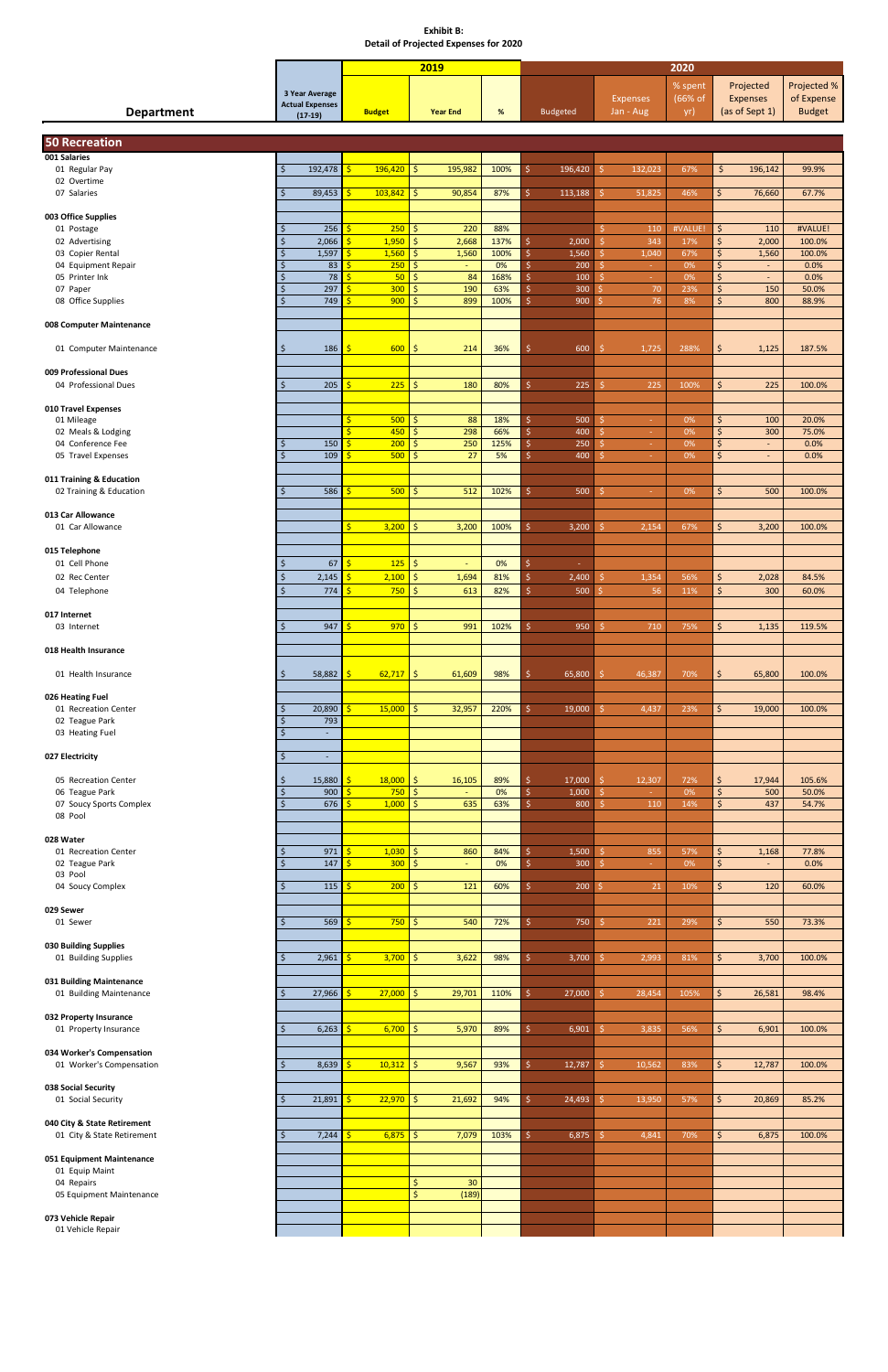|                                                                  | 2019                                       |                                      |                                      |              | 2020                              |                                             |                           |                                                       |                                            |  |
|------------------------------------------------------------------|--------------------------------------------|--------------------------------------|--------------------------------------|--------------|-----------------------------------|---------------------------------------------|---------------------------|-------------------------------------------------------|--------------------------------------------|--|
| <b>Department</b>                                                | 3 Year Average<br><b>Actual Expenses</b>   | <b>Budget</b>                        | <b>Year End</b>                      | %            | <b>Budgeted</b>                   | <b>Expenses</b><br>Jan - Aug                | % spent<br>(66% of<br>yr) | Projected<br><b>Expenses</b><br>(as of Sept 1)        | Projected %<br>of Expense<br><b>Budget</b> |  |
| 50 Recreation Cont'd                                             | $(17-19)$                                  |                                      |                                      |              |                                   |                                             |                           |                                                       |                                            |  |
| 075 Gas/Oil/Filters<br>01 Gas/Oil/Filters                        |                                            |                                      | \$<br>98                             |              |                                   |                                             |                           |                                                       |                                            |  |
| 135 Water Tests<br>01 Water Tests                                |                                            | 150<br>Ś                             | -\$                                  | 0%           | 150<br>ς                          | Ŝ                                           | 0%                        | \$                                                    | 0.0%                                       |  |
| 136 Youth Center Equipment<br>01 Youth Center Equipment          | $\zeta$<br>589                             | $800$ \$<br>Ś                        | 379                                  | 47%          | Š.<br>$\sim$                      | -\$                                         | #DIV/0!                   |                                                       |                                            |  |
| 137 Rink Equipment<br>01 Rink Equipment                          |                                            | 300<br>Ś.                            | -\$<br>$\sim$                        | 0%           | Ŝ.<br>300                         | -Ŝ<br>$\sim$                                | 0%                        | \$<br>$\overline{\phantom{a}}$                        | 0.0%                                       |  |
| 138 Program Equipment<br>01 Baseball/Softball                    | 1,310<br>\$                                | 800                                  | 486<br>-\$                           | 61%          | 700<br>Ś                          | 376<br>-S                                   | 54%                       | \$<br>500                                             | 71.4%                                      |  |
| 02 Tennis<br>03 Soccer                                           | $\zeta$<br>88<br>1,160<br>\$               | $75\overline{5}$<br>2,400            | 75<br>\$<br>2,121                    | 100%<br>88%  | Ś<br>125<br>700<br>ς              | Ŝ.<br>310<br>-Ś<br>m.                       | 248%<br>0%                | $\zeta$<br>350<br>500<br>\$                           | 280.0%<br>71.4%                            |  |
| 04 Basketball                                                    | $\zeta$<br>411                             | 450                                  | Ŝ.<br>411                            | 91%          | ¢<br>400                          | <b>S</b>                                    | 0%                        | \$<br>400                                             | 100.0%                                     |  |
| 05 Arts & Crafts<br>06 Program Equipment                         | Ś<br>2,023                                 | 1,900<br>Ś                           | $\mathsf{S}$<br>185                  | 10%          | Ś.<br>1,900                       | Ś.<br>76                                    | 4%                        | $\dot{\mathsf{S}}$<br>200                             | 10.5%                                      |  |
| 139 Rink Maintenance<br>01 Rink Maintenance                      |                                            | 300 <sub>o</sub><br>\$               | $\mathsf{S}$                         | 0%           | Ŝ<br>$\sim$                       |                                             |                           |                                                       |                                            |  |
| <b>140 Pool Supplies</b><br>01 Pool Supplies                     |                                            | $\mathsf{S}$<br>300 <sub>o</sub>     | Ŝ.<br>$\overline{\phantom{a}}$       | 0%           | ς<br>300                          | Ŝ.                                          | 0%                        | \$                                                    | 0.0%                                       |  |
| 141 Trophies & Awards<br>01 Trophies & Awards                    | 545<br>Ś                                   | 500<br>Ś                             | -\$<br>463                           | 93%          | Ŝ.<br>450                         | 31<br>S.                                    | 7%                        | \$<br>300                                             | 66.7%                                      |  |
| 142 Pool Maintenance<br>01 Pool Maintenance                      |                                            | $500$ \$<br>S.                       |                                      | 0%           | Ś<br>400                          | -Ś                                          | 0%                        | \$<br>$\blacksquare$                                  | 0.0%                                       |  |
| <b>145 Special Events</b>                                        |                                            |                                      |                                      |              |                                   |                                             |                           |                                                       |                                            |  |
| 01 Special Events<br>243 Rec Center Improvement<br><b>Totals</b> | $\zeta$<br>2,759<br>\$<br>477,876          | Ś<br>2,400<br>$503.821$ \$           | Ŝ.<br>2,359<br>497.401               | 98%<br>98.7% | Š.<br>2,500<br>$\zeta$<br>520.624 | Ŝ.<br>735<br>322.209                        | 29%<br>62%                | Ś.<br>1,000<br>472.816<br>Ŝ.                          | 40.0%<br>90.8%                             |  |
|                                                                  |                                            |                                      |                                      |              |                                   |                                             |                           |                                                       |                                            |  |
| 51 Parks<br>001 Salaries                                         |                                            |                                      |                                      |              |                                   |                                             |                           |                                                       |                                            |  |
| 01 Regular Pay                                                   | \$<br>45,333                               | $44,042$ \$<br>$\mathsf{S}$          | 52,423                               | 119%         | Ś<br>44,042                       | 30,323<br>\$                                | 69%                       | \$<br>45,009                                          | 102.2%                                     |  |
| 02 Overtime<br>07 Salaries                                       | $\zeta$<br>4,002<br>$\zeta$<br>36,661      | $3,000$ \$<br>S.<br>$37,559$ \$<br>Ŝ | 4,471<br>36,986                      | 149%<br>98%  | Ś<br>3,500<br>38,660<br>Ŝ         | $\ddot{\varsigma}$<br>2,689<br>Ŝ.<br>28,549 | 77%<br>74%                | \$<br>3,823<br>\$<br>36,989                           | 109.2%<br>95.7%                            |  |
| 014 New Equipment<br>01 New Equipment                            | \$<br>1,228                                | Ŝ.<br>1,200                          | Ŝ.<br>1,450                          | 121%         | ς.<br>1,200                       | Ŝ.                                          | 0%                        | \$<br>1,000                                           | 83.3%                                      |  |
| 015 Telephone<br>01 Cell Phone<br>04 Telephone                   | $\zeta$<br>755                             | $\mathsf{S}$<br>$1,000$ \$           | 613                                  | 61%          | \$<br>800                         | Ŝ.<br>375                                   | 47%                       | \$<br>693                                             | 86.6%                                      |  |
| 018 Health Insurance<br>01 Health Insurance                      | 9,512<br>\$                                | 10,834<br>Ś                          | l \$<br>10,474                       | 97%          | 11,395<br>Ŝ.                      | Ŝ.<br>7,878                                 | 69%                       | \$<br>11,395                                          | 100.0%                                     |  |
| 019 Misc. Expense                                                |                                            | Ś                                    |                                      |              |                                   |                                             |                           |                                                       |                                            |  |
| 01 Misc. Expense<br>026 Heating Fuel                             |                                            | $\mathbb{Z}^2$                       |                                      | #VALUE!      |                                   |                                             |                           |                                                       |                                            |  |
| 03 Heating Fuel                                                  | $\zeta$<br>5,778                           | $\mathsf{S}$<br>5,500                | $\mathsf{S}$<br>7,128                | 130%         | Š.<br>6,500                       | Ŝ.<br>4,213                                 | 65%                       | \$<br>6,500                                           | 100.0%                                     |  |
| 027 Electricity<br>01 PW MAIN GAR                                |                                            | 1,965<br>S.                          | l \$                                 | 77%          | 1,600<br>Ŝ                        | Ŝ.                                          | 64%                       |                                                       | 98.3%                                      |  |
| 09 Park Shop<br>10 Park Security Lighting<br>11 Electricity      | 1,428<br>\$<br>638<br>\$<br>$\zeta$<br>239 | 983<br>$218$ \$<br>Ś                 | 1,504<br>$\frac{1}{2}$<br>456<br>231 | 46%<br>106%  | Ŝ.<br>700<br>Š.<br>240            | 1,029<br>\$<br>147<br>Ŝ.<br>110             | 21%<br>46%                | \$<br>1,573<br>\$<br>331<br>$\dot{\mathsf{S}}$<br>211 | 47.2%<br>88.0%                             |  |
| 029 Sewer<br>01 Sewer                                            | 253<br>Ś                                   | $313$ \$<br>Ŝ                        | 333                                  | 106%         | Ŝ.<br>300                         | 125<br>Ŝ.                                   | 42%                       | 250<br>\$                                             | 83.3%                                      |  |
| 030 Building Supplies<br>01 Building Supplies                    | \$<br>1,758                                | $1,500$ \$<br>Ś                      | 2,266                                | 151%         | Ś<br>2,000                        | -Ś<br>759                                   | 38%                       | \$<br>1,521                                           | 76.1%                                      |  |
| 031 Building Maintenance<br>01 Building Maintenance              | Ś<br>1,883                                 | $1,500$ \$<br>Ś                      | 1,048                                | 70%          | \$<br>1,750                       | \$<br>723                                   | 41%                       | \$<br>2,730                                           | 156.0%                                     |  |
| 032 Property Insurance<br>01 Property Insurance                  |                                            |                                      |                                      |              |                                   |                                             |                           |                                                       |                                            |  |
| 036 Vehicle Insurance<br>01 Vehicle Insurance                    | $\overline{\mathcal{S}}$<br>5,147          | $\frac{1}{2}$<br>$5,800$ \$          | 4,668                                | 80%          | \$<br>5,974                       | $\hat{\mathsf{S}}$<br>2,884                 | 48%                       | \$<br>5,974                                           | 100.0%                                     |  |
| 038 Social Security<br>01 Social Security                        | 7,210<br>\$                                | $6,472$ \$<br>S.                     | 8,668                                | 134%         | 6,594<br>\$                       | 4,534<br>\$                                 | 69%                       | \$<br>6,594                                           | 100.0%                                     |  |
| 040 City & State Retirement                                      |                                            |                                      |                                      |              |                                   |                                             |                           |                                                       |                                            |  |
| 01 City & State Retirement<br>051 Equipment Maintenance          | 684<br>\$                                  | $1,659$ \$<br>Ŝ.                     | $\overline{0}$                       | 0%           | 2,377<br>\$                       | \$.<br>100                                  | $4%$                      | \$<br>1,200                                           | 50.5%                                      |  |
| 04 Repairs<br>05 Equipment Maintenance                           | 1,404<br>\$<br>5,732<br>$\zeta$            | 1,000<br>Ś<br>$4,500$ \$<br>S.       | \$<br>1,597<br>5,630                 | 160%<br>125% | Ś<br>1,400<br>\$<br>14,500        | \$<br>907<br>$\mathsf{S}$<br>4,208          | 65%<br>29%                | \$<br>1,200<br>\$<br>13,300                           | 85.7%<br>91.7%                             |  |
| 070 Clothing Allowance<br>03 Clothing                            | 521<br>$\zeta$                             | $400$ \$<br>$\mathsf{S}$             | 589                                  | 147%         | $\dot{\mathsf{S}}$<br>400         | 51<br>\$.                                   | 13%                       | \$<br>400                                             | 100.0%                                     |  |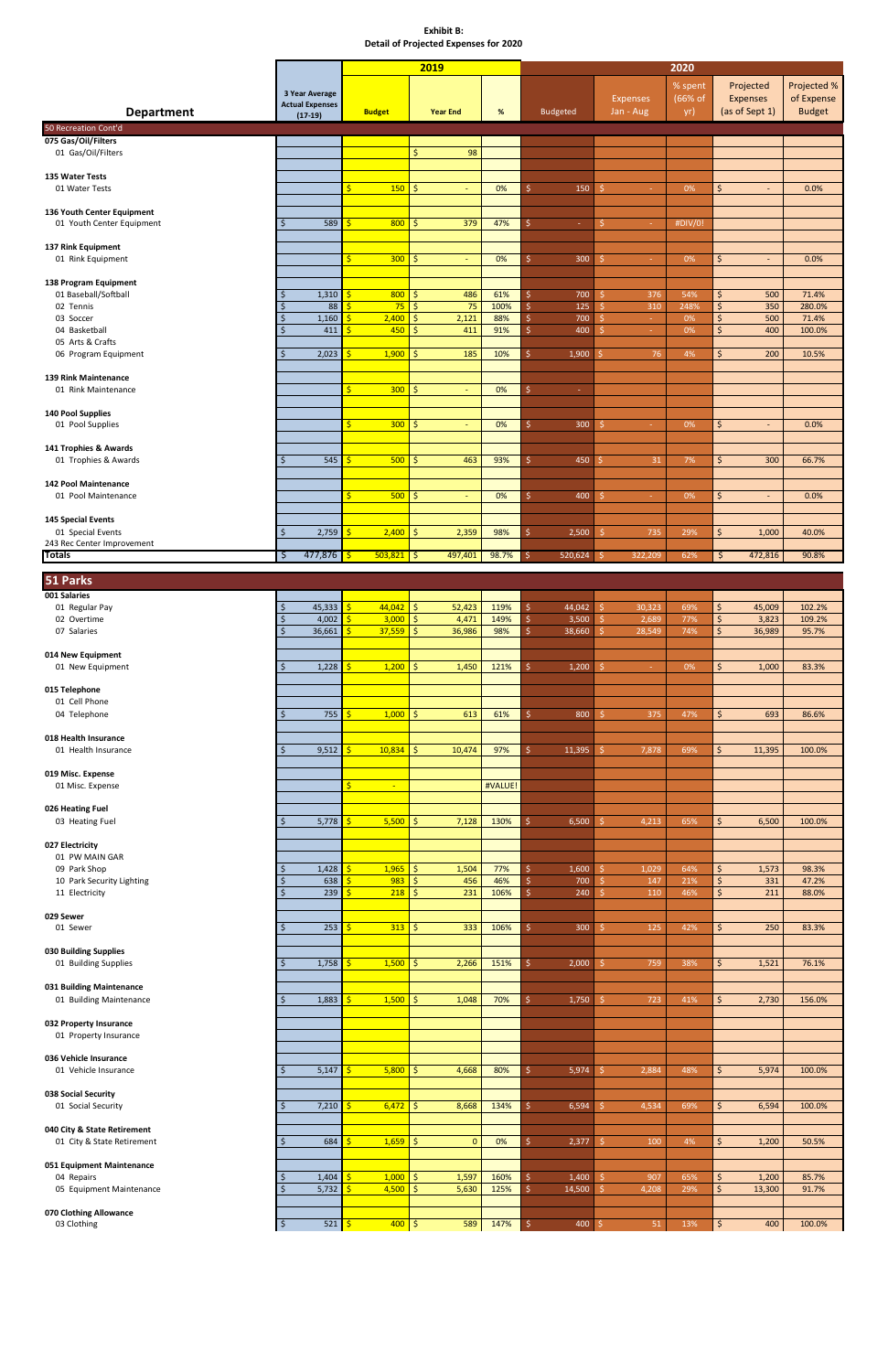|                                                                          |                                                       |                   | 2019                           |      | 2020            |                              |                           |                                                |                                            |  |  |
|--------------------------------------------------------------------------|-------------------------------------------------------|-------------------|--------------------------------|------|-----------------|------------------------------|---------------------------|------------------------------------------------|--------------------------------------------|--|--|
| <b>Department</b><br>51 Parks Cont'd                                     | 3 Year Average<br><b>Actual Expenses</b><br>$(17-19)$ | <b>Budget</b>     | <b>Year End</b>                | $\%$ | <b>Budgeted</b> | <b>Expenses</b><br>Jan - Aug | % spent<br>(66% of<br>yr) | Projected<br><b>Expenses</b><br>(as of Sept 1) | Projected %<br>of Expense<br><b>Budget</b> |  |  |
| 073 Vehicle Repairs                                                      |                                                       |                   |                                |      |                 |                              |                           |                                                |                                            |  |  |
| 01 Vehicle Repairs                                                       | 4,541<br>Ś                                            | 4,000             | $\dot{\mathsf{S}}$<br>3,681    | 92%  | \$<br>5,000     | \$.<br>3,609                 | 72%                       | \$<br>4,600                                    | 92.0%                                      |  |  |
| 074 Tires<br>01 Tires                                                    | 1,420<br>Ś                                            | 1,500             | \$<br>1,713                    | 114% | Ŝ.<br>1,700     | 371<br>\$.                   | 22%                       | 1,655<br>Ś.                                    | 97.3%                                      |  |  |
| 075 Gas/Oil/Filters<br>01 Gas/Oil/Filters                                | 6,752<br>Ś                                            | Ŕ<br>7,500        | \$<br>5,980                    | 80%  | Ŝ.<br>7,000     | Ś.<br>3,385                  | 48%                       | \$<br>6,500                                    | 92.9%                                      |  |  |
| 076 Diesel<br>01 Diesel                                                  | 1,598<br>\$                                           | 1,000             | \$<br>1,883                    | 188% | 1,300<br>Ŝ.     |                              |                           | \$<br>1,260                                    | 96.9%                                      |  |  |
|                                                                          |                                                       |                   |                                |      |                 |                              |                           |                                                |                                            |  |  |
| 111 Tools - Shop<br>01 Tools - Shop                                      | 1,073<br>Ś                                            | 1,000             | 1,279<br>\$                    | 128% | 1,100<br>Ŝ.     | Ś.<br>921                    | 84%                       | \$<br>1,249                                    | 113.5%                                     |  |  |
| 147 Parks Maintenance<br>01 Parks Maintenance<br>02 Civic Beautification | 8,250<br>Ś                                            | 8,000             | \$<br>8,969                    | 112% | Š.<br>8,000     | 5,485<br>\$.                 | 69%                       | 8,000<br>Ś                                     | 100.0%                                     |  |  |
| 237 Civic Beaut<br>01 Civic Beaut                                        | 1,529<br>\$                                           | $2,000$ \$<br>-\$ | 2,012                          | 101% | 6,000<br>Ś      | Ŝ.<br>4,035                  | 67%                       | 5,400<br>Ś                                     | 90.0%                                      |  |  |
| <b>Totals</b>                                                            | $\zeta$<br>155,331                                    | 154,445           | l\$<br>166,054                 | 108% | Ś<br>174,033    | 107,409                      | 62%                       | 169,357<br>Ŝ.                                  | 97.3%                                      |  |  |
|                                                                          |                                                       |                   |                                |      |                 |                              |                           |                                                |                                            |  |  |
| <b>60 Airport</b><br>001 Salaries                                        |                                                       |                   |                                |      |                 |                              |                           |                                                |                                            |  |  |
| 01 Regular Pay                                                           | \$<br>$\blacksquare$                                  | 1,500<br>Ŝ.       | \$<br>$\omega$                 | 0%   | \$<br>1,100     | \$.<br>$\sim$                | 0%                        | \$<br>$\overline{\phantom{a}}$                 | 0.0%                                       |  |  |
| 008 Computer Maintenance<br>04 Computer Maintenance                      | 234<br>Ś                                              |                   |                                |      |                 |                              |                           |                                                |                                            |  |  |
| 015 Telephone<br>04 Telephone                                            | \$<br>261                                             | 300               | 258<br>\$.                     | 86%  | \$<br>325       | 524<br>S                     | 161%                      | \$<br>698                                      | 214.8%                                     |  |  |
| 017 Communications<br>03 Internet                                        | 478<br>Ś                                              | 700               | \$<br>750                      | 107% | \$<br>325       | \$<br>440                    | 135%                      | \$.<br>586                                     | 180.3%                                     |  |  |
| 019 Miscellaneous Expense<br>01 Misc. Expense                            | 381<br>\$                                             | 450               | \$<br>126                      | 28%  | \$<br>400       | 120<br>\$.                   | 30%                       | \$<br>120                                      | 30.0%                                      |  |  |
| 026 Heating Fuel<br>03 Heating Fuel                                      | 4,224<br>\$                                           | Š.<br>3,500       | $\dot{\mathsf{S}}$<br>7,414    | 212% | \$<br>6,500     | \$.<br>4,370                 | 67%                       | \$<br>6,801                                    | 104.6%                                     |  |  |
| 027 Electricity<br>11 Electricity                                        | 1,180<br>\$                                           | 1,946<br>\$       | \$<br>1,001                    | 51%  | \$<br>1,050     | \$.<br>622                   | 59%                       | \$<br>837                                      | 79.7%                                      |  |  |
| 14 Airport Hangar                                                        |                                                       | 1,000<br>\$       | \$<br>1,721                    | 172% | \$<br>750       | \$<br>1,325                  | 177%                      | \$<br>1,798                                    | 239.8%                                     |  |  |
| 028 Water<br>05 Water                                                    | 684<br>Ś                                              | 927               | \$<br>526                      | 57%  | \$<br>650       | 350<br>\$.                   | 54%                       | 526<br>\$                                      | 80.9%                                      |  |  |
| 029 Sewer<br>01 Sewer                                                    | 326<br>Ś                                              | 625               | 250<br>\$                      | 40%  | \$<br>400       | \$.<br>167                   | 42%                       | 250<br>\$.                                     | 62.5%                                      |  |  |
| 030 Building Supplies<br>01 Building Supplies                            | Ś<br>1,021                                            | 100<br>Ŝ.         | \$<br>$\overline{\phantom{a}}$ | 0%   | \$<br>100       | Ŝ.<br>$\sim$                 | 0%                        | Ś<br>$\overline{\phantom{a}}$                  | 0.0%                                       |  |  |
| 031 Building Maintenance<br>01 Building Maintenance                      | \$<br>2,184                                           | 3,000             | \$<br>493                      | 16%  | \$<br>500       | 532<br>\$.                   | 106%                      | \$<br>532                                      | 106.4%                                     |  |  |
| 032 Property Insurance                                                   |                                                       | Ŕ                 |                                |      |                 |                              |                           |                                                |                                            |  |  |
| 01 Property Insurance                                                    | 1,253<br>Ś                                            | 1,400             | \$<br>1,374                    | 98%  | \$<br>1,470     | Ŝ.<br>1,264                  | 86%                       | \$<br>1,470                                    | 100.0%                                     |  |  |
| 037 Liability Insurance<br>01 Airport Liability                          | \$<br>1,891                                           | 2,500<br>Ŝ.       | \$<br>2,173                    | 87%  | \$<br>2,625     | 2,173<br>\$.                 | 83%                       | \$<br>2,625                                    | 100.0%                                     |  |  |
| 038 Social Security<br>01 Social Security                                | 1,018<br>Ś                                            | 727<br>Ŝ.         | $\mathsf{S}$<br>1,367          | 188% | Ś.<br>700       | \$.<br>494                   | 71%                       | \$<br>700                                      | 100.0%                                     |  |  |
| 040 City & State Retirement<br>01 City & State Retirement                | Ś<br>$\blacksquare$                                   | Ŝ.                | $53$ \$<br>$\sim$              | 0%   | \$<br>450       | \$<br>$\sim$                 | 0%                        | \$<br>$\sim$                                   | 0.0%                                       |  |  |
| 051 Equipment Maintenance<br>05 Equipment Maintenance                    | $\zeta$<br>1,789                                      | 1,250             | \$<br>2,387                    | 191% | \$<br>1,000     | \$.<br>1,375                 | 138%                      | \$<br>1,675                                    | 167.5%                                     |  |  |

| 076 Diesel                         |                          |        |      |                          |                                |        |        |      |    |        |        |
|------------------------------------|--------------------------|--------|------|--------------------------|--------------------------------|--------|--------|------|----|--------|--------|
| 01 Diesel                          | 5,073                    | 3,700  | Ŝ.   | 5,818                    | 157%                           | 6,000  | 2,021  | 34%  | Ś. | 3,269  | 54.5%  |
|                                    |                          |        |      |                          |                                |        |        |      |    |        |        |
| <b>153 Air Consultant Contract</b> |                          |        |      |                          |                                |        |        |      |    |        |        |
| 01 Air Consultant Contract         | 10,483                   |        |      | 9,100                    | #DIV/0!                        | 5,800  | 2,425  | 42%  | Ŝ. | 5,400  | 93.1%  |
|                                    |                          |        |      |                          |                                |        |        |      |    |        |        |
| 155 Snow Plowing                   |                          |        |      |                          |                                |        |        |      |    |        |        |
| 01 Snow Plowing                    | 8,683                    | 8,000  | -Ś   | 9,313                    | 116%                           | 8,000  | 4,202  | 53%  | Ŝ. | 6,141  | 76.8%  |
|                                    |                          |        |      |                          |                                |        |        |      |    |        |        |
| 156 Runway Lights                  |                          |        |      |                          |                                |        |        |      |    |        |        |
| 01 Runway Lights                   | 833                      | 1,200  | Ŝ.   | $\overline{\phantom{0}}$ | 0%                             | 750    | 759    | 101% | \$ | 760    | 101.3% |
|                                    |                          |        |      |                          |                                |        |        |      |    |        |        |
| 157 Runway Maintenance             |                          |        |      |                          |                                |        |        |      |    |        |        |
| 01 Runway Maintenance              | 772                      | 2,000  | .S   | 500                      | 25%                            | 3,000  | 3,000  | 100% | Ś  | 3,000  | 100.0% |
|                                    |                          |        |      |                          |                                |        |        |      |    |        |        |
| 161 Garbage Coll                   |                          |        |      |                          |                                |        |        |      |    |        |        |
| 01 Garbage Collection              | $\overline{\phantom{a}}$ | 250    | Ŝ.   | $\overline{\phantom{0}}$ | \$<br>$\overline{\phantom{a}}$ | 250    |        | 0%   |    |        |        |
|                                    |                          |        |      |                          |                                |        |        |      |    |        |        |
| 420 AVGas                          |                          |        |      |                          |                                |        |        |      |    |        |        |
| 01 AVGas                           | 18,466                   | 4,800  |      | 14,453                   | 301%                           | 17,500 | 10,603 | 61%  | Ŝ. | 10,603 | 60.6%  |
| <b>Totals</b>                      | 61,256 \$                | 39,928 | l \$ | 59,025                   | 148%                           | 59,645 | 36,766 | 62%  |    | 47,793 | 80.1%  |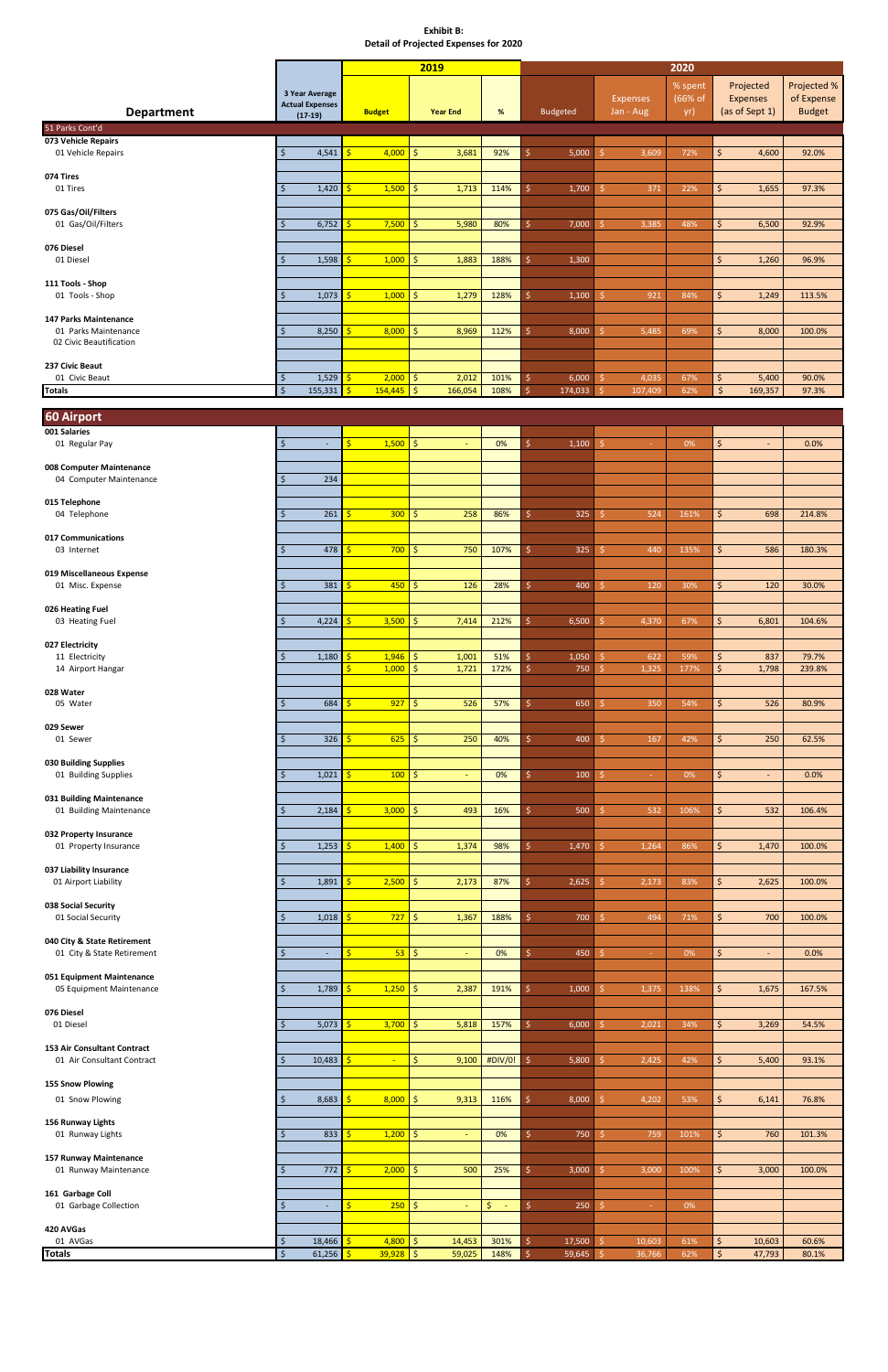**018 Health Insurance** 01 Employee Assistance Prog 6 250

|                                                            |                                                       |                                                         | 2019                             | 2020            |                 |                              |                           |                                                |                                            |  |
|------------------------------------------------------------|-------------------------------------------------------|---------------------------------------------------------|----------------------------------|-----------------|-----------------|------------------------------|---------------------------|------------------------------------------------|--------------------------------------------|--|
| <b>Department</b>                                          | 3 Year Average<br><b>Actual Expenses</b><br>$(17-19)$ | <b>Budget</b>                                           | <b>Year End</b>                  | %               | <b>Budgeted</b> | <b>Expenses</b><br>Jan - Aug | % spent<br>(66% of<br>yr) | Projected<br><b>Expenses</b><br>(as of Sept 1) | Projected %<br>of Expense<br><b>Budget</b> |  |
| <b>61 Caribou Trailer Park</b>                             |                                                       |                                                         |                                  |                 |                 |                              |                           |                                                |                                            |  |
| 006 Legal Fees                                             |                                                       |                                                         |                                  |                 |                 |                              |                           |                                                |                                            |  |
| 01 Legal Fees                                              | $\zeta$<br>$\blacksquare$                             |                                                         |                                  |                 |                 |                              |                           |                                                |                                            |  |
| 027 Electricity<br>11 Electricity                          | 1,405<br>Š.                                           | 1,600<br>Ŝ.                                             | Ŝ.<br>1,728                      | 108%            | Ŝ.<br>1,300     | Ŝ.<br>1,366                  | 105%                      | $\mathsf{S}$<br>1,822                          | 140.1%                                     |  |
| 028 Water<br>05 Water                                      | 4,338<br>\$                                           | 4,800<br>Ŝ.                                             | $\mathsf{S}$<br>4,610            | 96%             | Š.<br>4,250     | Ŝ.<br>2,953                  | 69%                       | $\frac{1}{2}$<br>4,575                         | 107.6%                                     |  |
| 029 Sewer<br>01 Sewer                                      | 2,771<br>Ŝ.                                           | $3,750$ \$<br>Ŝ.                                        | 3,063                            | 82%             | Ś.<br>2,750     | Ŝ.<br>1,500                  | 55%                       | $\frac{1}{2}$<br>3,000                         | 109.1%                                     |  |
| 032 Property Insurance<br>01 Property Insurance            | 98<br>Ś                                               | $50$ \$<br>Ŝ.                                           | 207                              | 414%            | \$<br>200       | 29<br>Ŝ.                     | 15%                       | $\mathsf{S}$<br>200                            | 100.0%                                     |  |
|                                                            |                                                       |                                                         |                                  |                 |                 |                              |                           |                                                |                                            |  |
| 105 Street Lights<br>01 Street Lights                      | 1,529<br>S.                                           | 1,648<br>Ŝ                                              | Ŝ.<br>1,440                      | 87%             | Ś<br>1,625      | S.                           | 0%                        | $\mathsf{S}$<br>$\blacksquare$                 | 0.0%                                       |  |
| 147 Park Maintenance<br>01 Park Maintenance                | $\zeta$<br>$\overline{\phantom{a}}$                   |                                                         |                                  |                 |                 |                              |                           |                                                |                                            |  |
| 158 CTP License Fee<br>01 CTP License Fee                  | 282<br>Ś                                              | 265<br>Ś                                                | $\frac{1}{2}$<br>315             | 119%            | Ŝ.<br>265       | 115<br>Ŝ.                    | 43%                       | \$<br>115                                      | 43.4%                                      |  |
| 160 CTP Park Maintenance                                   |                                                       |                                                         |                                  |                 |                 |                              |                           |                                                |                                            |  |
| 01 CTP Park Maintenance                                    | 383<br>\$                                             | 1,000<br>Ś                                              | Ŝ.<br>86                         | 9%              | \$<br>1,000     | Ŝ.<br>600                    | 60%                       | 600<br>\$                                      | 60.0%                                      |  |
| 161 Garbage Collection<br>01 Garbage Collection            | 1,575<br>Ŝ                                            | 1,620<br>S.                                             | Ŝ.<br>1,620                      | 100%            | Š.<br>1,600     | 945<br>Ŝ.                    | 59%                       | \$<br>1,620                                    | 101.3%                                     |  |
| 385 Year End CTP                                           |                                                       |                                                         |                                  |                 |                 |                              |                           |                                                |                                            |  |
| 01 Year End CTP<br><b>Totals</b>                           | 3,335<br>\$<br>\$<br>15,716                           | -\$<br>$\mathcal{L}_{\mathbf{r}}$<br>$14,733$ \$<br>-\$ | $\frac{1}{2}$<br>1,665<br>14,733 | #DIV/0!<br>100% | 12,990<br>Ŝ.    | 7,508                        | 58%                       | \$<br>1,706<br>-\$<br>13,638                   | 105.0%                                     |  |
|                                                            |                                                       |                                                         |                                  |                 |                 |                              |                           |                                                |                                            |  |
| <b>65 Cemeteries</b>                                       |                                                       |                                                         |                                  |                 |                 |                              |                           |                                                |                                            |  |
| 165 Evergreen Cemetery                                     |                                                       |                                                         |                                  |                 |                 |                              |                           |                                                |                                            |  |
| 01 Evergreen Cemetery                                      | $\zeta$<br>3,000                                      | $\mathsf{S}$<br>3,000                                   | Ŝ.<br>3,000                      | 100%            | Ŝ.<br>3,000     | Ŝ.<br>3,000                  | 100%                      | $\mathsf{S}$<br>3,000                          | 100.0%                                     |  |
| <b>166 Grimes Cemetery</b><br>01 Grimes Cemetery           | 1,357<br>\$                                           | $2,000$ \$<br>Ŝ.                                        | 1,100                            | 55%             | Ŝ.<br>2,000     | S.<br>500                    | 25%                       | \$<br>2,000                                    | 100.0%                                     |  |
| 167 Sacred Heart Cemetery<br>01 Sacred Heart Cemetery      | 350<br>Ŝ                                              | $350 \mid \zeta$<br>Ŝ.                                  | 350                              | 100%            | \$<br>350       | $\mathsf{S}$<br>350          | 100%                      | \$<br>350                                      | 100.0%                                     |  |
| <b>168 Holy Rosary Cemetery</b><br>01 Holy Rosary Cemetery | 350<br>\$                                             | $350 \mid \zeta$<br>Ŝ.                                  | 350                              | 100%            | Ŝ.<br>350       | 350<br>\$.                   | 100%                      | $\frac{1}{2}$<br>350                           | 100.0%                                     |  |
| 169 Green Ridge Cemetery<br>01 Green Ridge Cemetery        | 150<br>$\zeta$                                        | $150 \mid \zeta$<br>S.                                  | 150                              | 100%            | \$<br>150       | Ŝ.<br>150                    | 100%                      | \$<br>150                                      | 100.0%                                     |  |
| 170 Lyndon Cemetery<br>01 Lyndon Cemetery                  | 300<br>Ś                                              | 300<br>S.                                               | -\$<br>300                       | 100%            | Ŝ.<br>300       | \$<br>300                    | 100%                      | 300<br>\$                                      | 100.0%                                     |  |
| 171 Bubar Cemetery<br>01 Bubar Cemetery                    | 100<br>Ŝ.                                             | $100 \mid \xi$<br>Ś                                     | 100                              | 100%            | Ŝ.<br>100       | 100<br>Ŝ.                    | 100%                      | \$<br>100                                      | 100.0%                                     |  |
| 172 Memorial Day Flags<br>01 Memorial Day Flags            | 718<br>\$                                             | 600<br>S.                                               | Ŝ.<br>600                        | 100%            | Ŝ.<br>600       | Ŝ.                           | 0%                        | \$<br>600                                      | 100.0%                                     |  |
| 190 Veterans Cemetery Fund<br>01 Veterans Cemetery Fund    |                                                       |                                                         | \$<br>$\overline{\phantom{a}}$   |                 |                 |                              |                           |                                                |                                            |  |
| <b>Totals</b>                                              | $\frac{1}{2}$<br>6,325                                | $6,850$ \$<br>$\mathsf{S}$                              | 5,950                            | 87%             | Ŝ.<br>6,850     | Ŝ.<br>4,750                  | 69%                       | $\mathsf{S}$<br>6,850                          | 100.0%                                     |  |
| <b>70 Insurance and Retirements</b>                        |                                                       |                                                         |                                  |                 |                 |                              |                           |                                                |                                            |  |
| 007 Audit                                                  |                                                       |                                                         |                                  |                 |                 |                              |                           |                                                |                                            |  |
| 02 GASB 45                                                 | $\zeta$<br>1,067                                      | 3,200<br>-\$                                            | $\ddot{\mathsf{S}}$              | 0%              | Ŝ.<br>3,200     | Ŝ.                           | 0%                        | \$<br>3,200                                    | 100.0%                                     |  |

**034 Worker's Compensation**

|  |  |  |  |  |  |  | 01 Worker's Compensation |  |
|--|--|--|--|--|--|--|--------------------------|--|
|--|--|--|--|--|--|--|--------------------------|--|

| 01 Worker's Compensation    | 5,822   \$               | $5,200$ \$  | 4,551                    | 88% | 5,500  | 5,117  | 93% | 5,500  | 100.0% |
|-----------------------------|--------------------------|-------------|--------------------------|-----|--------|--------|-----|--------|--------|
|                             |                          |             |                          |     |        |        |     |        |        |
| 035 Unemployment Comp.      |                          |             |                          |     |        |        |     |        |        |
| 01 Unemployment Comp.       | 13,896                   | $22,000$ \$ | 14,061                   | 64% | 22,000 | 18,715 | 85% | 22,000 | 100.0% |
|                             |                          |             |                          |     |        |        |     |        |        |
| 037 Liability Insurance     |                          |             |                          |     |        |        |     |        |        |
| 01 Liability Insurance      | 26,288                   | $29,400$ \$ | 27,458                   | 93% | 30,250 | 17,924 | 59% | 30,250 | 100.0% |
|                             |                          |             |                          |     |        |        |     |        |        |
| 038 Social Security         |                          |             |                          |     |        |        |     |        |        |
| 01 Social Security          | $\overline{\phantom{a}}$ |             |                          |     |        |        |     |        |        |
|                             |                          |             |                          |     |        |        |     |        |        |
| 039 Bonds                   | $\overline{\phantom{a}}$ |             |                          |     |        |        |     |        |        |
| 01 Bonds                    | $\overline{\phantom{a}}$ |             |                          |     |        |        |     |        |        |
|                             |                          |             |                          |     |        |        |     |        |        |
| 040 City & State Retirement | $\overline{\phantom{a}}$ |             |                          |     |        |        |     |        |        |
| 01 City & State Retirement  | $\overline{\phantom{a}}$ |             |                          |     |        |        |     |        |        |
|                             |                          |             |                          |     |        |        |     |        |        |
| 041 \$1000 Ded. Payments    |                          |             |                          |     |        |        |     |        |        |
| 01 \$1000 Ded. Payments     | $1,167$   \$             | $3,000$ \$  | $\overline{\phantom{0}}$ | 0%  | 3,000  | 186    | 6%  | 3,000  | 100.0% |

#### **035 Unemployment Comp.**

#### **037 Liability Insurance**

#### **038 Social Security**

#### **039 Bonds** \$ -

#### **040 City & State Retirement**

### **041 \$1000 Ded. Payments**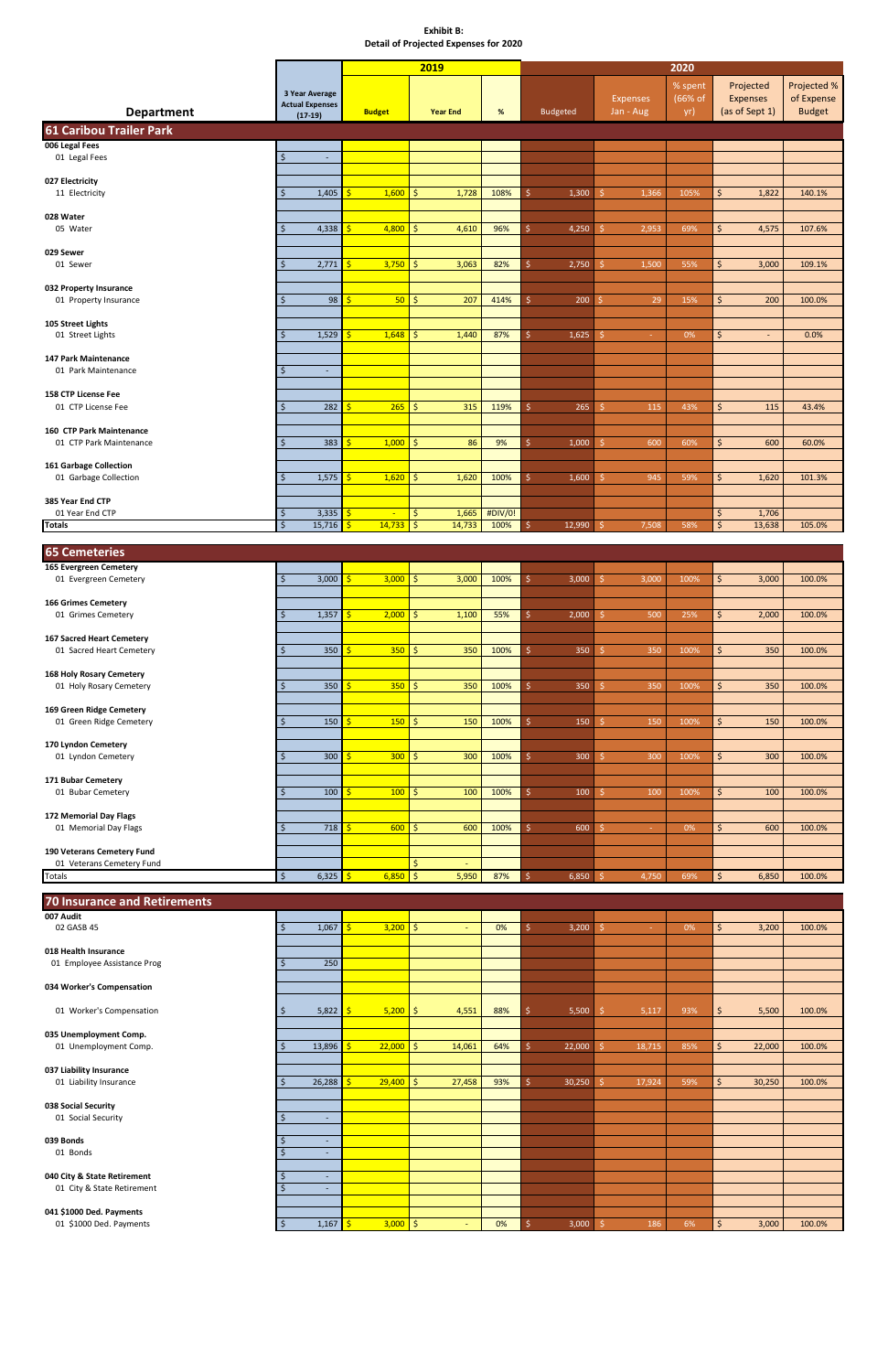|                                                |                             |                                                              |    |                             |                         | 2019            |              |                     |                 |     |                              | 2020                      |                        |                                                |                                            |
|------------------------------------------------|-----------------------------|--------------------------------------------------------------|----|-----------------------------|-------------------------|-----------------|--------------|---------------------|-----------------|-----|------------------------------|---------------------------|------------------------|------------------------------------------------|--------------------------------------------|
| <b>Department</b>                              |                             | <b>3 Year Average</b><br><b>Actual Expenses</b><br>$(17-19)$ |    | <b>Budget</b>               |                         | <b>Year End</b> | %            |                     | <b>Budgeted</b> |     | <b>Expenses</b><br>Jan - Aug | % spent<br>(66% of<br>yr) |                        | Projected<br><b>Expenses</b><br>(as of Sept 1) | Projected %<br>of Expense<br><b>Budget</b> |
| 70 Insurance & Retirements Cont'd              |                             |                                                              |    |                             |                         |                 |              |                     |                 |     |                              |                           |                        |                                                |                                            |
| 043 Compensated Absences                       |                             |                                                              |    |                             |                         |                 |              |                     |                 |     |                              |                           |                        |                                                |                                            |
| 01 Compensated Absences                        | \$                          | 37,667                                                       |    | 23,000                      | $\frac{1}{2}$           | 23,000          | 100%         | Ś                   | 25,000          | Ś   | 25,000                       | 100%                      | \$                     | 25,000                                         | 100.0%                                     |
| 044 - Reimbursements<br>01 Reimbursements      |                             |                                                              |    |                             |                         |                 |              |                     |                 |     |                              |                           |                        |                                                |                                            |
| 046 Recognitions & Awards                      |                             |                                                              |    |                             |                         |                 |              |                     |                 |     |                              |                           |                        |                                                |                                            |
| 01 Recognitions & Awards                       | Ś                           | 1,077                                                        | Ŝ. | 2,250                       | -\$                     | 816             | 36%          | Ś                   | 2,250           | Ś.  | 361                          | 16%                       | Ś.                     | 2,300                                          | 102.2%                                     |
| 311 Section 125 Expense                        |                             |                                                              |    |                             |                         |                 |              |                     |                 |     |                              |                           |                        |                                                |                                            |
| 01 Section 125 Expense                         | Ŝ                           | 6,869                                                        | Ŝ. | 7,000                       | $\sqrt{5}$              | 6,714           | 96%          | -\$                 | 7,000           | Ś.  | 4,842                        | 69%                       | \$                     | 6,900                                          | 98.6%                                      |
| <b>Totals</b>                                  | $\dot{\mathsf{S}}$          | 96,302                                                       | Ŝ. | 95,050                      | -\$                     | 76,600          | 81%          | $\zeta$             | 98,200          |     | 72,144                       | 73%                       | Ŝ.                     | 98,150                                         | 99.9%                                      |
| <b>75 Contributions</b>                        |                             |                                                              |    |                             |                         |                 |              |                     |                 |     |                              |                           |                        |                                                |                                            |
| 177 Aroost. Agency on Aging                    |                             |                                                              |    |                             |                         |                 |              |                     |                 |     |                              |                           |                        |                                                |                                            |
| 01 Aroost. Agency on Aging<br>Totals           | $\zeta$<br>$\overline{\xi}$ | 1,867<br>$1,867$ \$                                          | Ŝ  | 4,600<br>4,600              | -\$<br>$\frac{1}{2}$    | 5,600<br>5,600  | 122%<br>122% | Ŝ<br>$\zeta$        | 4,600<br>4,600  |     |                              | 0%                        | \$<br>\$               | 4,600<br>4,600                                 | 100.0%<br>100.0%                           |
|                                                |                             |                                                              |    |                             |                         |                 |              |                     |                 |     |                              |                           |                        |                                                |                                            |
| 80 Unclassified                                |                             |                                                              |    |                             |                         |                 |              |                     |                 |     |                              |                           |                        |                                                |                                            |
| 038 Social Security                            |                             |                                                              |    |                             |                         |                 |              |                     |                 |     |                              |                           |                        |                                                |                                            |
| 01 Social Security                             |                             |                                                              |    |                             |                         |                 |              |                     |                 | \$. | 2,640                        | #VALUE!                   | \$.                    | 2,640                                          |                                            |
| 045 Refunds/Reimbursements                     |                             |                                                              |    |                             |                         |                 |              |                     |                 |     |                              |                           |                        |                                                |                                            |
| 01 Refunds/Reimbursements                      | Ś                           | 350                                                          | Ś. | 250                         | -\$                     | $\omega$        | 0%           | Ś                   | 250             | Ŝ.  | 8,641                        | 3456%                     | \$                     | 250                                            | 100.0%                                     |
| <b>200 Tax Lien Costs</b>                      |                             |                                                              |    |                             |                         |                 |              |                     |                 |     |                              |                           |                        |                                                |                                            |
| 01 Tax Lien Costs                              | ς                           | 18,483                                                       | Š. | 20,000                      | $\mathsf{S}$            | 18,501          | 93%          | $\zeta$             | 20,000          | Ś.  | 15,440                       | 77%                       | Ś.                     | 19,109                                         | 95.5%                                      |
|                                                |                             |                                                              |    |                             |                         |                 |              |                     |                 |     |                              |                           |                        |                                                |                                            |
| 201 Abatements                                 | Ś                           |                                                              |    |                             |                         |                 |              |                     |                 |     |                              |                           |                        |                                                |                                            |
| 01 Abatements                                  | $\zeta$                     | 19,282                                                       | Š. | 9,000                       | -\$                     | 7,732           | 86%          | Ŝ.                  | 13,000          | Ŝ.  | 3,212                        | 25%                       | Ś.                     | 13,000                                         | 100.0%                                     |
| <b>Totals</b>                                  | $\zeta$                     | 38,115                                                       |    | 29,250                      | $\mathsf{S}$            | 26,232          | 90%          | Ŝ                   | 33,250          | Ŝ   | 29,933                       | 90%                       | \$                     | 35,000                                         | 105.3%                                     |
| <b>85 Capital Improvements</b>                 | \$                          | 736,022 \$                                                   |    | 739,806 \$                  |                         | 739,806         |              | \$                  | 551,118 \$      |     | 551,118                      | 100%                      | $\frac{1}{2}$          | 551,118                                        | 100.0%                                     |
| Total Operational Expenses Budgets w/o Capital | \$                          | 9,380,457                                                    | -S | 9,725,706                   |                         | 9,704,948       | 100%         | -\$                 | 9,322,895       |     | 5,922,720                    | 64%                       | \$                     | 9,097,854                                      | 97.6%                                      |
| <b>Total Operational Expense w/ Capital</b>    |                             |                                                              |    | $$10,116,479$ $$10,465,512$ | $\overline{\mathsf{S}}$ | 10,444,754      | 100%         | $\ddot{\bm{\zeta}}$ | 9,874,013       | Ŝ   | 5,922,720                    | 60%                       | $\overline{\varsigma}$ | 9,648,972                                      | 97.7%                                      |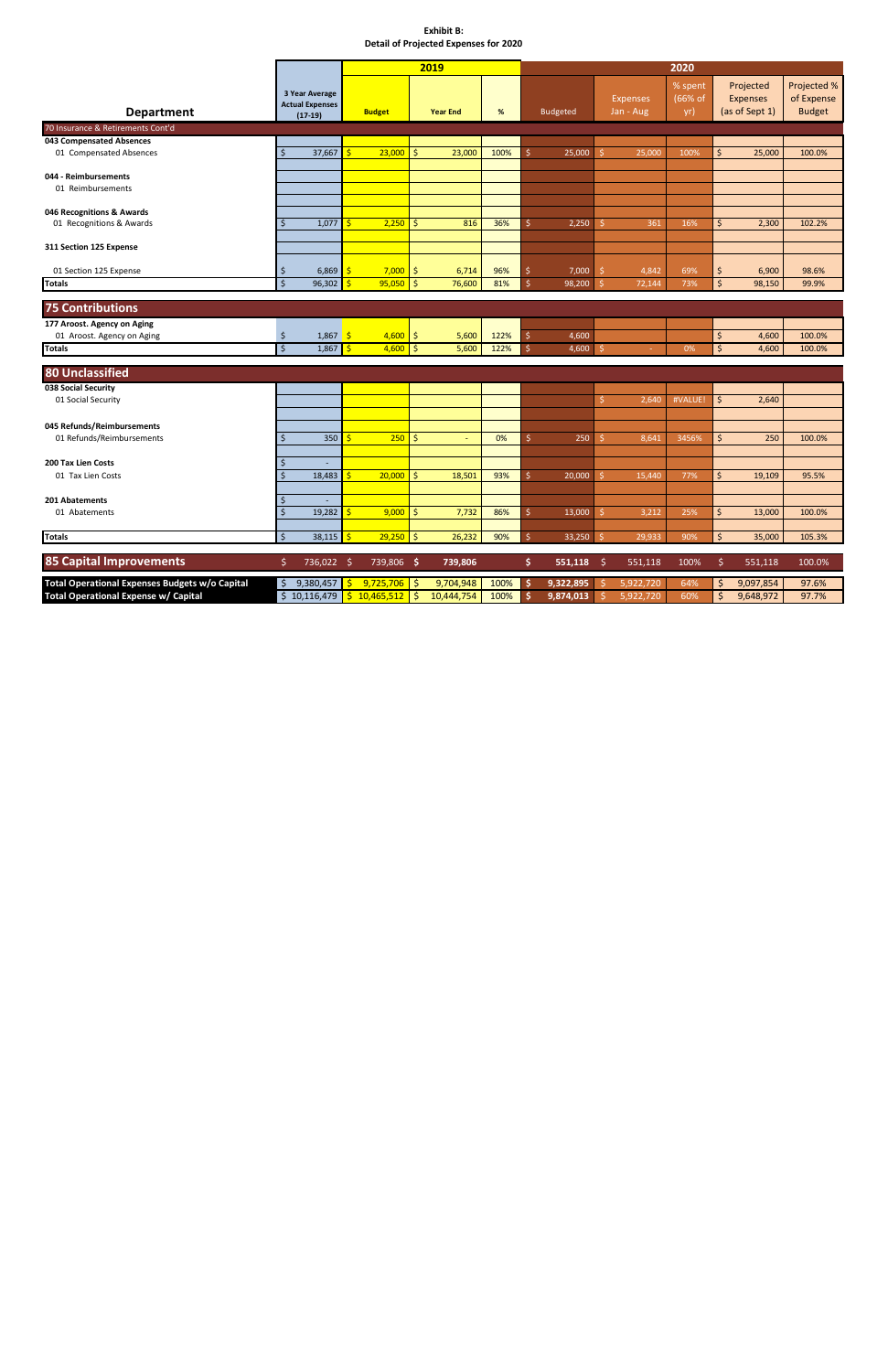|                                                      |                                                            |                             | 2019                                  |           |                  |                                 | 2020          |                                          |               |
|------------------------------------------------------|------------------------------------------------------------|-----------------------------|---------------------------------------|-----------|------------------|---------------------------------|---------------|------------------------------------------|---------------|
|                                                      |                                                            |                             |                                       |           |                  |                                 | % spent       | Projected                                | Projected %   |
|                                                      | 3 Year Average                                             |                             |                                       |           |                  | <b>Expenses</b>                 | (66% of       | <b>Expenses</b>                          | of Expense    |
| <b>Department</b>                                    | <b>Actual Expenses</b><br>$(17-19)$                        | <b>Budget</b>               | <b>Year End</b>                       | %         | <b>Budgeted</b>  | Jan - Aug                       | yr)           | (as of Sept 1)                           | <b>Budget</b> |
| <b>11 Economic Development</b>                       |                                                            |                             |                                       |           |                  |                                 |               |                                          |               |
| 001 Salaries                                         |                                                            |                             |                                       |           |                  |                                 |               |                                          |               |
| 01 Regular Pay                                       | \$<br>95,432                                               | 104,315                     | $\mathsf{S}$<br>108,311               | 104%      | 110,420<br>Ŝ.    | \$.<br>75,269                   | 68%           | Ś.<br>110,420                            | 100.0%        |
| 03 Overtime                                          | $\zeta$<br>97                                              |                             |                                       |           |                  |                                 |               |                                          |               |
|                                                      |                                                            |                             |                                       |           |                  |                                 |               |                                          |               |
| 003 Office Supplies<br>01 Postage                    |                                                            |                             |                                       |           |                  |                                 |               |                                          |               |
| 02 Advertising                                       | 7,375<br>\$                                                | 10,000<br>Ŕ                 | 3,744<br>\$                           | 37%       | 9,500<br>Š.      | Ŝ.<br>1,338                     | 14%           | Ŝ.<br>2,500                              | 26.3%         |
| 04 Equipment Repair                                  | \$<br>$\overline{\phantom{a}}$                             |                             |                                       |           |                  |                                 |               |                                          |               |
| 08 Office Supplies                                   | 163<br>$\dot{\mathsf{S}}$                                  |                             |                                       |           |                  |                                 |               |                                          |               |
| 005 General Govt. Legal Fees                         |                                                            |                             |                                       |           |                  |                                 |               |                                          |               |
| 04 Legal Fees                                        | 620<br>\$                                                  |                             |                                       |           |                  | Ŝ.<br>840                       | #VALUE!       | 840<br>Ŝ.                                | #VALUE!       |
|                                                      |                                                            |                             |                                       |           |                  |                                 |               |                                          |               |
| 008 Computer Maintenance                             |                                                            |                             |                                       |           |                  |                                 |               |                                          |               |
| 01 Computer Maintenance<br>02 Hosted Services        |                                                            | $\mathsf{\dot{S}}$<br>2,000 | \$<br>$\overline{\phantom{a}}$        | 0%        |                  | 64<br>Ś.                        | #VALUE!       | Ś.<br>64                                 | #VALUE!       |
| 03 GIS License                                       | \$<br>1,100                                                | 1,152<br>Ś                  | -\$<br>700                            | 61%       | 400<br>Š.        | \$.<br>$\overline{\phantom{a}}$ | 0%            | 700<br>Ŝ.                                | 175.0%        |
|                                                      |                                                            |                             |                                       |           |                  |                                 |               |                                          |               |
| 009 Professional Dues                                |                                                            |                             |                                       |           |                  |                                 |               |                                          |               |
| 01 Subscriptions                                     | 5,590<br>\$                                                | 4,500<br>Ŝ                  | Ŝ.<br>6,956                           | 155%      | Ŝ<br>6,000       | \$<br>1,715                     | 29%           | Ŝ.<br>5,900                              | 98.3%         |
| 010 Travel Expenses                                  |                                                            |                             |                                       |           |                  |                                 |               |                                          |               |
| 01 Mileage                                           | 364<br>\$                                                  | 1,000                       | \$<br>673                             | 67%       | 750<br>Ŝ         | \$.<br>$\sim$                   | 0%            | \$<br>750                                | 100.0%        |
| 02 Meals & Lodging                                   | \$<br>442                                                  | 1,200                       | 705<br>Ŝ.                             | 59%       | $\zeta$<br>1,200 | \$<br>$\sim$                    | 0%            | $\mathsf{S}$<br>1,100                    | 91.7%         |
| 04 Conference Fees                                   | $\dot{\mathsf{S}}$<br>247                                  | 1,500                       | $\mathsf{S}$<br>360                   | 24%       | Š.<br>1,500      | $\mathsf{S}$<br>$\sim$          | 0%            | Ś.<br>500                                | 33.3%         |
| 011 Training and Education                           |                                                            |                             |                                       |           |                  |                                 |               |                                          |               |
| 02 Training and Education                            |                                                            |                             | Ŝ.<br>(102)                           |           |                  | \$.<br>1,635                    | #DIV/0!       | Ŝ.<br>1,635                              | #DIV/0!       |
|                                                      |                                                            |                             |                                       |           |                  |                                 |               |                                          |               |
| 018 Health Insurance                                 |                                                            |                             |                                       |           |                  |                                 |               |                                          |               |
| 01 Health Insurance                                  | \$<br>17,983                                               | 14,625<br>ς                 | Ŝ.<br>14,459                          | 99%       | 10,600<br>Ŝ      | \$.<br>10,618                   | 100%          | Ŝ.<br>15,227                             | 143.7%        |
| 019 Miscellaneous Expenses                           |                                                            |                             |                                       |           |                  |                                 |               |                                          |               |
| 01 Misc Expenses                                     | 3,670<br>Ś                                                 | 750<br>ς                    | Ŝ.<br>$\sim$                          | 0%        | Ś<br>500         | 33                              | 7%            | Ś.<br>100                                | 20.0%         |
|                                                      |                                                            |                             |                                       |           |                  |                                 |               |                                          |               |
| 031 Building Maintenance                             |                                                            |                             |                                       |           |                  |                                 |               |                                          |               |
| 01 Building Maintenance                              |                                                            |                             |                                       |           |                  |                                 |               |                                          |               |
| 038 Social Security                                  |                                                            |                             |                                       |           |                  |                                 |               |                                          |               |
| 01 Social Security                                   | 7,145<br>\$                                                | 7,980<br>Ŝ.                 | \$<br>8,193                           | 103%      | 8,446<br>-S      | \$.<br>5,693                    | 67%           | Ŝ.<br>8,460                              | 100.2%        |
|                                                      |                                                            |                             |                                       |           |                  |                                 |               |                                          |               |
| 040 City & State Retirement                          | \$<br>195                                                  | 4,192<br>Ś                  | $\frac{1}{2}$<br>(0)                  | 0%        | Ŝ.               | $\hat{\mathsf{S}}$<br>$\sim$    | 0%            | $\mathsf{S}$<br>$\overline{\phantom{a}}$ | 0.0%          |
| 01 City & State Retirement                           |                                                            |                             |                                       |           | 3,865            |                                 |               |                                          |               |
| 145 Special Events                                   |                                                            |                             |                                       |           |                  |                                 |               |                                          |               |
| 01 Special Events                                    |                                                            |                             |                                       |           |                  | \$.                             | #VALUE!       |                                          |               |
| 238 Trail Groomer Reserve                            |                                                            |                             |                                       |           |                  |                                 |               |                                          |               |
| 01 Trail Groomer Reserve                             | $\dot{\mathsf{S}}$<br>10,000                               | 10,000<br>ς                 | -\$<br>10,000                         | 100%      | Ŝ<br>10,000      | \$.<br>10,000                   | 100%          | Ŝ.<br>10,000                             | 100.0%        |
|                                                      |                                                            |                             |                                       |           |                  |                                 |               |                                          |               |
| 280 Revolving Loan Fund                              |                                                            |                             |                                       |           |                  |                                 |               |                                          |               |
| 01 Revolving Loan Fund                               | \$<br>25,000                                               |                             |                                       |           | Ś<br>25,100      | \$.<br>$\sim$                   | 0%            | \$<br>25,100                             | 100.0%        |
|                                                      |                                                            |                             |                                       |           |                  |                                 |               |                                          |               |
| <b>281 Contracted Services</b><br>01 Buxton Contract |                                                            |                             |                                       |           |                  |                                 |               |                                          |               |
| 03 NMDC                                              | 16,324<br>\$                                               | 13,602<br>S                 | -\$<br>13,602                         | 100%      | 13,875<br>Š.     | 13,553<br>\$.                   | 98%           | 13,553<br>\$                             | 97.7%         |
| 04 Broadband Study                                   | \$<br>2,500                                                |                             |                                       |           |                  |                                 |               |                                          |               |
|                                                      |                                                            |                             |                                       |           |                  |                                 |               |                                          |               |
| 385 - Downtown Infrastructure                        |                                                            |                             |                                       |           |                  |                                 |               |                                          |               |
| 01 Downtown Infrastructure                           |                                                            | $2,000$ \$<br>\$.           | 2,059                                 | 103%      | -\$<br>2,000     | \$<br>1,360                     | 68%           | \$<br>1,360                              | 68.0%         |
|                                                      |                                                            |                             |                                       |           |                  |                                 |               |                                          |               |
| 392 Ads & Marketing                                  |                                                            |                             |                                       |           |                  |                                 |               |                                          |               |
| 01 Video Ads & Marketing                             | 723<br>\$                                                  |                             |                                       |           | Ŝ.<br>400        | Ŝ.<br>2,500                     | 625%          | Ŝ.<br>2,500                              | 625.0%        |
| 394 Community Projects                               |                                                            |                             |                                       |           |                  |                                 |               |                                          |               |
| 01 Project Exp                                       | 212<br>\$                                                  |                             |                                       |           |                  |                                 |               |                                          |               |
| 08 Winter Carnival                                   | $\zeta$<br>2,073                                           | 3,500<br>Ŝ.                 | $\mathsf{S}$<br>1,448                 | 41%       | 2,000<br>-Ś      | S.<br>477                       | 24%           | Ŝ.<br>477                                | 23.8%         |
| 14 Thursday's On Sweden                              | \$<br>10,088                                               | 9,000<br>Ŝ                  | $\sqrt{5}$<br>8,891                   | 99%       | Ŝ<br>13,000      | $\hat{\mathsf{S}}$<br>$\omega$  | 0%            | Ŝ.<br>3,000                              | 23.1%         |
| 15 Heritage Days<br>16 Caribou Days                  | $\dot{\mathsf{S}}$<br>401<br>$\boldsymbol{\zeta}$<br>3,010 | 1,500<br>6,000              | $\mathsf{S}$<br>$\sim$<br>\$<br>1,936 | 0%<br>32% | Ŝ<br>Ŝ<br>3,500  | Ŝ.<br>$\sim$<br>\$              | #DIV/0!<br>0% | \$<br>$\overline{\phantom{a}}$           | 0.0%          |
| 17 Moose Lottery                                     | $\zeta$<br>2,500                                           |                             |                                       |           |                  | ÷                               |               |                                          |               |
|                                                      |                                                            |                             |                                       |           |                  |                                 |               |                                          |               |

| 18 New Years Eve        |   | 268     |               |         |      |         |         |     |         |        |
|-------------------------|---|---------|---------------|---------|------|---------|---------|-----|---------|--------|
| 20 Miscellaneous        |   | 2,306   | 1,500         | 1,780   | 119% | 2,000   | 1,470   | 74% | 1,550   | 77.5%  |
| 21 New Events           |   |         | 2,500         | 2,500   | 100% | 3,000   | 772     | 26% | 1,500   | 50.0%  |
|                         |   |         |               |         |      |         |         |     |         |        |
| 405 Slum/Blight Removal |   |         |               |         |      |         |         |     |         |        |
| 01 Slum/Blight Removal  |   | 65,914  | $80,000$   \$ | 78,905  | 99%  | 90,000  | 31,875  | 35% | 76,105  | 84.6%  |
|                         |   |         |               |         |      |         |         |     |         |        |
| 411 Façade Improvement  |   |         |               |         |      |         |         |     |         |        |
| 01 Façade Improvement   |   | 25,085  | $12,000$   \$ |         | 0%   | 15,420  |         | 0%  | 5,000   | 32.4%  |
|                         |   |         |               |         |      |         |         |     |         |        |
| 413 New Fire Station    |   |         |               |         |      |         |         |     |         |        |
| 01 New Fire Station     |   | 36,668  | 60,000        | 60,004  | 100% | 36,945  |         | 0%  | 36,945  | 100.0% |
| <b>Totals</b>           | ১ | 343,319 | 354,815       | 325,122 | 92%  | 370,421 | 159,211 | 43% | 325,286 | 87.8%  |

| <b>24 Housing</b> |        |        |        |      |        |        |     |        |        |
|-------------------|--------|--------|--------|------|--------|--------|-----|--------|--------|
| 001 Salaries      |        |        |        |      |        |        |     |        |        |
| 01 Regular Pay    | 52,483 | 53,525 | 53,526 | 100% | 53,525 | 36,027 | 67% | 53,525 | 100.0% |
| 03-FSS Grant      |        |        |        |      |        |        |     |        |        |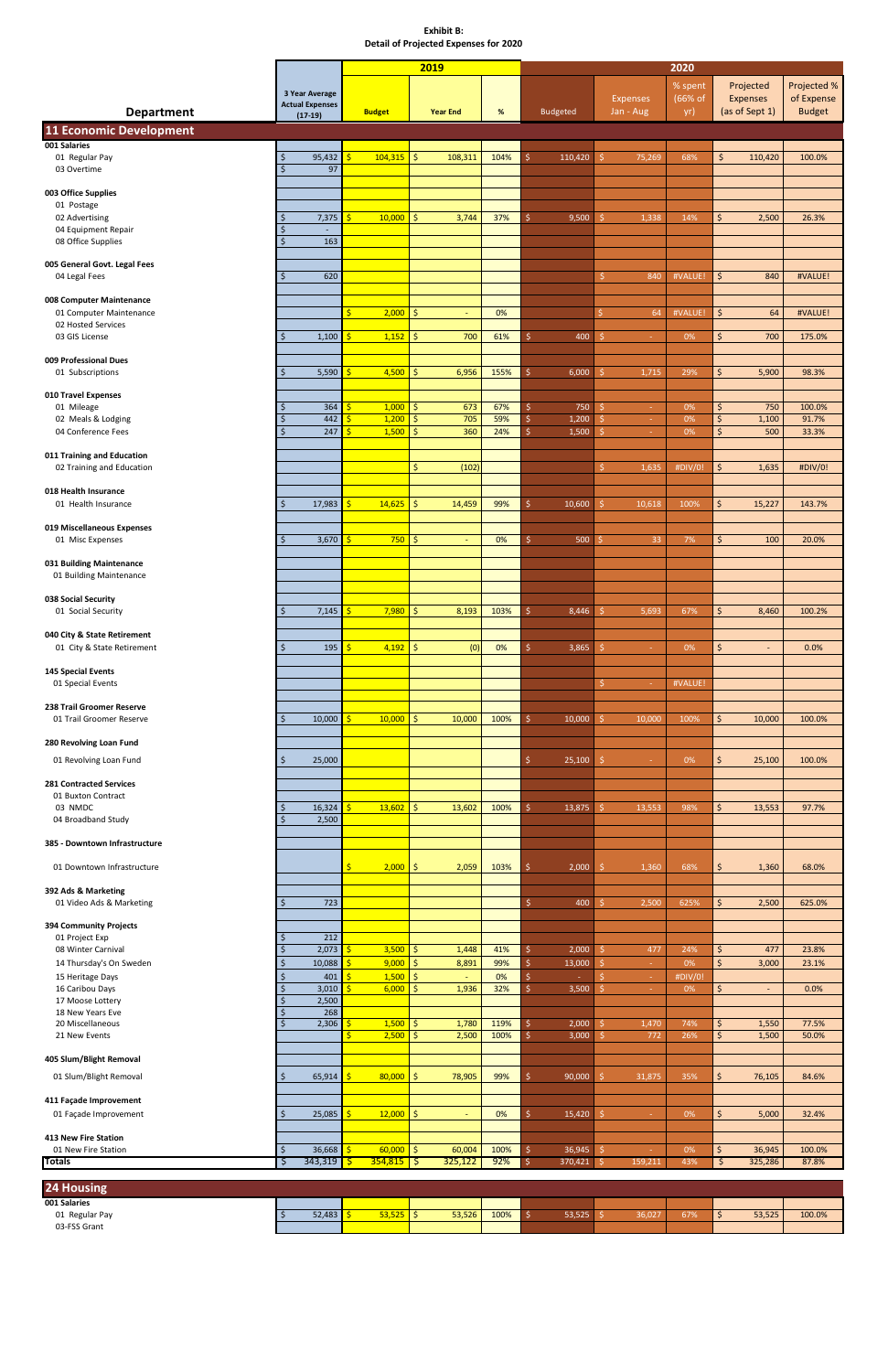| % spent<br>Projected<br>3 Year Average<br>(66% of<br><b>Expenses</b><br><b>Expenses</b><br><b>Actual Expenses</b><br>(as of Sept 1)<br><b>Department</b><br><b>Budgeted</b><br>Jan - Aug<br>yr)<br><b>Budget</b><br><b>Year End</b><br>%<br>$(17-19)$<br>24 Housing Cont'd<br>003 Office Supplies<br>$\frac{1}{2}$<br>1,150<br>1,100<br>Ś<br>$\zeta$<br>\$<br>Ŝ.<br>1,149<br>104%<br>1,100<br>Ŝ.<br>1,125<br>102%<br>1,518<br>01 Postage<br>$\frac{1}{2}$<br>$\zeta$<br>149<br>200<br>126<br>\$<br>02 Advertising<br>63%<br>200<br>\$<br>0%<br>$\frac{1}{2}$<br>$\zeta$<br>1,885<br>1,975<br>1,861<br>94%<br>Ś<br>$\mathsf{S}$<br>03 Copier Rental<br>1,975<br>976<br>49%<br>\$<br>1,687<br>$\zeta$<br>329<br>$150 \mid \zeta$<br>426%<br>\$<br>294<br>05 Printer Ink<br>639<br>Ś<br>200<br>Ŝ.<br>142<br>71%<br>147.2%<br>264<br>$\frac{1}{2}$<br>$\zeta$<br>200<br>366<br>183%<br>Ś<br>$\mathsf{S}$<br>49%<br>\$<br>243<br>97.2%<br>07 Paper<br>250<br>121<br>-Ś<br>1,023<br>750<br>Ŝ.<br>716<br>95%<br>$\zeta$<br>1,116<br>148.8%<br>08 Office Supplies<br>\$<br>Ŝ.<br>750<br>-\$<br>876<br>117%<br>10,318<br>14,000<br>Ŝ.<br>10,019<br>72%<br>Ś<br>Ŝ.<br>84%<br>$\mathsf{S}$<br>11,785<br>84.2%<br>12 Software<br>Ś<br>14,000<br>11,785<br>Ś<br>005 General Govt. Legal Fees |               |  |  |  |              |         |             |                                            |
|---------------------------------------------------------------------------------------------------------------------------------------------------------------------------------------------------------------------------------------------------------------------------------------------------------------------------------------------------------------------------------------------------------------------------------------------------------------------------------------------------------------------------------------------------------------------------------------------------------------------------------------------------------------------------------------------------------------------------------------------------------------------------------------------------------------------------------------------------------------------------------------------------------------------------------------------------------------------------------------------------------------------------------------------------------------------------------------------------------------------------------------------------------------------------------------------------------------------------------------------------------------------------------|---------------|--|--|--|--------------|---------|-------------|--------------------------------------------|
|                                                                                                                                                                                                                                                                                                                                                                                                                                                                                                                                                                                                                                                                                                                                                                                                                                                                                                                                                                                                                                                                                                                                                                                                                                                                                 |               |  |  |  |              |         |             | Projected %<br>of Expense<br><b>Budget</b> |
|                                                                                                                                                                                                                                                                                                                                                                                                                                                                                                                                                                                                                                                                                                                                                                                                                                                                                                                                                                                                                                                                                                                                                                                                                                                                                 |               |  |  |  |              |         |             |                                            |
|                                                                                                                                                                                                                                                                                                                                                                                                                                                                                                                                                                                                                                                                                                                                                                                                                                                                                                                                                                                                                                                                                                                                                                                                                                                                                 |               |  |  |  |              |         |             |                                            |
|                                                                                                                                                                                                                                                                                                                                                                                                                                                                                                                                                                                                                                                                                                                                                                                                                                                                                                                                                                                                                                                                                                                                                                                                                                                                                 |               |  |  |  |              |         |             | 138.0%                                     |
|                                                                                                                                                                                                                                                                                                                                                                                                                                                                                                                                                                                                                                                                                                                                                                                                                                                                                                                                                                                                                                                                                                                                                                                                                                                                                 |               |  |  |  |              |         |             |                                            |
|                                                                                                                                                                                                                                                                                                                                                                                                                                                                                                                                                                                                                                                                                                                                                                                                                                                                                                                                                                                                                                                                                                                                                                                                                                                                                 |               |  |  |  |              |         |             | 85.4%                                      |
|                                                                                                                                                                                                                                                                                                                                                                                                                                                                                                                                                                                                                                                                                                                                                                                                                                                                                                                                                                                                                                                                                                                                                                                                                                                                                 |               |  |  |  |              |         |             |                                            |
|                                                                                                                                                                                                                                                                                                                                                                                                                                                                                                                                                                                                                                                                                                                                                                                                                                                                                                                                                                                                                                                                                                                                                                                                                                                                                 |               |  |  |  |              |         |             |                                            |
|                                                                                                                                                                                                                                                                                                                                                                                                                                                                                                                                                                                                                                                                                                                                                                                                                                                                                                                                                                                                                                                                                                                                                                                                                                                                                 |               |  |  |  |              |         |             |                                            |
|                                                                                                                                                                                                                                                                                                                                                                                                                                                                                                                                                                                                                                                                                                                                                                                                                                                                                                                                                                                                                                                                                                                                                                                                                                                                                 |               |  |  |  |              |         |             |                                            |
|                                                                                                                                                                                                                                                                                                                                                                                                                                                                                                                                                                                                                                                                                                                                                                                                                                                                                                                                                                                                                                                                                                                                                                                                                                                                                 | 04 Legal Fees |  |  |  | \$.<br>3,620 | #DIV/0! | \$<br>3,620 | #DIV/0!                                    |
| 007 Audit                                                                                                                                                                                                                                                                                                                                                                                                                                                                                                                                                                                                                                                                                                                                                                                                                                                                                                                                                                                                                                                                                                                                                                                                                                                                       |               |  |  |  |              |         |             |                                            |
| 1,500<br>01 Audit<br>\$<br>Ś<br>$1,500$ \$<br>0%<br>Ś<br>0%<br>\$<br>1,500<br>Ś                                                                                                                                                                                                                                                                                                                                                                                                                                                                                                                                                                                                                                                                                                                                                                                                                                                                                                                                                                                                                                                                                                                                                                                                 |               |  |  |  |              |         |             | 100.0%                                     |
|                                                                                                                                                                                                                                                                                                                                                                                                                                                                                                                                                                                                                                                                                                                                                                                                                                                                                                                                                                                                                                                                                                                                                                                                                                                                                 |               |  |  |  |              |         |             |                                            |
| 009 Professional Dues                                                                                                                                                                                                                                                                                                                                                                                                                                                                                                                                                                                                                                                                                                                                                                                                                                                                                                                                                                                                                                                                                                                                                                                                                                                           |               |  |  |  |              |         |             |                                            |
| 438<br>500<br>303<br>61%<br>532<br>\$<br>Ś<br>532<br>67%<br>\$<br>01 Subscriptions<br>\$<br>800<br>Ŝ.                                                                                                                                                                                                                                                                                                                                                                                                                                                                                                                                                                                                                                                                                                                                                                                                                                                                                                                                                                                                                                                                                                                                                                           |               |  |  |  |              |         |             | 66.5%                                      |
| $\zeta$<br>500<br>500<br>\$.<br>500<br>100%<br>$\zeta$<br>800<br>04 Professional Dues<br>Ś<br>500<br>800<br>160%<br>Ŝ                                                                                                                                                                                                                                                                                                                                                                                                                                                                                                                                                                                                                                                                                                                                                                                                                                                                                                                                                                                                                                                                                                                                                           |               |  |  |  |              |         |             | 160.0%                                     |
| 010 Travel Expenses                                                                                                                                                                                                                                                                                                                                                                                                                                                                                                                                                                                                                                                                                                                                                                                                                                                                                                                                                                                                                                                                                                                                                                                                                                                             |               |  |  |  |              |         |             |                                            |
| 411<br>200<br>$\mathsf{S}$<br>105%<br>Ś<br>$\zeta$<br>01 Mileage<br>209<br>150<br>Ŝ.<br>0%<br>150<br>Ŝ<br>$\sim$                                                                                                                                                                                                                                                                                                                                                                                                                                                                                                                                                                                                                                                                                                                                                                                                                                                                                                                                                                                                                                                                                                                                                                |               |  |  |  |              |         |             | 100.0%                                     |
| Ś<br>855<br>750<br>Ŝ.<br>792<br>02 Meals & Lodging<br>106%<br>Ś<br>\$<br>900<br>0%<br>S<br>S.<br>$\overline{\phantom{a}}$                                                                                                                                                                                                                                                                                                                                                                                                                                                                                                                                                                                                                                                                                                                                                                                                                                                                                                                                                                                                                                                                                                                                                       |               |  |  |  |              |         |             | 0.0%                                       |
| 04 Conference Fees                                                                                                                                                                                                                                                                                                                                                                                                                                                                                                                                                                                                                                                                                                                                                                                                                                                                                                                                                                                                                                                                                                                                                                                                                                                              |               |  |  |  |              |         |             |                                            |
| 600<br>90%<br>Ś<br>\$<br>541<br>Ś<br>400<br>\$<br>05 Travel Expenses<br>0%<br>Ŝ<br>$\overline{\phantom{a}}$                                                                                                                                                                                                                                                                                                                                                                                                                                                                                                                                                                                                                                                                                                                                                                                                                                                                                                                                                                                                                                                                                                                                                                     |               |  |  |  |              |         |             | 0.0%                                       |
|                                                                                                                                                                                                                                                                                                                                                                                                                                                                                                                                                                                                                                                                                                                                                                                                                                                                                                                                                                                                                                                                                                                                                                                                                                                                                 |               |  |  |  |              |         |             |                                            |
| 011 Training and Education                                                                                                                                                                                                                                                                                                                                                                                                                                                                                                                                                                                                                                                                                                                                                                                                                                                                                                                                                                                                                                                                                                                                                                                                                                                      |               |  |  |  |              |         |             |                                            |
| 1,710<br>1,500<br>Ŝ.<br>Ś.<br>02 Training and Education<br>\$<br>Ŝ.<br>1,543<br>103%<br>1,500<br>914<br>61%<br>\$<br>1,200<br>Ŝ.                                                                                                                                                                                                                                                                                                                                                                                                                                                                                                                                                                                                                                                                                                                                                                                                                                                                                                                                                                                                                                                                                                                                                |               |  |  |  |              |         |             | 80.0%                                      |
| 014 - New Equipment                                                                                                                                                                                                                                                                                                                                                                                                                                                                                                                                                                                                                                                                                                                                                                                                                                                                                                                                                                                                                                                                                                                                                                                                                                                             |               |  |  |  |              |         |             |                                            |
| \$<br>$\frac{1}{2}$<br>\$<br>#VALUE!<br>ш<br>$\blacksquare$                                                                                                                                                                                                                                                                                                                                                                                                                                                                                                                                                                                                                                                                                                                                                                                                                                                                                                                                                                                                                                                                                                                                                                                                                     |               |  |  |  |              |         |             | #VALUE!                                    |
| \$<br>01 New Equipment<br>1,982<br>1,574                                                                                                                                                                                                                                                                                                                                                                                                                                                                                                                                                                                                                                                                                                                                                                                                                                                                                                                                                                                                                                                                                                                                                                                                                                        |               |  |  |  |              |         |             |                                            |
| 015 Telephone                                                                                                                                                                                                                                                                                                                                                                                                                                                                                                                                                                                                                                                                                                                                                                                                                                                                                                                                                                                                                                                                                                                                                                                                                                                                   |               |  |  |  |              |         |             |                                            |
| 521<br>500<br>\$<br>Ś<br>Ś.<br>534<br>107%<br>$\zeta$<br>331<br>66%<br>513<br>04 Telephone<br>Ś<br>500<br>Ŝ.                                                                                                                                                                                                                                                                                                                                                                                                                                                                                                                                                                                                                                                                                                                                                                                                                                                                                                                                                                                                                                                                                                                                                                    |               |  |  |  |              |         |             | 102.5%                                     |
|                                                                                                                                                                                                                                                                                                                                                                                                                                                                                                                                                                                                                                                                                                                                                                                                                                                                                                                                                                                                                                                                                                                                                                                                                                                                                 |               |  |  |  |              |         |             |                                            |
| 017 Communications                                                                                                                                                                                                                                                                                                                                                                                                                                                                                                                                                                                                                                                                                                                                                                                                                                                                                                                                                                                                                                                                                                                                                                                                                                                              |               |  |  |  |              |         |             |                                            |
| $\hat{\mathbf{S}}$<br>$204 \,$ \$<br>$\frac{1}{2}$<br>0%<br>Ŝ.<br>204<br>-Ś<br>0%<br>03 Communications<br>$\blacksquare$<br>$\overline{\phantom{a}}$                                                                                                                                                                                                                                                                                                                                                                                                                                                                                                                                                                                                                                                                                                                                                                                                                                                                                                                                                                                                                                                                                                                            |               |  |  |  |              |         |             | 0.0%                                       |
| 018 Health Insurance                                                                                                                                                                                                                                                                                                                                                                                                                                                                                                                                                                                                                                                                                                                                                                                                                                                                                                                                                                                                                                                                                                                                                                                                                                                            |               |  |  |  |              |         |             |                                            |
| 2,591<br>$\mathsf{S}$<br>Ŝ.<br>2,782<br>S.<br>2,785<br>107%<br>Ŝ.<br>1,874<br>72%<br>\$<br>2,592<br>01 Health Insurance Housing<br>Ŝ.<br>2,592                                                                                                                                                                                                                                                                                                                                                                                                                                                                                                                                                                                                                                                                                                                                                                                                                                                                                                                                                                                                                                                                                                                                  |               |  |  |  |              |         |             | 100.0%                                     |
| 02 Health Ins. Stipend FSS                                                                                                                                                                                                                                                                                                                                                                                                                                                                                                                                                                                                                                                                                                                                                                                                                                                                                                                                                                                                                                                                                                                                                                                                                                                      |               |  |  |  |              |         |             |                                            |
|                                                                                                                                                                                                                                                                                                                                                                                                                                                                                                                                                                                                                                                                                                                                                                                                                                                                                                                                                                                                                                                                                                                                                                                                                                                                                 |               |  |  |  |              |         |             |                                            |
| 034-Workers Comp                                                                                                                                                                                                                                                                                                                                                                                                                                                                                                                                                                                                                                                                                                                                                                                                                                                                                                                                                                                                                                                                                                                                                                                                                                                                |               |  |  |  |              |         |             |                                            |
|                                                                                                                                                                                                                                                                                                                                                                                                                                                                                                                                                                                                                                                                                                                                                                                                                                                                                                                                                                                                                                                                                                                                                                                                                                                                                 |               |  |  |  |              |         |             |                                            |
| $179$ \$<br>Ś<br>\$<br>\$<br>01-Workers Comp Housing<br>151<br>163<br>91%<br>222<br>0%<br>222<br>\$<br>\$.                                                                                                                                                                                                                                                                                                                                                                                                                                                                                                                                                                                                                                                                                                                                                                                                                                                                                                                                                                                                                                                                                                                                                                      |               |  |  |  |              |         |             | 100.0%                                     |
| 01-Workers Comp FSS                                                                                                                                                                                                                                                                                                                                                                                                                                                                                                                                                                                                                                                                                                                                                                                                                                                                                                                                                                                                                                                                                                                                                                                                                                                             |               |  |  |  |              |         |             |                                            |
| 035-Unemployment                                                                                                                                                                                                                                                                                                                                                                                                                                                                                                                                                                                                                                                                                                                                                                                                                                                                                                                                                                                                                                                                                                                                                                                                                                                                |               |  |  |  |              |         |             |                                            |
| 01-Unemployment Housing<br>\$<br>260<br>$296$ \$<br>268<br>90%<br>Ś.<br>0%<br>268<br>Ŝ.<br>300<br>\$<br>\$                                                                                                                                                                                                                                                                                                                                                                                                                                                                                                                                                                                                                                                                                                                                                                                                                                                                                                                                                                                                                                                                                                                                                                      |               |  |  |  |              |         |             | 89.2%                                      |
| 01-Unemployment FSS                                                                                                                                                                                                                                                                                                                                                                                                                                                                                                                                                                                                                                                                                                                                                                                                                                                                                                                                                                                                                                                                                                                                                                                                                                                             |               |  |  |  |              |         |             |                                            |
|                                                                                                                                                                                                                                                                                                                                                                                                                                                                                                                                                                                                                                                                                                                                                                                                                                                                                                                                                                                                                                                                                                                                                                                                                                                                                 |               |  |  |  |              |         |             |                                            |
| 038-Social Security                                                                                                                                                                                                                                                                                                                                                                                                                                                                                                                                                                                                                                                                                                                                                                                                                                                                                                                                                                                                                                                                                                                                                                                                                                                             |               |  |  |  |              |         |             |                                            |
| 01-Social Security Housing<br>4,361<br>$4,095$ \$<br>4,444<br>109%<br>Ŝ.<br>Ŝ.<br>2,995<br>73%<br>\$<br>4,095<br>Ŝ.<br>4,095                                                                                                                                                                                                                                                                                                                                                                                                                                                                                                                                                                                                                                                                                                                                                                                                                                                                                                                                                                                                                                                                                                                                                    |               |  |  |  |              |         |             | 100.0%                                     |
| 01-Social Security FSS                                                                                                                                                                                                                                                                                                                                                                                                                                                                                                                                                                                                                                                                                                                                                                                                                                                                                                                                                                                                                                                                                                                                                                                                                                                          |               |  |  |  |              |         |             |                                            |
| 040 City & State Retirement                                                                                                                                                                                                                                                                                                                                                                                                                                                                                                                                                                                                                                                                                                                                                                                                                                                                                                                                                                                                                                                                                                                                                                                                                                                     |               |  |  |  |              |         |             |                                            |
| 1,927<br>$1,837$ \$<br>1,964<br>107%<br>Ŝ.<br>1,837<br>1,341<br>73%<br>\$<br>1,837<br>01-Retirement Housing<br>Ŝ.<br>Ŝ.<br>\$                                                                                                                                                                                                                                                                                                                                                                                                                                                                                                                                                                                                                                                                                                                                                                                                                                                                                                                                                                                                                                                                                                                                                   |               |  |  |  |              |         |             | 100.0%                                     |
|                                                                                                                                                                                                                                                                                                                                                                                                                                                                                                                                                                                                                                                                                                                                                                                                                                                                                                                                                                                                                                                                                                                                                                                                                                                                                 |               |  |  |  |              |         |             |                                            |
| 285 Year End Closing                                                                                                                                                                                                                                                                                                                                                                                                                                                                                                                                                                                                                                                                                                                                                                                                                                                                                                                                                                                                                                                                                                                                                                                                                                                            |               |  |  |  |              |         |             |                                            |
| 01-Year End Closing                                                                                                                                                                                                                                                                                                                                                                                                                                                                                                                                                                                                                                                                                                                                                                                                                                                                                                                                                                                                                                                                                                                                                                                                                                                             |               |  |  |  |              |         |             |                                            |
|                                                                                                                                                                                                                                                                                                                                                                                                                                                                                                                                                                                                                                                                                                                                                                                                                                                                                                                                                                                                                                                                                                                                                                                                                                                                                 |               |  |  |  |              |         |             |                                            |
| 412 - Fee Accountant<br>$\zeta$<br>5,136<br>S.<br>$5,200$ \$<br>5,213<br>100%<br>Ŝ.                                                                                                                                                                                                                                                                                                                                                                                                                                                                                                                                                                                                                                                                                                                                                                                                                                                                                                                                                                                                                                                                                                                                                                                             |               |  |  |  |              |         |             | 103.8%                                     |
| \$<br>$\ddot{\mathsf{S}}$<br>01 - Fee Acountant<br>5,200<br>5,398<br>104%<br>5,398<br>Ś<br>87,643<br>89,642<br><b>Totals</b><br>$92,352$ \$<br>97%<br>92,894<br>92,700<br>\$<br>S<br>Ŝ.<br>Ŝ.<br>70,431<br>76%                                                                                                                                                                                                                                                                                                                                                                                                                                                                                                                                                                                                                                                                                                                                                                                                                                                                                                                                                                                                                                                                  |               |  |  |  |              |         |             | 100.2%                                     |
|                                                                                                                                                                                                                                                                                                                                                                                                                                                                                                                                                                                                                                                                                                                                                                                                                                                                                                                                                                                                                                                                                                                                                                                                                                                                                 |               |  |  |  |              |         |             |                                            |

| <b>52 Snow Trail Maintenance</b> |        |             |        |     |        |        |     |        |       |
|----------------------------------|--------|-------------|--------|-----|--------|--------|-----|--------|-------|
| 001 Salaries                     |        |             |        |     |        |        |     |        |       |
| 01 Regular Pay                   | 13,961 | $16,000$ \$ | 15,394 | 96% | 16,000 | 15,272 | 95% | 15,275 | 95.5% |
| 02 Overtime                      | 328    |             |        |     |        |        |     |        |       |
| 07 Salaries                      |        |             |        |     |        |        |     |        |       |
|                                  |        |             |        |     |        |        |     |        |       |
| 015 Telephone                    |        |             |        |     |        |        |     |        |       |
|                                  |        |             |        |     |        |        |     |        |       |
|                                  |        |             |        |     |        |        |     |        |       |

| 01 Cell Phone                    | 438<br><sub>S</sub>                | <b>S</b>   | $400 \mid \zeta$<br>370 | 92%     | $\sim$      | -\$<br>289 | #DIV/0! | $\mathsf{S}$<br>410          | #DIV/0! |
|----------------------------------|------------------------------------|------------|-------------------------|---------|-------------|------------|---------|------------------------------|---------|
| 04 Telephone                     |                                    |            |                         |         |             |            |         |                              |         |
| 019 Misc. Expense                |                                    |            |                         |         |             |            |         |                              |         |
|                                  |                                    |            | Ś                       |         |             | S.         | 0%      | Ŝ.                           |         |
| 01 Misc. Expense                 | 3,733                              | 3,500      | 3,500                   | 100%    | 3,000       |            |         | 2,500                        | 83.3%   |
| 034 Work Comp                    |                                    |            |                         |         |             |            |         |                              |         |
|                                  |                                    |            |                         |         |             |            |         |                              |         |
| 01 Work Comp                     | 332<br><sub>S</sub>                | $500$ \$   | 466                     | 93%     | 620         | IS.<br>×.  | 0%      | \$<br>620                    | 100.0%  |
|                                  |                                    |            |                         |         |             |            |         |                              |         |
| 035 Unemployment                 |                                    |            |                         |         |             |            |         |                              |         |
| 01 Unemployment                  | 255                                | 350        | ۱\$<br>343              | 98%     | 350         | -Ś         | 0%      | Ś<br>350                     | 100.0%  |
|                                  |                                    |            |                         |         |             |            |         |                              |         |
| 036 Vehicle Insurance            |                                    |            |                         |         |             |            |         |                              |         |
| 01 Vehicle Insurance             |                                    |            |                         |         |             |            |         |                              |         |
|                                  |                                    |            |                         |         |             |            |         |                              |         |
| 038 Social Security              |                                    |            |                         |         |             |            |         |                              |         |
| 01 Social Security               | $1,085$ \$<br>$\mathsf{S}$         | 1,224      | ا s<br>1,178            | 96%     | 1,262       | 1,168      | 93%     | Ŝ.<br>1,262                  | 100.0%  |
| 52 Snow Trail Maintenance Cont'd |                                    |            |                         |         |             |            |         |                              |         |
| 051 Equipment Maintenance        |                                    |            |                         |         |             |            |         |                              |         |
| 01 Software                      |                                    |            | 59                      |         |             |            |         |                              |         |
| 04 Repairs                       |                                    | $\sim$     |                         | #VALUE! |             |            |         |                              |         |
| 05 Equipment Maintenance         | 12,530 $\frac{1}{5}$<br>$\vert$ \$ | $8,000$ \$ | 17,579                  | 220%    | Ŝ.<br>8,000 | 15,261     | 191%    | $\mathsf{\hat{S}}$<br>14,000 | 175.0%  |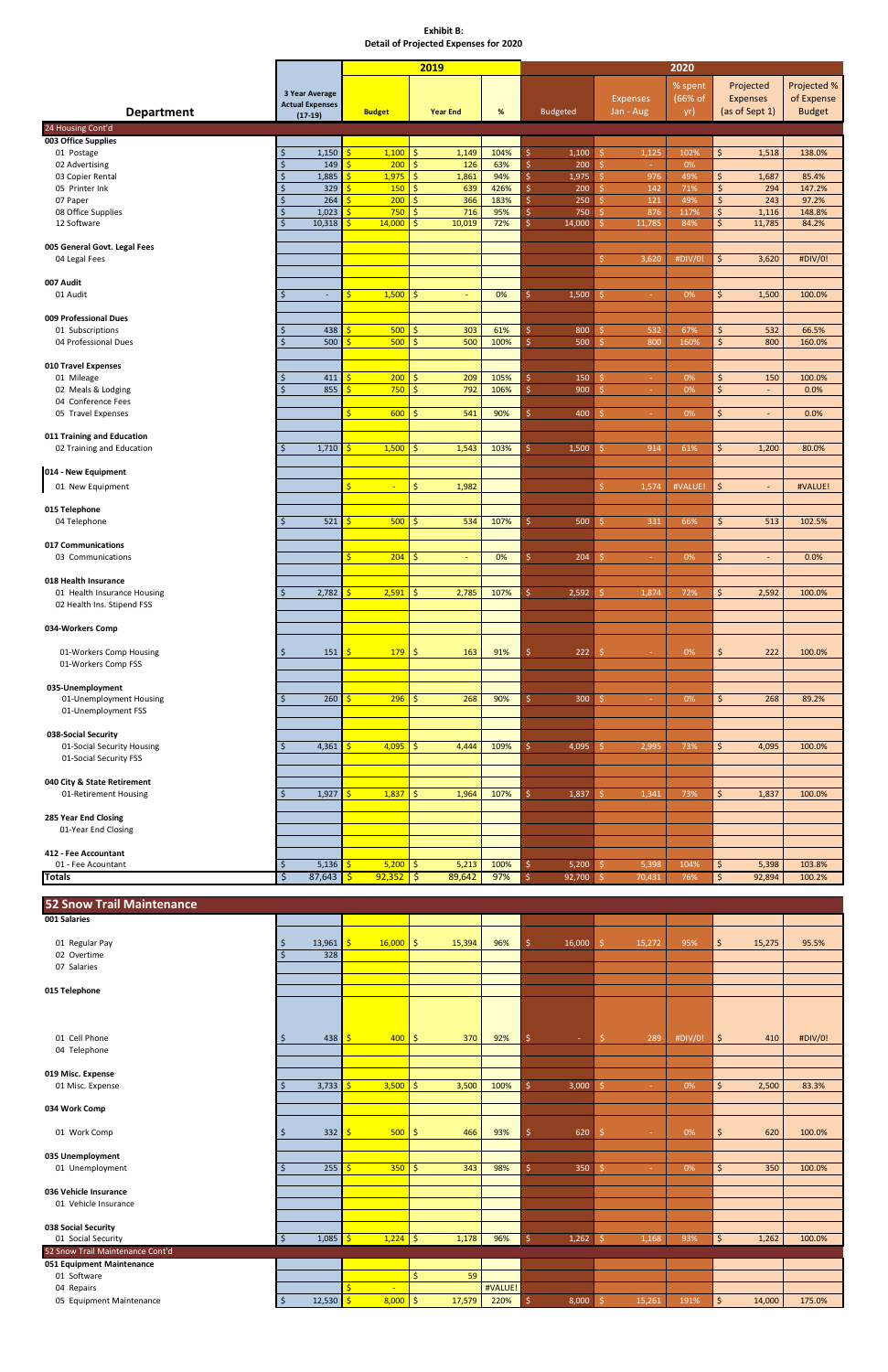|                                                             |                                                                 |        |                             |               | 2019            |           |         |                 |                                | 2020                      |                    |                                                |                                            |
|-------------------------------------------------------------|-----------------------------------------------------------------|--------|-----------------------------|---------------|-----------------|-----------|---------|-----------------|--------------------------------|---------------------------|--------------------|------------------------------------------------|--------------------------------------------|
| <b>Department</b>                                           | 3 Year Average<br><b>Actual Expenses</b><br>$(17-19)$           |        | <b>Budget</b>               |               | <b>Year End</b> | %         |         | <b>Budgeted</b> | <b>Expenses</b><br>Jan - Aug   | % spent<br>(66% of<br>yr) |                    | Projected<br><b>Expenses</b><br>(as of Sept 1) | Projected %<br>of Expense<br><b>Budget</b> |
| 075 Gas/Oil/Filters                                         |                                                                 |        |                             |               |                 |           |         |                 |                                |                           |                    |                                                |                                            |
| 01 Gas/Oil/Filters                                          | 1,053<br>$\frac{1}{2}$                                          | Ŝ      | 750                         | \$            | 1,405           | 187%      | \$      | 900             | Ŝ<br>2,406                     | 267%                      | \$                 | 1,200                                          | 133.3%                                     |
| 076 Diesel                                                  |                                                                 |        |                             |               |                 |           |         |                 |                                |                           |                    |                                                |                                            |
| 01 Diesel                                                   | \$<br>17,865                                                    | Ś      | 18,000                      | <u> </u> \$   | 18,557          | 103%      | Ś       | 18,000          | Ŝ.<br>17,586                   | 98%                       | \$                 | 18,544                                         | 103.0%                                     |
| 148 Trail Maint                                             |                                                                 |        |                             |               |                 |           |         |                 |                                |                           |                    |                                                |                                            |
| 01 Trail Maint                                              | \$<br>2,117                                                     | Ś      | 2,300                       | Ŝ.            | 2,979           | 130%      | Ŝ.      | 2,300           | Ŝ.<br>1,861                    | 81%                       | \$                 | 3,176                                          | 138.1%                                     |
| 286 Rent Exp<br>01 Rent Exp                                 | 1,833<br>$\frac{1}{2}$                                          |        | 2,000                       | -\$           | 2,000           | 100%      | Ŝ       | 2,000           | -Ŝ<br>2,000                    | 100%                      | \$                 | 2,000                                          | 100.0%                                     |
| <b>Totals</b>                                               | $\frac{1}{2}$<br>55,439                                         | -Ś     | 53,024                      | $\vert$ \$    | 63,830          | 120%      | Ŝ.      | 52,432          | 55,844<br>Ŝ.                   | 107%                      | $\dot{\mathsf{S}}$ | 59,337                                         | 113.2%                                     |
|                                                             |                                                                 |        |                             |               |                 |           |         |                 |                                |                           |                    |                                                |                                            |
| 96 Section 8 FSS                                            |                                                                 |        |                             |               |                 |           |         |                 |                                |                           |                    |                                                |                                            |
| 001-Salaries<br>01-Regular Pay                              | \$<br>35,997                                                    | Š.     | 36,940                      | $\frac{1}{2}$ | 36,938          | 100%      | Ś       | 36,940          | Ś.<br>24,862                   | 67%                       | \$                 | 36,940                                         | 100.0%                                     |
| 003-Office Supplies                                         |                                                                 |        |                             |               |                 |           |         |                 |                                |                           |                    |                                                |                                            |
| 01-Postage                                                  | $\overline{25}$<br>Ŝ                                            |        | 200                         | \$            | 11              | 6%        | Ś       | 100             | 97<br>\$                       | 97%                       | \$                 | 75                                             | 75.0%                                      |
| 05-Printer Ink<br>08-Office Supplies                        | 83<br>$\ddot{\mathsf{S}}$<br>$\zeta$<br>$\overline{\mathbf{3}}$ | Š      | 175<br>75                   | \$.<br>\$     | 82<br>$\equiv$  | 47%<br>0% | Ś<br>Ś  | 175<br>75       | 97<br>Ś<br>Ŝ.<br>65            | 56%<br>87%                | \$<br>\$           | 97<br>65                                       | 55.5%<br>86.9%                             |
| 010- Travel Expenses                                        |                                                                 |        |                             |               |                 |           |         |                 |                                |                           |                    |                                                |                                            |
| 01-Mileage                                                  | 241<br>\$                                                       |        | $\mathbf{L}^{\mathrm{eff}}$ | Ŝ.            | 457             | #DIV/0!   |         |                 |                                |                           | \$                 | 250                                            | #VALUE!                                    |
| 02 Meals & Lodging<br>05 Travel Exp                         | 74<br>$\zeta$<br>Ŝ.                                             | Ś<br>Ŝ | 500<br>500                  | \$<br>-Ŝ      | 147             | 29%<br>0% | \$<br>Ś | 500<br>500      | Ś<br>$\sim$<br>Ś<br>$\sim$     | 0%<br>0%                  | \$<br>\$           | 150<br>$\blacksquare$                          | 30.0%<br>0.0%                              |
|                                                             |                                                                 |        |                             |               |                 |           |         |                 |                                |                           |                    |                                                |                                            |
| 011 - Training and Education<br>02 - Training and Education | 420<br>Ś.                                                       |        | 1,000                       | -\$           | $\sim$          | 0%        | Ś       | 1,000           | Ś<br>$\sim$                    | 0%                        | \$                 | 400                                            | 40.0%                                      |
| 014 - New Equipment                                         |                                                                 |        |                             |               |                 |           |         |                 |                                |                           |                    |                                                |                                            |
| 01 New Equipment                                            | 64.5                                                            |        |                             | \$            | 129             |           |         |                 |                                |                           |                    |                                                |                                            |
| 02 Office                                                   | 450                                                             |        |                             | \$            | 900             |           |         |                 | Ś.<br>$\overline{\phantom{a}}$ | #DIV/0!                   |                    |                                                |                                            |
| 018- Health Insurance                                       |                                                                 |        |                             |               |                 |           |         |                 |                                |                           |                    |                                                |                                            |
| 01-Health Insurance                                         | 2721.46                                                         | S      | 2,591                       | Ŝ.            | 2,724           | 105%      | S       | 2,592           | 1,833<br>S.                    | 71%                       | Ś.                 | 2,592                                          | 100.0%                                     |
| 034-Workers Comp                                            |                                                                 |        |                             |               |                 |           |         |                 |                                |                           |                    |                                                |                                            |
| 01-Workers Comp                                             | 105.67                                                          | S      | $113 \mid 5$                |               | 115             | 102%      | \$      | 140             | Ś                              | 0%                        | Ŝ                  | 140                                            | 99.9%                                      |
| 035-Unemployment                                            |                                                                 |        |                             |               |                 |           |         |                 |                                |                           |                    |                                                |                                            |
| 01-Unemployment                                             | 260                                                             | -Ś     | 296                         | -\$           | 268             | 90%       | Ś       | 300             | Ś                              | 0%                        | \$                 | 300                                            | 100.0%                                     |
| 038 Social Security                                         |                                                                 |        |                             |               |                 |           |         |                 |                                |                           |                    |                                                |                                            |
| 01-Social Security                                          | 3,055<br>\$.                                                    | Ŝ      | 2,826                       | -\$           | 3,130           | 111%      | \$      | 3,024           | 2,111<br>\$                    | 70%                       | \$                 | 3,024                                          | 100.0%                                     |
| 040 City & State Retirement                                 |                                                                 |        |                             |               |                 |           |         |                 |                                |                           |                    |                                                |                                            |
| 01-Retirement Housing                                       | \$<br>1,351                                                     | -\$    | $1,293$ \$                  |               | 1,384           | 107%      | \$      | 1,384           | 950<br>\$                      | 69%                       | \$                 | 1,384                                          | 100.0%                                     |
| <b>Totals</b>                                               | $\boldsymbol{\zeta}$<br>45,104                                  | Ś      | 46,509                      | $\ddot{\phi}$ | 46,284          | 100%      | Ŝ       | 46,730          | $\ddot{\varsigma}$<br>30,016   | 64%                       | \$                 | 45,417                                         | 97.2%                                      |
| <b>Total Enterprise Accounts</b>                            | $\boldsymbol{\mathsf{S}}$<br>526,982                            | \$     | 546,700                     | l\$.          | 524,879         | 96%       | \$      | 562,283         | \$<br>315,502                  | 56%                       | \$                 | 522,934                                        | 93.0%                                      |
| <b>Total All Accounts</b>                                   | \$10,643,460                                                    | \$     | $11,012,212$ \$             |               | 10,969,633      | 100%      | \$      | 10,436,295      | \$<br>6,238,222                | 60%                       | \$                 | 10,171,906                                     | 97.5%                                      |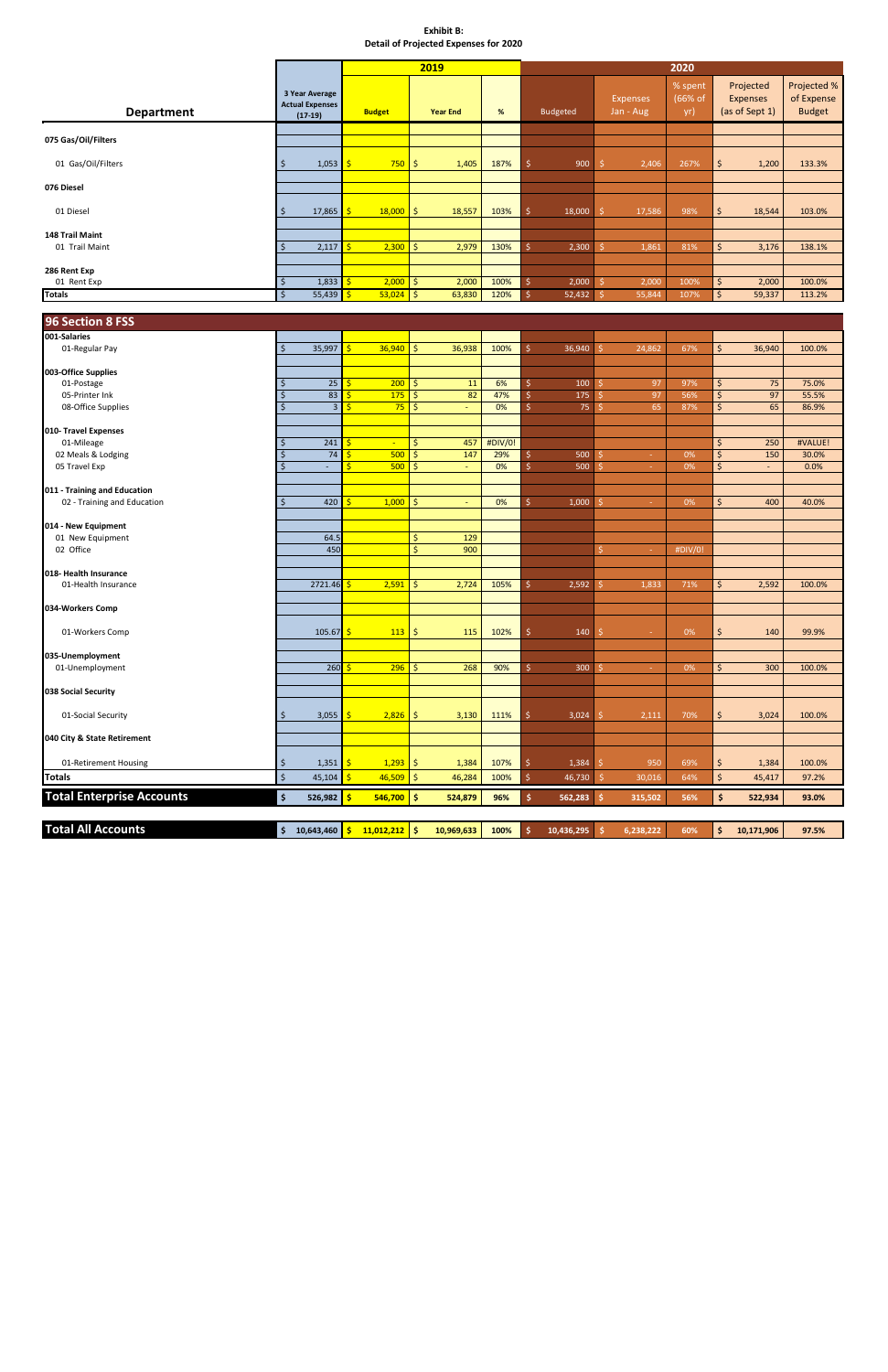CITY OF CARIBOU

2020 Historical Financial Expense Update

EXHIBIT C: DETAIL OF REVENUE PROJECTIONS BY DEPARTMENT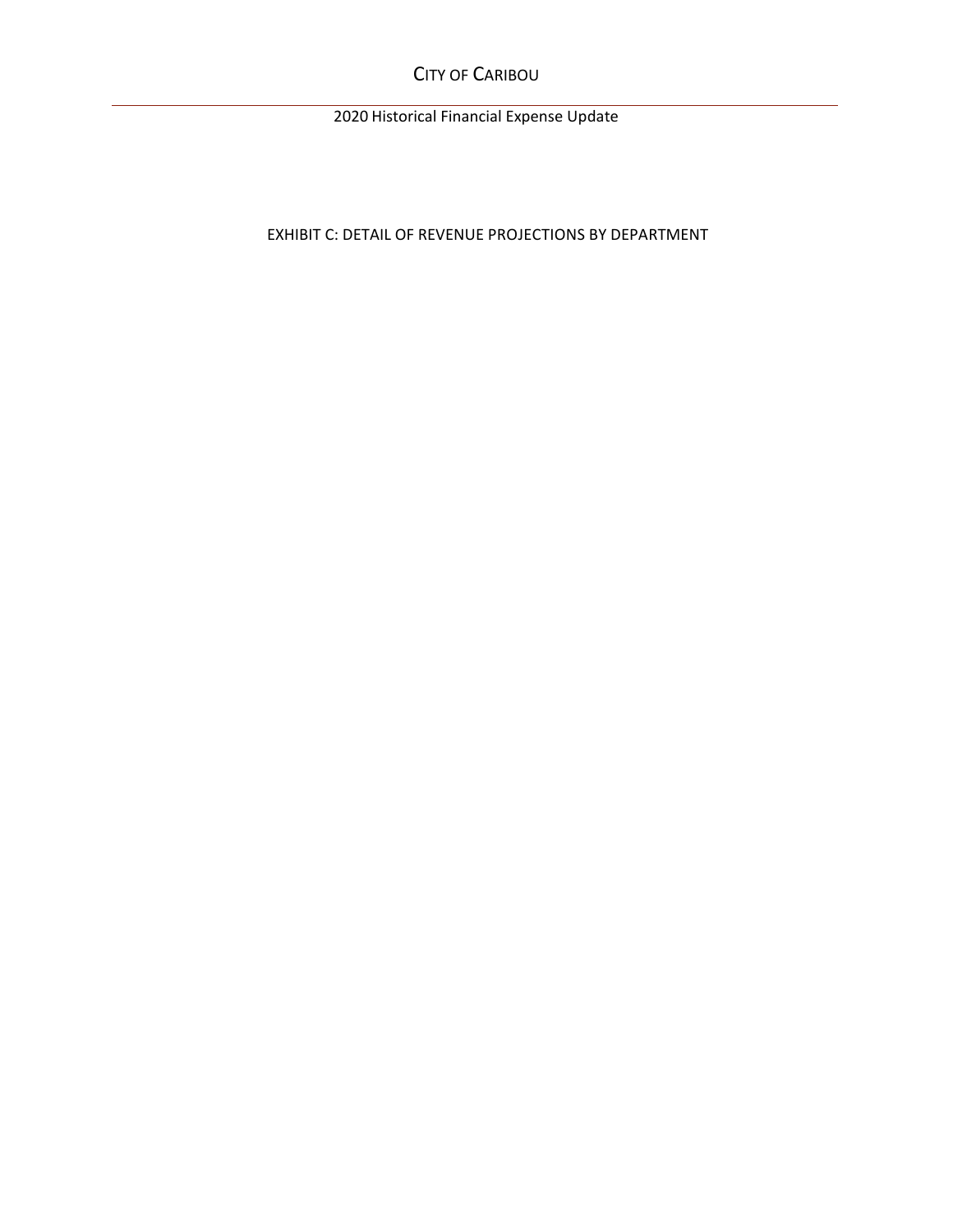|                              |                                  |                         |                         |    |               |         | 2019            |                                 |          |                                 |          | 2020                       |    |                                       |                         |
|------------------------------|----------------------------------|-------------------------|-------------------------|----|---------------|---------|-----------------|---------------------------------|----------|---------------------------------|----------|----------------------------|----|---------------------------------------|-------------------------|
| <b>Department</b>            | Fund                             |                         | 3 yr Avg<br>$(2017-19)$ |    | <b>Budget</b> |         | <b>Year-End</b> | % Diff<br>from<br><b>Budget</b> |          | <b>Revenue</b><br><b>Budget</b> |          | <b>2020 YTD</b><br>(Sept1) |    | Projected Year<br><b>End Revenues</b> | $%$ of<br><b>Budget</b> |
| <b>GENERAL FUNDS</b>         |                                  |                         |                         |    |               |         |                 |                                 |          |                                 |          |                            |    |                                       |                         |
| <b>10 General Government</b> | 01 - TAX LIEN COSTS COLLECTED    | Ś                       | 18,805                  | Ŝ. | $19,500$   \$ |         | 18,073          | $-7.3%$ \$                      |          | 18,000                          | -\$      | 15,492                     |    | 18,500                                | 2.8%                    |
|                              | 02 - DELINQ. TAX INTEREST        | Ś                       | 66,300                  | Ŝ. | 62,500        | \$      | 68,678          | $9.9\%$ \$                      |          | 65,000                          | Ŝ.       | 52,389                     |    | 72,000                                | 10.8%                   |
|                              | 03 - SUPPLEMENTAL TAX            | \$                      | 364                     |    | 1,000         | -\$     |                 | $-100.0\%$ \$                   |          | ٠                               |          |                            |    |                                       |                         |
|                              | 04 - PYMTS IN LIEU OF TAX        | $\mathsf{\hat{S}}$      | 59,074                  |    | 58,000        | Ŝ.      | 61,663          | $6.3\%$ \$                      |          | 58,000                          | Ŝ        | 17.864                     |    | 45,000                                | $-22.4%$                |
|                              | 05 - CITY OWNED PROPERTY         | Ś                       | 36,086                  |    | 30,000        |         | 49,314          | $64.4\%$ \$                     |          | 30.000                          | Ś        | 63,787                     |    | 63.787                                | 112.6%                  |
|                              | 06 - EXCISE TAX                  | Ś                       | 1,511,166               |    | 1,475,000     | \$.     | 1,544,857       | $4.7\%$ \$                      |          | 1,525,000                       | Ŝ        | 1,042,529                  |    | 1,550,000                             | 1.6%                    |
|                              | 07 - BOAT EXCISE TAX             | \$                      | 4,339                   | Ś  | 4.100         | Ŝ.      | 4,465           | 8.9%                            | <b>S</b> | 4,200                           | Ŝ.       | 4.533                      |    | 4.533                                 | 7.9%                    |
|                              | 08 - BOAT REG FEE (LOCAL)        | Ś                       | 408                     |    | 400           | Ŝ.      | 415             | $3.8\%$ \$                      |          | 400                             | Ś        | 383                        |    | 390                                   | $-2.5%$                 |
|                              | 09 - SNOWMOBILE REGISTRATION     | Ś                       | 649                     |    | 625           | Ŝ.      | 602             | $-3.7\%$ \$                     |          | 600                             | Ś        | 307                        |    | 600                                   | 0.0%                    |
|                              | 10 - ATV REGISTRATION LOCAL FEE  | Ś                       | 827                     |    | 800           | Ŝ.      | 778             | $-2.8%$ \$                      |          | 750                             | Ś        | 704                        |    | 715                                   | $-4.7%$                 |
|                              | 11 - Aircraft Excise             | Ś                       | 835                     |    | 370           | -Ś      | 662             | $79.0\%$ \$                     |          | 600                             | Ś        | 291                        |    | 600                                   | 0.0%                    |
|                              | 12 - Travel Reimbursement        | Ś                       | 981                     |    | 1,200         | Ŝ.      | 651             | $-45.8%$                        | -\$      | 350                             | .S       | 279                        |    | 300                                   | $-14.3%$                |
|                              | 15 - MISC. LICENSES              | Ś                       | 2,288                   |    | 2,200         | -Ś      | 2,406           | $9.3\%$ \$                      |          | 2,200                           | .S       | 1,090                      |    | 2.000                                 | $-9.1%$                 |
|                              | <b>16 - VEHICLE REGISTRATION</b> | Ś                       | 15,641                  |    | 15,000        | Ŝ.      | 16,168          | 7.8%                            | <b>S</b> | 15,500                          | Ś        | 17,272                     |    | 22.000                                | 41.9%                   |
|                              | 17 - 60 ACCESS HIGHWAY           | \$                      |                         | Ś  | ÷.            | \$      |                 | 0.0%                            |          |                                 |          |                            |    |                                       |                         |
|                              | 18 - STATE REVENUE SHARING       | \$                      | 643,733                 |    | 740,000       | Ŝ.      | 782,679         | $5.8\%$ \$                      |          | 825,000                         | 'S       | 671,373                    |    | 950,000                               | 15.2%                   |
|                              | <b>19 - CONNOR EXCISE FEE</b>    | Ś                       | 1.803                   | Š. | 1.750         | Ŝ.      | 1,677           | $-4.2%$                         | <b>S</b> | 1,700                           | Ŝ.       | 870                        |    | 1,440                                 | $-15.3%$                |
|                              | 21 - BIRTH RECORDS               | $\mathsf{\hat{S}}$      | 7,955                   |    | 7,250         | -Ś      | 8,292           | $14.4\%$ \$                     |          | 8,000                           | Ŝ        | 3.844                      |    | 6,115                                 | $-23.6%$                |
|                              | 22 - DEATH RECORDS               | Ś                       | 6,676                   |    | 4,800         | Ŝ.      | 7,842           | $63.4\%$ \$                     |          | 6,000                           | \$       | 5.461                      |    | 8,675                                 | 44.6%                   |
|                              | 23 - MARRIAGE RECORDS            | Ś                       | 3.238                   |    | 3,150         | $\zeta$ | 3,025           | $-4.0\%$ \$                     |          | 2,750                           | Ś        | 2.185                      |    | 3.150                                 | 14.5%                   |
|                              | 25 - DOG LICENSES                | Ś                       | 3,344                   |    | 1,800         | Ŝ.      | 1,169           | $-35.1\%$ \$                    |          | 1,150                           | Ŝ        | 569                        |    | 1.150                                 | 0.0%                    |
|                              | 26 - FISHING LICENSES            | Ś                       | 463                     |    | 450           | ς       | 426             | $-5.3\%$ \$                     |          | 425                             | Ŝ.       | 244                        |    | 300                                   | $-29.4%$                |
|                              | 28 - CABLE TV FRANCHISE          | \$                      | 100,206                 |    | 103,500       | Ŝ.      | 107,225         | $3.6\%$ \$                      |          | 85,780                          | Ś        | 106,017                    |    | 106,017                               | 23.6%                   |
|                              | 29 - MISC. INTEREST              | Ś                       | 39,025                  |    | 30,000        | \$.     | 44,109          | 47.0% \$                        |          | 42,000                          | Ŝ        | 22,657                     |    | 38,000                                | $-9.5%$                 |
|                              | 30 - MISC. INCOME                | Ś                       | 4,776                   |    | 4,250         | Ŝ.      | 5,347           | $25.8\%$ \$                     |          | 4,500                           | Š.       | 3.861                      |    | 6,000                                 | 33.3%                   |
|                              | 32 - PROPERTY TAXES              | \$                      | 4,015,878               |    | 4,027,637     | -Ś      | 4,027,637       | 0.0%                            | -\$      | 4,051,590                       | Ŝ        | 3,355,672                  |    | 3,355,672                             | $-17.2%$                |
|                              | 34 - PROPERTY TAX OVERLAY        | \$                      | 70,440                  |    | 54,306        | -Ś      | 54,306          | 0.0%                            |          |                                 | Ŝ        |                            |    |                                       | #DIV/0!                 |
|                              | 40 - HOUSING P/Y RECONCILIATION  | Ś                       | 4,595                   |    | 3,500         | Ŝ.      | 3,197           | $-8.6\%$ \$                     |          | 3,500                           |          | 2.648                      |    | 2.648                                 | $-24.3%$                |
|                              | 41 - CDC REVOLOVING LOAN INT     | \$                      |                         |    |               | Ś       |                 | 0.0%                            |          |                                 |          |                            |    |                                       |                         |
|                              | 42 - CDC LOAN IRP INTEREST       | Ś                       | 1.441                   |    | 1.400         | Ŝ.      | 1,320           | $-5.7\%$ \$                     |          | 1.200                           | Ś        | $\sim$                     |    | 1.200                                 | 0.0%                    |
|                              | 43 - DISPOSAL OF SURPLUS         | \$                      | 1,667                   |    | 1,200         | -Ś      | $\equiv$        | $-100.0\%$ \$                   |          | 600                             | Ŝ.       |                            |    |                                       |                         |
|                              | 44 - RSU Payment                 | $\mathsf{\hat{S}}$      | 47,392                  |    | $\sim$        | Ś       | $\sim$          | $0.0\%$ \$                      |          |                                 |          |                            |    |                                       |                         |
|                              | <b>47 - HUNTING LICENSES</b>     | Ś                       | 670                     |    | 625           |         | 604             | $-3.4\%$ \$                     |          | 550                             | .S       | 179                        |    | 500                                   | $-9.1%$                 |
|                              | 51 - Contracted Fees Elections   | Ś                       | 4.287                   |    | 2,360         | -Ś      | 2,898           | $22.8\%$ \$                     |          | 4.000                           | <b>S</b> | 4.421                      |    | 6.000                                 | 50.0%                   |
|                              | 52 - Investment Interest         | Ś                       | 90,846                  | Š. | 91.000        | Ŝ.      | 90,901          | $-0.1%$                         | <b>S</b> | 90,000                          | Ŝ.       | 63.674                     | Š. | 75,000                                | $-16.7%$                |
|                              | 53 - Transfer In                 | $\overline{\mathsf{S}}$ |                         |    |               | Š.      |                 | 0.0%                            |          |                                 |          |                            |    |                                       |                         |
|                              | <b>Totals</b>                    | \$                      | 6,766,196               | S  | 6,749,673     | Ŝ       | 6,911,383       | $2.4\%$ \$                      |          | 6,849,345                       | Ŝ        | 5,460,596                  |    | 6,342,293                             | $-7.4%$                 |
| <b>12 Nylander Museum</b>    | 01 - Nylander Museum             |                         | 918                     | Ŝ  | $\sim$        | Ŝ.      | 918             |                                 |          |                                 | Š.       | $\overline{0}$             | Ŝ. |                                       | #DIV/0!                 |
|                              | 03 - Nylander Museum Rentals     | Ś                       | 1,350                   |    | 900           | -Ś      | 1,350           |                                 | Ŝ        | 1.500                           |          |                            |    |                                       | $-100.0%$               |
|                              | <b>Totals</b>                    | $\mathsf{\hat{S}}$      | 2,268                   | Ŝ. | 900           | -Ś      | 2,268           | $0.0\%$ \$                      |          | 1,500                           | Š.       | $\mathbf{0}$               |    |                                       | $-99.9%$                |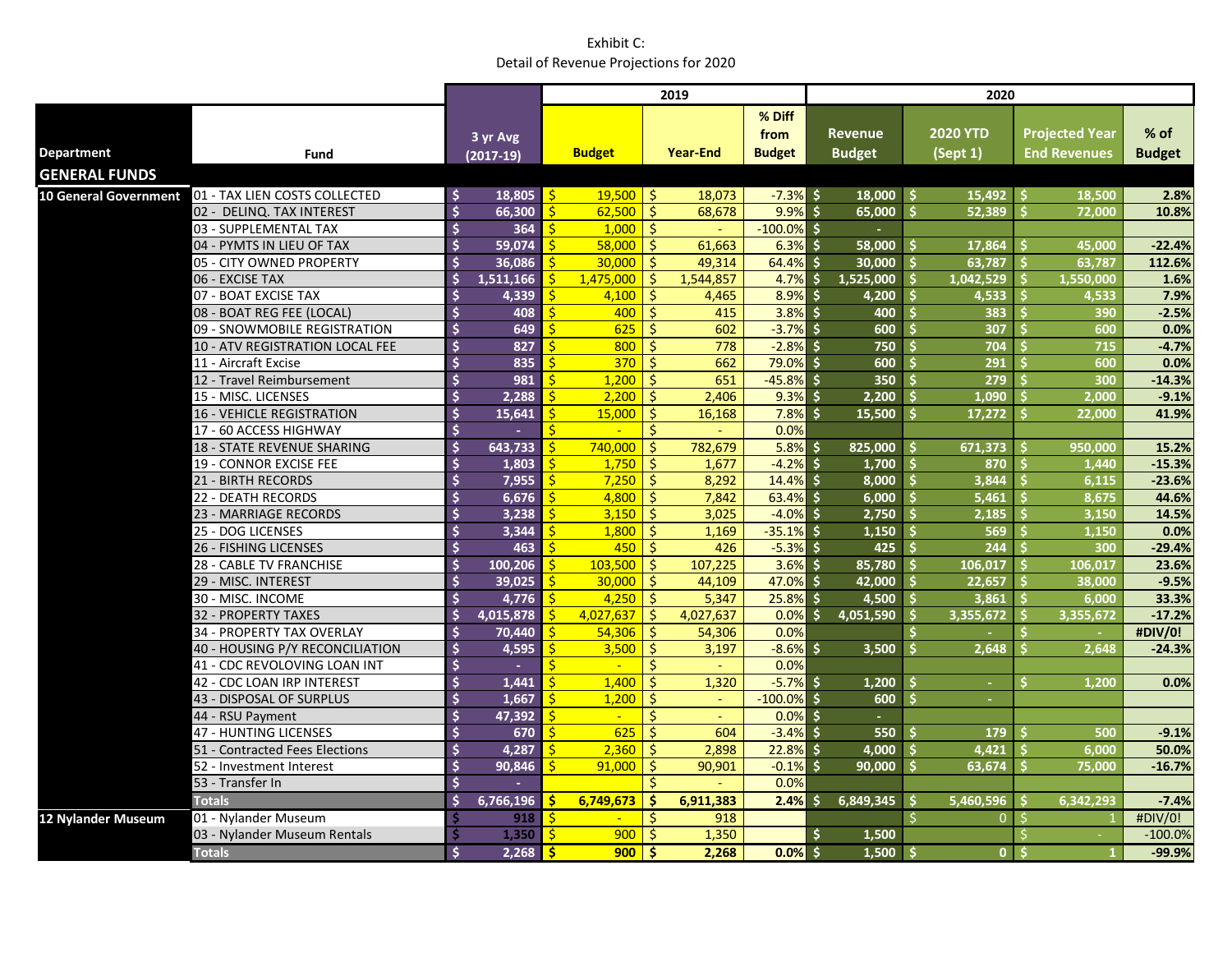|                               |                                                |                    |                      |              |                |                     | 2019            |                      |                     |                             |                     | 2020            |          |                       |               |
|-------------------------------|------------------------------------------------|--------------------|----------------------|--------------|----------------|---------------------|-----------------|----------------------|---------------------|-----------------------------|---------------------|-----------------|----------|-----------------------|---------------|
|                               |                                                |                    |                      |              |                |                     |                 | % Diff               |                     |                             |                     |                 |          |                       |               |
|                               |                                                |                    | 3 yr Avg             |              |                |                     |                 | from                 |                     | <b>Revenue</b>              |                     | <b>2020 YTD</b> |          | <b>Projected Year</b> | $%$ of        |
| <b>Department</b>             | Fund                                           |                    | $(2017-19)$          |              | <b>Budget</b>  |                     | <b>Year-End</b> | <b>Budget</b>        |                     | <b>Budget</b>               |                     | (Sept1)         |          | <b>End Revenues</b>   | <b>Budget</b> |
| 17 Health & Sanitation        | 01 - Tri-Community Dividends                   | Ś                  | 143,616              | $\mathsf{S}$ | 170,000        | -\$                 | 170,000         | $0.0\%$ \$           |                     | $\sim$                      |                     |                 |          |                       | #DIV/0!       |
|                               | <b>Totals</b>                                  | \$                 | 143.616              | <b>S</b>     | $170,000$   \$ |                     | 170,000         | $0.0\%$ \$           |                     | $\mathcal{L}_{\mathcal{A}}$ | Ŝ.                  | $\sim$          | Ŝ        |                       | #DIV/0!       |
| <b>18 Municipal Buildings</b> | 01 EOC Rentals                                 | \$                 | 4,000                | S.           | 4,000          | -\$                 | 4,000           | 0.0%                 | Ŝ.                  | 4,000                       | -\$                 | 2,667           |          | 4,000                 | 0.0%          |
|                               | <b>Totals</b>                                  | Ś                  | 4,450                | <b>S</b>     | 4,000          | -\$                 | 4,000           | 0.0%                 | -\$                 | $4,000$ \$                  |                     | 2,667           |          | 4,000                 | 0.0%          |
| <b>20 General Assistance</b>  | 01 - Connor Administration Fees                | \$                 | 4.800                | $\mathsf{S}$ | 4.800          | Ŝ.                  | 4,800           | 0.0%                 | $\zeta$             | 4,800                       | -\$                 | 3,575           | <b>S</b> | 4.800                 | 0.0%          |
|                               | 02 - State Reimbursement                       | \$                 | 17,774               | Ŝ.           | 20,500         | -\$                 | 15,960          | $-22.1\%$ \$         |                     | 15,500                      | Ŝ.                  | 10,278          | .S       | 16,492                | 6.4%          |
|                               | <b>Totals</b>                                  | \$                 | 22,574               | <b>S</b>     | $25,300$ \$    |                     | 20,760          | $-17.9%$             | -\$                 | 20,300                      | $\ddot{\bm{\zeta}}$ | 13,853          | <b>S</b> | 22,067                | 8.7%          |
| <b>22 Tax Assesment</b>       | 01 - TREE GROWTH REIMBURSEMENT                 | \$                 | 3,557                | $\mathsf{S}$ | 3,450          | -\$                 | 3,816           | 10.6%                |                     | 3.450                       | $\mathsf{S}$        |                 |          | 3,140                 | $-9.0%$       |
|                               | 02 - VETERANS EXEMPTION REIMB                  | Ś                  | 12,736               | Ŝ            | 11,500         | -\$                 | 13,647          | 18.7%                |                     | 12.500                      | \$                  | 13.846          |          | 13.846                | 10.8%         |
|                               | 04 - HOMESTEAD EXEMPTION REIMB                 | Ś                  | 575,922              | Ŝ.           | 631,497        | -Ś                  | 631,497         | 0.0%                 |                     | 651.500                     | Ś.                  | 684.017         | Ŝ        | 858,400               | 31.8%         |
|                               | 05 - BETE REIMBURSEMENT                        | \$                 | 110,689              | Ŝ.           | 131,159        | -Ŝ                  | 131,323         | 0.1%                 |                     | 125,000                     | Ś.                  | 178             | -Ś       | 167.759               | 34.2%         |
|                               | 06 - Printing Fees                             | \$                 | 535                  |              | 250            | -Ś                  | 422             | 68.9%                |                     | 50                          | \$                  | $\sim$          | Š.       | 350                   | 600.0%        |
|                               | XX - Renewable Energy Credit Reimb             |                    |                      |              |                |                     |                 | #DIV/0!              | \$                  |                             | Ś                   |                 |          | 16.200                | #DIV/0!       |
|                               | <b>Totals</b>                                  | \$                 | 703,439              | -Ś           | 777,856        | -\$                 | 780,705         | 0.4%                 | -Ś                  | 792,500                     | Ŝ.                  | 698,041         |          | 1,059,696             | 33.7%         |
| 23 Code Enforcement           | 01 - ELECTRICAL PERMITS                        | Ś                  |                      | <b>S</b>     | $\sim$         | -Ś                  | $\sim$          | #DIV/0!              | Ŝ.                  | $\sim$                      |                     |                 |          |                       |               |
|                               | 02 - BUILDING PERMITS LOCAL FEE                | Ś                  | 2,763                | ς            | 2,000          | S.                  | 3,340           | $67.0%$ \$           |                     | 2,000                       | \$                  | 1.650           |          | 2,000                 | 0.0%          |
|                               | 03 - PLUMBING PERMITS LOCAL FEE                | \$                 | 4,196                | Ŝ.           | 3,000          | Ŝ.                  | 6,760           | 125.3%               | Ŝ.                  | 3,000                       | Ś.                  | 1.995           |          | 2.200                 | $-26.7%$      |
|                               | 07 - SITE DESIGN REVIEW APP FEES               | \$                 | 720                  | Ŝ            | 600            | Ŝ.                  | 540             | $-10.0%$             | $\zeta$             | 550                         | $\ddot{\varsigma}$  | 270             | Š        | 450                   | $-18.2%$      |
|                               | 10 - DEMO PERMIT FEES                          | Ś                  | 8                    | Ś            | $\sim$         | Ŝ.                  | 25              | #DIV/0!              | l \$                | 300                         | \$                  | ÷.              | Ś        |                       | $-100.0%$     |
|                               | 11 - SIGN PERMITS                              | Ś                  | 650                  | Ś            | 400            | -Ś                  | 500             | $25.0\%$ \$          |                     | 300                         | Ś.                  | 150             |          | 250                   | $-16.7%$      |
|                               | 12 - SUBDIVISION REVIEW                        | Ś                  | 60                   | Š            | $\mathbf{u}$   | $\ddot{\mathsf{S}}$ | $\sim$          | #DIV/0!              | $\ddot{\mathsf{s}}$ | $\sim$                      |                     |                 |          |                       |               |
|                               | 13 - MISCELLANEOUS INCOME                      | Ś                  | ÷                    | Ŝ            |                | \$                  | $\sim$          | #DIV/0!              | \$                  | $\sim$                      |                     |                 |          |                       |               |
|                               | 14 - Heating Permits                           | Ś                  | ×.                   | Ŝ.           | $\mathbf{u}$   | Ŝ.                  | $\omega$        | #DIV/0!              | \$                  | $\omega$                    |                     |                 |          |                       |               |
|                               | 15 - LDA Inspection Service                    | Ś                  | ×.                   | Š            | ÷.             | $\ddot{\mathsf{S}}$ |                 | #DIV/0!              | \$                  | $\sim$                      |                     |                 |          |                       |               |
|                               | 16 - Woodland Services                         | Ś                  | 332                  | Ŝ.           | $\sim$         | Ŝ.                  |                 | #DIV/0!              | \$                  | $\equiv$                    |                     |                 |          |                       |               |
|                               | <b>Totals</b>                                  | Ś                  | 8.730                | Ŝ            | 6.000          | -Ś                  | 11,165          | 86.1%                | -Ś                  | 6.150                       | -Ŝ                  | 4.065           |          | 4.900                 | $-20.3%$      |
| 25 Library                    | 01 Miscellaneous Income                        | Ś                  | 4,778                | Ŝ.           | 4,600          | Ŝ.                  | 4,750           | 3.3%                 |                     | 4.600                       | \$                  | 1,486           |          | 3.100                 | $-32.6%$      |
|                               | 02 Non-Resident Fees                           | \$                 | 2,075                | Ŝ            | 2,050          | -Ś                  | 1,677           | $-18.2%$             |                     | 1.500                       | Ś.                  | 622             |          | 1.100                 | $-26.7%$      |
|                               | 03 Passport Services                           | Ś                  | $\sim$               | $\mathsf{S}$ | $\sim$         | -Ś                  | $\sim$          | $\frac{1}{1}$ DIV/0! | \$                  | $\equiv$                    |                     |                 |          |                       |               |
|                               | Totals                                         | Ś<br>Ś             | 6.853                | Ŝ            | 6,650          | -Ś                  | 6,428           | $-3.3%$              | - Ś                 | 6.100                       | <b>S</b>            | 2.107           |          | 4,200                 | $-31.1%$      |
| 31 Fire & Ambulance           | 01 - MAINECARE<br>02 - MAINECARE AIR AMBULANCE | \$                 | 359.255              | Ŝ.<br>Ŝ      | 360,000        | -Ś                  | 327,524         | $-9.0%$<br>#DIV/0!   | $\zeta$             | 430.000                     | $\mathsf{S}$        | 152.845         |          | 229,268               | $-46.7%$      |
|                               | 03 - MaineCare Contractual Allowance           | Ś                  | 11,306<br>(187, 566) | Ŝ.           | $(174,000)$ \$ | \$                  | (219, 213)      | $26.0%$ \$           |                     | (174,000) \$                |                     | (59, 236)       |          | (88.853)              | $-48.9%$      |
|                               | 04 - MEDICARE                                  | Ś                  | 679,722              | Ŝ.           | 660,000        | $\sqrt{5}$          | 762,450         | $15.5%$ \$           |                     | 800,000                     | S.                  | 394,467         | S.       | 591.700               | $-26.0%$      |
|                               | 05 - MEDICARE AIR AMBULANCE                    | \$                 | 67,602               | Ś            | ÷.             | Ŝ.                  |                 | #DIV/0!              |                     |                             |                     |                 |          |                       |               |
|                               | 06 - MediCare Contractual Allowance            | Ś                  | (258.116)            | S.           | (260.460)      | -Ś                  | (219, 350)      | $-15.8%$             | S.                  | (250,000)                   | Ŝ.                  | (135.112)       |          | (202.668)             | $-18.9%$      |
|                               | 07 - PRIVATE INSURANCE                         | \$                 | 428,681              | \$           | 415,000        | -\$                 | 422,015         | $1.7\%$ \$           |                     | 415,000                     | Ŝ.                  | 238,100         |          | 357,150               | $-13.9%$      |
|                               | 08 - PRIVATE INS AIR AMBULANCE                 | \$                 | 35,415               | -Ś           |                | Ŝ.                  |                 | #DIV/0!              |                     |                             |                     |                 |          |                       |               |
|                               | 09 - Contractual Allowance - Private           | Ś                  | (16, 200)            | -Ś           | (13.500)       | -Ś                  | (20, 434)       | $51.4%$ \$           |                     | (18,000)                    | Ŝ.                  | (4.800)         |          | (7.199)               | $-60.0%$      |
|                               | 10 - SELF PAY                                  | \$                 | 210,257              |              | 220,000        | -\$                 | 169,200         | $-23.1\%$ \$         |                     | 175,000                     | Ś.                  | 100.494         |          | 150,740               | $-13.9%$      |
|                               | 11 - SELF PAY AIR AMBULANCE                    | $\mathsf{\hat{S}}$ | 21,077               | S.           | $\mathbf{r}$   | $\ddot{\mathsf{S}}$ |                 | #DIV/0!              |                     |                             |                     |                 |          |                       |               |
|                               |                                                |                    |                      |              |                |                     |                 |                      |                     |                             |                     |                 |          |                       |               |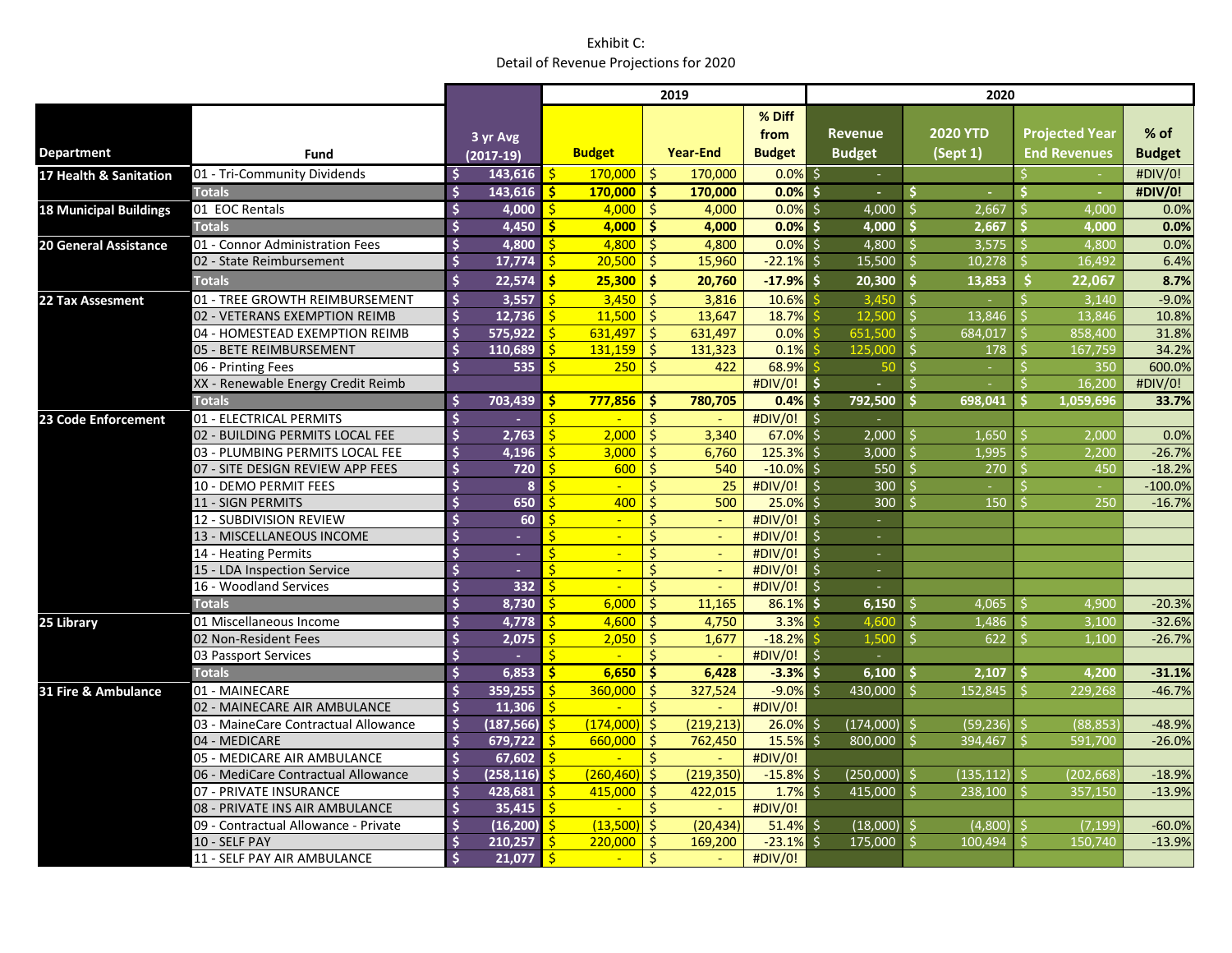|                   |                                   |                    |               |                         |                 |                    | 2019            |                  |              |                |    | 2020            |    |                       |               |
|-------------------|-----------------------------------|--------------------|---------------|-------------------------|-----------------|--------------------|-----------------|------------------|--------------|----------------|----|-----------------|----|-----------------------|---------------|
|                   |                                   |                    |               |                         |                 |                    |                 | % Diff           |              |                |    |                 |    |                       |               |
|                   |                                   |                    | 3 yr Avg      |                         |                 |                    |                 | from             |              | <b>Revenue</b> |    | <b>2020 YTD</b> |    | <b>Projected Year</b> | $%$ of        |
| <b>Department</b> | Fund                              |                    | $(2017-19)$   |                         | <b>Budget</b>   |                    | <b>Year-End</b> | <b>Budget</b>    |              | <b>Budget</b>  |    | (Sept1)         |    | <b>End Revenues</b>   | <b>Budget</b> |
|                   | 12 - Dis Contract - Self Pay      | \$                 | (1, 578)      | Š.                      | (2,000)         | -\$                | (482)           | $-75.9\%$ \$     |              | (2,000)        |    |                 |    |                       |               |
|                   | 13 - VA Air                       | Ś                  | $\sim$        | $\mathsf{S}$            | $\sim$          | \$                 | $\sim$          | #DIV/0!          |              |                |    |                 |    |                       |               |
|                   | 14 - VA Land                      | $\mathsf{\hat{S}}$ | ш.            | $\overline{\mathsf{S}}$ | $\sim$          | Ś                  |                 | #DIV/0!          |              |                |    |                 |    |                       |               |
|                   | 15 - Contractual Allow - VA       | Ś                  | (5.833)       | Ś                       | (7.200)         | Ś                  | (3,209)         | $-55.4\%$ \$     |              | (6,000)        | Ŝ. | (1,760)         | Ŝ. | (2.640)               | $-56.0%$      |
|                   | 16 - Contractual Allow - Other    | Ś                  | (60)          |                         | (500)           | '\$                |                 | $-100.0\%$ \$    |              | (500)          |    |                 |    |                       |               |
|                   | 20 - WASHBURN PER CAPITA FEE      | Ś                  | 3.233         | Ś                       | 9,700           | <sup>\$</sup>      | 9.700           | $0.0\%$ \$       |              | ÷.             |    |                 | Ś  |                       | #DIV/0!       |
|                   | 21 - WOODLAND PER CAPITA FEE      | Ś                  | 13.950        | Ś.                      | 13.950          | Ŝ                  | 13,950          | $0.0\%$ \$       |              | 103.100        |    | 77.325          | Š. | 103.100               | 0.0%          |
|                   | 22 - NEW SWEDEN PER CAPITA FEE    | Ś                  | 6,923         | Š.                      | 6,923           | -Ś                 | 6,923           | $0.0\%$ \$       |              | 59,300         | Ŝ. | 44,475          |    | 59,300                | 0.0%          |
|                   | 23 - WESTMANLAND PER CAPITA FEE   | Ś                  | 713           | $\mathsf{S}$            | 713             | -Ś                 | 713             | $0.0\%$ \$       |              | $7,900$ \$     |    |                 |    | 7,900                 | 0.0%          |
|                   | 24 - STOCKHOLM PER CAPITA FEE     | Ś                  | 2,909         | Ŝ.                      | 2,909           | '\$                | 2,909           | $0.0\%$ \$       |              | $24,600$ \$    |    | 12.300          |    | 24,600                | 0.0%          |
|                   | 25 - CONNOR PER CAPITA FEE        | Ś                  | 5,244         | Š.                      | 5,244           | -Ś                 | 5,244           | $0.0\%$ \$       |              | 41,500         | Ŝ. | 31.125          | ς  | 41.500                | 0.0%          |
|                   | 26 - PERHAM PER CAPITA FEE        | Ś                  | 4,439         | Š.                      | 4,439           | -Ś                 | 4,439           | 0.0%             |              |                |    |                 |    |                       | #DIV/0!       |
|                   | 27 - MADAWASKA LAKE PER CAPITA    | Ś                  | 1,265         | Ś.                      | 1,265           | -Ś                 | 1,265           | $0.0\%$ \$       |              | 14,200         | S. | 10,175          |    | 14,200                | 0.0%          |
|                   | 28 - LORING DEV PER CAPITA FEE    | Ś                  | ÷.            | \$                      | <b>Ca</b>       | Ŝ                  |                 | #DIV/0!   \$     |              | $\sim$         |    |                 | Ŝ  |                       | #DIV/0!       |
|                   | 29 - WADE PER CAPITA FEE          |                    | 514           | Ś.                      | 1.541           | Ŝ                  | 1.541           | $0.0\%$ \$       |              | $\sim$         |    |                 |    |                       |               |
|                   | 30 - NON-CONTRACTED TOWNS FEES    |                    |               |                         |                 |                    |                 |                  |              |                | Ŝ. | 2.500           | Š. | 2.500                 |               |
|                   | 35 - MISC. INTEREST               | $\mathsf{\hat{S}}$ | 400           | \$                      | 300             | -Ś                 | $\overline{4}$  | $-98.6\%$ \$     |              | 150            | Ŝ. | 218             | Š  | 327                   | 117.9%        |
|                   | 36 - RECOVERY OF BAD DEBT         | \$                 | 2,676         | Ś                       | 2,500           | '\$                | 1,736           | $-30.5%$ \$      |              | $2,500$ \$     |    | 1.062           |    | 1,594                 | $-36.3%$      |
|                   | 37 - Ambulance Insurance Reports  |                    | 213           | Ś                       | 190             | <b>S</b>           | 189             | $-0.7\%$ \$      |              | $200 \,$ \$    |    | 143             | Ŝ. | 214                   | 7.2%          |
|                   | 38 - LIMESTONE PER CAPITA FEE     | Ś                  | $\sim$        |                         |                 |                    |                 |                  | \$           | 203,000 \$     |    | 152.700         | Š. | 203.000               | 0.0%          |
|                   | 39 - CASWELL PER CAPITA FEE       | \$                 | $\Delta \phi$ |                         |                 |                    |                 |                  | $\mathsf{S}$ | 24,100         | Ŝ. | 6.025           | Ŝ  | 24,100                | 0.0%          |
|                   | 40 - AMB BILLING HOULTON          | \$                 | 41,856        | \$                      | 40,000          | Ŝ.                 | 42,805          | $7.0\%$ \$       |              | $10,000$ \$    |    | 16.347          | \$ | 16,347                | 63.5%         |
|                   | 41 - AMB BILLING CALAIS           | Ś                  | 28,592        | Š.                      | 27,500          | \$                 | 29,112          | $5.9%$ \$        |              | 28,332         | Ŝ. | 15,506          | Š. | 23,259                | $-17.9%$      |
|                   | 42 - AMB BILLING VAN BUREN        | Ś                  | ш.            | Ś.                      | <b>A</b>        | Ś                  |                 | #DIV/0!          |              |                |    |                 |    |                       |               |
|                   | 43 - AMB BILLING ISLAND FALLS     | Ś                  | 1.795         | Š.                      | 2.000           | $\mathsf{\hat{S}}$ | 1.553           | $-22.4\%$ \$     |              | 500            | Ŝ. | 1.261           |    | 1.891                 | 278.2%        |
|                   | 44 - AMB BILLING PATTEN           | Ś                  | 9.892         | Ś.                      | 9.000           | -Ś                 | 9,002           | $0.0\%$ \$       |              | 10.336         | Ŝ. | 11.652          |    | 17.477                | 69.1%         |
|                   | 50 - FIRE PROTECTION CONNOR       | Ś                  | 28,593        | Ŝ.                      | 29.078          | <sup>\$</sup>      | 29,078          | $0.0\%$ \$       |              | 10,375         | Ŝ. | 10.375          | Š  | 10.375                | 0.0%          |
|                   | 51 - FIRE PROTECTION NEW SWEDEN   | Ś                  | 34.881        | Š.                      | 35,459          | Ŝ.                 | 35.459          | $0.0\%$ \$       |              | 14,825         | Ŝ. | 14.825          | ς  | 14.825                | 0.0%          |
|                   | 52 - FIRE PROTECTION WESTMANLAND  | Ś                  | ÷.            | \$                      | <b>Ca</b>       | Ś.                 |                 | #DIV/0! \$       |              | 1,975          | Ŝ. |                 |    |                       | $-100.0%$     |
|                   | 53 - FIRE PROTECTION WOODLAND     | \$                 | 63,251        | Š.                      | 64,302          | -Ś                 | 64,301          | $0.0\%$ \$       |              | 25,775         | Ŝ. | 25,775          | Š  | 25,775                | 0.0%          |
|                   | 54 - T16 R4                       | Ś                  |               | Ś                       | $\mathbf{u}$    | \$                 | $\omega$        | #DIV/0! \$       |              | $\sim$         |    |                 |    |                       |               |
|                   | 60 - Fire Insurance Reports       | \$                 | 137           | $\mathsf{S}$            | 150             | Ś                  | 60              | $-60.0\%$ \$     |              | 125            | Ŝ. | 50              |    | 75                    | $-40.0%$      |
|                   | 61 - Fire Insurance Recovery      | Ś                  |               | $\overline{\mathsf{S}}$ | $\mathbf{u}$    | Ś                  |                 | #DIV/0!          |              |                |    |                 |    |                       |               |
|                   | 62 - Fire Permits                 | Ś                  | 5.196         | \$                      | 5,000           | Ś                  | 5,068           | $1.4\%$ \$       |              | 5,000          | Ŝ. | 4,626           |    | 6,750                 | 35.0%         |
|                   | 63 - Misc Income                  | \$                 | 333           | \$                      |                 | Ś                  |                 | #DIV/0!          | -\$          | $1,000$ \$     |    |                 |    |                       |               |
|                   | <b>Totals</b>                     | Ś                  | 1,600,969     | Ŝ.                      | 1,459,503       | -Ś                 | 1,483,554       | $1.6\%$ \$       |              | 1,958,293 \$   |    | 1,123,463       | S  | 1,626,607             | $-16.9%$      |
| 35 Police         | 01 - MISC. FEES INSURANCE REPORTS | \$                 | 1.422         | Ŝ.                      | 1.300           | -Ś                 | 1,354           | 4.2%             |              | 1.300          | Ŝ. | 1.005           | Š. | 1.235                 | $-5.0%$       |
|                   | 02 - POLICE DISPATCHING           | \$                 | 1,778         | Š.                      | 1,300           | '\$                | 2,000           | 53.8%            | -S           | 2,000          | \$ | 2,000           | \$ | 2,000                 | 0.0%          |
|                   | 03 - FINGERPRINTING FEES          |                    | 59            | Š.                      | 50 <sub>2</sub> | -Ś                 | 66              | 32.0%            | -S           | 60             | Ŝ. | 6 <sup>1</sup>  | Š  | 60                    | 0.0%          |
|                   | 04 - CONCEALED WEAPON PERMITS     | Ś                  | 455           | Š.                      | 460             | -Ś                 | 325             | $-29.3%$         | -S           | 400            | Š. | 245             |    | 340                   | $-15.0%$      |
|                   | 05 - COPS GRANT REIMBURSEMENT     |                    | 158           | $\overline{\mathsf{S}}$ | $\mathbf{u}$    | $\dot{\mathsf{S}}$ | ◆               | $\text{HDIV}/0!$ |              | $\sim$         |    |                 |    |                       |               |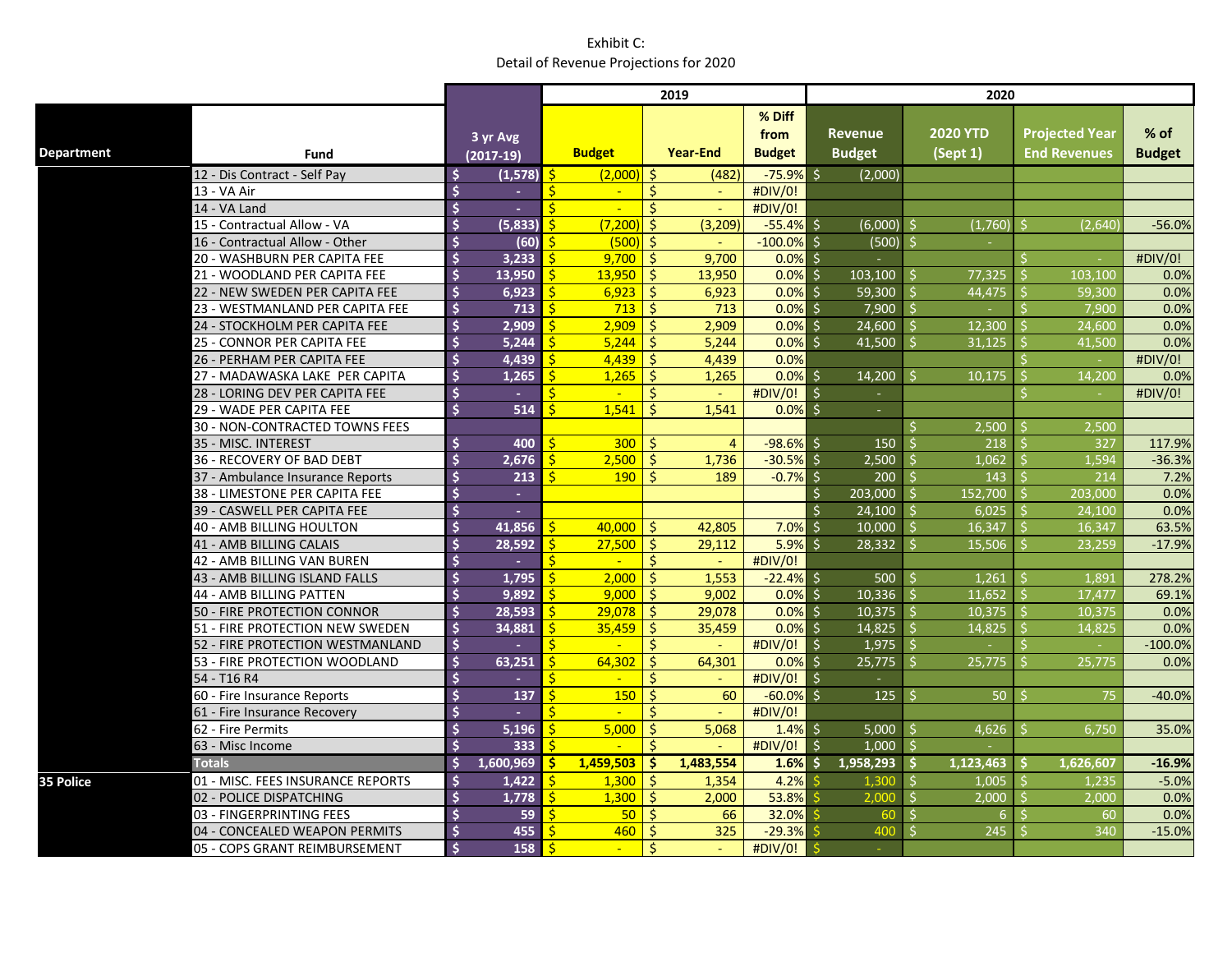| % Diff<br>$%$ of<br><b>Revenue</b><br><b>2020 YTD</b><br><b>Projected Year</b><br>from<br>3 yr Avg<br><b>End Revenues</b><br><b>Budget</b><br><b>Department</b><br><b>Budget</b><br><b>Year-End</b><br><b>Budget</b><br><b>Budget</b><br>(Sept 1)<br>Fund<br>$(2017-19)$<br>06 - Prisoner Boarding Reimbursement<br>$\mathsf{S}$<br>$\mathsf{S}$<br>$\zeta$<br>5.7%<br>$\zeta$<br>2,888<br>9,419<br>9,000<br>9,512<br>9,000<br>4,000<br>$-55.6%$<br>$\mathsf{S}$<br>$\mathsf{S}$<br>$\ddot{\mathsf{S}}$<br>Ś.<br>555<br>07 - Dog Violation<br>600<br>451<br>$-24.8%$<br>500<br>650<br>30.0%<br>597<br>\$<br>$\mathsf{S}$<br>$\ddot{\mathsf{S}}$<br>$-52.1%$<br>08 - Prisoner Meals<br>4,280<br>4,500<br>3,568<br>$-20.7%$<br>3.500<br>Ś.<br>1.272<br>1.675<br>$\mathsf{\hat{S}}$<br>$\dot{\mathsf{S}}$<br>Ś<br>1.600<br>Ś.<br>09 - Court Reimbursement<br>1.798<br>2,103<br>31.4%<br>1.600<br>868<br>950<br>$-40.6%$<br>$\mathsf{\hat{S}}$<br>Ŝ.<br>$-10.0%$<br>10 - Lamination Fees<br>248<br>Ŝ.<br>200<br>210<br>5.0%<br>Ś.<br>100<br>200<br>180<br>11 - Misc Fees<br>\$<br>Ś<br>500<br>$\ddot{\mathsf{S}}$<br>233<br>$-53.4%$<br>\$<br>0.0%<br>508<br>350<br>305<br>350<br>\$<br>Ś<br>$\ddot{\mathsf{S}}$<br>#DIV/0!<br>12 - False Alarm Fees<br>500<br>Ś.<br>$-100.0%$<br>$\sim$<br>S<br>$\sim$<br>$\sim$<br>$\sim$<br>$\sim$<br>$\mathsf{\hat{S}}$<br>Ś<br>$\ddot{\mathsf{S}}$<br>13 - Fines<br>#DIV/0!<br>#DIV/0!<br>÷<br>$\omega$<br>÷.<br>$\sim$<br>$\mathsf{\hat{S}}$<br>Ŕ<br>23,000<br>Ŝ<br>27,207<br>50.000<br>14 - Salary Reimbursement<br>29.548<br>18.3%<br>Ś<br>3.755<br>$-90.0%$<br>5.000<br>Ŝ.<br>$\ddot{\mathsf{S}}$<br>#DIV/0!<br>15 - Contract Inc<br>1.150<br>Ŝ.<br>×.<br>16 - School Resource Officer<br>$\frac{1}{2}$<br>Ś<br>69,460<br>$\frac{1}{2}$<br>75,215<br>75,000<br>\$<br>30,825<br>8.3%<br>45,009<br>0.0%<br>75,000<br>$\mathsf{\hat{S}}$<br>$\mathsf{s}$<br><b>S</b><br>9.2%<br><b>Totals</b><br>82.246<br>111.970<br>122.244<br>144,410<br>58.006<br>$-36.7%$<br>-Ś<br>-Ś.<br>91.440<br>.S<br>$\dot{\mathsf{s}}$<br>-Ś<br>0.0%<br>01 - Fees Woodland<br>200<br>Ś<br>200<br>Ś<br>200<br>0.0%<br>200<br>Ś<br>200<br>200<br>39 Emergency<br>$\mathsf{\hat{S}}$<br>$\mathsf{S}$<br>200<br>Ŝ<br>200<br>0.0%<br>0.0%<br>02 - Fees New Sweden<br>200<br>Ś.<br>200<br>Ś.<br>200<br>200<br>Management<br>03 - Fees Westmandland<br>\$<br>Ś<br>\$<br>200<br>0.0%<br>200<br>\$<br>0.0%<br>200<br>200<br>\$<br>200<br>$\sim$<br>Ś<br>$\mathsf{S}$<br>Ŝ<br>0.0%<br>Ś.<br>04 - Fees Perham<br>200<br>200<br>200<br>Ŝ.<br>200<br>200<br>0.0%<br>200<br>\$<br>$\overline{\mathsf{S}}$<br>Ŝ<br>#DIV/0!<br>Ś.<br>Ś.<br>05 - State EOC Reimbursment<br>÷<br>÷.<br>$\sim$<br>06 - Tower Rent<br>$\dot{\mathsf{s}}$<br>Ś<br>1.800<br>Ŝ<br>Ś.<br>1.800<br>1.800<br>0.0%<br>Ś<br>1.800<br>0.0%<br>1.800<br>S<br><b>Totals</b><br>\$<br>\$<br>$\ddot{\bm{\zeta}}$<br>2,600<br>0.0%<br>2,600<br>2,600<br>\$<br>2,600<br>\$<br>600<br>2,600<br>0.0%<br>01 - URIP/LRAP<br>$\mathsf{\hat{S}}$<br>141.656<br>Ś<br>Ŝ<br>$-5.9%$<br>143,000<br>143,156<br>0.1%<br>143.000<br>Š.<br>134.511<br>S.<br>\$<br>$\ddot{\mathsf{S}}$<br>#DIV/0!<br>03 - Salary Reimbursement<br>180<br>Ś<br>$\mathbf{u}$<br>$\omega$<br>$\overline{\mathsf{S}}$<br>$\mathsf{\hat{S}}$<br>92<br>$\overline{\mathsf{S}}$<br>#DIV/0!<br>04 - Equipment Rental<br>$\omega$<br>×.<br>$\omega$<br>05 - FEMA Reimbursement<br>\$<br>Ś<br>$\frac{1}{2}$<br>#DIV/0!<br>÷<br>÷.<br>$\sim$<br>\$<br>Ŕ<br>$\ddot{\mathsf{S}}$<br>06 - Brush Removal Permit Fees<br>#DIV/0!<br>$\omega$<br>÷<br>$\sim$<br>$\mathsf{S}$<br>$\mathsf{\hat{S}}$<br><sup>\$</sup><br>1.3%<br>07 - Connor Contract<br>59.736<br>60.415<br>61.217<br>1.3%<br>60.415<br>Š.<br>41.486<br>61.217<br>S.<br>\$<br>$\ddot{\mathsf{S}}$<br>#DIV/0!<br>08 - Presque Isle Contract<br>Ś<br>÷.<br>$\blacksquare$<br>$\sim$<br>$\sim$<br>$\overline{\mathsf{S}}$<br>$\mathsf{\hat{S}}$<br>$\dot{\mathsf{S}}$<br>#DIV/0!<br>09 - School Dept Snow Plowing<br>$\omega$<br>×.<br>÷.<br>$\sim$<br>30 - Misc Income<br>$\frac{1}{2}$<br>$\mathsf{S}$<br>$\frac{1}{2}$<br>#DIV/0!<br>÷<br>$\mathsf{S}$<br><b>Totals</b><br>Ŝ.<br>203.415<br>-Ś<br>204,373<br>0.5%<br>-Ś<br>$-3.8%$<br>201,664<br>$203,415$ \$<br>41,486<br>195,728<br>-S<br>$\mathsf{S}$<br>Ŝ.<br>Ŝ.<br>13,000<br>10,586<br>$-18.6%$<br>Ś.<br>11.000<br>Ŝ.<br>$-53.5%$<br>01 Rental Income<br>13.505<br>3.792<br>5.115<br>.S<br>Ŝ.<br>$\overline{\mathsf{S}}$<br>$\frac{1}{2}$<br>$-28.8%$<br>$-73.9%$<br>02 Program Fees<br>8.497<br>10,000<br>7,120<br>Ś.<br>10.000<br>Ś.<br>1.255<br>2,607<br>$\ddot{\mathsf{S}}$<br>\$<br>Ś<br>685<br>$-31.5%$<br>Ŝ.<br>Ś.<br>03 Special Events<br>685<br>1,000<br>1,000<br>$\sim$<br>\$<br>$\overline{\mathsf{S}}$<br>$\ddot{\mathsf{S}}$<br>#DIV/0!<br>04 Swimming Pool Fees<br>$\sim$<br>$\omega$<br>$\sim$<br>$\mathsf{\hat{S}}$<br>$\mathsf{S}$<br><sup>\$</sup><br>#DIV/0!<br>05 Rec Program Fees<br>÷<br>÷.<br>$\mathsf{S}$<br>$\mathsf{S}$<br><b>S</b><br><b>Totals</b><br>22.687<br>24.000<br>18,391<br>$-23.4%$<br>22,000<br>5.047<br>$-64.9%$<br>Ŝ.<br>Ŝ.<br>7,722<br>S<br>\$<br>Ś.<br>\$<br>112<br>$-85.0%$<br>500<br>$-90.0%$<br>01 Miscellaneous Income<br>719<br>750<br>\$.<br>17<br>Ŝ<br>50<br>Ś<br>1.023<br>Ŝ.<br>1.500<br>-Ś<br>1,500<br>0.0%<br>500<br>$-100.0%$<br>02 Rental Income<br>Ŝ.<br>S.<br>S<br><b>Totals</b><br>$\mathsf{S}$<br>Ŝ.<br><b>S</b><br>$-28.3%$<br>1.742<br>2.250<br>1,612<br>-Ś<br>1.000 S<br>$-95.0%$<br>17 <sup>1</sup><br>50<br>S<br>16,000 |                        |                   |               |        | 2019          |        |         |        |        | 2020 |    |        |  |        |       |
|----------------------------------------------------------------------------------------------------------------------------------------------------------------------------------------------------------------------------------------------------------------------------------------------------------------------------------------------------------------------------------------------------------------------------------------------------------------------------------------------------------------------------------------------------------------------------------------------------------------------------------------------------------------------------------------------------------------------------------------------------------------------------------------------------------------------------------------------------------------------------------------------------------------------------------------------------------------------------------------------------------------------------------------------------------------------------------------------------------------------------------------------------------------------------------------------------------------------------------------------------------------------------------------------------------------------------------------------------------------------------------------------------------------------------------------------------------------------------------------------------------------------------------------------------------------------------------------------------------------------------------------------------------------------------------------------------------------------------------------------------------------------------------------------------------------------------------------------------------------------------------------------------------------------------------------------------------------------------------------------------------------------------------------------------------------------------------------------------------------------------------------------------------------------------------------------------------------------------------------------------------------------------------------------------------------------------------------------------------------------------------------------------------------------------------------------------------------------------------------------------------------------------------------------------------------------------------------------------------------------------------------------------------------------------------------------------------------------------------------------------------------------------------------------------------------------------------------------------------------------------------------------------------------------------------------------------------------------------------------------------------------------------------------------------------------------------------------------------------------------------------------------------------------------------------------------------------------------------------------------------------------------------------------------------------------------------------------------------------------------------------------------------------------------------------------------------------------------------------------------------------------------------------------------------------------------------------------------------------------------------------------------------------------------------------------------------------------------------------------------------------------------------------------------------------------------------------------------------------------------------------------------------------------------------------------------------------------------------------------------------------------------------------------------------------------------------------------------------------------------------------------------------------------------------------------------------------------------------------------------------------------------------------------------------------------------------------------------------------------------------------------------------------------------------------------------------------------------------------------------------------------------------------------------------------------------------------------------------------------------------------------------------------------------------------------------------------------------------------------------------------------------------------------------------------------------------------------------------------------------------------------------------------------------------------------------------------------------------------------------------------------------------------------------------------------------------------------------------------------------------------------------------------------------------------------------------------------------------------------------------------------------------------------------------------------------------------------------------------------------------------------------------------------------------------------------------------------------------------------------------------------------|------------------------|-------------------|---------------|--------|---------------|--------|---------|--------|--------|------|----|--------|--|--------|-------|
|                                                                                                                                                                                                                                                                                                                                                                                                                                                                                                                                                                                                                                                                                                                                                                                                                                                                                                                                                                                                                                                                                                                                                                                                                                                                                                                                                                                                                                                                                                                                                                                                                                                                                                                                                                                                                                                                                                                                                                                                                                                                                                                                                                                                                                                                                                                                                                                                                                                                                                                                                                                                                                                                                                                                                                                                                                                                                                                                                                                                                                                                                                                                                                                                                                                                                                                                                                                                                                                                                                                                                                                                                                                                                                                                                                                                                                                                                                                                                                                                                                                                                                                                                                                                                                                                                                                                                                                                                                                                                                                                                                                                                                                                                                                                                                                                                                                                                                                                                                                                                                                                                                                                                                                                                                                                                                                                                                                                                                                                                                                      |                        |                   |               |        |               |        |         |        |        |      |    |        |  |        |       |
|                                                                                                                                                                                                                                                                                                                                                                                                                                                                                                                                                                                                                                                                                                                                                                                                                                                                                                                                                                                                                                                                                                                                                                                                                                                                                                                                                                                                                                                                                                                                                                                                                                                                                                                                                                                                                                                                                                                                                                                                                                                                                                                                                                                                                                                                                                                                                                                                                                                                                                                                                                                                                                                                                                                                                                                                                                                                                                                                                                                                                                                                                                                                                                                                                                                                                                                                                                                                                                                                                                                                                                                                                                                                                                                                                                                                                                                                                                                                                                                                                                                                                                                                                                                                                                                                                                                                                                                                                                                                                                                                                                                                                                                                                                                                                                                                                                                                                                                                                                                                                                                                                                                                                                                                                                                                                                                                                                                                                                                                                                                      |                        |                   |               |        |               |        |         |        |        |      |    |        |  |        |       |
|                                                                                                                                                                                                                                                                                                                                                                                                                                                                                                                                                                                                                                                                                                                                                                                                                                                                                                                                                                                                                                                                                                                                                                                                                                                                                                                                                                                                                                                                                                                                                                                                                                                                                                                                                                                                                                                                                                                                                                                                                                                                                                                                                                                                                                                                                                                                                                                                                                                                                                                                                                                                                                                                                                                                                                                                                                                                                                                                                                                                                                                                                                                                                                                                                                                                                                                                                                                                                                                                                                                                                                                                                                                                                                                                                                                                                                                                                                                                                                                                                                                                                                                                                                                                                                                                                                                                                                                                                                                                                                                                                                                                                                                                                                                                                                                                                                                                                                                                                                                                                                                                                                                                                                                                                                                                                                                                                                                                                                                                                                                      |                        |                   |               |        |               |        |         |        |        |      |    |        |  |        |       |
|                                                                                                                                                                                                                                                                                                                                                                                                                                                                                                                                                                                                                                                                                                                                                                                                                                                                                                                                                                                                                                                                                                                                                                                                                                                                                                                                                                                                                                                                                                                                                                                                                                                                                                                                                                                                                                                                                                                                                                                                                                                                                                                                                                                                                                                                                                                                                                                                                                                                                                                                                                                                                                                                                                                                                                                                                                                                                                                                                                                                                                                                                                                                                                                                                                                                                                                                                                                                                                                                                                                                                                                                                                                                                                                                                                                                                                                                                                                                                                                                                                                                                                                                                                                                                                                                                                                                                                                                                                                                                                                                                                                                                                                                                                                                                                                                                                                                                                                                                                                                                                                                                                                                                                                                                                                                                                                                                                                                                                                                                                                      |                        |                   |               |        |               |        |         |        |        |      |    |        |  |        |       |
|                                                                                                                                                                                                                                                                                                                                                                                                                                                                                                                                                                                                                                                                                                                                                                                                                                                                                                                                                                                                                                                                                                                                                                                                                                                                                                                                                                                                                                                                                                                                                                                                                                                                                                                                                                                                                                                                                                                                                                                                                                                                                                                                                                                                                                                                                                                                                                                                                                                                                                                                                                                                                                                                                                                                                                                                                                                                                                                                                                                                                                                                                                                                                                                                                                                                                                                                                                                                                                                                                                                                                                                                                                                                                                                                                                                                                                                                                                                                                                                                                                                                                                                                                                                                                                                                                                                                                                                                                                                                                                                                                                                                                                                                                                                                                                                                                                                                                                                                                                                                                                                                                                                                                                                                                                                                                                                                                                                                                                                                                                                      |                        |                   |               |        |               |        |         |        |        |      |    |        |  |        |       |
|                                                                                                                                                                                                                                                                                                                                                                                                                                                                                                                                                                                                                                                                                                                                                                                                                                                                                                                                                                                                                                                                                                                                                                                                                                                                                                                                                                                                                                                                                                                                                                                                                                                                                                                                                                                                                                                                                                                                                                                                                                                                                                                                                                                                                                                                                                                                                                                                                                                                                                                                                                                                                                                                                                                                                                                                                                                                                                                                                                                                                                                                                                                                                                                                                                                                                                                                                                                                                                                                                                                                                                                                                                                                                                                                                                                                                                                                                                                                                                                                                                                                                                                                                                                                                                                                                                                                                                                                                                                                                                                                                                                                                                                                                                                                                                                                                                                                                                                                                                                                                                                                                                                                                                                                                                                                                                                                                                                                                                                                                                                      |                        |                   |               |        |               |        |         |        |        |      |    |        |  |        |       |
|                                                                                                                                                                                                                                                                                                                                                                                                                                                                                                                                                                                                                                                                                                                                                                                                                                                                                                                                                                                                                                                                                                                                                                                                                                                                                                                                                                                                                                                                                                                                                                                                                                                                                                                                                                                                                                                                                                                                                                                                                                                                                                                                                                                                                                                                                                                                                                                                                                                                                                                                                                                                                                                                                                                                                                                                                                                                                                                                                                                                                                                                                                                                                                                                                                                                                                                                                                                                                                                                                                                                                                                                                                                                                                                                                                                                                                                                                                                                                                                                                                                                                                                                                                                                                                                                                                                                                                                                                                                                                                                                                                                                                                                                                                                                                                                                                                                                                                                                                                                                                                                                                                                                                                                                                                                                                                                                                                                                                                                                                                                      |                        |                   |               |        |               |        |         |        |        |      |    |        |  |        |       |
|                                                                                                                                                                                                                                                                                                                                                                                                                                                                                                                                                                                                                                                                                                                                                                                                                                                                                                                                                                                                                                                                                                                                                                                                                                                                                                                                                                                                                                                                                                                                                                                                                                                                                                                                                                                                                                                                                                                                                                                                                                                                                                                                                                                                                                                                                                                                                                                                                                                                                                                                                                                                                                                                                                                                                                                                                                                                                                                                                                                                                                                                                                                                                                                                                                                                                                                                                                                                                                                                                                                                                                                                                                                                                                                                                                                                                                                                                                                                                                                                                                                                                                                                                                                                                                                                                                                                                                                                                                                                                                                                                                                                                                                                                                                                                                                                                                                                                                                                                                                                                                                                                                                                                                                                                                                                                                                                                                                                                                                                                                                      |                        |                   |               |        |               |        |         |        |        |      |    |        |  |        |       |
|                                                                                                                                                                                                                                                                                                                                                                                                                                                                                                                                                                                                                                                                                                                                                                                                                                                                                                                                                                                                                                                                                                                                                                                                                                                                                                                                                                                                                                                                                                                                                                                                                                                                                                                                                                                                                                                                                                                                                                                                                                                                                                                                                                                                                                                                                                                                                                                                                                                                                                                                                                                                                                                                                                                                                                                                                                                                                                                                                                                                                                                                                                                                                                                                                                                                                                                                                                                                                                                                                                                                                                                                                                                                                                                                                                                                                                                                                                                                                                                                                                                                                                                                                                                                                                                                                                                                                                                                                                                                                                                                                                                                                                                                                                                                                                                                                                                                                                                                                                                                                                                                                                                                                                                                                                                                                                                                                                                                                                                                                                                      |                        |                   |               |        |               |        |         |        |        |      |    |        |  |        |       |
|                                                                                                                                                                                                                                                                                                                                                                                                                                                                                                                                                                                                                                                                                                                                                                                                                                                                                                                                                                                                                                                                                                                                                                                                                                                                                                                                                                                                                                                                                                                                                                                                                                                                                                                                                                                                                                                                                                                                                                                                                                                                                                                                                                                                                                                                                                                                                                                                                                                                                                                                                                                                                                                                                                                                                                                                                                                                                                                                                                                                                                                                                                                                                                                                                                                                                                                                                                                                                                                                                                                                                                                                                                                                                                                                                                                                                                                                                                                                                                                                                                                                                                                                                                                                                                                                                                                                                                                                                                                                                                                                                                                                                                                                                                                                                                                                                                                                                                                                                                                                                                                                                                                                                                                                                                                                                                                                                                                                                                                                                                                      |                        |                   |               |        |               |        |         |        |        |      |    |        |  |        |       |
|                                                                                                                                                                                                                                                                                                                                                                                                                                                                                                                                                                                                                                                                                                                                                                                                                                                                                                                                                                                                                                                                                                                                                                                                                                                                                                                                                                                                                                                                                                                                                                                                                                                                                                                                                                                                                                                                                                                                                                                                                                                                                                                                                                                                                                                                                                                                                                                                                                                                                                                                                                                                                                                                                                                                                                                                                                                                                                                                                                                                                                                                                                                                                                                                                                                                                                                                                                                                                                                                                                                                                                                                                                                                                                                                                                                                                                                                                                                                                                                                                                                                                                                                                                                                                                                                                                                                                                                                                                                                                                                                                                                                                                                                                                                                                                                                                                                                                                                                                                                                                                                                                                                                                                                                                                                                                                                                                                                                                                                                                                                      |                        |                   |               |        |               |        |         |        |        |      |    |        |  |        |       |
|                                                                                                                                                                                                                                                                                                                                                                                                                                                                                                                                                                                                                                                                                                                                                                                                                                                                                                                                                                                                                                                                                                                                                                                                                                                                                                                                                                                                                                                                                                                                                                                                                                                                                                                                                                                                                                                                                                                                                                                                                                                                                                                                                                                                                                                                                                                                                                                                                                                                                                                                                                                                                                                                                                                                                                                                                                                                                                                                                                                                                                                                                                                                                                                                                                                                                                                                                                                                                                                                                                                                                                                                                                                                                                                                                                                                                                                                                                                                                                                                                                                                                                                                                                                                                                                                                                                                                                                                                                                                                                                                                                                                                                                                                                                                                                                                                                                                                                                                                                                                                                                                                                                                                                                                                                                                                                                                                                                                                                                                                                                      |                        |                   |               |        |               |        |         |        |        |      |    |        |  |        |       |
|                                                                                                                                                                                                                                                                                                                                                                                                                                                                                                                                                                                                                                                                                                                                                                                                                                                                                                                                                                                                                                                                                                                                                                                                                                                                                                                                                                                                                                                                                                                                                                                                                                                                                                                                                                                                                                                                                                                                                                                                                                                                                                                                                                                                                                                                                                                                                                                                                                                                                                                                                                                                                                                                                                                                                                                                                                                                                                                                                                                                                                                                                                                                                                                                                                                                                                                                                                                                                                                                                                                                                                                                                                                                                                                                                                                                                                                                                                                                                                                                                                                                                                                                                                                                                                                                                                                                                                                                                                                                                                                                                                                                                                                                                                                                                                                                                                                                                                                                                                                                                                                                                                                                                                                                                                                                                                                                                                                                                                                                                                                      |                        |                   |               |        |               |        |         |        |        |      |    |        |  |        |       |
|                                                                                                                                                                                                                                                                                                                                                                                                                                                                                                                                                                                                                                                                                                                                                                                                                                                                                                                                                                                                                                                                                                                                                                                                                                                                                                                                                                                                                                                                                                                                                                                                                                                                                                                                                                                                                                                                                                                                                                                                                                                                                                                                                                                                                                                                                                                                                                                                                                                                                                                                                                                                                                                                                                                                                                                                                                                                                                                                                                                                                                                                                                                                                                                                                                                                                                                                                                                                                                                                                                                                                                                                                                                                                                                                                                                                                                                                                                                                                                                                                                                                                                                                                                                                                                                                                                                                                                                                                                                                                                                                                                                                                                                                                                                                                                                                                                                                                                                                                                                                                                                                                                                                                                                                                                                                                                                                                                                                                                                                                                                      |                        |                   |               |        |               |        |         |        |        |      |    |        |  |        |       |
|                                                                                                                                                                                                                                                                                                                                                                                                                                                                                                                                                                                                                                                                                                                                                                                                                                                                                                                                                                                                                                                                                                                                                                                                                                                                                                                                                                                                                                                                                                                                                                                                                                                                                                                                                                                                                                                                                                                                                                                                                                                                                                                                                                                                                                                                                                                                                                                                                                                                                                                                                                                                                                                                                                                                                                                                                                                                                                                                                                                                                                                                                                                                                                                                                                                                                                                                                                                                                                                                                                                                                                                                                                                                                                                                                                                                                                                                                                                                                                                                                                                                                                                                                                                                                                                                                                                                                                                                                                                                                                                                                                                                                                                                                                                                                                                                                                                                                                                                                                                                                                                                                                                                                                                                                                                                                                                                                                                                                                                                                                                      |                        |                   |               |        |               |        |         |        |        |      |    |        |  |        |       |
|                                                                                                                                                                                                                                                                                                                                                                                                                                                                                                                                                                                                                                                                                                                                                                                                                                                                                                                                                                                                                                                                                                                                                                                                                                                                                                                                                                                                                                                                                                                                                                                                                                                                                                                                                                                                                                                                                                                                                                                                                                                                                                                                                                                                                                                                                                                                                                                                                                                                                                                                                                                                                                                                                                                                                                                                                                                                                                                                                                                                                                                                                                                                                                                                                                                                                                                                                                                                                                                                                                                                                                                                                                                                                                                                                                                                                                                                                                                                                                                                                                                                                                                                                                                                                                                                                                                                                                                                                                                                                                                                                                                                                                                                                                                                                                                                                                                                                                                                                                                                                                                                                                                                                                                                                                                                                                                                                                                                                                                                                                                      |                        |                   |               |        |               |        |         |        |        |      |    |        |  |        |       |
|                                                                                                                                                                                                                                                                                                                                                                                                                                                                                                                                                                                                                                                                                                                                                                                                                                                                                                                                                                                                                                                                                                                                                                                                                                                                                                                                                                                                                                                                                                                                                                                                                                                                                                                                                                                                                                                                                                                                                                                                                                                                                                                                                                                                                                                                                                                                                                                                                                                                                                                                                                                                                                                                                                                                                                                                                                                                                                                                                                                                                                                                                                                                                                                                                                                                                                                                                                                                                                                                                                                                                                                                                                                                                                                                                                                                                                                                                                                                                                                                                                                                                                                                                                                                                                                                                                                                                                                                                                                                                                                                                                                                                                                                                                                                                                                                                                                                                                                                                                                                                                                                                                                                                                                                                                                                                                                                                                                                                                                                                                                      |                        |                   |               |        |               |        |         |        |        |      |    |        |  |        |       |
|                                                                                                                                                                                                                                                                                                                                                                                                                                                                                                                                                                                                                                                                                                                                                                                                                                                                                                                                                                                                                                                                                                                                                                                                                                                                                                                                                                                                                                                                                                                                                                                                                                                                                                                                                                                                                                                                                                                                                                                                                                                                                                                                                                                                                                                                                                                                                                                                                                                                                                                                                                                                                                                                                                                                                                                                                                                                                                                                                                                                                                                                                                                                                                                                                                                                                                                                                                                                                                                                                                                                                                                                                                                                                                                                                                                                                                                                                                                                                                                                                                                                                                                                                                                                                                                                                                                                                                                                                                                                                                                                                                                                                                                                                                                                                                                                                                                                                                                                                                                                                                                                                                                                                                                                                                                                                                                                                                                                                                                                                                                      |                        |                   |               |        |               |        |         |        |        |      |    |        |  |        |       |
|                                                                                                                                                                                                                                                                                                                                                                                                                                                                                                                                                                                                                                                                                                                                                                                                                                                                                                                                                                                                                                                                                                                                                                                                                                                                                                                                                                                                                                                                                                                                                                                                                                                                                                                                                                                                                                                                                                                                                                                                                                                                                                                                                                                                                                                                                                                                                                                                                                                                                                                                                                                                                                                                                                                                                                                                                                                                                                                                                                                                                                                                                                                                                                                                                                                                                                                                                                                                                                                                                                                                                                                                                                                                                                                                                                                                                                                                                                                                                                                                                                                                                                                                                                                                                                                                                                                                                                                                                                                                                                                                                                                                                                                                                                                                                                                                                                                                                                                                                                                                                                                                                                                                                                                                                                                                                                                                                                                                                                                                                                                      |                        |                   |               |        |               |        |         |        |        |      |    |        |  |        |       |
|                                                                                                                                                                                                                                                                                                                                                                                                                                                                                                                                                                                                                                                                                                                                                                                                                                                                                                                                                                                                                                                                                                                                                                                                                                                                                                                                                                                                                                                                                                                                                                                                                                                                                                                                                                                                                                                                                                                                                                                                                                                                                                                                                                                                                                                                                                                                                                                                                                                                                                                                                                                                                                                                                                                                                                                                                                                                                                                                                                                                                                                                                                                                                                                                                                                                                                                                                                                                                                                                                                                                                                                                                                                                                                                                                                                                                                                                                                                                                                                                                                                                                                                                                                                                                                                                                                                                                                                                                                                                                                                                                                                                                                                                                                                                                                                                                                                                                                                                                                                                                                                                                                                                                                                                                                                                                                                                                                                                                                                                                                                      |                        |                   |               |        |               |        |         |        |        |      |    |        |  |        |       |
|                                                                                                                                                                                                                                                                                                                                                                                                                                                                                                                                                                                                                                                                                                                                                                                                                                                                                                                                                                                                                                                                                                                                                                                                                                                                                                                                                                                                                                                                                                                                                                                                                                                                                                                                                                                                                                                                                                                                                                                                                                                                                                                                                                                                                                                                                                                                                                                                                                                                                                                                                                                                                                                                                                                                                                                                                                                                                                                                                                                                                                                                                                                                                                                                                                                                                                                                                                                                                                                                                                                                                                                                                                                                                                                                                                                                                                                                                                                                                                                                                                                                                                                                                                                                                                                                                                                                                                                                                                                                                                                                                                                                                                                                                                                                                                                                                                                                                                                                                                                                                                                                                                                                                                                                                                                                                                                                                                                                                                                                                                                      | <b>40 Public Works</b> |                   |               |        |               |        |         |        |        |      |    |        |  |        |       |
|                                                                                                                                                                                                                                                                                                                                                                                                                                                                                                                                                                                                                                                                                                                                                                                                                                                                                                                                                                                                                                                                                                                                                                                                                                                                                                                                                                                                                                                                                                                                                                                                                                                                                                                                                                                                                                                                                                                                                                                                                                                                                                                                                                                                                                                                                                                                                                                                                                                                                                                                                                                                                                                                                                                                                                                                                                                                                                                                                                                                                                                                                                                                                                                                                                                                                                                                                                                                                                                                                                                                                                                                                                                                                                                                                                                                                                                                                                                                                                                                                                                                                                                                                                                                                                                                                                                                                                                                                                                                                                                                                                                                                                                                                                                                                                                                                                                                                                                                                                                                                                                                                                                                                                                                                                                                                                                                                                                                                                                                                                                      |                        |                   |               |        |               |        |         |        |        |      |    |        |  |        |       |
|                                                                                                                                                                                                                                                                                                                                                                                                                                                                                                                                                                                                                                                                                                                                                                                                                                                                                                                                                                                                                                                                                                                                                                                                                                                                                                                                                                                                                                                                                                                                                                                                                                                                                                                                                                                                                                                                                                                                                                                                                                                                                                                                                                                                                                                                                                                                                                                                                                                                                                                                                                                                                                                                                                                                                                                                                                                                                                                                                                                                                                                                                                                                                                                                                                                                                                                                                                                                                                                                                                                                                                                                                                                                                                                                                                                                                                                                                                                                                                                                                                                                                                                                                                                                                                                                                                                                                                                                                                                                                                                                                                                                                                                                                                                                                                                                                                                                                                                                                                                                                                                                                                                                                                                                                                                                                                                                                                                                                                                                                                                      |                        |                   |               |        |               |        |         |        |        |      |    |        |  |        |       |
|                                                                                                                                                                                                                                                                                                                                                                                                                                                                                                                                                                                                                                                                                                                                                                                                                                                                                                                                                                                                                                                                                                                                                                                                                                                                                                                                                                                                                                                                                                                                                                                                                                                                                                                                                                                                                                                                                                                                                                                                                                                                                                                                                                                                                                                                                                                                                                                                                                                                                                                                                                                                                                                                                                                                                                                                                                                                                                                                                                                                                                                                                                                                                                                                                                                                                                                                                                                                                                                                                                                                                                                                                                                                                                                                                                                                                                                                                                                                                                                                                                                                                                                                                                                                                                                                                                                                                                                                                                                                                                                                                                                                                                                                                                                                                                                                                                                                                                                                                                                                                                                                                                                                                                                                                                                                                                                                                                                                                                                                                                                      |                        |                   |               |        |               |        |         |        |        |      |    |        |  |        |       |
|                                                                                                                                                                                                                                                                                                                                                                                                                                                                                                                                                                                                                                                                                                                                                                                                                                                                                                                                                                                                                                                                                                                                                                                                                                                                                                                                                                                                                                                                                                                                                                                                                                                                                                                                                                                                                                                                                                                                                                                                                                                                                                                                                                                                                                                                                                                                                                                                                                                                                                                                                                                                                                                                                                                                                                                                                                                                                                                                                                                                                                                                                                                                                                                                                                                                                                                                                                                                                                                                                                                                                                                                                                                                                                                                                                                                                                                                                                                                                                                                                                                                                                                                                                                                                                                                                                                                                                                                                                                                                                                                                                                                                                                                                                                                                                                                                                                                                                                                                                                                                                                                                                                                                                                                                                                                                                                                                                                                                                                                                                                      |                        |                   |               |        |               |        |         |        |        |      |    |        |  |        |       |
|                                                                                                                                                                                                                                                                                                                                                                                                                                                                                                                                                                                                                                                                                                                                                                                                                                                                                                                                                                                                                                                                                                                                                                                                                                                                                                                                                                                                                                                                                                                                                                                                                                                                                                                                                                                                                                                                                                                                                                                                                                                                                                                                                                                                                                                                                                                                                                                                                                                                                                                                                                                                                                                                                                                                                                                                                                                                                                                                                                                                                                                                                                                                                                                                                                                                                                                                                                                                                                                                                                                                                                                                                                                                                                                                                                                                                                                                                                                                                                                                                                                                                                                                                                                                                                                                                                                                                                                                                                                                                                                                                                                                                                                                                                                                                                                                                                                                                                                                                                                                                                                                                                                                                                                                                                                                                                                                                                                                                                                                                                                      |                        |                   |               |        |               |        |         |        |        |      |    |        |  |        |       |
|                                                                                                                                                                                                                                                                                                                                                                                                                                                                                                                                                                                                                                                                                                                                                                                                                                                                                                                                                                                                                                                                                                                                                                                                                                                                                                                                                                                                                                                                                                                                                                                                                                                                                                                                                                                                                                                                                                                                                                                                                                                                                                                                                                                                                                                                                                                                                                                                                                                                                                                                                                                                                                                                                                                                                                                                                                                                                                                                                                                                                                                                                                                                                                                                                                                                                                                                                                                                                                                                                                                                                                                                                                                                                                                                                                                                                                                                                                                                                                                                                                                                                                                                                                                                                                                                                                                                                                                                                                                                                                                                                                                                                                                                                                                                                                                                                                                                                                                                                                                                                                                                                                                                                                                                                                                                                                                                                                                                                                                                                                                      |                        |                   |               |        |               |        |         |        |        |      |    |        |  |        |       |
|                                                                                                                                                                                                                                                                                                                                                                                                                                                                                                                                                                                                                                                                                                                                                                                                                                                                                                                                                                                                                                                                                                                                                                                                                                                                                                                                                                                                                                                                                                                                                                                                                                                                                                                                                                                                                                                                                                                                                                                                                                                                                                                                                                                                                                                                                                                                                                                                                                                                                                                                                                                                                                                                                                                                                                                                                                                                                                                                                                                                                                                                                                                                                                                                                                                                                                                                                                                                                                                                                                                                                                                                                                                                                                                                                                                                                                                                                                                                                                                                                                                                                                                                                                                                                                                                                                                                                                                                                                                                                                                                                                                                                                                                                                                                                                                                                                                                                                                                                                                                                                                                                                                                                                                                                                                                                                                                                                                                                                                                                                                      |                        |                   |               |        |               |        |         |        |        |      |    |        |  |        |       |
|                                                                                                                                                                                                                                                                                                                                                                                                                                                                                                                                                                                                                                                                                                                                                                                                                                                                                                                                                                                                                                                                                                                                                                                                                                                                                                                                                                                                                                                                                                                                                                                                                                                                                                                                                                                                                                                                                                                                                                                                                                                                                                                                                                                                                                                                                                                                                                                                                                                                                                                                                                                                                                                                                                                                                                                                                                                                                                                                                                                                                                                                                                                                                                                                                                                                                                                                                                                                                                                                                                                                                                                                                                                                                                                                                                                                                                                                                                                                                                                                                                                                                                                                                                                                                                                                                                                                                                                                                                                                                                                                                                                                                                                                                                                                                                                                                                                                                                                                                                                                                                                                                                                                                                                                                                                                                                                                                                                                                                                                                                                      |                        |                   |               |        |               |        |         |        |        |      |    |        |  |        |       |
|                                                                                                                                                                                                                                                                                                                                                                                                                                                                                                                                                                                                                                                                                                                                                                                                                                                                                                                                                                                                                                                                                                                                                                                                                                                                                                                                                                                                                                                                                                                                                                                                                                                                                                                                                                                                                                                                                                                                                                                                                                                                                                                                                                                                                                                                                                                                                                                                                                                                                                                                                                                                                                                                                                                                                                                                                                                                                                                                                                                                                                                                                                                                                                                                                                                                                                                                                                                                                                                                                                                                                                                                                                                                                                                                                                                                                                                                                                                                                                                                                                                                                                                                                                                                                                                                                                                                                                                                                                                                                                                                                                                                                                                                                                                                                                                                                                                                                                                                                                                                                                                                                                                                                                                                                                                                                                                                                                                                                                                                                                                      |                        |                   |               |        |               |        |         |        |        |      |    |        |  |        |       |
|                                                                                                                                                                                                                                                                                                                                                                                                                                                                                                                                                                                                                                                                                                                                                                                                                                                                                                                                                                                                                                                                                                                                                                                                                                                                                                                                                                                                                                                                                                                                                                                                                                                                                                                                                                                                                                                                                                                                                                                                                                                                                                                                                                                                                                                                                                                                                                                                                                                                                                                                                                                                                                                                                                                                                                                                                                                                                                                                                                                                                                                                                                                                                                                                                                                                                                                                                                                                                                                                                                                                                                                                                                                                                                                                                                                                                                                                                                                                                                                                                                                                                                                                                                                                                                                                                                                                                                                                                                                                                                                                                                                                                                                                                                                                                                                                                                                                                                                                                                                                                                                                                                                                                                                                                                                                                                                                                                                                                                                                                                                      | <b>50 Recreation</b>   |                   |               |        |               |        |         |        |        |      |    |        |  |        |       |
|                                                                                                                                                                                                                                                                                                                                                                                                                                                                                                                                                                                                                                                                                                                                                                                                                                                                                                                                                                                                                                                                                                                                                                                                                                                                                                                                                                                                                                                                                                                                                                                                                                                                                                                                                                                                                                                                                                                                                                                                                                                                                                                                                                                                                                                                                                                                                                                                                                                                                                                                                                                                                                                                                                                                                                                                                                                                                                                                                                                                                                                                                                                                                                                                                                                                                                                                                                                                                                                                                                                                                                                                                                                                                                                                                                                                                                                                                                                                                                                                                                                                                                                                                                                                                                                                                                                                                                                                                                                                                                                                                                                                                                                                                                                                                                                                                                                                                                                                                                                                                                                                                                                                                                                                                                                                                                                                                                                                                                                                                                                      |                        |                   |               |        |               |        |         |        |        |      |    |        |  |        |       |
|                                                                                                                                                                                                                                                                                                                                                                                                                                                                                                                                                                                                                                                                                                                                                                                                                                                                                                                                                                                                                                                                                                                                                                                                                                                                                                                                                                                                                                                                                                                                                                                                                                                                                                                                                                                                                                                                                                                                                                                                                                                                                                                                                                                                                                                                                                                                                                                                                                                                                                                                                                                                                                                                                                                                                                                                                                                                                                                                                                                                                                                                                                                                                                                                                                                                                                                                                                                                                                                                                                                                                                                                                                                                                                                                                                                                                                                                                                                                                                                                                                                                                                                                                                                                                                                                                                                                                                                                                                                                                                                                                                                                                                                                                                                                                                                                                                                                                                                                                                                                                                                                                                                                                                                                                                                                                                                                                                                                                                                                                                                      |                        |                   |               |        |               |        |         |        |        |      |    |        |  |        |       |
|                                                                                                                                                                                                                                                                                                                                                                                                                                                                                                                                                                                                                                                                                                                                                                                                                                                                                                                                                                                                                                                                                                                                                                                                                                                                                                                                                                                                                                                                                                                                                                                                                                                                                                                                                                                                                                                                                                                                                                                                                                                                                                                                                                                                                                                                                                                                                                                                                                                                                                                                                                                                                                                                                                                                                                                                                                                                                                                                                                                                                                                                                                                                                                                                                                                                                                                                                                                                                                                                                                                                                                                                                                                                                                                                                                                                                                                                                                                                                                                                                                                                                                                                                                                                                                                                                                                                                                                                                                                                                                                                                                                                                                                                                                                                                                                                                                                                                                                                                                                                                                                                                                                                                                                                                                                                                                                                                                                                                                                                                                                      |                        |                   |               |        |               |        |         |        |        |      |    |        |  |        |       |
|                                                                                                                                                                                                                                                                                                                                                                                                                                                                                                                                                                                                                                                                                                                                                                                                                                                                                                                                                                                                                                                                                                                                                                                                                                                                                                                                                                                                                                                                                                                                                                                                                                                                                                                                                                                                                                                                                                                                                                                                                                                                                                                                                                                                                                                                                                                                                                                                                                                                                                                                                                                                                                                                                                                                                                                                                                                                                                                                                                                                                                                                                                                                                                                                                                                                                                                                                                                                                                                                                                                                                                                                                                                                                                                                                                                                                                                                                                                                                                                                                                                                                                                                                                                                                                                                                                                                                                                                                                                                                                                                                                                                                                                                                                                                                                                                                                                                                                                                                                                                                                                                                                                                                                                                                                                                                                                                                                                                                                                                                                                      |                        |                   |               |        |               |        |         |        |        |      |    |        |  |        |       |
|                                                                                                                                                                                                                                                                                                                                                                                                                                                                                                                                                                                                                                                                                                                                                                                                                                                                                                                                                                                                                                                                                                                                                                                                                                                                                                                                                                                                                                                                                                                                                                                                                                                                                                                                                                                                                                                                                                                                                                                                                                                                                                                                                                                                                                                                                                                                                                                                                                                                                                                                                                                                                                                                                                                                                                                                                                                                                                                                                                                                                                                                                                                                                                                                                                                                                                                                                                                                                                                                                                                                                                                                                                                                                                                                                                                                                                                                                                                                                                                                                                                                                                                                                                                                                                                                                                                                                                                                                                                                                                                                                                                                                                                                                                                                                                                                                                                                                                                                                                                                                                                                                                                                                                                                                                                                                                                                                                                                                                                                                                                      |                        |                   |               |        |               |        |         |        |        |      |    |        |  |        |       |
|                                                                                                                                                                                                                                                                                                                                                                                                                                                                                                                                                                                                                                                                                                                                                                                                                                                                                                                                                                                                                                                                                                                                                                                                                                                                                                                                                                                                                                                                                                                                                                                                                                                                                                                                                                                                                                                                                                                                                                                                                                                                                                                                                                                                                                                                                                                                                                                                                                                                                                                                                                                                                                                                                                                                                                                                                                                                                                                                                                                                                                                                                                                                                                                                                                                                                                                                                                                                                                                                                                                                                                                                                                                                                                                                                                                                                                                                                                                                                                                                                                                                                                                                                                                                                                                                                                                                                                                                                                                                                                                                                                                                                                                                                                                                                                                                                                                                                                                                                                                                                                                                                                                                                                                                                                                                                                                                                                                                                                                                                                                      | <b>51 Parks</b>        |                   |               |        |               |        |         |        |        |      |    |        |  |        |       |
|                                                                                                                                                                                                                                                                                                                                                                                                                                                                                                                                                                                                                                                                                                                                                                                                                                                                                                                                                                                                                                                                                                                                                                                                                                                                                                                                                                                                                                                                                                                                                                                                                                                                                                                                                                                                                                                                                                                                                                                                                                                                                                                                                                                                                                                                                                                                                                                                                                                                                                                                                                                                                                                                                                                                                                                                                                                                                                                                                                                                                                                                                                                                                                                                                                                                                                                                                                                                                                                                                                                                                                                                                                                                                                                                                                                                                                                                                                                                                                                                                                                                                                                                                                                                                                                                                                                                                                                                                                                                                                                                                                                                                                                                                                                                                                                                                                                                                                                                                                                                                                                                                                                                                                                                                                                                                                                                                                                                                                                                                                                      |                        |                   |               |        |               |        |         |        |        |      |    |        |  |        |       |
|                                                                                                                                                                                                                                                                                                                                                                                                                                                                                                                                                                                                                                                                                                                                                                                                                                                                                                                                                                                                                                                                                                                                                                                                                                                                                                                                                                                                                                                                                                                                                                                                                                                                                                                                                                                                                                                                                                                                                                                                                                                                                                                                                                                                                                                                                                                                                                                                                                                                                                                                                                                                                                                                                                                                                                                                                                                                                                                                                                                                                                                                                                                                                                                                                                                                                                                                                                                                                                                                                                                                                                                                                                                                                                                                                                                                                                                                                                                                                                                                                                                                                                                                                                                                                                                                                                                                                                                                                                                                                                                                                                                                                                                                                                                                                                                                                                                                                                                                                                                                                                                                                                                                                                                                                                                                                                                                                                                                                                                                                                                      |                        |                   |               |        |               |        |         |        |        |      |    |        |  |        |       |
|                                                                                                                                                                                                                                                                                                                                                                                                                                                                                                                                                                                                                                                                                                                                                                                                                                                                                                                                                                                                                                                                                                                                                                                                                                                                                                                                                                                                                                                                                                                                                                                                                                                                                                                                                                                                                                                                                                                                                                                                                                                                                                                                                                                                                                                                                                                                                                                                                                                                                                                                                                                                                                                                                                                                                                                                                                                                                                                                                                                                                                                                                                                                                                                                                                                                                                                                                                                                                                                                                                                                                                                                                                                                                                                                                                                                                                                                                                                                                                                                                                                                                                                                                                                                                                                                                                                                                                                                                                                                                                                                                                                                                                                                                                                                                                                                                                                                                                                                                                                                                                                                                                                                                                                                                                                                                                                                                                                                                                                                                                                      | 60 Airport             | 02 - AIRPORT RENT | $\frac{1}{2}$ | 10,210 | $\frac{1}{2}$ | 11,000 | $\zeta$ | 28,633 | 160.3% | \$   | Ŝ. | 14,784 |  | 22,000 | 37.5% |
| $\mathsf{S}$<br>Ŝ.<br>8,000<br>Ŝ<br>27,085<br>$\blacklozenge$<br>03 - FUEL REVENUE<br>22,991<br>238.6%<br>Ŝ.<br>25,000<br>13.141<br>19.900<br>$-20.4%$<br>-                                                                                                                                                                                                                                                                                                                                                                                                                                                                                                                                                                                                                                                                                                                                                                                                                                                                                                                                                                                                                                                                                                                                                                                                                                                                                                                                                                                                                                                                                                                                                                                                                                                                                                                                                                                                                                                                                                                                                                                                                                                                                                                                                                                                                                                                                                                                                                                                                                                                                                                                                                                                                                                                                                                                                                                                                                                                                                                                                                                                                                                                                                                                                                                                                                                                                                                                                                                                                                                                                                                                                                                                                                                                                                                                                                                                                                                                                                                                                                                                                                                                                                                                                                                                                                                                                                                                                                                                                                                                                                                                                                                                                                                                                                                                                                                                                                                                                                                                                                                                                                                                                                                                                                                                                                                                                                                                                          |                        |                   |               |        |               |        |         |        |        |      |    |        |  |        |       |
| $\mathsf{\hat{S}}$<br>Ŝ<br><b>Totals</b><br>Ŝ.<br>25,537<br>19,000<br>55,719<br>193.3%<br>Ŝ.<br>41,000<br>-Ś.<br>2.2%<br>27,925<br>41,900                                                                                                                                                                                                                                                                                                                                                                                                                                                                                                                                                                                                                                                                                                                                                                                                                                                                                                                                                                                                                                                                                                                                                                                                                                                                                                                                                                                                                                                                                                                                                                                                                                                                                                                                                                                                                                                                                                                                                                                                                                                                                                                                                                                                                                                                                                                                                                                                                                                                                                                                                                                                                                                                                                                                                                                                                                                                                                                                                                                                                                                                                                                                                                                                                                                                                                                                                                                                                                                                                                                                                                                                                                                                                                                                                                                                                                                                                                                                                                                                                                                                                                                                                                                                                                                                                                                                                                                                                                                                                                                                                                                                                                                                                                                                                                                                                                                                                                                                                                                                                                                                                                                                                                                                                                                                                                                                                                            |                        |                   |               |        |               |        |         |        |        |      |    |        |  |        |       |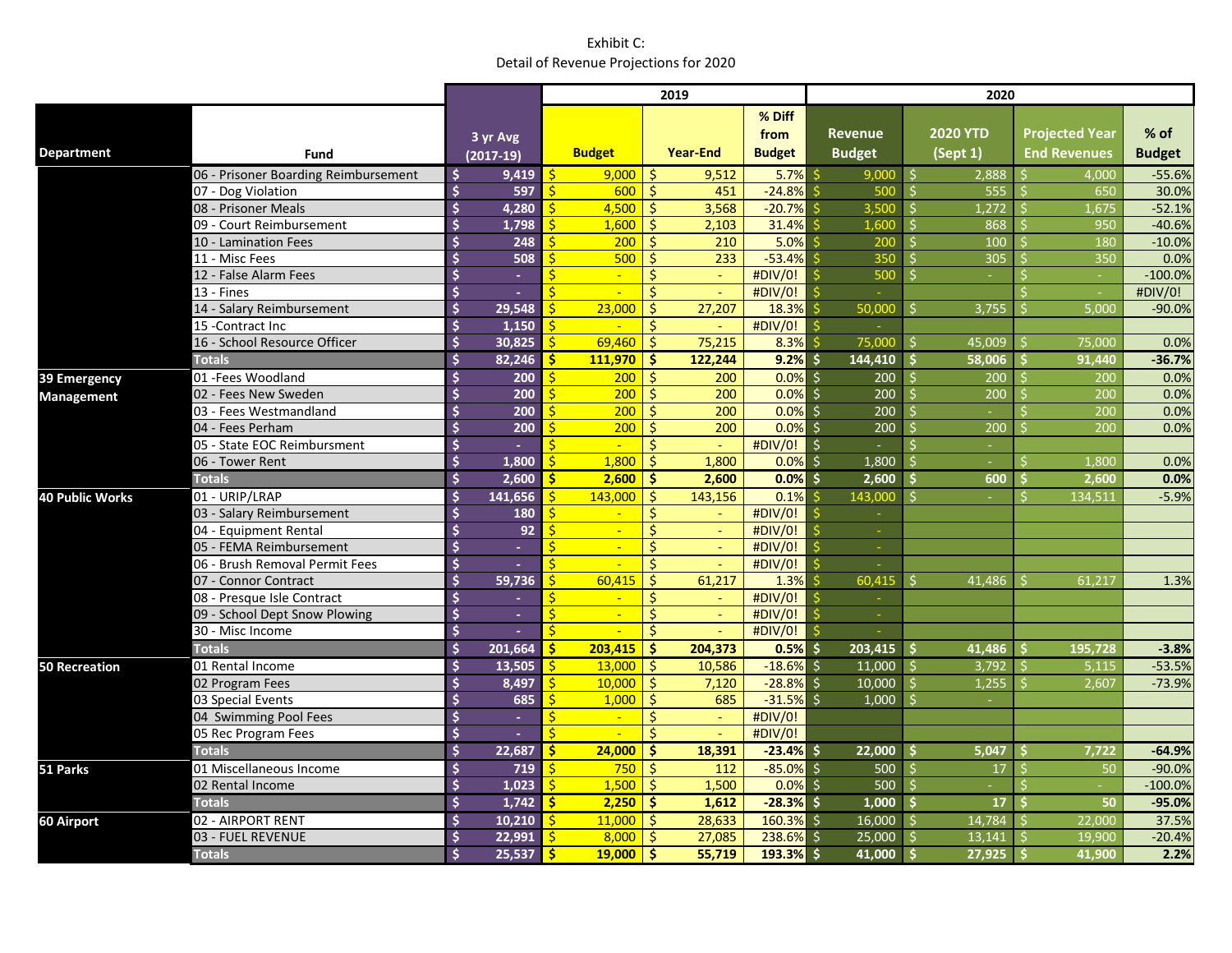|                             |                                |    |             | 2019         |                                                                            |                     |                 |                                                             |    | 2020                     |    |                 |    |                       |               |  |
|-----------------------------|--------------------------------|----|-------------|--------------|----------------------------------------------------------------------------|---------------------|-----------------|-------------------------------------------------------------|----|--------------------------|----|-----------------|----|-----------------------|---------------|--|
|                             |                                |    |             |              |                                                                            |                     |                 | % Diff                                                      |    |                          |    |                 |    |                       |               |  |
|                             |                                |    | 3 yr Avg    |              |                                                                            |                     |                 | from                                                        |    | <b>Revenue</b>           |    | <b>2020 YTD</b> |    | <b>Projected Year</b> | $%$ of        |  |
| <b>Department</b>           | Fund                           |    | $(2017-19)$ |              | <b>Budget</b>                                                              |                     | <b>Year-End</b> | <b>Budget</b>                                               |    | <b>Budget</b>            |    | (Sept1)         |    | <b>End Revenues</b>   | <b>Budget</b> |  |
| 61 Trailer Park             | 01 - Lot Rent Receipts         | Ś  | 17,494      | Ś            | 18,000                                                                     | -\$                 | 14,625          | $-18.8%$                                                    | Ś. | 14,500                   |    | 9,038           |    | 13,638                | $-5.9%$       |  |
|                             | 02 - Year End Close            | \$ | (585)       |              |                                                                            | \$                  | 3,375           | #DIV/0!                                                     |    |                          |    |                 |    |                       |               |  |
|                             | <b>Totals</b>                  | \$ | 16,909      | <b>S</b>     | 18,000                                                                     | -Ŝ                  | 18.000          | $0.0%$ \$                                                   |    | 14,500                   |    | 9,038           |    | 13,638                | $-5.9%$       |  |
| 70 Insurance &              | 01 - MMA WORKERS COMP REFUND   | \$ | 2,042       | -\$          |                                                                            | \$                  |                 | #DIV/0! \$                                                  |    |                          | Ś  | 10,430          |    | 10,430                | #DIV/0!       |  |
| <b>Retirement</b>           | 04 - HRA Credit                | \$ |             | $\mathsf{S}$ |                                                                            | $\ddot{\mathsf{S}}$ |                 | #DIV/0! \$                                                  |    |                          |    |                 |    |                       |               |  |
|                             | <b>Totals</b>                  | \$ | 2,042       | -Ś           |                                                                            | S                   |                 | $\frac{H}{10}$ $\frac{H}{10}$ $\frac{H}{10}$ $\frac{H}{10}$ |    |                          |    | 10,430          |    | 10,430                | #DIV/0!       |  |
|                             | Sub-Total                      | Ś  | 9,612,561   | -Ś           | 9,581,117                                                                  | -Ś                  | 9,812,752       | $2.42\%$ \$                                                 |    | 10,067,113               |    | 7,457,342       |    | 9,427,271             | $-6.4%$       |  |
| <b>ENTERPRISE FUNDS</b>     |                                |    |             |              |                                                                            |                     |                 | #DIV/0!                                                     |    |                          |    |                 |    |                       |               |  |
|                             |                                |    |             |              |                                                                            |                     |                 |                                                             |    |                          |    |                 |    |                       |               |  |
| 11 Economic                 | 01 - TIF Dollars Received      | \$ | 364,204     | $\mathsf{S}$ | 417,688                                                                    | -\$                 | 334,754         | $-19.9\%$ \$                                                |    | $372,653$ \$             |    | 300,197         | -Ś | 357,954               | $-3.9%$       |  |
| <b>Development</b>          | 02 - Comm Project - New Events | \$ | 1,381       |              |                                                                            | Ŝ.                  |                 | #DIV/0!                                                     |    |                          |    |                 |    |                       |               |  |
|                             | Interest                       | Ś  | 1,250       | I\$          |                                                                            | \$                  | $\sim$          | #DIV/0!                                                     |    |                          |    |                 |    |                       |               |  |
|                             | <b>Totals</b>                  | Ś  | 351,248     | <b>S</b>     | 417,688                                                                    | -Ś                  | 334,754         | $-19.9%$ \$                                                 |    | 372,653                  | Ŝ. | 300,197         |    | 357,954               | $-3.9%$       |  |
| 24 Housing                  | 01 - Section 8 Administration  | Ś  | 84,523      | -Ś           | 70,000                                                                     | - \$                | 70,000          | 0.0%                                                        | -Ś | 70,000 \$                |    | 40,833          |    | 70,000                | 0.0%          |  |
|                             | 02 - Expense Reimbursement     | \$ | 16,619      | -\$          | 20,000                                                                     | -\$                 | 26,160          | $30.8\%$ \$                                                 |    | 20,000                   | \$ | 22,339          |    | 34,595                | 73.0%         |  |
|                             | <b>Totals</b>                  | \$ | 101,142     | -Ś           | $90,000$ \$                                                                |                     | 96,160          | $6.8\%$ \$                                                  |    | 90,000                   | 'S | 63,172          |    | 104,595               | 16.2%         |  |
| <b>52 Snowmobile Trails</b> | 01 - Miscellaneous Income      | \$ | 5,217       | -\$          | $4,500$ \$                                                                 |                     | 5,600           | $24.4\%$ \$                                                 |    | 5,000                    | \$ | 1,500           |    | 5,100                 | 2.0%          |  |
|                             | 02 - State Grant               | Ś  | 38,961      | -Ś           | $39,000$ \$                                                                |                     | 39,000          | 0.0%                                                        | -Ś | 39,000                   | Ś  |                 |    | 39,000                | 0.0%          |  |
|                             | 03 - Snow Sled Reg (State)     | Ś  | 140         | Ś            | 250                                                                        | -S                  | 360             | 44.0%                                                       | -Ś | 100                      |    | 50              |    | 200                   | 100.0%        |  |
|                             | 04 - Year End Close            | \$ |             |              |                                                                            |                     |                 | #DIV/0!                                                     |    |                          |    |                 |    |                       |               |  |
|                             | <b>Totals</b>                  | \$ | 44,318      | -Ś           | 43.750                                                                     | -Ś                  | 44,960          | $2.8\%$ \$                                                  |    | 44,100                   | -S | 1,550           |    | 44,300                | 0.5%          |  |
| <b>96 FSS Revenues</b>      | 01-FSS Reimbursement           | \$ | 50,101      | -Ś           | 50,787                                                                     | -S                  | 50,787          | $0.0\%$ \$                                                  |    | 57,446                   | Ŝ. | 28,723          |    | 57,446                | 0.0%          |  |
|                             | 02 - From/To Reserve           | Ś  |             |              |                                                                            | Ŝ.                  |                 | #DIV/0!                                                     |    |                          |    |                 |    |                       |               |  |
|                             | <b>Totals</b>                  | \$ | 50.101      | -Ś           | 50.787                                                                     | -Ŝ                  | 50.787          | $0.0\%$ \$                                                  |    | $57,446$ \$              |    | 28,723          |    | 57,446                | 0.0%          |  |
|                             | Sub-Total                      | Ś  | 546.809     | -Ś           | 602,225                                                                    | - \$                | 526.661         | $-12.5%$                                                    | Ŝ  | $564,199$ \$             |    | 393,641         |    | 564,295               | 0.0%          |  |
|                             |                                |    |             |              |                                                                            |                     |                 |                                                             |    |                          |    |                 |    |                       |               |  |
| <b>TOTAL ALL FUNDS</b>      |                                |    |             |              |                                                                            |                     |                 | #DIV/0!                                                     |    |                          |    |                 |    |                       |               |  |
|                             |                                |    |             |              | $\frac{1}{2}$ 10,159,370 $\frac{1}{2}$ 10,183,342 $\frac{1}{2}$ 10,339,413 |                     |                 |                                                             |    | $1.5\%$ \$ 10,631,312 \$ |    | 7,850,983       |    | 9,991,566             | $-6.0%$       |  |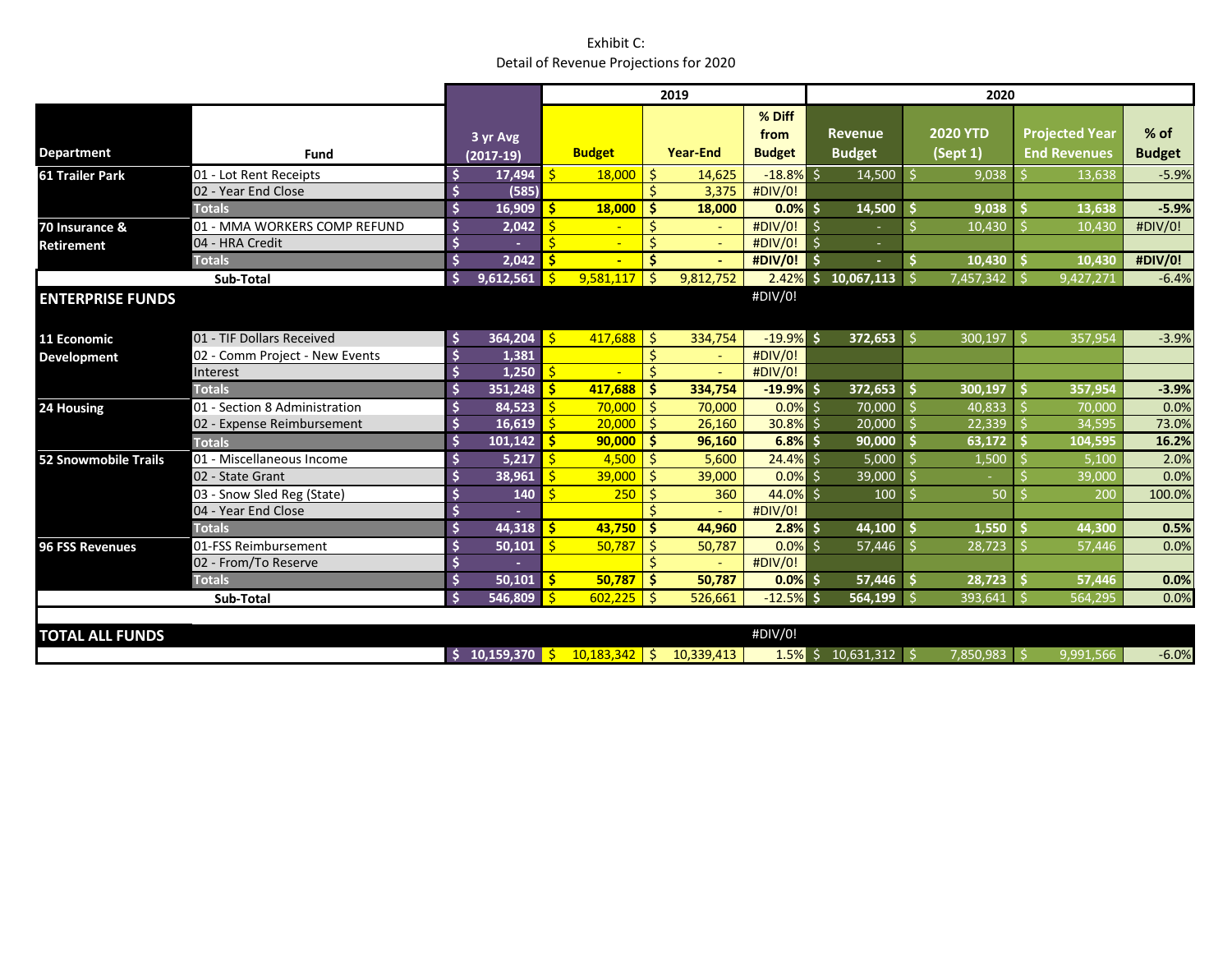CITY OF CARIBOU

2020 Historical Financial Expense Update

EXHIBIT D: COMPARISON OF PROJECTED EXPENSES AND REVENUES